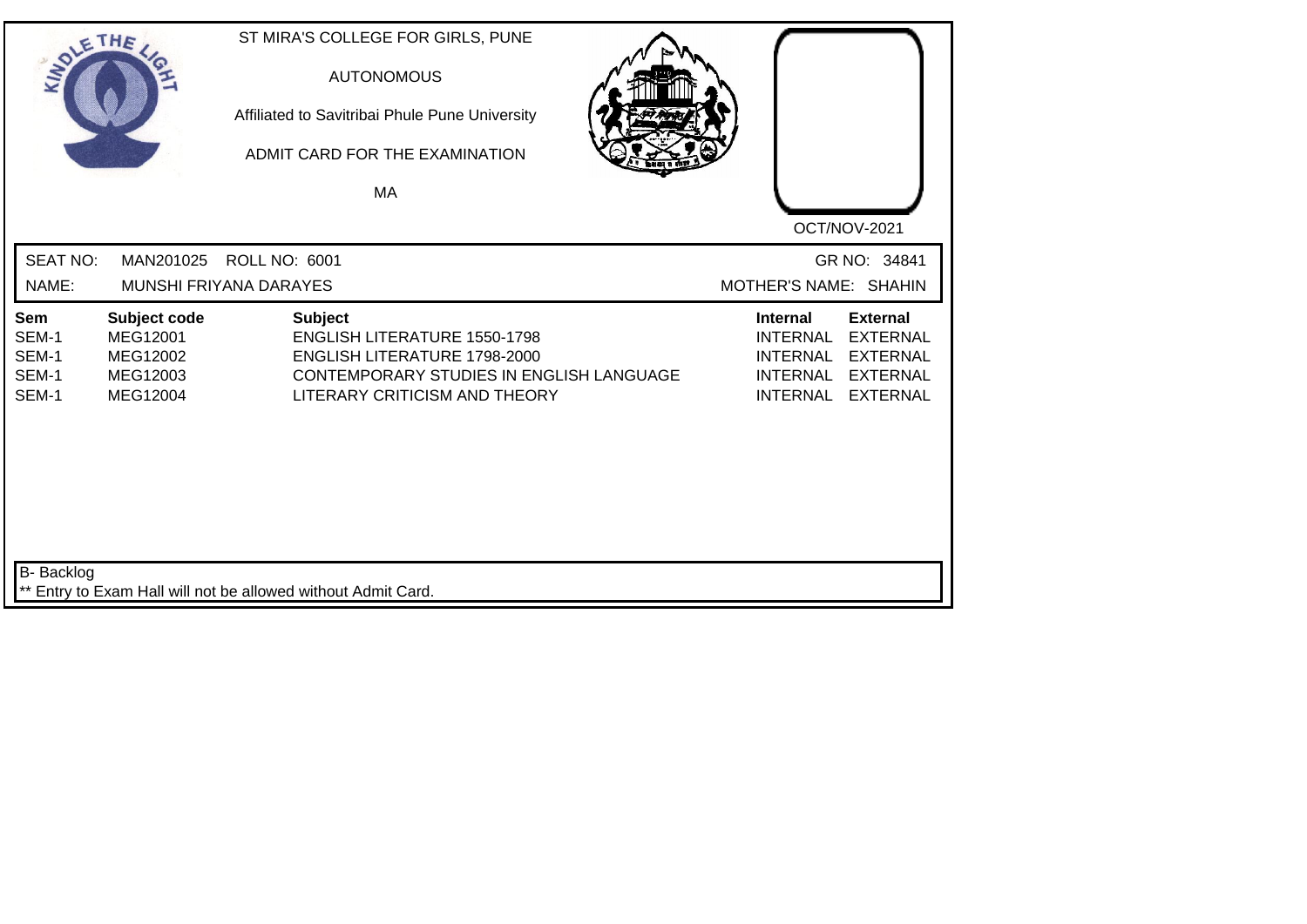| SOLETHE .                               |                                                              | ST MIRA'S COLLEGE FOR GIRLS, PUNE<br><b>AUTONOMOUS</b><br>Affiliated to Savitribai Phule Pune University<br>ADMIT CARD FOR THE EXAMINATION<br><b>MA</b>            |                                                                                                                                                                                            |
|-----------------------------------------|--------------------------------------------------------------|--------------------------------------------------------------------------------------------------------------------------------------------------------------------|--------------------------------------------------------------------------------------------------------------------------------------------------------------------------------------------|
| <b>SEAT NO:</b><br>NAME:                | MAN201027                                                    | <b>ROLL NO: 6002</b><br>NAIR AYUSHREE MANIKANDAN                                                                                                                   | OCT/NOV-2021<br>GR NO: 34353<br>MOTHER'S NAME: REGINA                                                                                                                                      |
| Sem<br>SEM-1<br>SEM-1<br>SEM-1<br>SEM-1 | Subject code<br>MEG12001<br>MEG12002<br>MEG12003<br>MEG12004 | <b>Subject</b><br><b>ENGLISH LITERATURE 1550-1798</b><br>ENGLISH LITERATURE 1798-2000<br>CONTEMPORARY STUDIES IN ENGLISH LANGUAGE<br>LITERARY CRITICISM AND THEORY | <b>External</b><br><b>Internal</b><br><b>INTERNAL</b><br><b>EXTERNAL</b><br><b>INTERNAL</b><br><b>EXTERNAL</b><br><b>INTERNAL</b><br><b>EXTERNAL</b><br><b>INTERNAL</b><br><b>EXTERNAL</b> |
| <b>B-</b> Backlog                       |                                                              | ** Entry to Exam Hall will not be allowed without Admit Card.                                                                                                      |                                                                                                                                                                                            |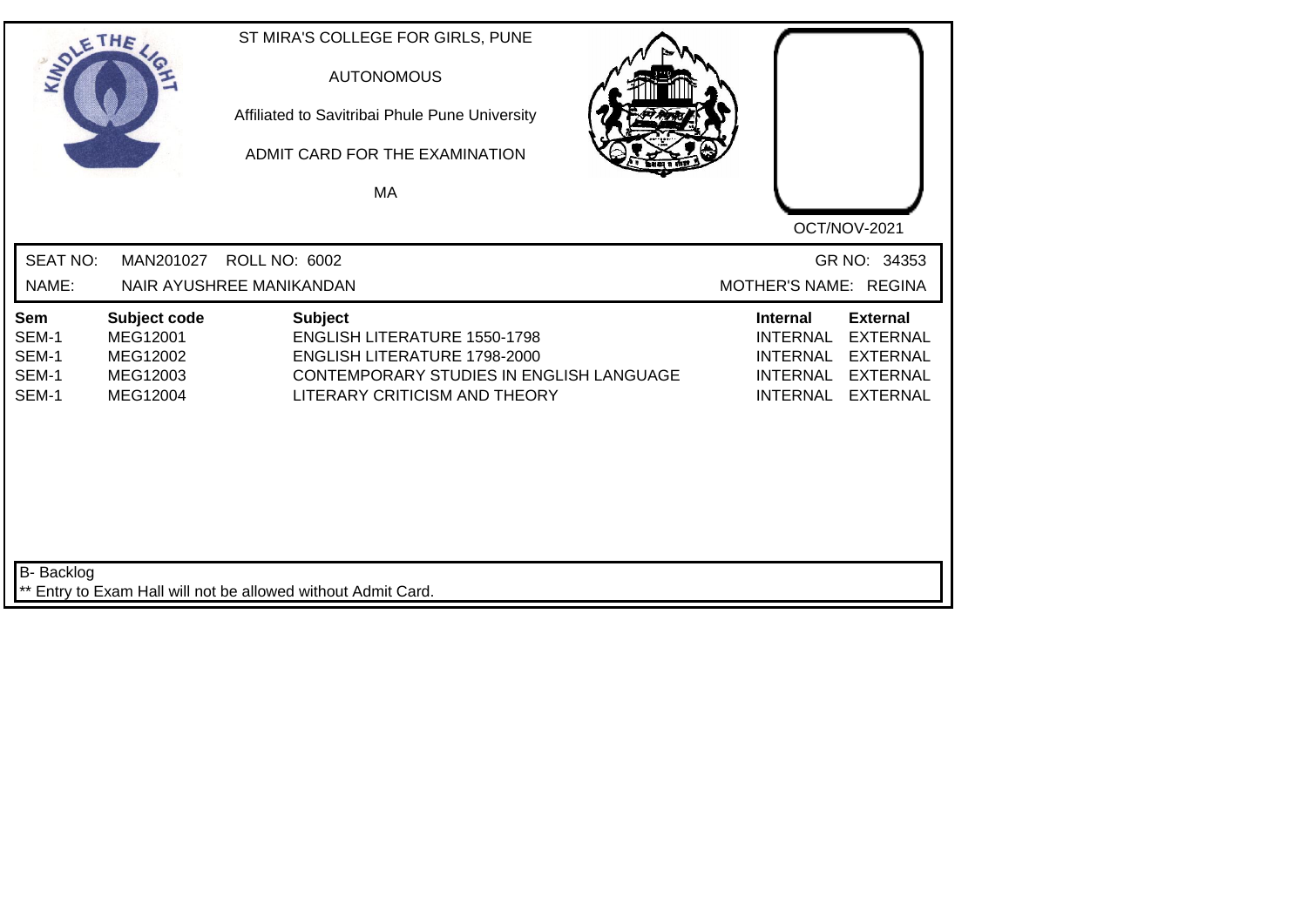| SOLE THE                                |                                                              | ST MIRA'S COLLEGE FOR GIRLS, PUNE<br><b>AUTONOMOUS</b><br>Affiliated to Savitribai Phule Pune University<br>ADMIT CARD FOR THE EXAMINATION<br>MA |                                                                                                                                                                |                                                                                             | OCT/NOV-2021                                                                                |
|-----------------------------------------|--------------------------------------------------------------|--------------------------------------------------------------------------------------------------------------------------------------------------|----------------------------------------------------------------------------------------------------------------------------------------------------------------|---------------------------------------------------------------------------------------------|---------------------------------------------------------------------------------------------|
| <b>SEAT NO:</b><br>NAME:                | MAN201017                                                    | <b>ROLL NO: 6003</b><br>KHADKIWALA TASNEEM HUSENI                                                                                                |                                                                                                                                                                |                                                                                             | GR NO: 34346<br><b>MOTHER'S NAME:</b>                                                       |
| Sem<br>SEM-1<br>SEM-1<br>SEM-1<br>SEM-1 | Subject code<br>MEG12001<br>MEG12002<br>MEG12003<br>MEG12004 | <b>Subject</b>                                                                                                                                   | <b>ENGLISH LITERATURE 1550-1798</b><br><b>ENGLISH LITERATURE 1798-2000</b><br><b>CONTEMPORARY STUDIES IN ENGLISH LANGUAGE</b><br>LITERARY CRITICISM AND THEORY | <b>Internal</b><br><b>INTERNAL</b><br><b>INTERNAL</b><br><b>INTERNAL</b><br><b>INTERNAL</b> | <b>External</b><br><b>EXTERNAL</b><br><b>EXTERNAL</b><br><b>EXTERNAL</b><br><b>EXTERNAL</b> |
| B- Backlog                              |                                                              | ** Entry to Exam Hall will not be allowed without Admit Card.                                                                                    |                                                                                                                                                                |                                                                                             |                                                                                             |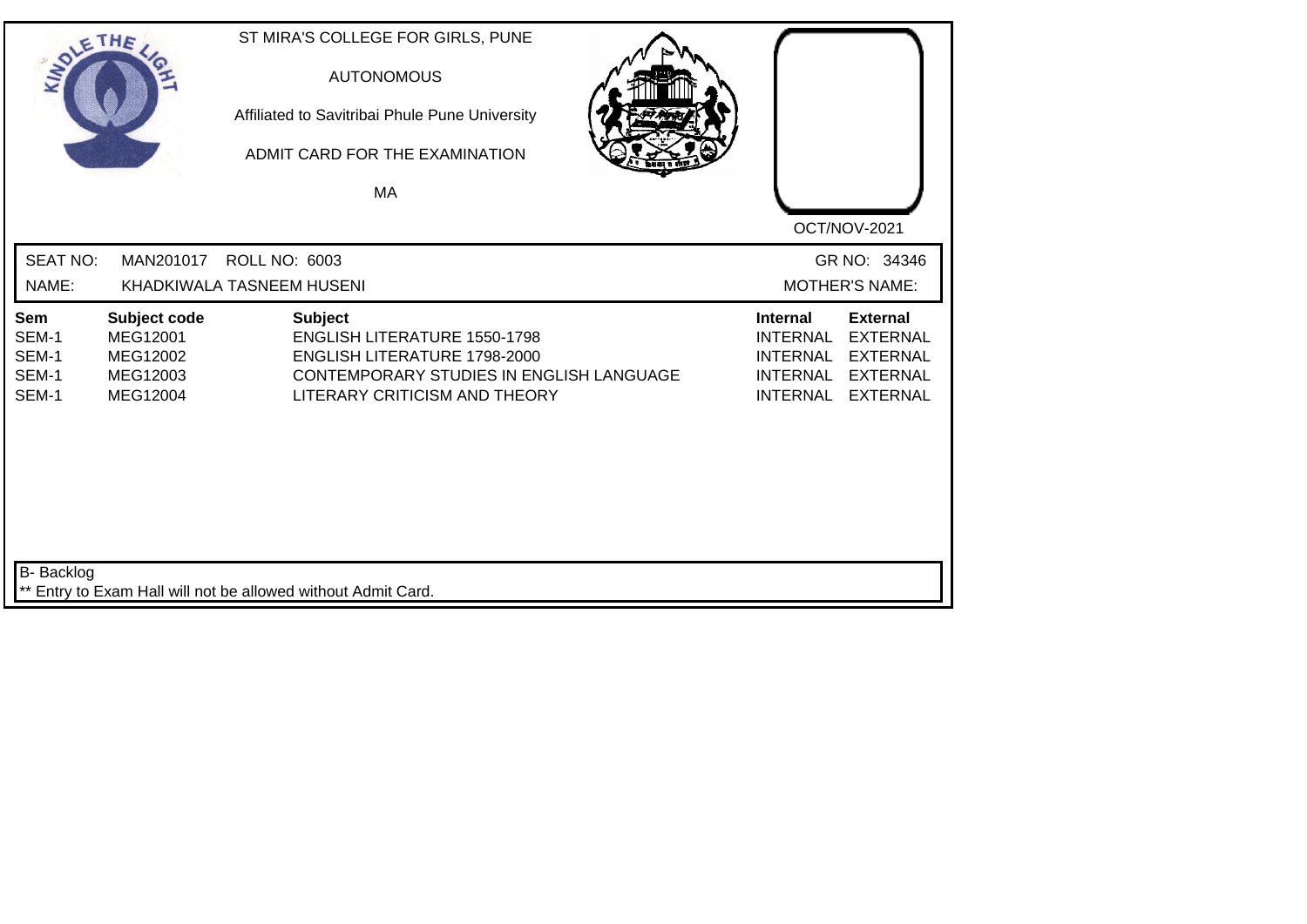| SOLE THE                                |                                                              | ST MIRA'S COLLEGE FOR GIRLS, PUNE<br><b>AUTONOMOUS</b><br>Affiliated to Savitribai Phule Pune University<br>ADMIT CARD FOR THE EXAMINATION<br>MA                          | OCT/NOV-2021                                                                                                                                                                               |
|-----------------------------------------|--------------------------------------------------------------|---------------------------------------------------------------------------------------------------------------------------------------------------------------------------|--------------------------------------------------------------------------------------------------------------------------------------------------------------------------------------------|
| <b>SEAT NO:</b><br>NAME:                | MAN201016                                                    | <b>ROLL NO: 6004</b><br>KHADIJA JOHAR CUTPIECEWALA                                                                                                                        | GR NO: 2021020<br>MOTHER'S NAME: JUMANA                                                                                                                                                    |
| Sem<br>SEM-1<br>SEM-1<br>SEM-1<br>SEM-1 | Subject code<br>MEG12001<br>MEG12002<br>MEG12003<br>MEG12004 | <b>Subject</b><br><b>ENGLISH LITERATURE 1550-1798</b><br><b>ENGLISH LITERATURE 1798-2000</b><br>CONTEMPORARY STUDIES IN ENGLISH LANGUAGE<br>LITERARY CRITICISM AND THEORY | <b>Internal</b><br><b>External</b><br><b>INTERNAL</b><br><b>EXTERNAL</b><br><b>EXTERNAL</b><br><b>INTERNAL</b><br><b>EXTERNAL</b><br><b>INTERNAL</b><br><b>INTERNAL</b><br><b>EXTERNAL</b> |
| B- Backlog                              |                                                              | ** Entry to Exam Hall will not be allowed without Admit Card.                                                                                                             |                                                                                                                                                                                            |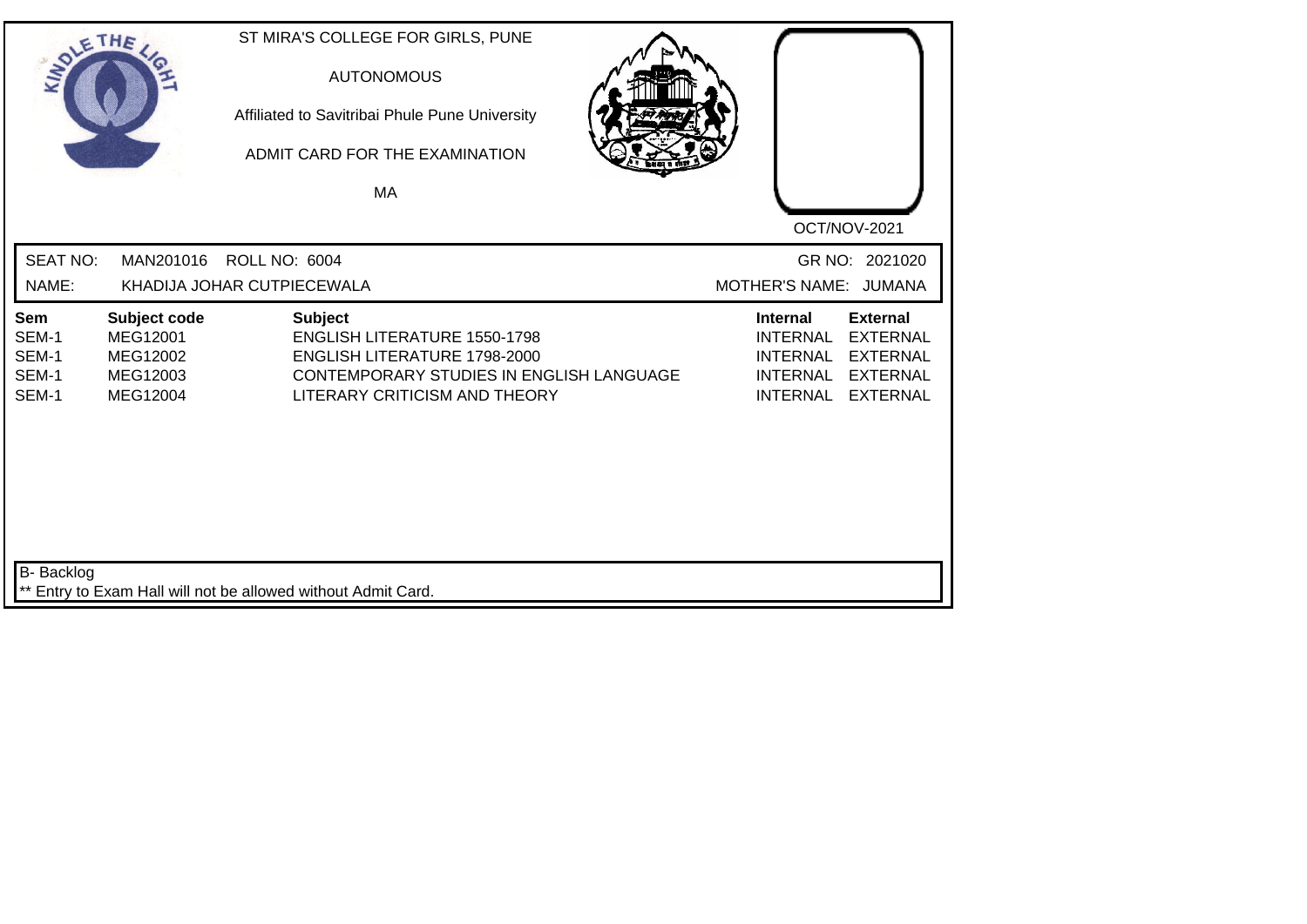| SOLE THE                                |                                                              | ST MIRA'S COLLEGE FOR GIRLS, PUNE<br><b>AUTONOMOUS</b><br>Affiliated to Savitribai Phule Pune University<br>ADMIT CARD FOR THE EXAMINATION<br>MA                          |                                                                                                                                                                                            |
|-----------------------------------------|--------------------------------------------------------------|---------------------------------------------------------------------------------------------------------------------------------------------------------------------------|--------------------------------------------------------------------------------------------------------------------------------------------------------------------------------------------|
| <b>SEAT NO:</b><br>NAME:                | <b>JAYA TRIPATHI</b>                                         | MAN201013 ROLL NO: 6005                                                                                                                                                   | OCT/NOV-2021<br>GR NO: 37000<br>MOTHER'S NAME: SAVITA                                                                                                                                      |
| Sem<br>SEM-1<br>SEM-1<br>SEM-1<br>SEM-1 | Subject code<br>MEG12001<br>MEG12002<br>MEG12003<br>MEG12004 | <b>Subject</b><br><b>ENGLISH LITERATURE 1550-1798</b><br><b>ENGLISH LITERATURE 1798-2000</b><br>CONTEMPORARY STUDIES IN ENGLISH LANGUAGE<br>LITERARY CRITICISM AND THEORY | <b>Internal</b><br><b>External</b><br><b>INTERNAL</b><br><b>EXTERNAL</b><br><b>EXTERNAL</b><br><b>INTERNAL</b><br><b>INTERNAL</b><br><b>EXTERNAL</b><br><b>INTERNAL</b><br><b>EXTERNAL</b> |
| B- Backlog                              |                                                              | Entry to Exam Hall will not be allowed without Admit Card.                                                                                                                |                                                                                                                                                                                            |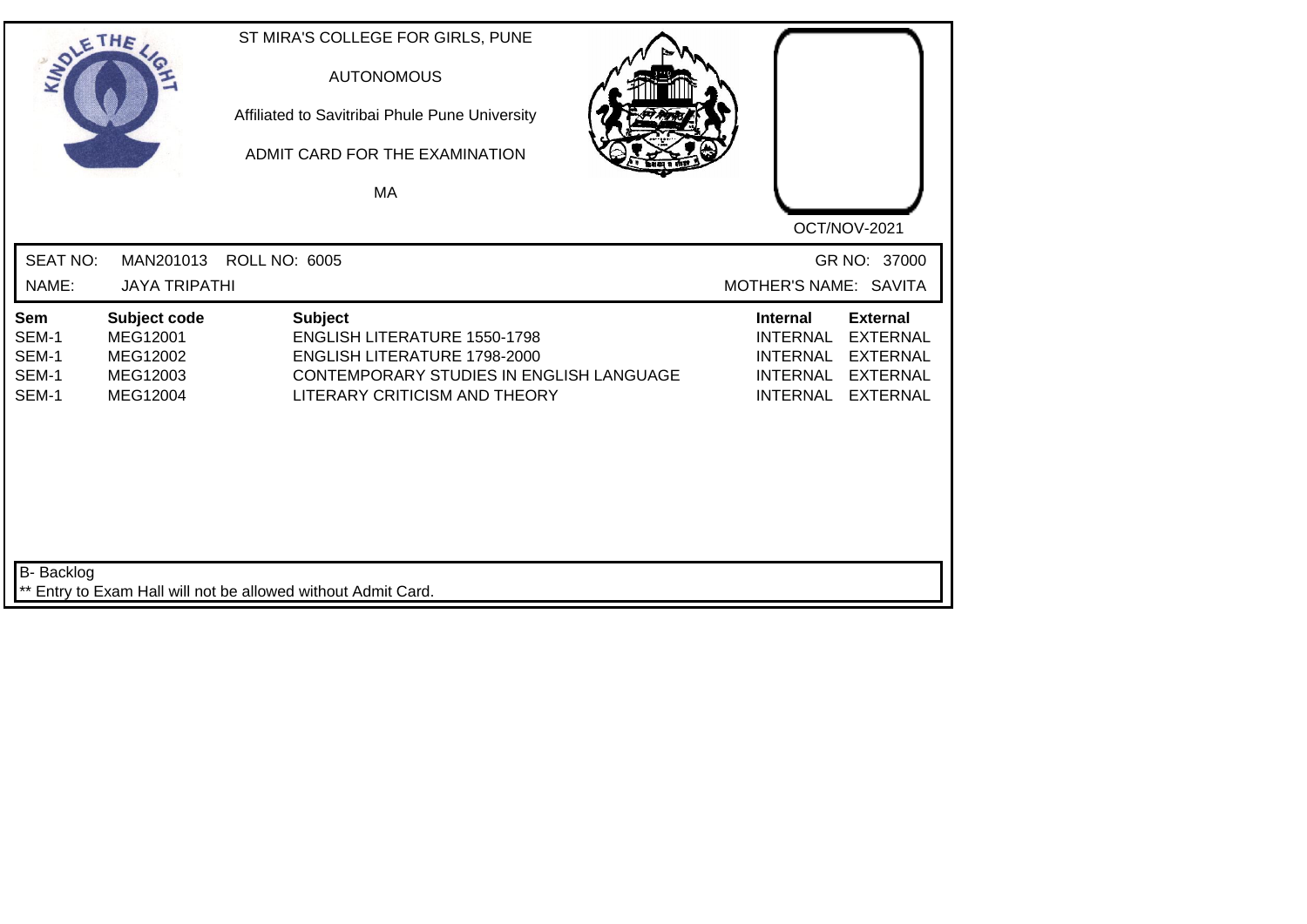| SOLETHE .                               |                                                              | ST MIRA'S COLLEGE FOR GIRLS, PUNE<br><b>AUTONOMOUS</b><br>Affiliated to Savitribai Phule Pune University<br>ADMIT CARD FOR THE EXAMINATION<br><b>MA</b>            |                                                                                             | OCT/NOV-2021                                                                                |
|-----------------------------------------|--------------------------------------------------------------|--------------------------------------------------------------------------------------------------------------------------------------------------------------------|---------------------------------------------------------------------------------------------|---------------------------------------------------------------------------------------------|
| <b>SEAT NO:</b><br>NAME:                | MAN201009                                                    | <b>ROLL NO: 6006</b><br><b>GODHRAWALA MUNIRA TALIB</b>                                                                                                             |                                                                                             | GR NO: 34424<br><b>MOTHER'S NAME:</b>                                                       |
| Sem<br>SEM-1<br>SEM-1<br>SEM-1<br>SEM-1 | Subject code<br>MEG12001<br>MEG12002<br>MEG12003<br>MEG12004 | <b>Subject</b><br><b>ENGLISH LITERATURE 1550-1798</b><br>ENGLISH LITERATURE 1798-2000<br>CONTEMPORARY STUDIES IN ENGLISH LANGUAGE<br>LITERARY CRITICISM AND THEORY | <b>Internal</b><br><b>INTERNAL</b><br><b>INTERNAL</b><br><b>INTERNAL</b><br><b>INTERNAL</b> | <b>External</b><br><b>EXTERNAL</b><br><b>EXTERNAL</b><br><b>EXTERNAL</b><br><b>EXTERNAL</b> |
| <b>B-</b> Backlog                       |                                                              | ** Entry to Exam Hall will not be allowed without Admit Card.                                                                                                      |                                                                                             |                                                                                             |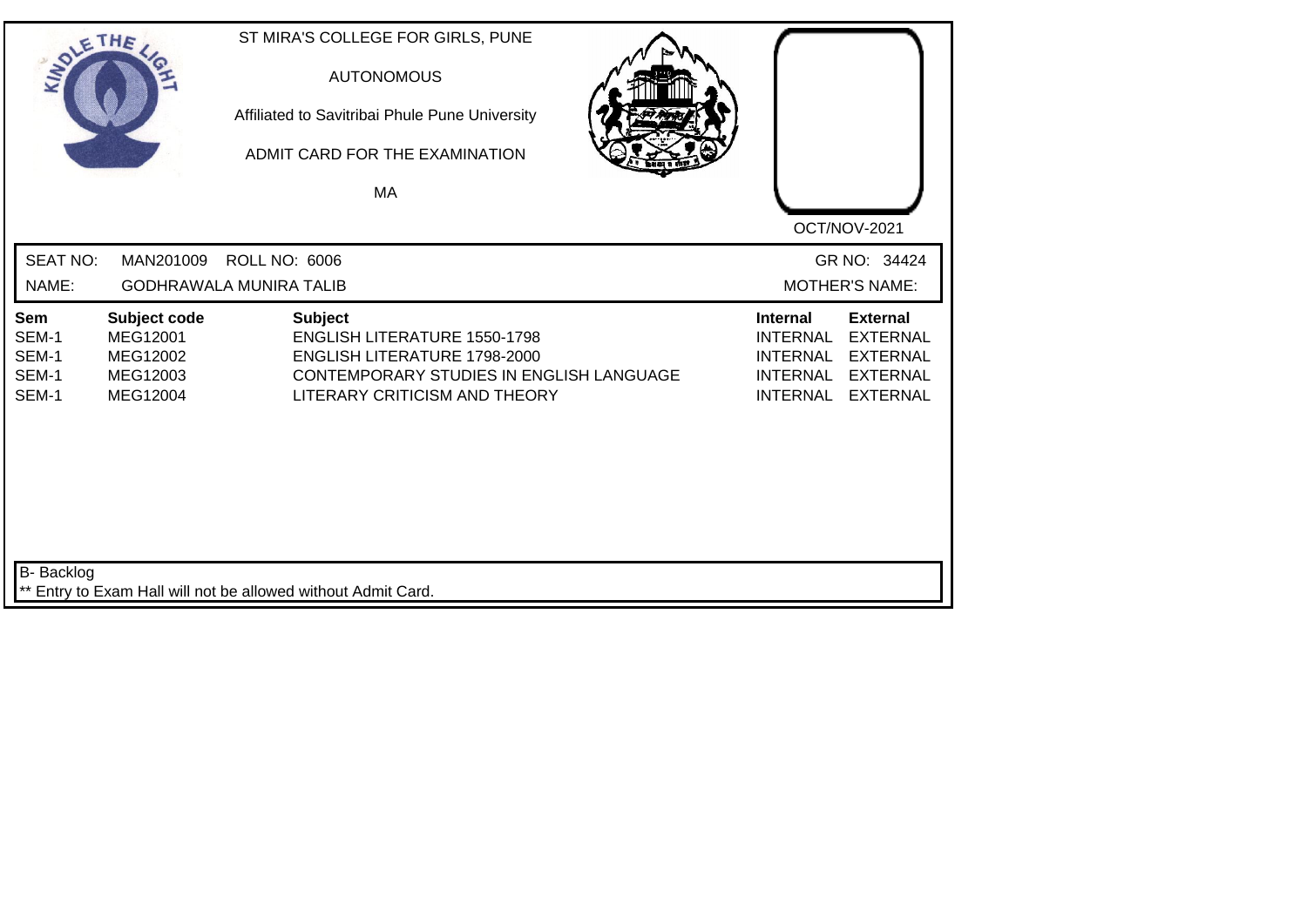| SOLE THE                                |                                                              | ST MIRA'S COLLEGE FOR GIRLS, PUNE<br><b>AUTONOMOUS</b><br>Affiliated to Savitribai Phule Pune University<br>ADMIT CARD FOR THE EXAMINATION<br>MA                          |                                                                                             |                                                                                             |
|-----------------------------------------|--------------------------------------------------------------|---------------------------------------------------------------------------------------------------------------------------------------------------------------------------|---------------------------------------------------------------------------------------------|---------------------------------------------------------------------------------------------|
| <b>SEAT NO:</b><br>NAME:                | MAN201023<br><b>MIRWANI SIMRAN SUNIL</b>                     | <b>ROLL NO: 6007</b>                                                                                                                                                      | MOTHER'S NAME: ARTI                                                                         | OCT/NOV-2021<br>GR NO: 33242                                                                |
| Sem<br>SEM-1<br>SEM-1<br>SEM-1<br>SEM-1 | Subject code<br>MEG12001<br>MEG12002<br>MEG12003<br>MEG12004 | <b>Subject</b><br><b>ENGLISH LITERATURE 1550-1798</b><br><b>ENGLISH LITERATURE 1798-2000</b><br>CONTEMPORARY STUDIES IN ENGLISH LANGUAGE<br>LITERARY CRITICISM AND THEORY | <b>Internal</b><br><b>INTERNAL</b><br><b>INTERNAL</b><br><b>INTERNAL</b><br><b>INTERNAL</b> | <b>External</b><br><b>EXTERNAL</b><br><b>EXTERNAL</b><br><b>EXTERNAL</b><br><b>EXTERNAL</b> |
| <b>B-</b> Backlog                       |                                                              | ** Entry to Exam Hall will not be allowed without Admit Card.                                                                                                             |                                                                                             |                                                                                             |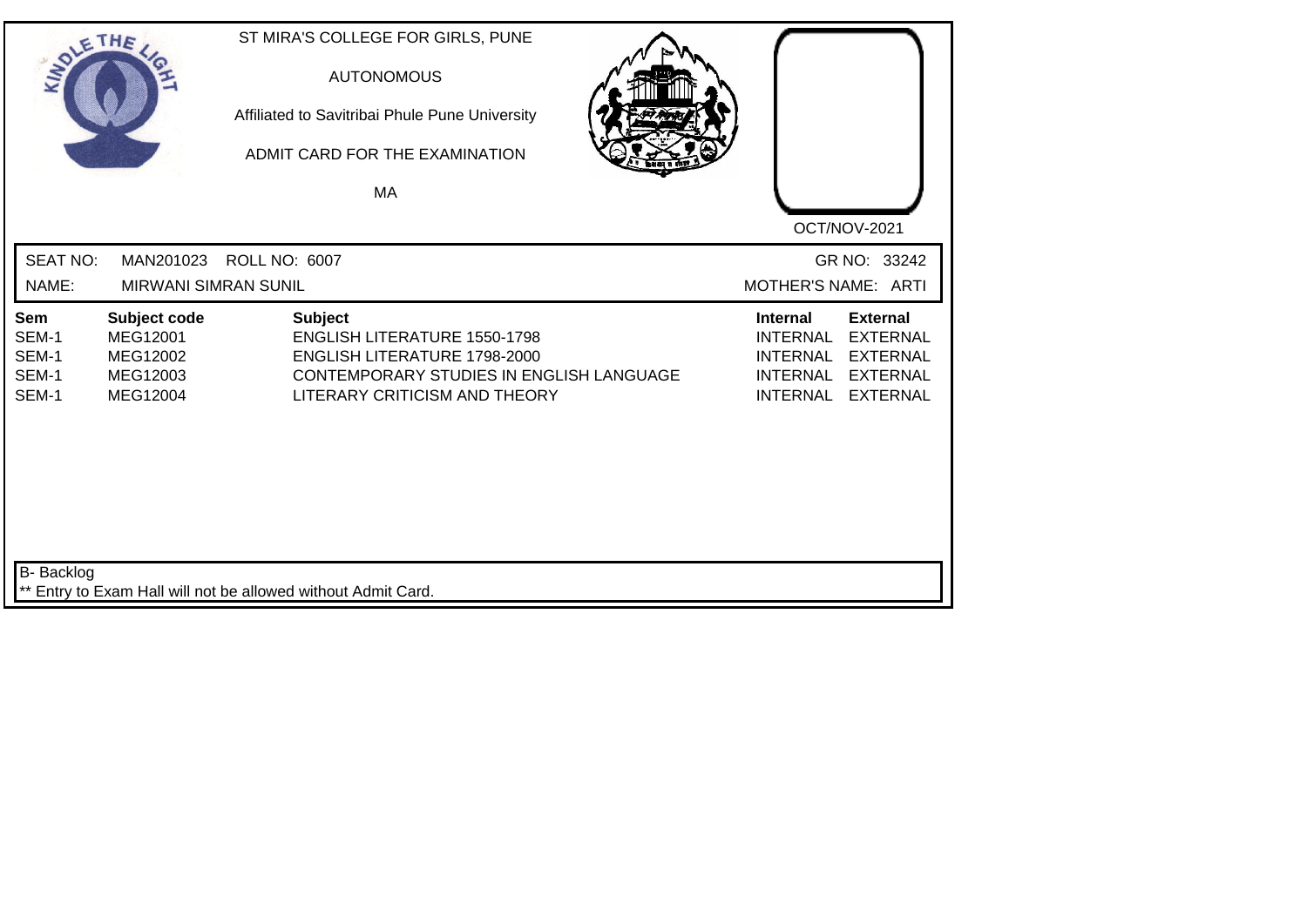| SOLETHE .                               |                                                              | ST MIRA'S COLLEGE FOR GIRLS, PUNE<br><b>AUTONOMOUS</b><br>Affiliated to Savitribai Phule Pune University<br>ADMIT CARD FOR THE EXAMINATION<br><b>MA</b> |                                                                                                                                                  |                                                                                             | OCT/NOV-2021                                                                                |
|-----------------------------------------|--------------------------------------------------------------|---------------------------------------------------------------------------------------------------------------------------------------------------------|--------------------------------------------------------------------------------------------------------------------------------------------------|---------------------------------------------------------------------------------------------|---------------------------------------------------------------------------------------------|
| <b>SEAT NO:</b><br>NAME:                | MAN201005                                                    | <b>ROLL NO: 6008</b><br>ANKITA KISHORE BADLANI                                                                                                          |                                                                                                                                                  |                                                                                             | GR NO: 40241<br><b>MOTHER'S NAME:</b>                                                       |
| Sem<br>SEM-1<br>SEM-1<br>SEM-1<br>SEM-1 | Subject code<br>MEG12001<br>MEG12002<br>MEG12003<br>MEG12004 | <b>Subject</b>                                                                                                                                          | <b>ENGLISH LITERATURE 1550-1798</b><br>ENGLISH LITERATURE 1798-2000<br>CONTEMPORARY STUDIES IN ENGLISH LANGUAGE<br>LITERARY CRITICISM AND THEORY | <b>Internal</b><br><b>INTERNAL</b><br><b>INTERNAL</b><br><b>INTERNAL</b><br><b>INTERNAL</b> | <b>External</b><br><b>EXTERNAL</b><br><b>EXTERNAL</b><br><b>EXTERNAL</b><br><b>EXTERNAL</b> |
| <b>B-</b> Backlog                       |                                                              | ** Entry to Exam Hall will not be allowed without Admit Card.                                                                                           |                                                                                                                                                  |                                                                                             |                                                                                             |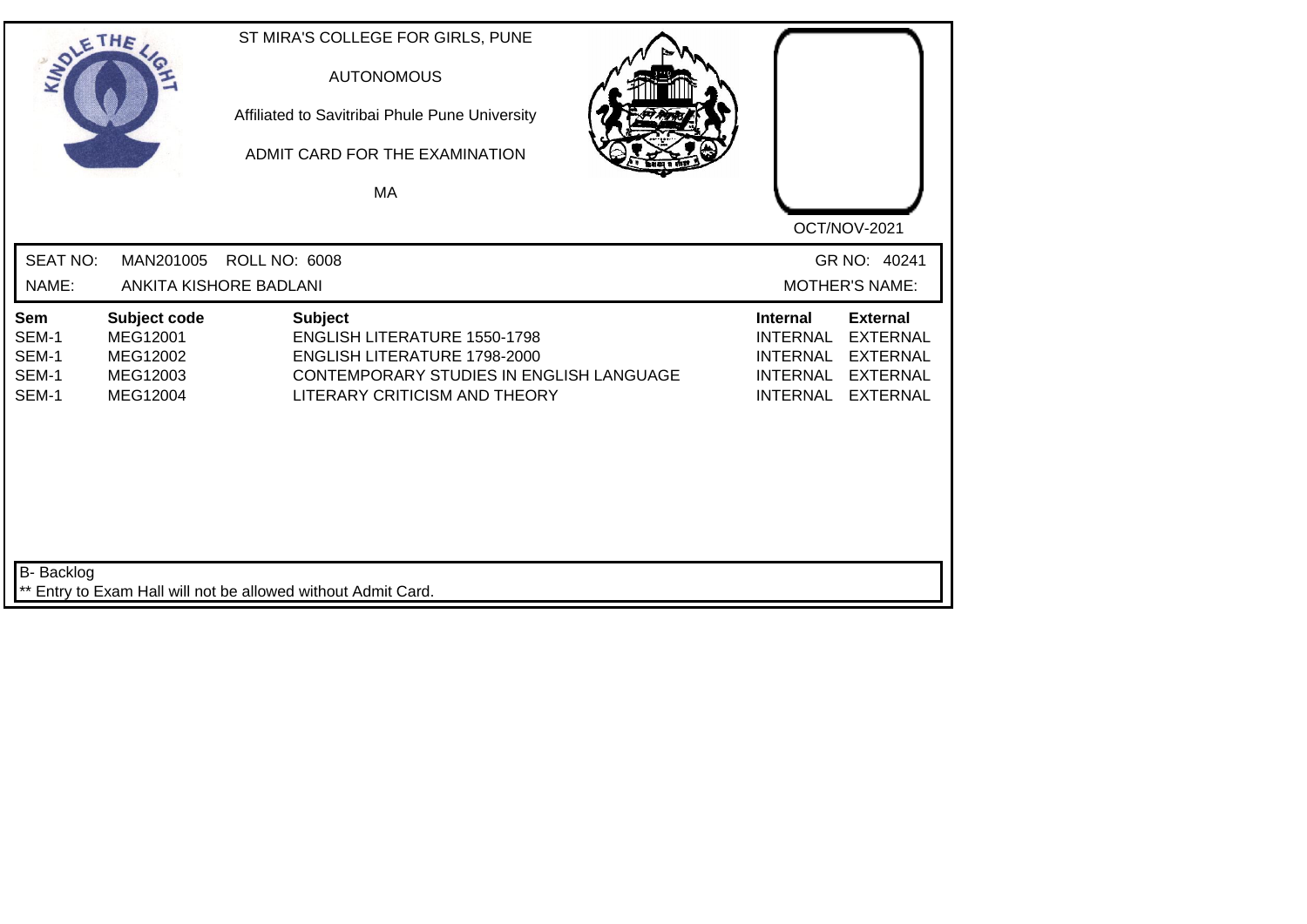| SOLETHE.                                |                                                              | ST MIRA'S COLLEGE FOR GIRLS, PUNE<br><b>AUTONOMOUS</b><br>Affiliated to Savitribai Phule Pune University<br>ADMIT CARD FOR THE EXAMINATION<br>MA |                                                                                                           |                                                                                             | OCT/NOV-2021                                                                                |
|-----------------------------------------|--------------------------------------------------------------|--------------------------------------------------------------------------------------------------------------------------------------------------|-----------------------------------------------------------------------------------------------------------|---------------------------------------------------------------------------------------------|---------------------------------------------------------------------------------------------|
| <b>SEAT NO:</b><br>NAME:                | MAN201012                                                    | <b>ROLL NO: 6009</b><br>JAGDALE SHRADDHA NAMDEV                                                                                                  |                                                                                                           | MOTHER'S NAME: PRATIBHA                                                                     | GR NO: 34368                                                                                |
| Sem<br>SEM-1<br>SEM-1<br>SEM-1<br>SEM-1 | Subject code<br>MEG12001<br>MEG12002<br>MEG12003<br>MEG12004 | <b>Subject</b><br><b>ENGLISH LITERATURE 1550-1798</b>                                                                                            | ENGLISH LITERATURE 1798-2000<br>CONTEMPORARY STUDIES IN ENGLISH LANGUAGE<br>LITERARY CRITICISM AND THEORY | <b>Internal</b><br><b>INTERNAL</b><br><b>INTERNAL</b><br><b>INTERNAL</b><br><b>INTERNAL</b> | <b>External</b><br><b>EXTERNAL</b><br><b>EXTERNAL</b><br><b>EXTERNAL</b><br><b>EXTERNAL</b> |
| <b>B-</b> Backlog                       |                                                              | ** Entry to Exam Hall will not be allowed without Admit Card.                                                                                    |                                                                                                           |                                                                                             |                                                                                             |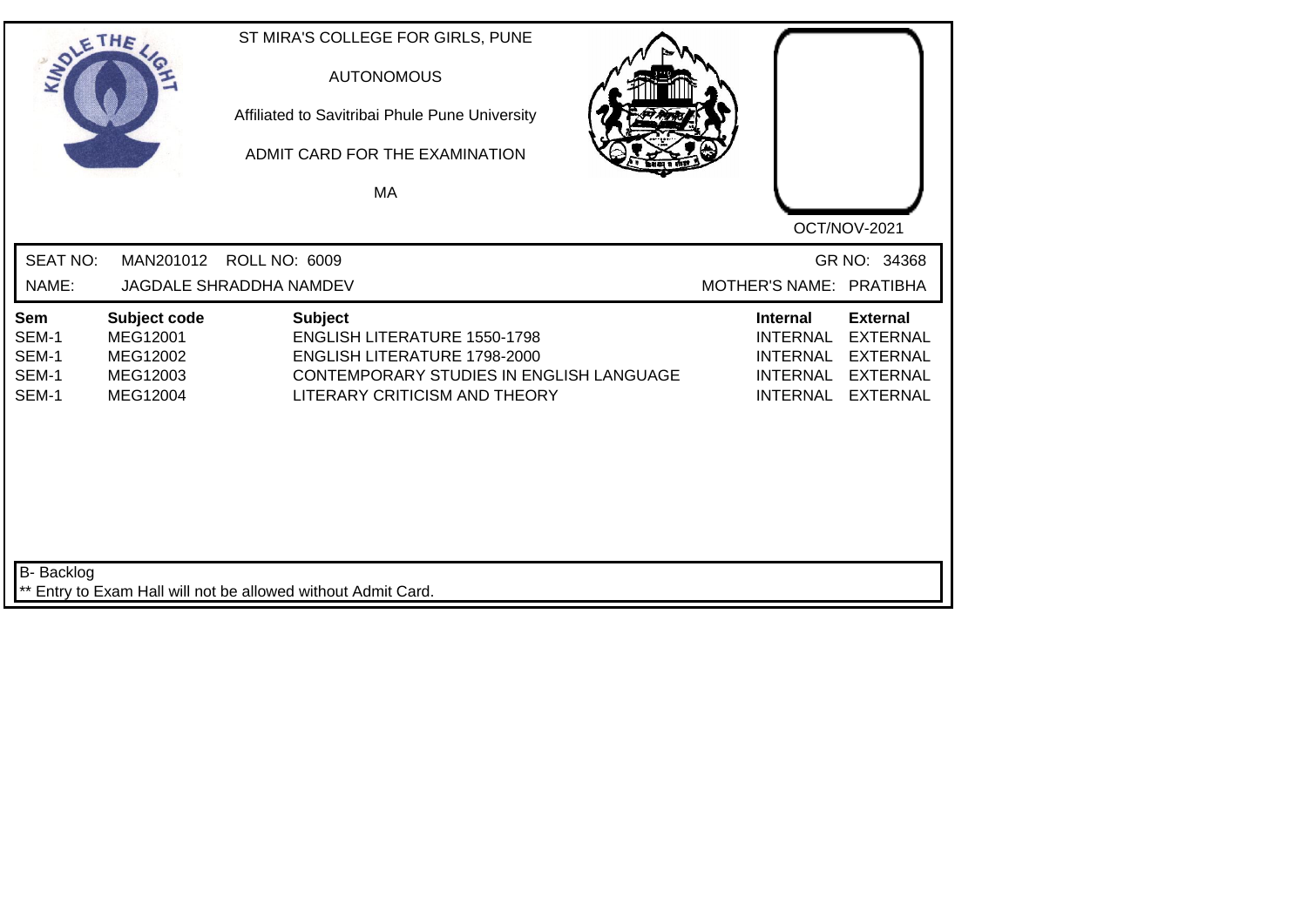|                                         | THE                                                          | ST MIRA'S COLLEGE FOR GIRLS, PUNE<br><b>AUTONOMOUS</b><br>Affiliated to Savitribai Phule Pune University<br>ADMIT CARD FOR THE EXAMINATION<br>MA                   |                                                                                                                                                                                            |
|-----------------------------------------|--------------------------------------------------------------|--------------------------------------------------------------------------------------------------------------------------------------------------------------------|--------------------------------------------------------------------------------------------------------------------------------------------------------------------------------------------|
| <b>SEAT NO:</b><br>NAME:                | MA211135                                                     | <b>ROLL NO: 6010</b><br>NAYAK SIMRAN KHAGESHWAR                                                                                                                    | OCT/NOV-2021<br>GR NO: 38091<br>MOTHER'S NAME: BANAJA                                                                                                                                      |
| Sem<br>SEM-1<br>SEM-1<br>SEM-1<br>SEM-1 | Subject code<br>MEG12001<br>MEG12002<br>MEG12003<br>MEG12004 | <b>Subject</b><br><b>ENGLISH LITERATURE 1550-1798</b><br>ENGLISH LITERATURE 1798-2000<br>CONTEMPORARY STUDIES IN ENGLISH LANGUAGE<br>LITERARY CRITICISM AND THEORY | <b>External</b><br><b>Internal</b><br><b>INTERNAL</b><br><b>EXTERNAL</b><br><b>INTERNAL</b><br><b>EXTERNAL</b><br><b>INTERNAL</b><br><b>EXTERNAL</b><br><b>INTERNAL</b><br><b>EXTERNAL</b> |
| <b>B-</b> Backlog                       |                                                              | ** Entry to Exam Hall will not be allowed without Admit Card.                                                                                                      |                                                                                                                                                                                            |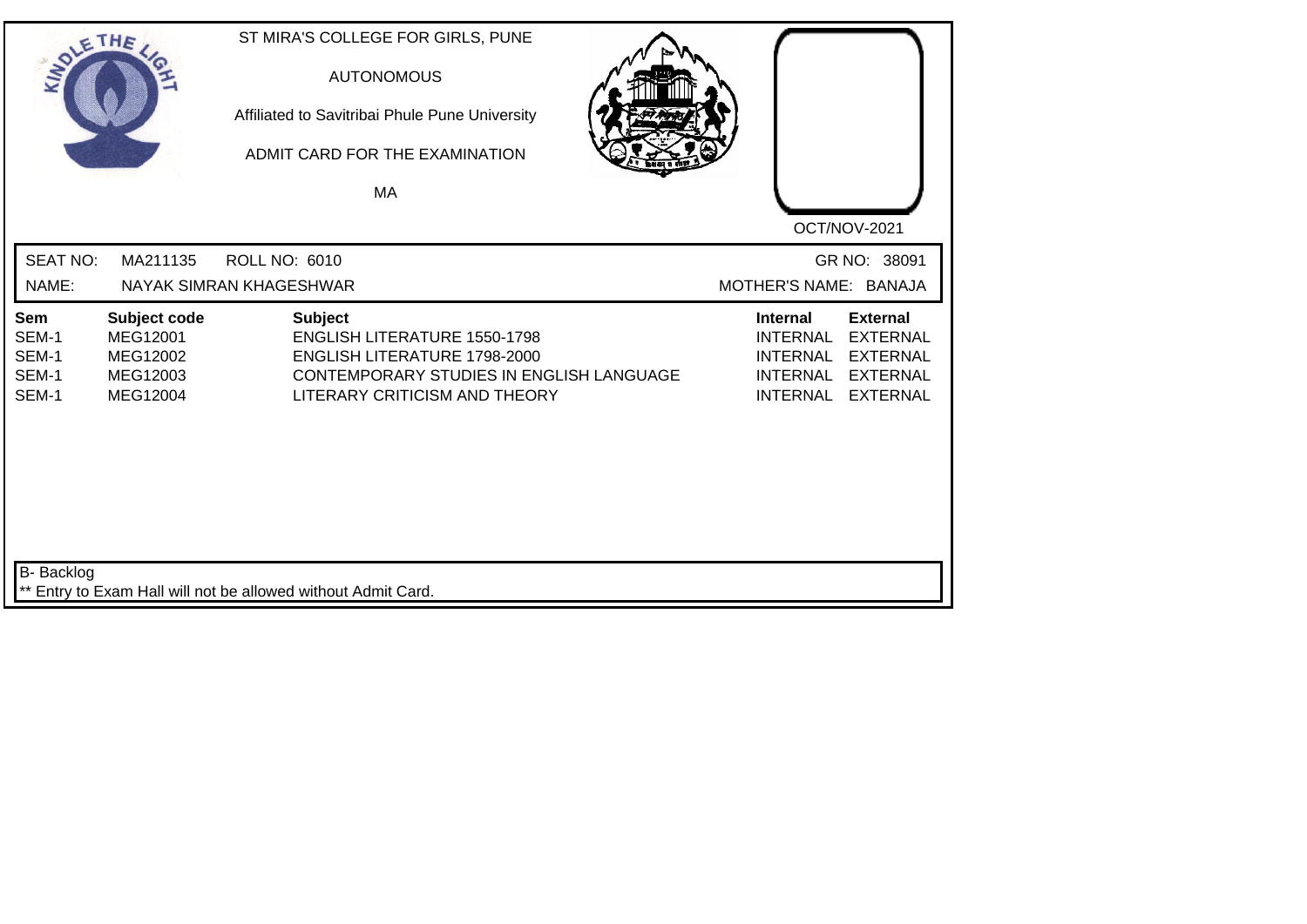| SOLETHE .                               |                                                              | ST MIRA'S COLLEGE FOR GIRLS, PUNE<br><b>AUTONOMOUS</b><br>Affiliated to Savitribai Phule Pune University<br>ADMIT CARD FOR THE EXAMINATION<br>MA                   | OCT/NOV-2021                                                                                                                                                                               |
|-----------------------------------------|--------------------------------------------------------------|--------------------------------------------------------------------------------------------------------------------------------------------------------------------|--------------------------------------------------------------------------------------------------------------------------------------------------------------------------------------------|
| <b>SEAT NO:</b><br>NAME:                | MA211131                                                     | <b>ROLL NO: 6011</b><br><b>LACHKE GEETANJALI VINOD</b>                                                                                                             | GR NO: 36361<br>MOTHER'S NAME: NEELIMA                                                                                                                                                     |
| Sem<br>SEM-1<br>SEM-1<br>SEM-1<br>SEM-1 | Subject code<br>MEG12001<br>MEG12002<br>MEG12003<br>MEG12004 | <b>Subject</b><br><b>ENGLISH LITERATURE 1550-1798</b><br>ENGLISH LITERATURE 1798-2000<br>CONTEMPORARY STUDIES IN ENGLISH LANGUAGE<br>LITERARY CRITICISM AND THEORY | <b>Internal</b><br><b>External</b><br><b>INTERNAL</b><br><b>EXTERNAL</b><br><b>EXTERNAL</b><br><b>INTERNAL</b><br><b>INTERNAL</b><br><b>EXTERNAL</b><br><b>INTERNAL</b><br><b>EXTERNAL</b> |
| <b>B-</b> Backlog                       |                                                              | ** Entry to Exam Hall will not be allowed without Admit Card.                                                                                                      |                                                                                                                                                                                            |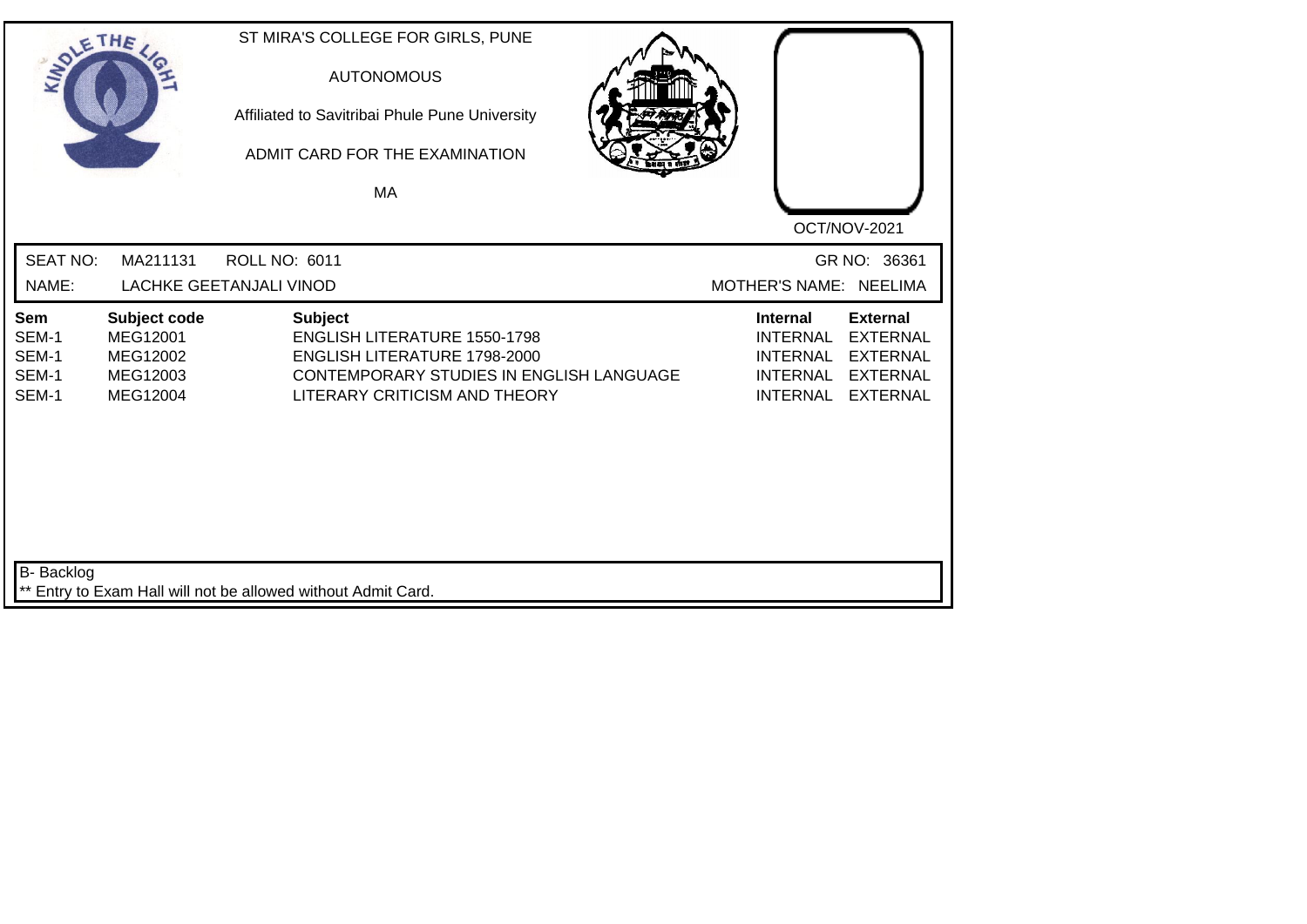| SOLE THE                                |                                                              | ST MIRA'S COLLEGE FOR GIRLS, PUNE<br><b>AUTONOMOUS</b><br>Affiliated to Savitribai Phule Pune University<br>ADMIT CARD FOR THE EXAMINATION<br>MA                          | OCT/NOV-2021                                                                                                                                                                               |
|-----------------------------------------|--------------------------------------------------------------|---------------------------------------------------------------------------------------------------------------------------------------------------------------------------|--------------------------------------------------------------------------------------------------------------------------------------------------------------------------------------------|
| <b>SEAT NO:</b><br>NAME:                | MA211151                                                     | <b>ROLL NO: 6012</b><br>RAMTRI POOJA RAMTRI GOPAL                                                                                                                         | GR NO:<br>MOTHER'S NAME: BEENA                                                                                                                                                             |
| Sem<br>SEM-1<br>SEM-1<br>SEM-1<br>SEM-1 | Subject code<br>MEG12001<br>MEG12002<br>MEG12003<br>MEG12004 | <b>Subject</b><br><b>ENGLISH LITERATURE 1550-1798</b><br><b>ENGLISH LITERATURE 1798-2000</b><br>CONTEMPORARY STUDIES IN ENGLISH LANGUAGE<br>LITERARY CRITICISM AND THEORY | <b>External</b><br><b>Internal</b><br><b>INTERNAL</b><br><b>EXTERNAL</b><br><b>INTERNAL</b><br><b>EXTERNAL</b><br><b>INTERNAL</b><br><b>EXTERNAL</b><br><b>INTERNAL</b><br><b>EXTERNAL</b> |
| <b>B-</b> Backlog                       |                                                              | ** Entry to Exam Hall will not be allowed without Admit Card.                                                                                                             |                                                                                                                                                                                            |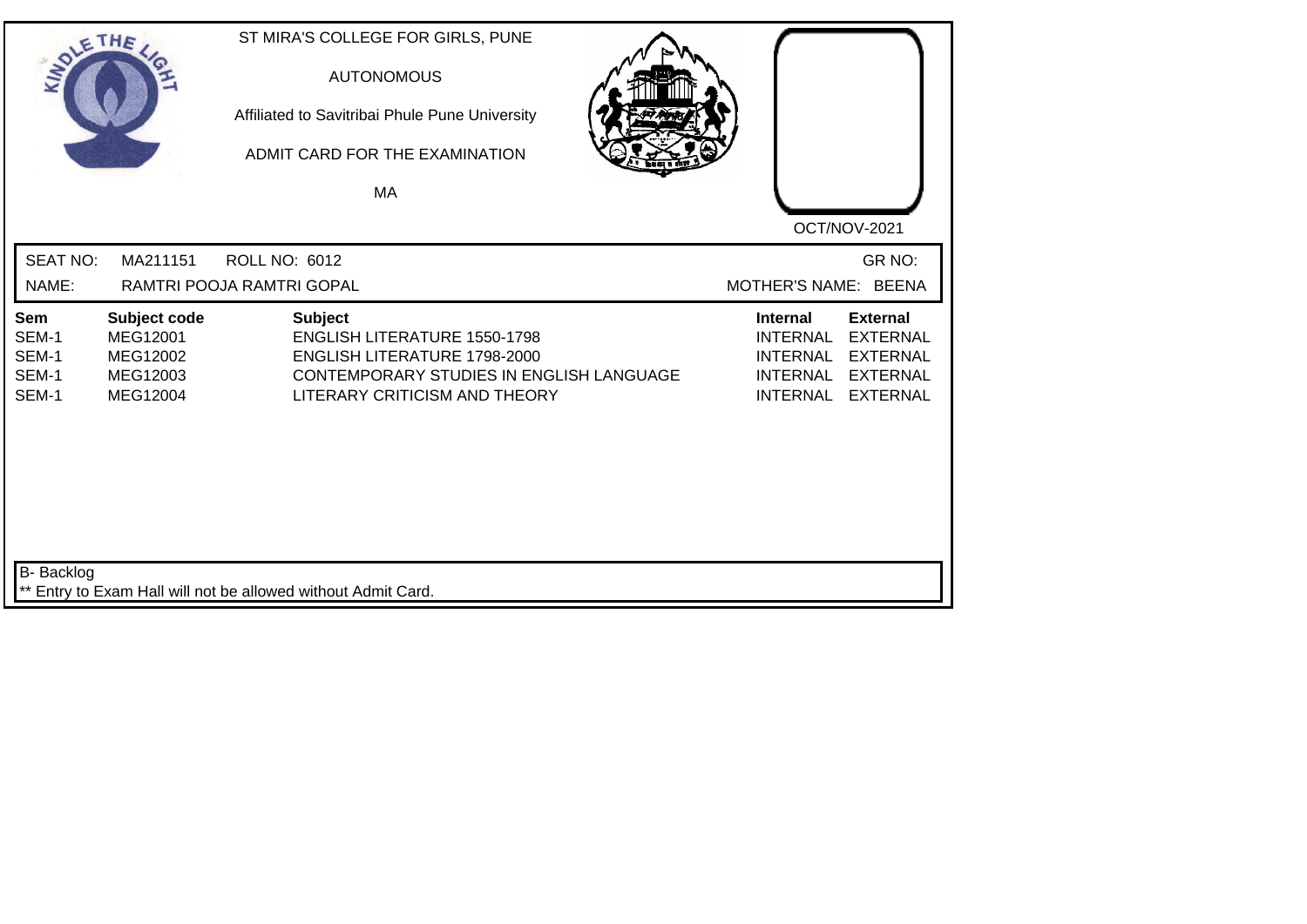| SOLE THE                                |                                                              |                                                               | ST MIRA'S COLLEGE FOR GIRLS, PUNE<br><b>AUTONOMOUS</b><br>Affiliated to Savitribai Phule Pune University<br>ADMIT CARD FOR THE EXAMINATION<br>MA        |                                                                                             |                                                                                             |
|-----------------------------------------|--------------------------------------------------------------|---------------------------------------------------------------|---------------------------------------------------------------------------------------------------------------------------------------------------------|---------------------------------------------------------------------------------------------|---------------------------------------------------------------------------------------------|
| <b>SEAT NO:</b><br>NAME:                | MA211128<br>KHAKU TEHREEM IRFAN                              | <b>ROLL NO: 6013</b>                                          |                                                                                                                                                         | MOTHER'S NAME: AMREEN                                                                       | OCT/NOV-2021<br>GR NO: 37870                                                                |
| Sem<br>SEM-1<br>SEM-1<br>SEM-1<br>SEM-1 | Subject code<br>MEG12001<br>MEG12002<br>MEG12003<br>MEG12004 | <b>Subject</b>                                                | <b>ENGLISH LITERATURE 1550-1798</b><br><b>ENGLISH LITERATURE 1798-2000</b><br>CONTEMPORARY STUDIES IN ENGLISH LANGUAGE<br>LITERARY CRITICISM AND THEORY | <b>Internal</b><br><b>INTERNAL</b><br><b>INTERNAL</b><br><b>INTERNAL</b><br><b>INTERNAL</b> | <b>External</b><br><b>EXTERNAL</b><br><b>EXTERNAL</b><br><b>EXTERNAL</b><br><b>EXTERNAL</b> |
| <b>B-</b> Backlog                       |                                                              | ** Entry to Exam Hall will not be allowed without Admit Card. |                                                                                                                                                         |                                                                                             |                                                                                             |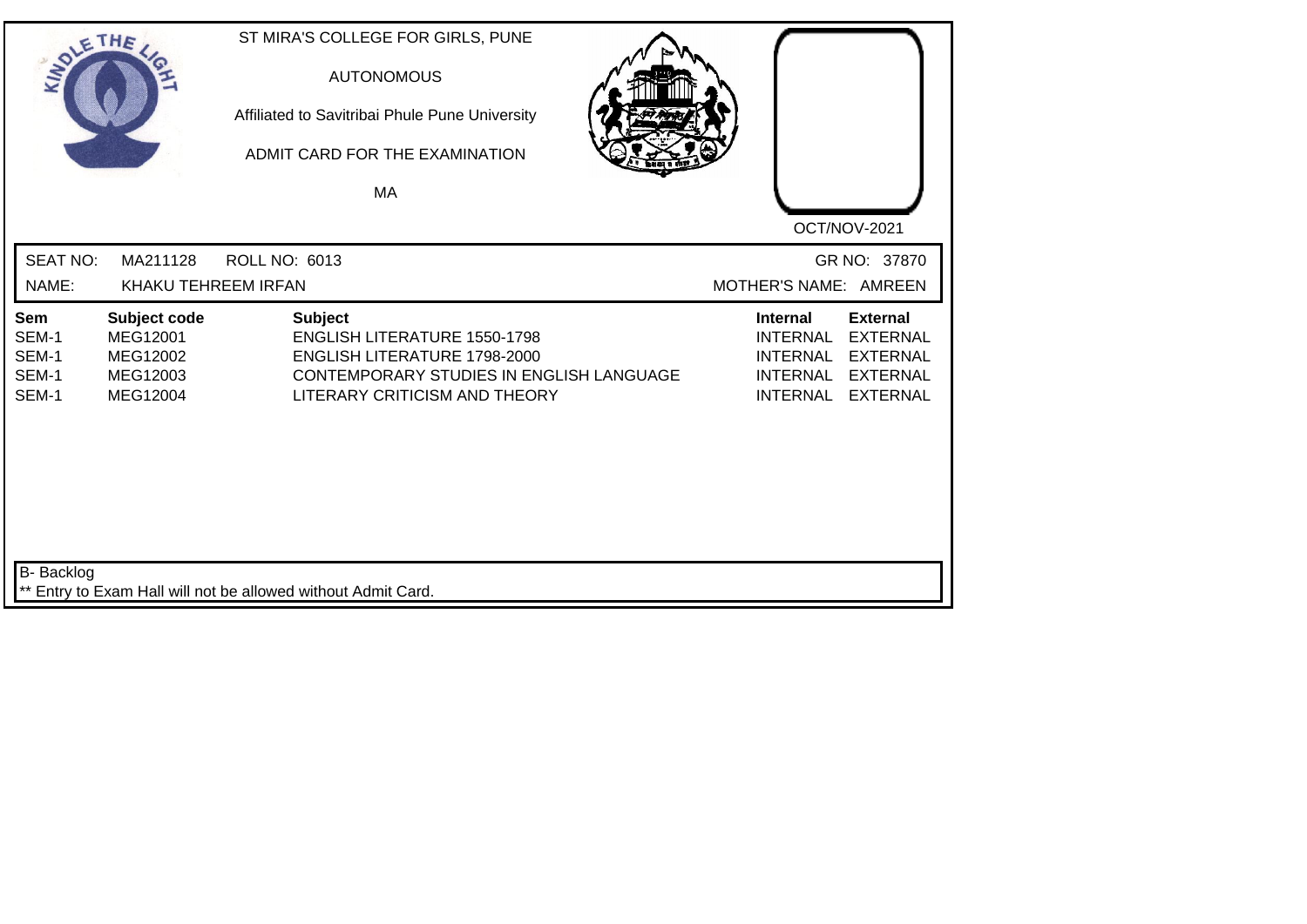| SOLETHE .                               |                                                              | ST MIRA'S COLLEGE FOR GIRLS, PUNE<br><b>AUTONOMOUS</b><br>Affiliated to Savitribai Phule Pune University<br>ADMIT CARD FOR THE EXAMINATION<br>MA                   |                                                                                                                                                                                            |
|-----------------------------------------|--------------------------------------------------------------|--------------------------------------------------------------------------------------------------------------------------------------------------------------------|--------------------------------------------------------------------------------------------------------------------------------------------------------------------------------------------|
| <b>SEAT NO:</b><br>NAME:                | MA211110                                                     | <b>ROLL NO: 6014</b><br><b>BANERJEE AURESHA ULHAS</b>                                                                                                              | OCT/NOV-2021<br>GR NO: 35943<br>MOTHER'S NAME: SUBHRA                                                                                                                                      |
| Sem<br>SEM-1<br>SEM-1<br>SEM-1<br>SEM-1 | Subject code<br>MEG12001<br>MEG12002<br>MEG12003<br>MEG12004 | <b>Subject</b><br><b>ENGLISH LITERATURE 1550-1798</b><br>ENGLISH LITERATURE 1798-2000<br>CONTEMPORARY STUDIES IN ENGLISH LANGUAGE<br>LITERARY CRITICISM AND THEORY | <b>External</b><br><b>Internal</b><br><b>INTERNAL</b><br><b>EXTERNAL</b><br><b>INTERNAL</b><br><b>EXTERNAL</b><br><b>INTERNAL</b><br><b>EXTERNAL</b><br><b>INTERNAL</b><br><b>EXTERNAL</b> |
| <b>B-</b> Backlog                       |                                                              | ** Entry to Exam Hall will not be allowed without Admit Card.                                                                                                      |                                                                                                                                                                                            |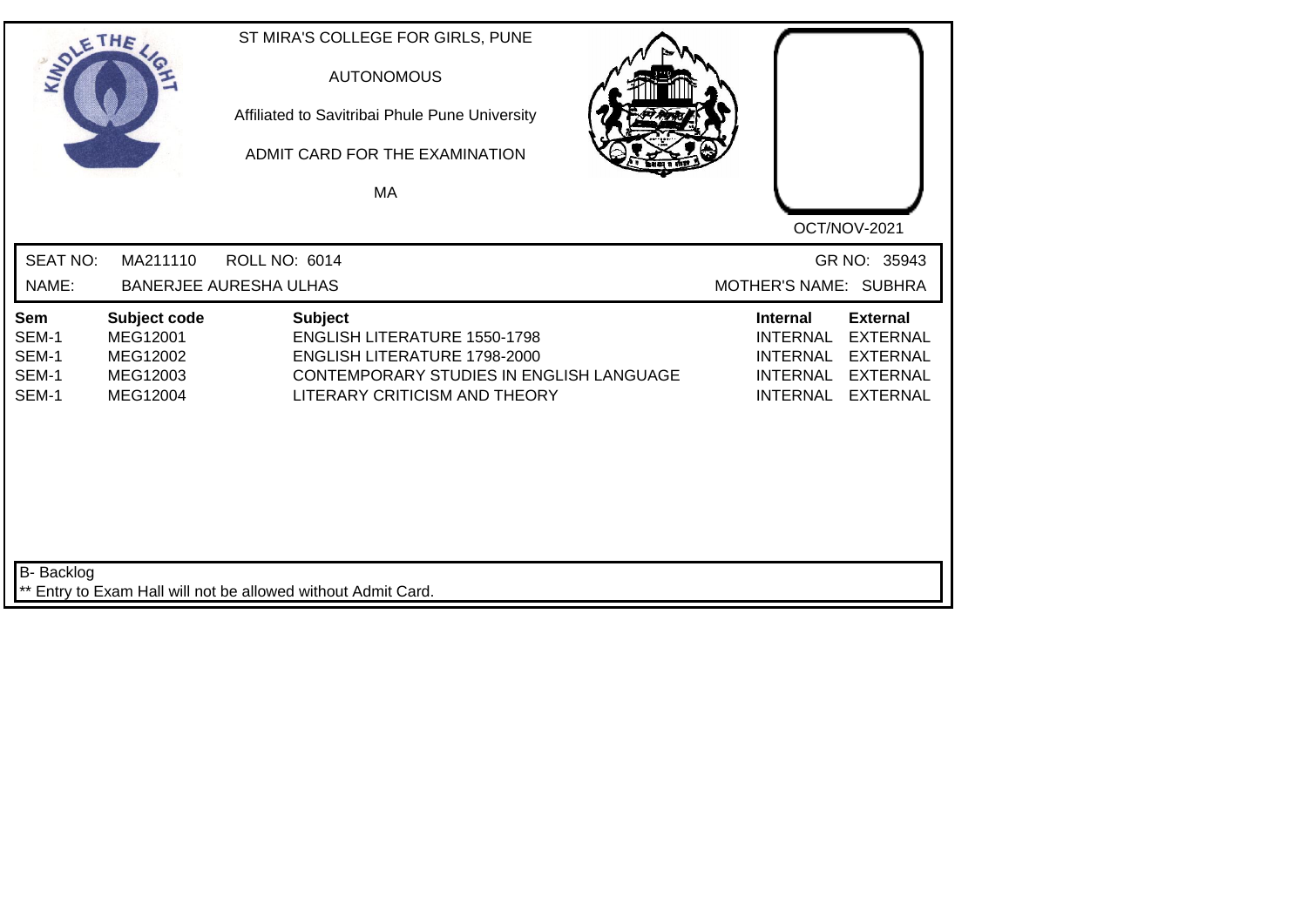| SOLETHE.                                |                                                              |                                                               | ST MIRA'S COLLEGE FOR GIRLS, PUNE<br><b>AUTONOMOUS</b><br>Affiliated to Savitribai Phule Pune University<br>ADMIT CARD FOR THE EXAMINATION<br>MA |                                                                                             |                                                                                             |
|-----------------------------------------|--------------------------------------------------------------|---------------------------------------------------------------|--------------------------------------------------------------------------------------------------------------------------------------------------|---------------------------------------------------------------------------------------------|---------------------------------------------------------------------------------------------|
| <b>SEAT NO:</b><br>NAME:                | MA211115<br><b>CHAGLA ARMAN ALIM</b>                         | <b>ROLL NO: 6016</b>                                          |                                                                                                                                                  | MOTHER'S NAME: FARHAT                                                                       | OCT/NOV-2021<br>GR NO: 34349                                                                |
| Sem<br>SEM-1<br>SEM-1<br>SEM-1<br>SEM-1 | Subject code<br>MEG12001<br>MEG12002<br>MEG12003<br>MEG12004 | <b>Subject</b>                                                | <b>ENGLISH LITERATURE 1550-1798</b><br>ENGLISH LITERATURE 1798-2000<br>CONTEMPORARY STUDIES IN ENGLISH LANGUAGE<br>LITERARY CRITICISM AND THEORY | <b>Internal</b><br><b>INTERNAL</b><br><b>INTERNAL</b><br><b>INTERNAL</b><br><b>INTERNAL</b> | <b>External</b><br><b>EXTERNAL</b><br><b>EXTERNAL</b><br><b>EXTERNAL</b><br><b>EXTERNAL</b> |
| <b>B-</b> Backlog                       |                                                              | ** Entry to Exam Hall will not be allowed without Admit Card. |                                                                                                                                                  |                                                                                             |                                                                                             |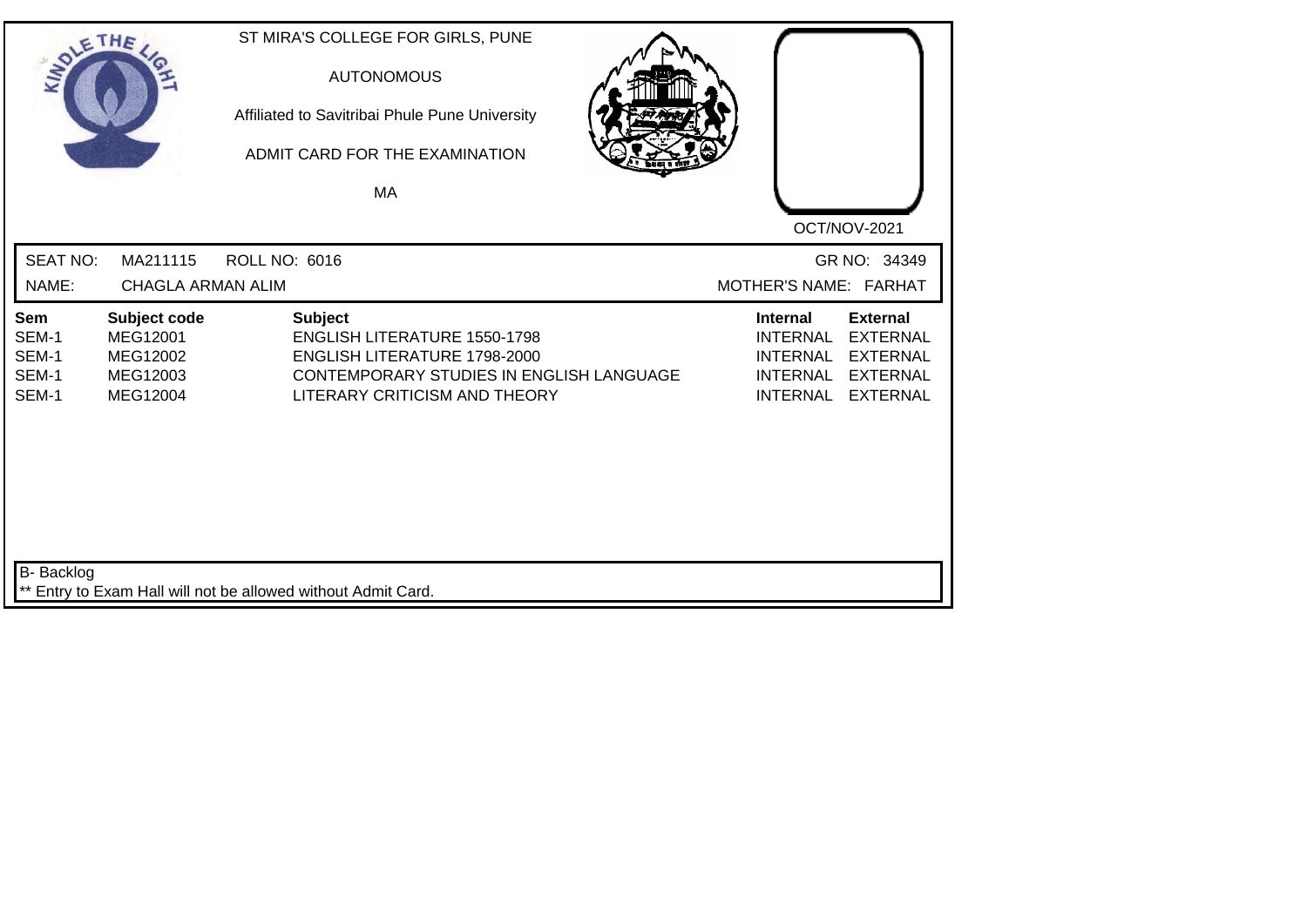| SOLETHE.                                |                                                              | ST MIRA'S COLLEGE FOR GIRLS, PUNE<br><b>AUTONOMOUS</b><br>Affiliated to Savitribai Phule Pune University<br>ADMIT CARD FOR THE EXAMINATION<br>MA                          | OCT/NOV-2021                                                                                                                                                                               |
|-----------------------------------------|--------------------------------------------------------------|---------------------------------------------------------------------------------------------------------------------------------------------------------------------------|--------------------------------------------------------------------------------------------------------------------------------------------------------------------------------------------|
| <b>SEAT NO:</b><br>NAME:                | MA211126                                                     | <b>ROLL NO: 6017</b><br>KARU UMMESALAMA SHABBIR                                                                                                                           | GR NO: 35951<br><b>RASHIDA</b><br><b>MOTHER'S NAME:</b>                                                                                                                                    |
| Sem<br>SEM-1<br>SEM-1<br>SEM-1<br>SEM-1 | Subject code<br>MEG12001<br>MEG12002<br>MEG12003<br>MEG12004 | <b>Subject</b><br><b>ENGLISH LITERATURE 1550-1798</b><br><b>ENGLISH LITERATURE 1798-2000</b><br>CONTEMPORARY STUDIES IN ENGLISH LANGUAGE<br>LITERARY CRITICISM AND THEORY | <b>External</b><br><b>Internal</b><br><b>INTERNAL</b><br><b>EXTERNAL</b><br><b>INTERNAL</b><br><b>EXTERNAL</b><br><b>INTERNAL</b><br><b>EXTERNAL</b><br><b>INTERNAL</b><br><b>EXTERNAL</b> |
| <b>B-</b> Backlog                       |                                                              | ** Entry to Exam Hall will not be allowed without Admit Card.                                                                                                             |                                                                                                                                                                                            |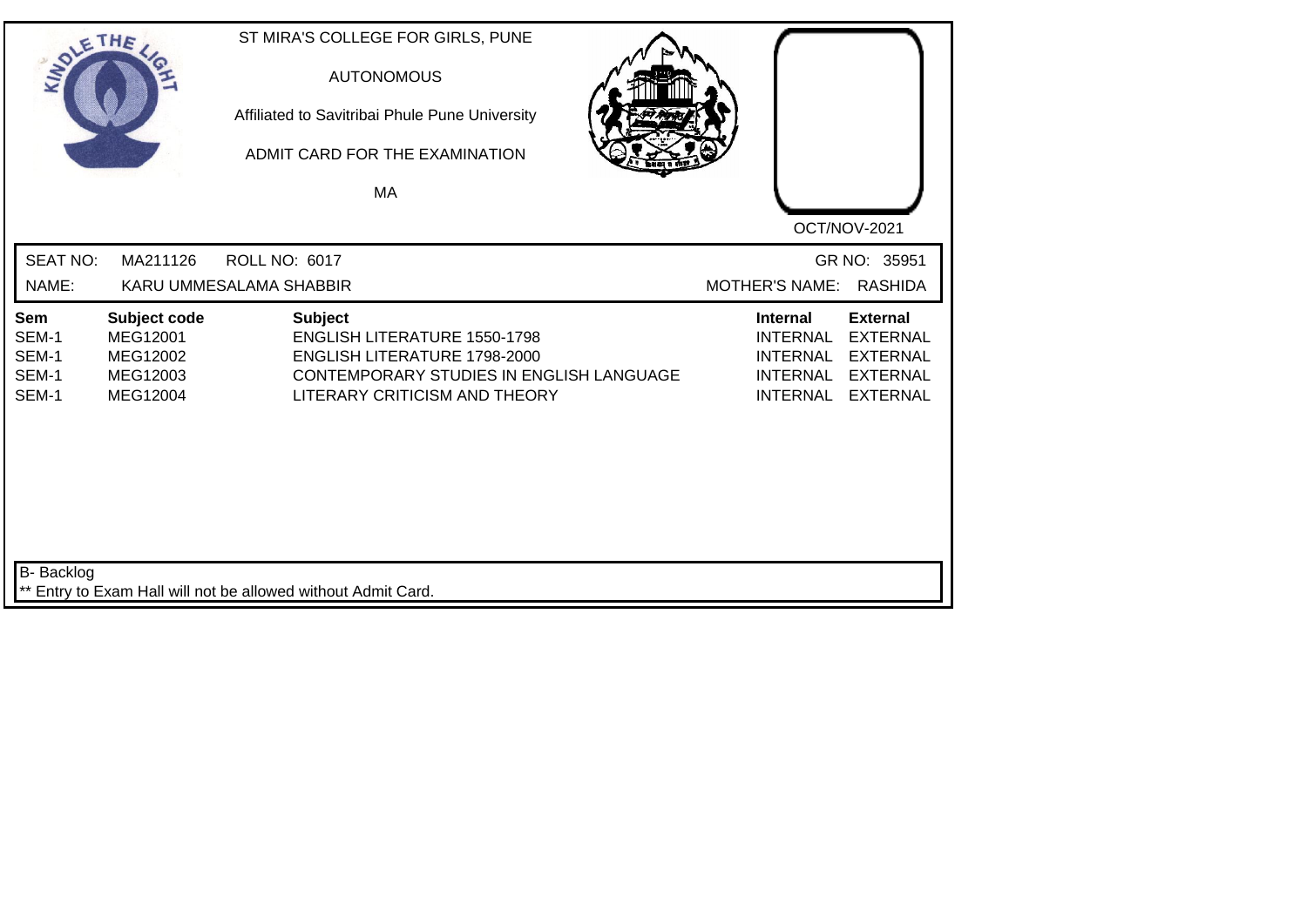| SOLE THE                                |                                                              |                      | ST MIRA'S COLLEGE FOR GIRLS, PUNE<br><b>AUTONOMOUS</b><br>Affiliated to Savitribai Phule Pune University<br>ADMIT CARD FOR THE EXAMINATION<br>MA                          |  |                                                                                             | OCT/NOV-2021                                                                                |
|-----------------------------------------|--------------------------------------------------------------|----------------------|---------------------------------------------------------------------------------------------------------------------------------------------------------------------------|--|---------------------------------------------------------------------------------------------|---------------------------------------------------------------------------------------------|
| <b>SEAT NO:</b><br>NAME:                | MA211111<br><b>BARDE RIYA MUKUND</b>                         | <b>ROLL NO: 6018</b> |                                                                                                                                                                           |  | MOTHER'S NAME: KASHMIRA                                                                     | GR NO: 37957                                                                                |
| Sem<br>SEM-1<br>SEM-1<br>SEM-1<br>SEM-1 | Subject code<br>MEG12001<br>MEG12002<br>MEG12003<br>MEG12004 |                      | <b>Subject</b><br><b>ENGLISH LITERATURE 1550-1798</b><br><b>ENGLISH LITERATURE 1798-2000</b><br>CONTEMPORARY STUDIES IN ENGLISH LANGUAGE<br>LITERARY CRITICISM AND THEORY |  | <b>Internal</b><br><b>INTERNAL</b><br><b>INTERNAL</b><br><b>INTERNAL</b><br><b>INTERNAL</b> | <b>External</b><br><b>EXTERNAL</b><br><b>EXTERNAL</b><br><b>EXTERNAL</b><br><b>EXTERNAL</b> |
| <b>B-</b> Backlog                       |                                                              |                      | ** Entry to Exam Hall will not be allowed without Admit Card.                                                                                                             |  |                                                                                             |                                                                                             |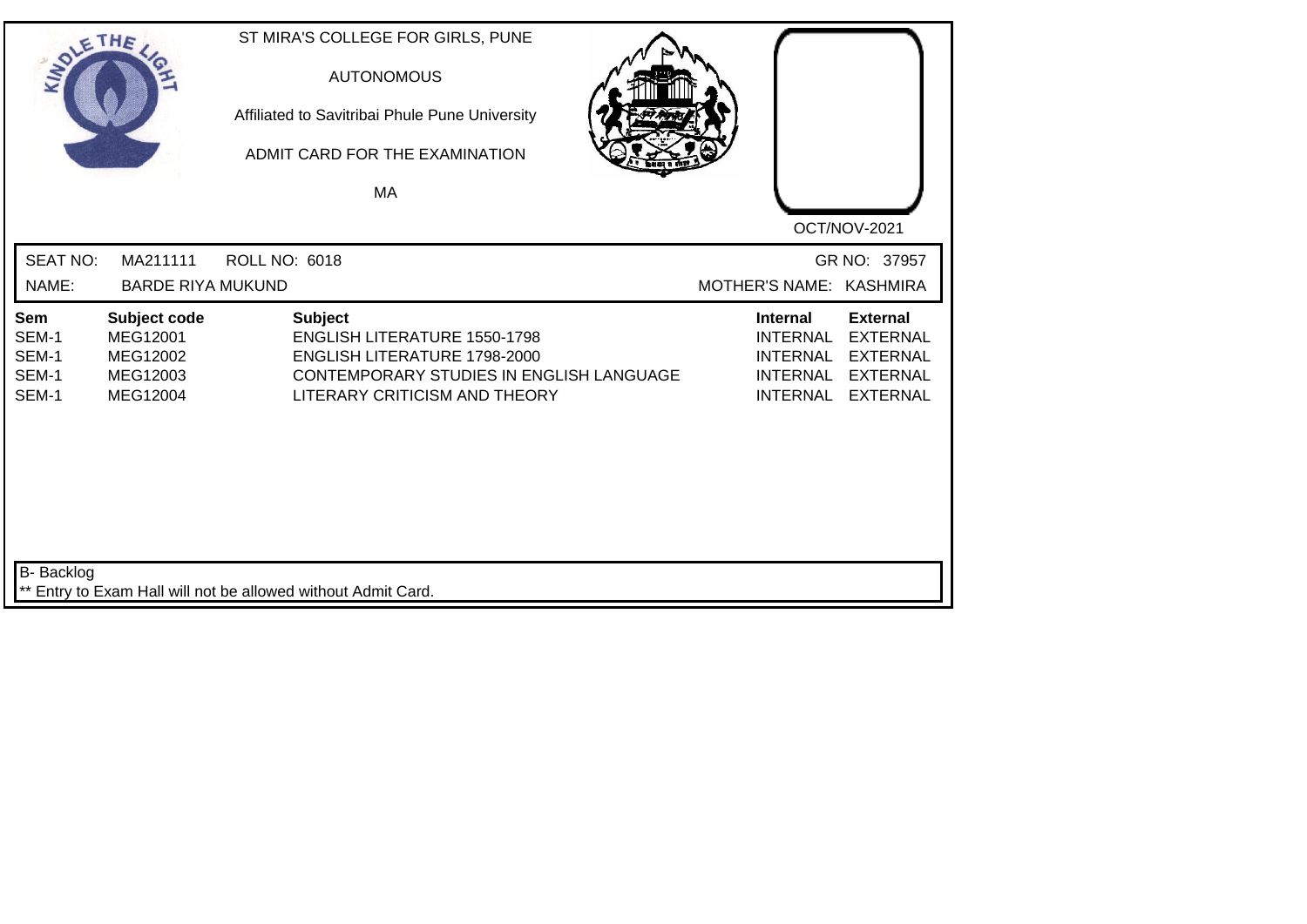| SOLE THE                                |                                                              | ST MIRA'S COLLEGE FOR GIRLS, PUNE<br><b>AUTONOMOUS</b><br>Affiliated to Savitribai Phule Pune University<br>ADMIT CARD FOR THE EXAMINATION<br>MA                          | OCT/NOV-2021                                                                                                                                                                               |
|-----------------------------------------|--------------------------------------------------------------|---------------------------------------------------------------------------------------------------------------------------------------------------------------------------|--------------------------------------------------------------------------------------------------------------------------------------------------------------------------------------------|
| <b>SEAT NO:</b><br>NAME:                | MA211132<br><b>GESHNA LAFFREY</b>                            | <b>ROLL NO: 6019</b>                                                                                                                                                      | GR NO: 36101<br>MOTHER'S NAME: SONIA                                                                                                                                                       |
| Sem<br>SEM-1<br>SEM-1<br>SEM-1<br>SEM-1 | Subject code<br>MEG12001<br>MEG12002<br>MEG12003<br>MEG12004 | <b>Subject</b><br><b>ENGLISH LITERATURE 1550-1798</b><br><b>ENGLISH LITERATURE 1798-2000</b><br>CONTEMPORARY STUDIES IN ENGLISH LANGUAGE<br>LITERARY CRITICISM AND THEORY | <b>Internal</b><br><b>External</b><br><b>INTERNAL</b><br><b>EXTERNAL</b><br><b>EXTERNAL</b><br><b>INTERNAL</b><br><b>EXTERNAL</b><br><b>INTERNAL</b><br><b>INTERNAL</b><br><b>EXTERNAL</b> |
| <b>B-</b> Backlog                       |                                                              | ** Entry to Exam Hall will not be allowed without Admit Card.                                                                                                             |                                                                                                                                                                                            |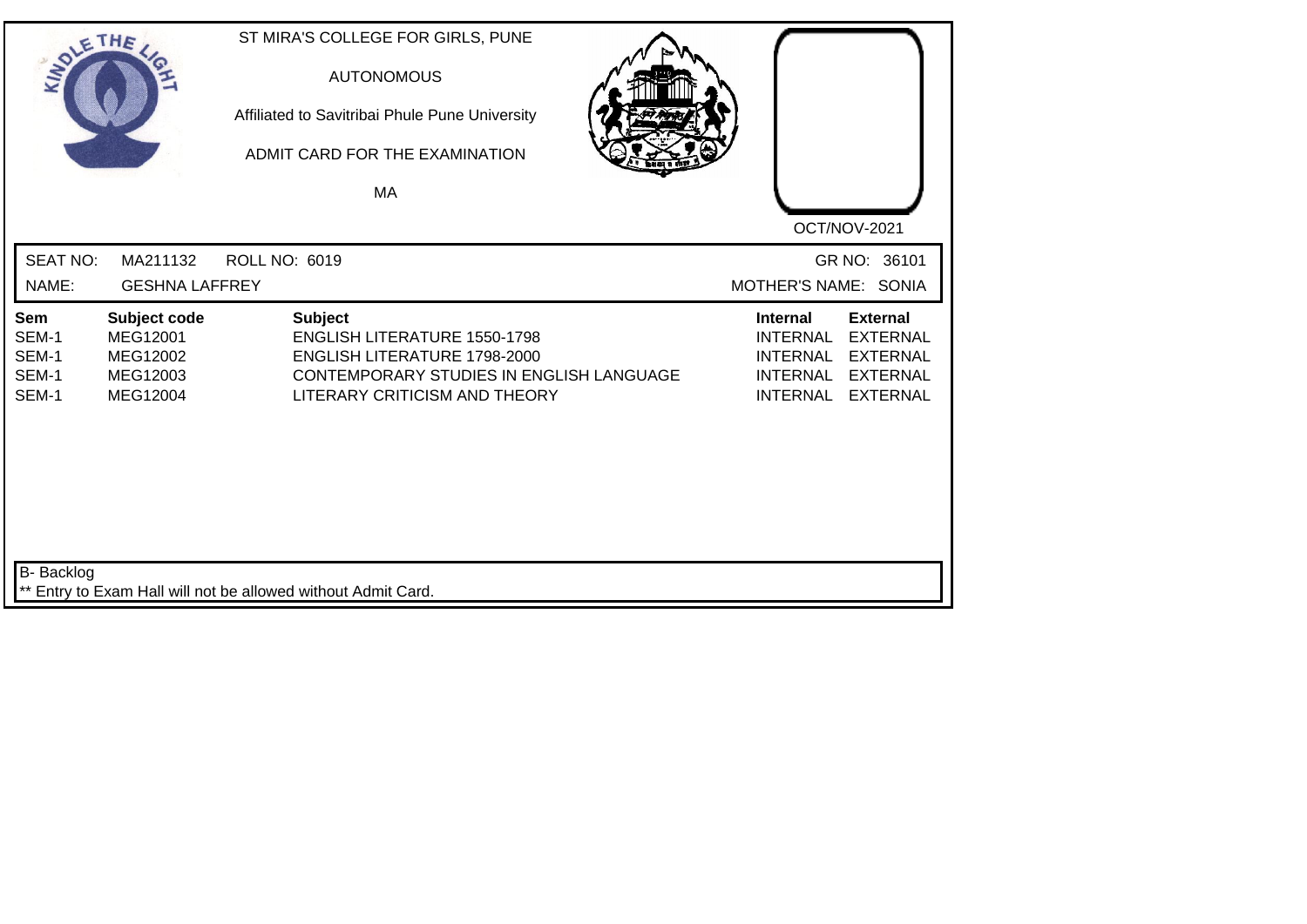| SOLETHE .                               |                                                              | ST MIRA'S COLLEGE FOR GIRLS, PUNE<br><b>AUTONOMOUS</b><br>Affiliated to Savitribai Phule Pune University<br>ADMIT CARD FOR THE EXAMINATION<br>MA                   |                                                                                             |                                                                                             |
|-----------------------------------------|--------------------------------------------------------------|--------------------------------------------------------------------------------------------------------------------------------------------------------------------|---------------------------------------------------------------------------------------------|---------------------------------------------------------------------------------------------|
| <b>SEAT NO:</b><br>NAME:                | MA211119                                                     | <b>ROLL NO: 6020</b><br><b>GUPTA SRIRADHA MANISH</b>                                                                                                               | MOTHER'S NAME: BHAWNA                                                                       | OCT/NOV-2021<br>GR NO: 37985                                                                |
| Sem<br>SEM-1<br>SEM-1<br>SEM-1<br>SEM-1 | Subject code<br>MEG12001<br>MEG12002<br>MEG12003<br>MEG12004 | <b>Subject</b><br><b>ENGLISH LITERATURE 1550-1798</b><br>ENGLISH LITERATURE 1798-2000<br>CONTEMPORARY STUDIES IN ENGLISH LANGUAGE<br>LITERARY CRITICISM AND THEORY | <b>Internal</b><br><b>INTERNAL</b><br><b>INTERNAL</b><br><b>INTERNAL</b><br><b>INTERNAL</b> | <b>External</b><br><b>EXTERNAL</b><br><b>EXTERNAL</b><br><b>EXTERNAL</b><br><b>EXTERNAL</b> |
| <b>B-</b> Backlog                       |                                                              | ** Entry to Exam Hall will not be allowed without Admit Card.                                                                                                      |                                                                                             |                                                                                             |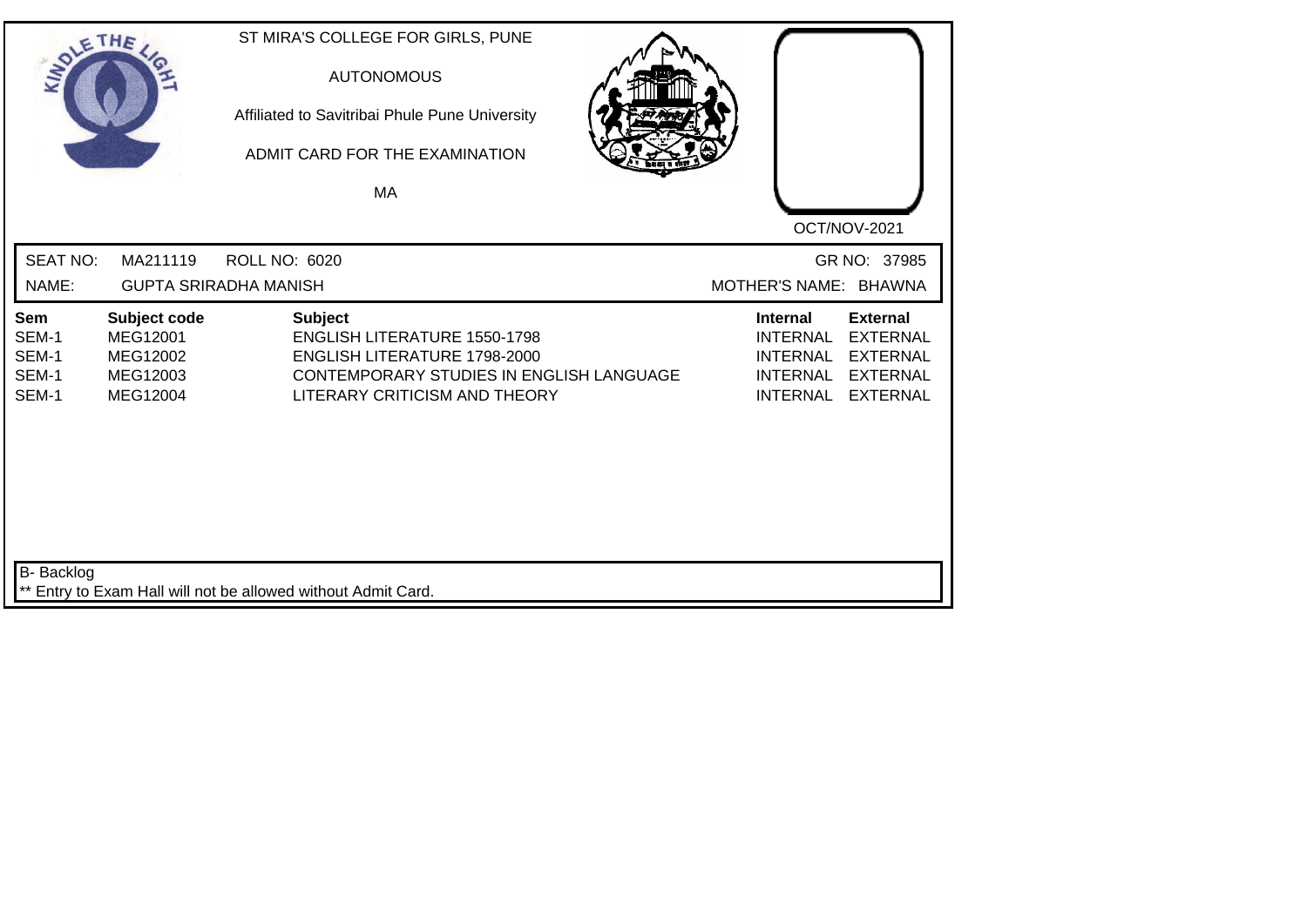| SOLETHE .                                      |                                                              | ST MIRA'S COLLEGE FOR GIRLS, PUNE<br><b>AUTONOMOUS</b><br>Affiliated to Savitribai Phule Pune University<br>ADMIT CARD FOR THE EXAMINATION<br>MA                          | OCT/NOV-2021                                                                                                                                                                               |
|------------------------------------------------|--------------------------------------------------------------|---------------------------------------------------------------------------------------------------------------------------------------------------------------------------|--------------------------------------------------------------------------------------------------------------------------------------------------------------------------------------------|
| <b>SEAT NO:</b><br>NAME:                       | MA211146                                                     | <b>ROLL NO: 6021</b><br>THURUTHY SNEHA ALEX                                                                                                                               | GR NO: 38034<br>MOTHER'S NAME: DEEPA                                                                                                                                                       |
| <b>Sem</b><br>SEM-1<br>SEM-1<br>SEM-1<br>SEM-1 | Subject code<br>MEG12001<br>MEG12002<br>MEG12003<br>MEG12004 | <b>Subject</b><br><b>ENGLISH LITERATURE 1550-1798</b><br>ENGLISH LITERATURE 1798-2000<br><b>CONTEMPORARY STUDIES IN ENGLISH LANGUAGE</b><br>LITERARY CRITICISM AND THEORY | <b>External</b><br><b>Internal</b><br><b>INTERNAL</b><br><b>EXTERNAL</b><br><b>INTERNAL</b><br><b>EXTERNAL</b><br><b>INTERNAL</b><br><b>EXTERNAL</b><br><b>INTERNAL</b><br><b>EXTERNAL</b> |
| <b>B-</b> Backlog                              |                                                              | ** Entry to Exam Hall will not be allowed without Admit Card.                                                                                                             |                                                                                                                                                                                            |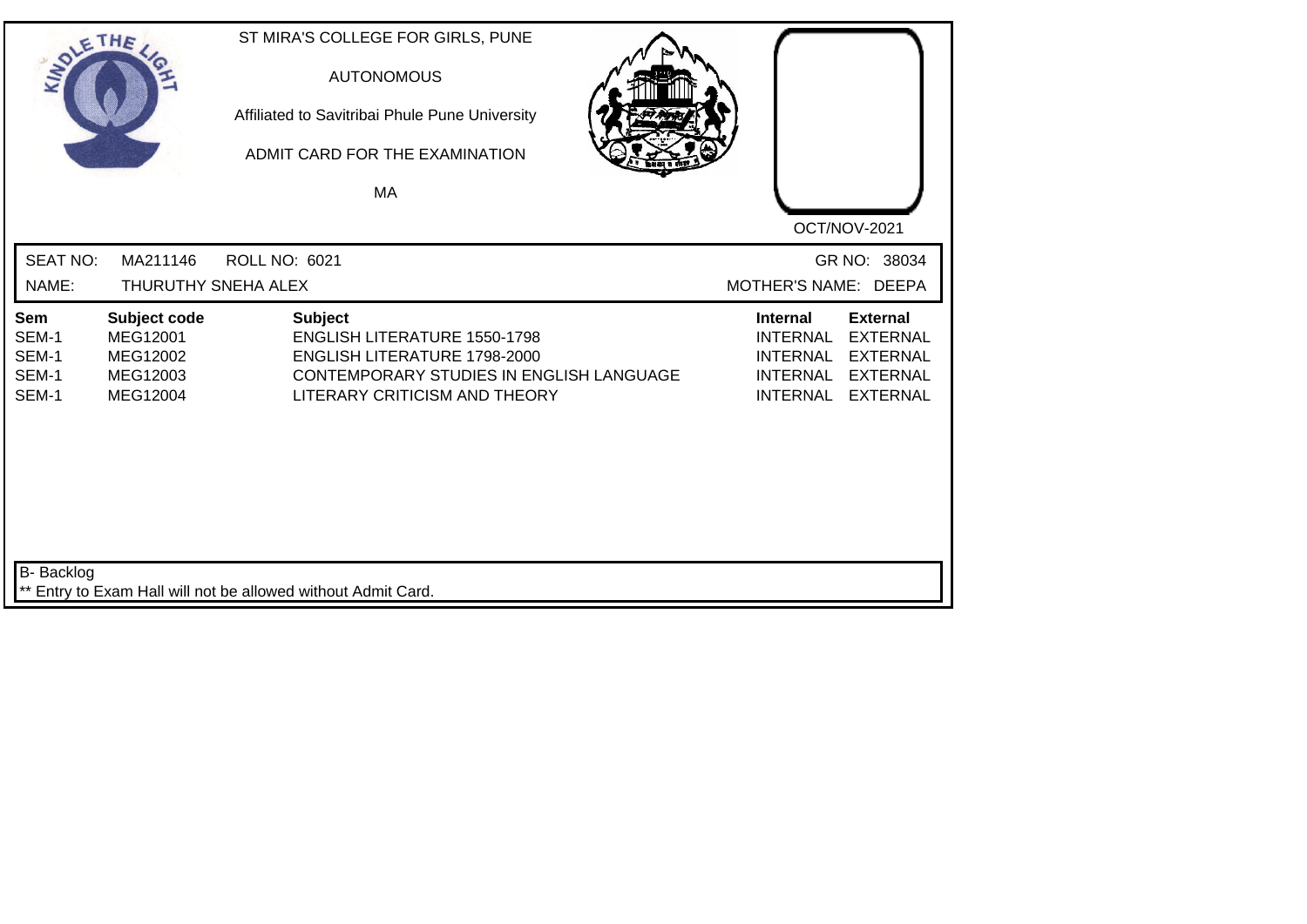| SOLETHE .                               |                                                              | ST MIRA'S COLLEGE FOR GIRLS, PUNE<br><b>AUTONOMOUS</b><br>Affiliated to Savitribai Phule Pune University<br>ADMIT CARD FOR THE EXAMINATION<br>MA                          | OCT/NOV-2021                                                                                                                                                                               |
|-----------------------------------------|--------------------------------------------------------------|---------------------------------------------------------------------------------------------------------------------------------------------------------------------------|--------------------------------------------------------------------------------------------------------------------------------------------------------------------------------------------|
| <b>SEAT NO:</b><br>NAME:                | MA211117<br><b>COLACO KELLY STEVEN</b>                       | <b>ROLL NO: 6022</b>                                                                                                                                                      | GR NO: 37869<br>MOTHER'S NAME: HELEN                                                                                                                                                       |
|                                         |                                                              |                                                                                                                                                                           |                                                                                                                                                                                            |
| Sem<br>SEM-1<br>SEM-1<br>SEM-1<br>SEM-1 | Subject code<br>MEG12001<br>MEG12002<br>MEG12003<br>MEG12004 | <b>Subject</b><br><b>ENGLISH LITERATURE 1550-1798</b><br><b>ENGLISH LITERATURE 1798-2000</b><br>CONTEMPORARY STUDIES IN ENGLISH LANGUAGE<br>LITERARY CRITICISM AND THEORY | <b>Internal</b><br><b>External</b><br><b>INTERNAL</b><br><b>EXTERNAL</b><br><b>EXTERNAL</b><br><b>INTERNAL</b><br><b>INTERNAL</b><br><b>EXTERNAL</b><br><b>INTERNAL</b><br><b>EXTERNAL</b> |
| <b>B-</b> Backlog                       |                                                              | ** Entry to Exam Hall will not be allowed without Admit Card.                                                                                                             |                                                                                                                                                                                            |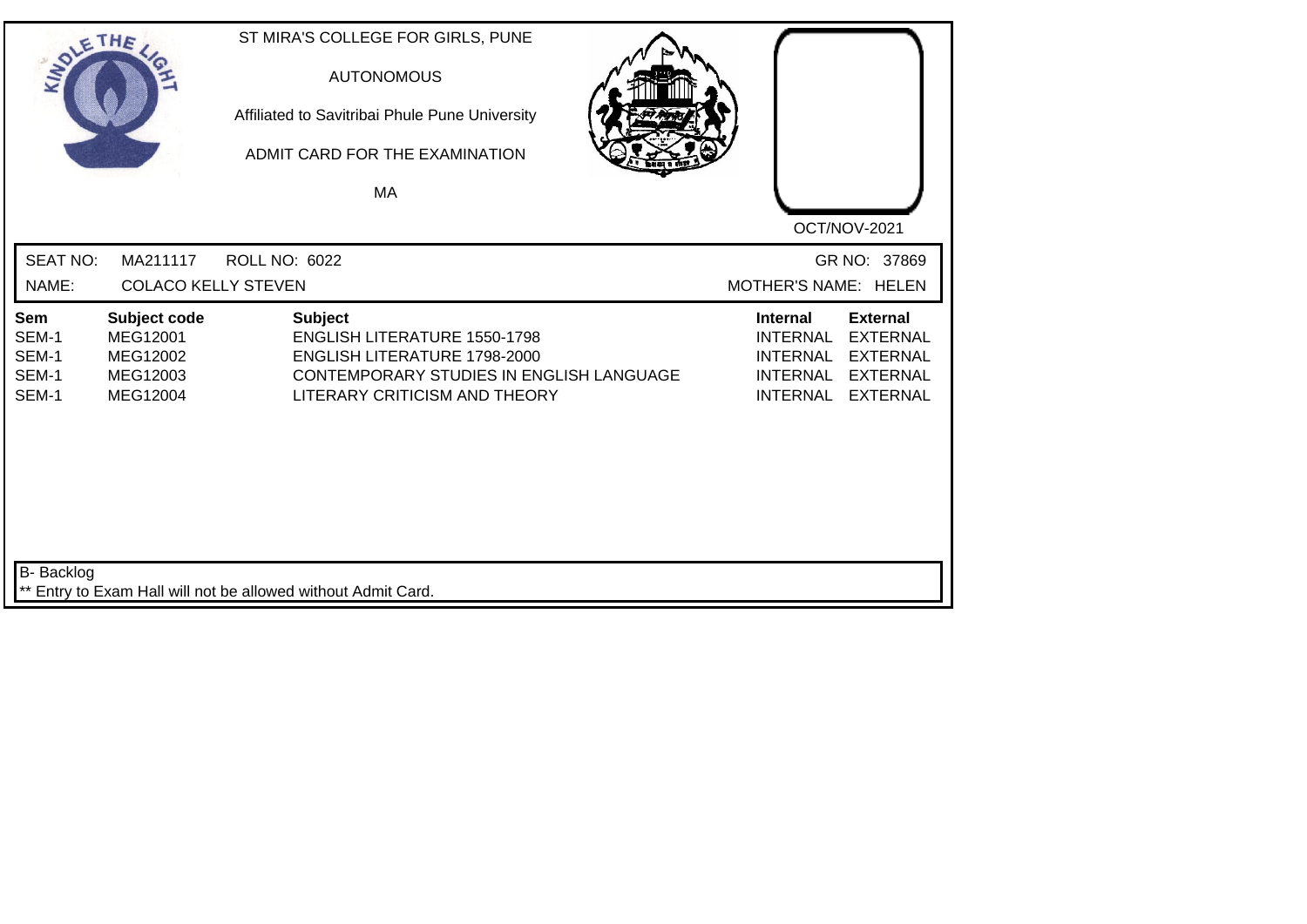| SOLETHE .                                      |                                                              |                      | ST MIRA'S COLLEGE FOR GIRLS, PUNE<br><b>AUTONOMOUS</b><br>Affiliated to Savitribai Phule Pune University<br>ADMIT CARD FOR THE EXAMINATION<br>MA                   |  |                                                                                             | OCT/NOV-2021                                                                                |
|------------------------------------------------|--------------------------------------------------------------|----------------------|--------------------------------------------------------------------------------------------------------------------------------------------------------------------|--|---------------------------------------------------------------------------------------------|---------------------------------------------------------------------------------------------|
| <b>SEAT NO:</b><br>NAME:                       | MA211105<br>RITWIKA KANUNGOE                                 | <b>ROLL NO: 6023</b> |                                                                                                                                                                    |  |                                                                                             | GR NO: 37995<br>MOTHER'S NAME: CHANDANA                                                     |
| <b>Sem</b><br>SEM-1<br>SEM-1<br>SEM-1<br>SEM-1 | Subject code<br>MEG12001<br>MEG12002<br>MEG12003<br>MEG12004 |                      | <b>Subject</b><br><b>ENGLISH LITERATURE 1550-1798</b><br>ENGLISH LITERATURE 1798-2000<br>CONTEMPORARY STUDIES IN ENGLISH LANGUAGE<br>LITERARY CRITICISM AND THEORY |  | <b>Internal</b><br><b>INTERNAL</b><br><b>INTERNAL</b><br><b>INTERNAL</b><br><b>INTERNAL</b> | <b>External</b><br><b>EXTERNAL</b><br><b>EXTERNAL</b><br><b>EXTERNAL</b><br><b>EXTERNAL</b> |
| <b>B-</b> Backlog                              |                                                              |                      | ** Entry to Exam Hall will not be allowed without Admit Card.                                                                                                      |  |                                                                                             |                                                                                             |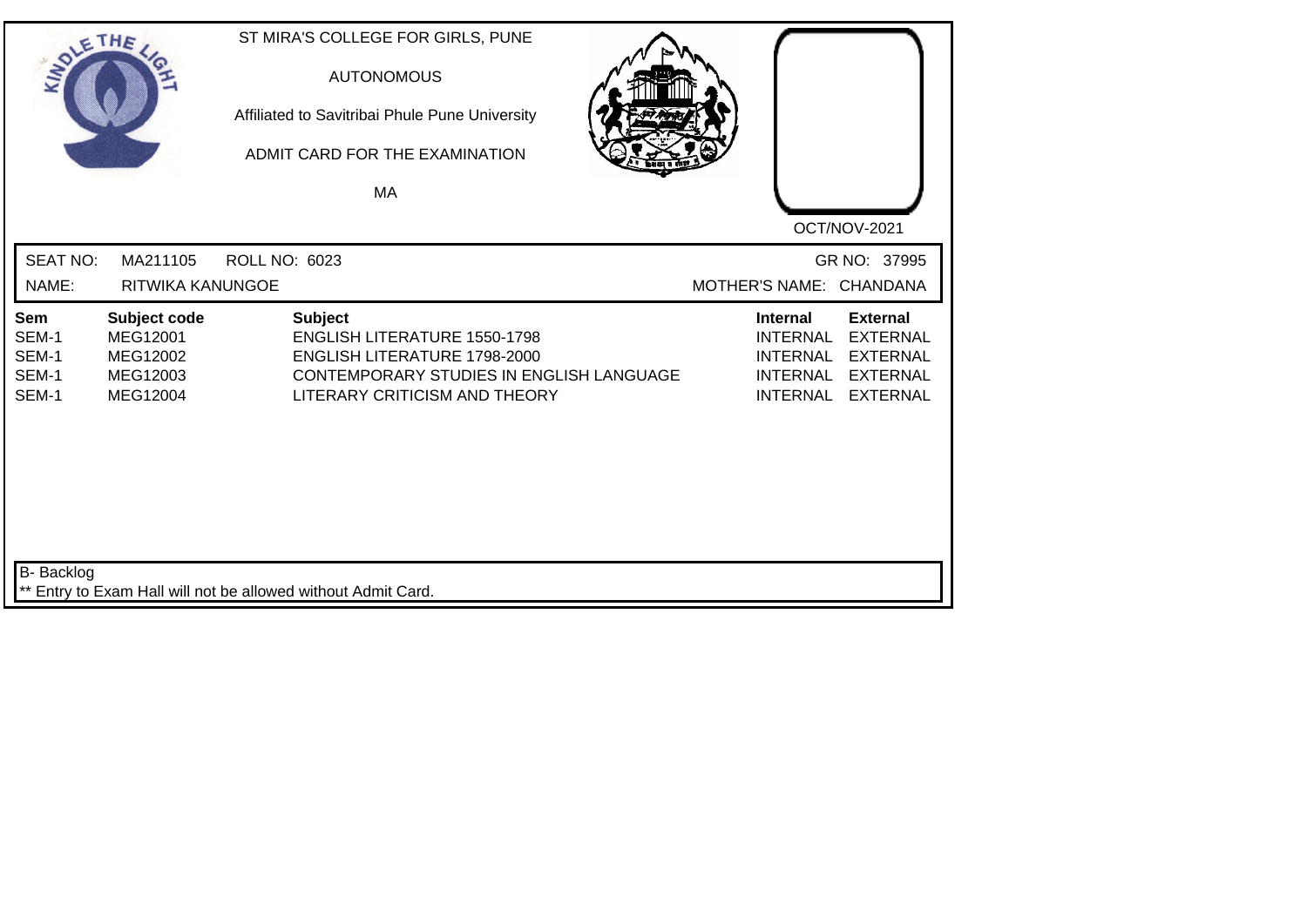| SOLETHE ,                                      |                                                              | ST MIRA'S COLLEGE FOR GIRLS, PUNE<br><b>AUTONOMOUS</b><br>Affiliated to Savitribai Phule Pune University<br>ADMIT CARD FOR THE EXAMINATION<br>MA |                                                                                                                                                         |                                                                                             | OCT/NOV-2021                                                                                |
|------------------------------------------------|--------------------------------------------------------------|--------------------------------------------------------------------------------------------------------------------------------------------------|---------------------------------------------------------------------------------------------------------------------------------------------------------|---------------------------------------------------------------------------------------------|---------------------------------------------------------------------------------------------|
| <b>SEAT NO:</b><br>NAME:                       | MA211120                                                     | <b>ROLL NO: 6025</b><br>HUSSAINY LUJAIN SYED RAZA                                                                                                |                                                                                                                                                         | MOTHER'S NAME: SHAHI RASHI                                                                  | GR NO: 36997                                                                                |
| <b>Sem</b><br>SEM-1<br>SEM-1<br>SEM-1<br>SEM-1 | Subject code<br>MEG12001<br>MEG12002<br>MEG12003<br>MEG12004 | <b>Subject</b>                                                                                                                                   | <b>ENGLISH LITERATURE 1550-1798</b><br><b>ENGLISH LITERATURE 1798-2000</b><br>CONTEMPORARY STUDIES IN ENGLISH LANGUAGE<br>LITERARY CRITICISM AND THEORY | <b>Internal</b><br><b>INTERNAL</b><br><b>INTERNAL</b><br><b>INTERNAL</b><br><b>INTERNAL</b> | <b>External</b><br><b>EXTERNAL</b><br><b>EXTERNAL</b><br><b>EXTERNAL</b><br><b>EXTERNAL</b> |
| B- Backlog                                     |                                                              | ** Entry to Exam Hall will not be allowed without Admit Card.                                                                                    |                                                                                                                                                         |                                                                                             |                                                                                             |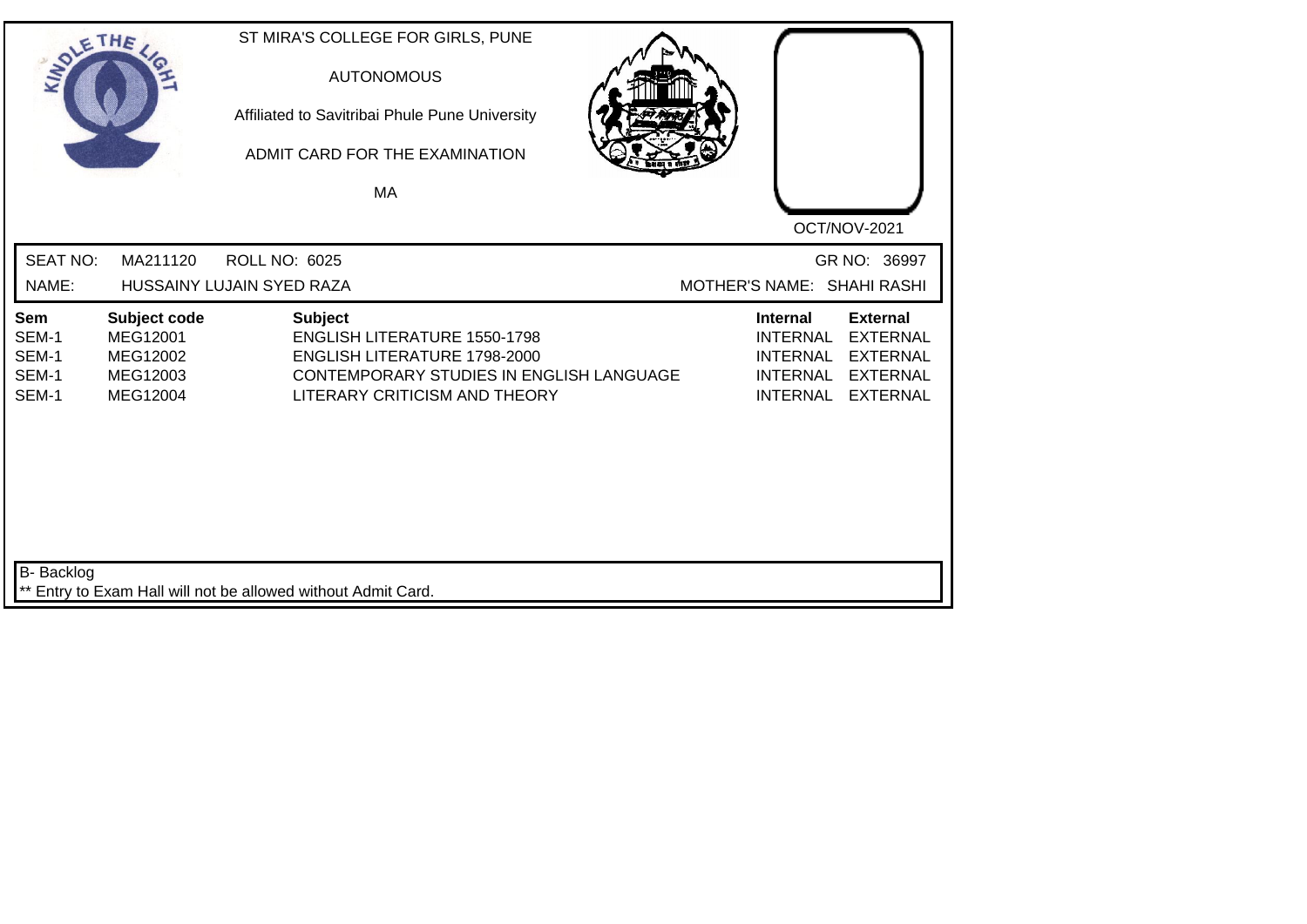| SOLE THE                                |                                                              | ST MIRA'S COLLEGE FOR GIRLS, PUNE<br><b>AUTONOMOUS</b><br>Affiliated to Savitribai Phule Pune University<br>ADMIT CARD FOR THE EXAMINATION<br>MA                          |                                                                                                                                                                                            |
|-----------------------------------------|--------------------------------------------------------------|---------------------------------------------------------------------------------------------------------------------------------------------------------------------------|--------------------------------------------------------------------------------------------------------------------------------------------------------------------------------------------|
| <b>SEAT NO:</b><br>NAME:                | MAN201020                                                    | <b>ROLL NO: 6026</b><br>LOKHANDWALA KHADIJA MUFADDAL                                                                                                                      | OCT/NOV-2021<br>GR NO: 37046<br>MOTHER'S NAME: ZEENAT                                                                                                                                      |
| Sem<br>SEM-1<br>SEM-1<br>SEM-1<br>SEM-1 | Subject code<br>MEG12001<br>MEG12002<br>MEG12003<br>MEG12004 | <b>Subject</b><br><b>ENGLISH LITERATURE 1550-1798</b><br><b>ENGLISH LITERATURE 1798-2000</b><br>CONTEMPORARY STUDIES IN ENGLISH LANGUAGE<br>LITERARY CRITICISM AND THEORY | <b>External</b><br><b>Internal</b><br><b>INTERNAL</b><br><b>EXTERNAL</b><br><b>INTERNAL</b><br><b>EXTERNAL</b><br><b>INTERNAL</b><br><b>EXTERNAL</b><br><b>INTERNAL</b><br><b>EXTERNAL</b> |
| B- Backlog                              |                                                              | Entry to Exam Hall will not be allowed without Admit Card.                                                                                                                |                                                                                                                                                                                            |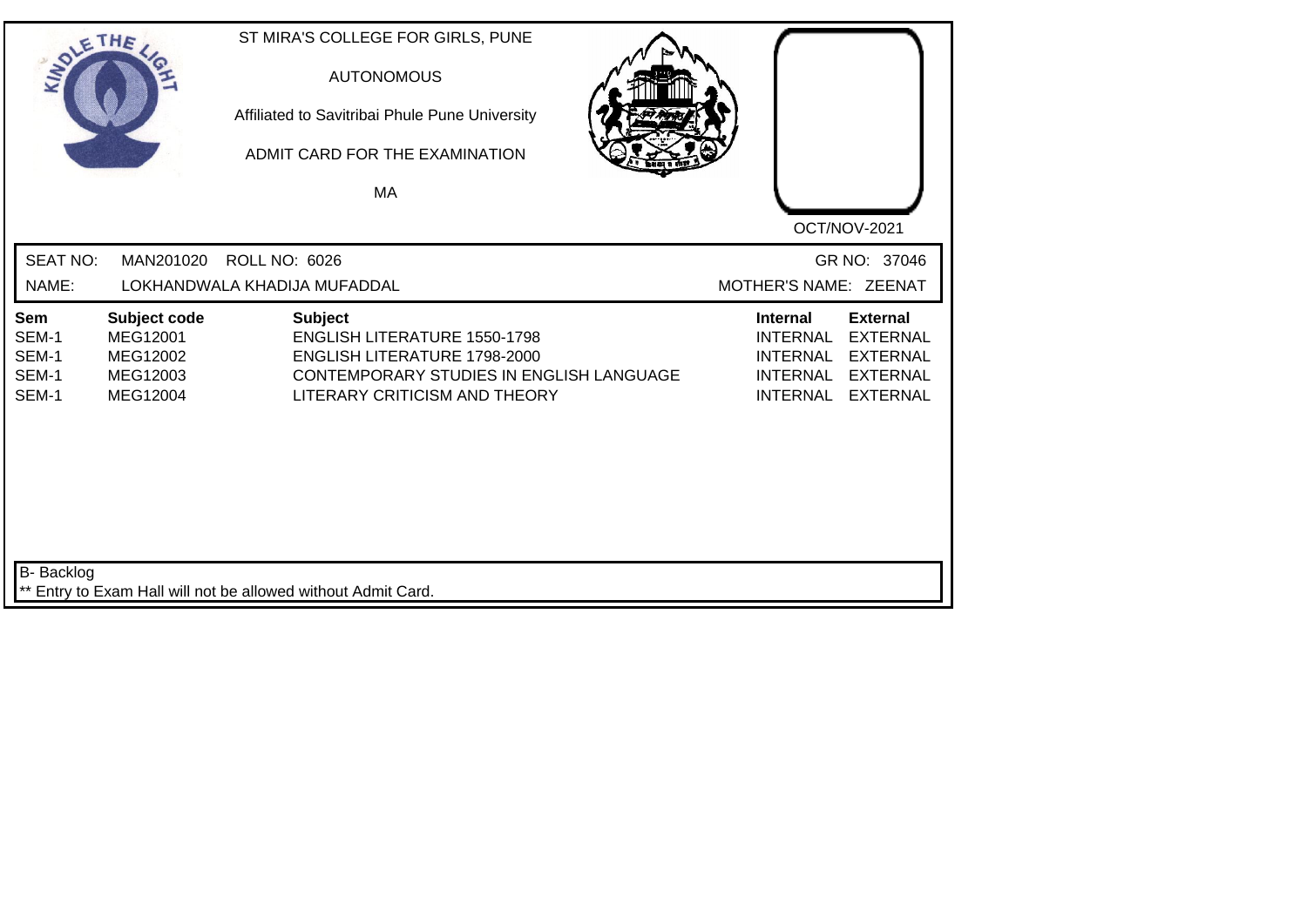|                                         | THE                                                          | ST MIRA'S COLLEGE FOR GIRLS, PUNE<br><b>AUTONOMOUS</b><br>Affiliated to Savitribai Phule Pune University<br>ADMIT CARD FOR THE EXAMINATION<br>MA                          | OCT/NOV-2021                                                                                                                                                                               |
|-----------------------------------------|--------------------------------------------------------------|---------------------------------------------------------------------------------------------------------------------------------------------------------------------------|--------------------------------------------------------------------------------------------------------------------------------------------------------------------------------------------|
| <b>SEAT NO:</b><br>NAME:                | MA211137                                                     | ROLL NO: 6027<br>RAMCHANDANI MAHIMA RAJU                                                                                                                                  | GR NO: 35654<br>MOTHER'S NAME: BINISHA                                                                                                                                                     |
| Sem<br>SEM-1<br>SEM-1<br>SEM-1<br>SEM-1 | Subject code<br>MEG12001<br>MEG12002<br>MEG12003<br>MEG12004 | <b>Subject</b><br><b>ENGLISH LITERATURE 1550-1798</b><br><b>ENGLISH LITERATURE 1798-2000</b><br>CONTEMPORARY STUDIES IN ENGLISH LANGUAGE<br>LITERARY CRITICISM AND THEORY | <b>External</b><br><b>Internal</b><br><b>INTERNAL</b><br><b>EXTERNAL</b><br><b>INTERNAL</b><br><b>EXTERNAL</b><br><b>INTERNAL</b><br><b>EXTERNAL</b><br><b>INTERNAL</b><br><b>EXTERNAL</b> |
| <b>B-</b> Backlog                       |                                                              | ** Entry to Exam Hall will not be allowed without Admit Card.                                                                                                             |                                                                                                                                                                                            |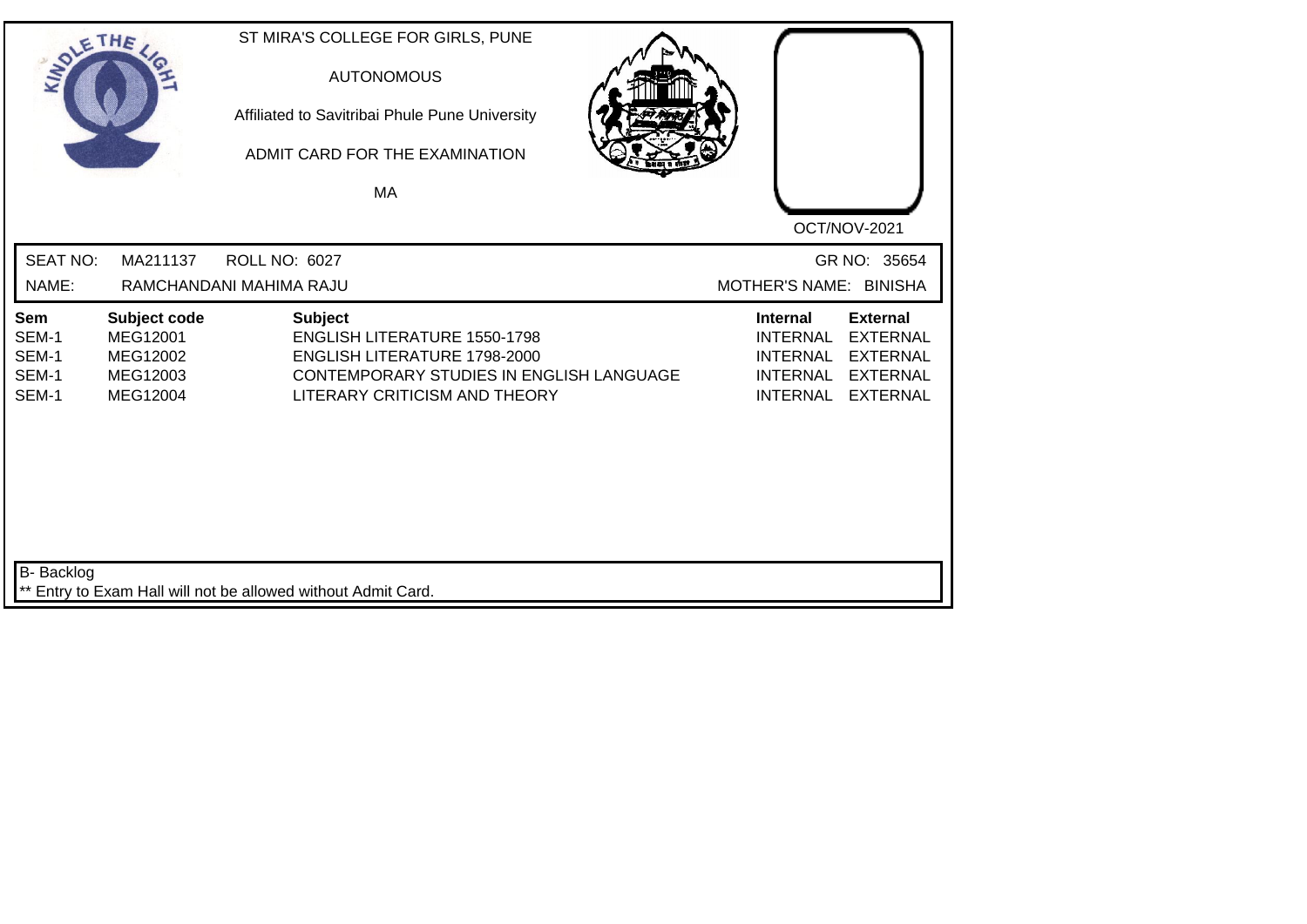| SOLETHE .                               |                                                              | ST MIRA'S COLLEGE FOR GIRLS, PUNE<br><b>AUTONOMOUS</b><br>Affiliated to Savitribai Phule Pune University<br>ADMIT CARD FOR THE EXAMINATION<br>MA                                 |                                                                                                                                                                                            |
|-----------------------------------------|--------------------------------------------------------------|----------------------------------------------------------------------------------------------------------------------------------------------------------------------------------|--------------------------------------------------------------------------------------------------------------------------------------------------------------------------------------------|
| <b>SEAT NO:</b><br>NAME:                | MAN201002<br><b>ALIFIYAH EZZI</b>                            | <b>ROLL NO: 6028</b>                                                                                                                                                             | OCT/NOV-2021<br>GR NO: 36999<br>MOTHER'S NAME: HOWRA                                                                                                                                       |
| Sem<br>SEM-1<br>SEM-1<br>SEM-1<br>SEM-1 | Subject code<br>MEG12001<br>MEG12002<br>MEG12003<br>MEG12004 | <b>Subject</b><br><b>ENGLISH LITERATURE 1550-1798</b><br><b>ENGLISH LITERATURE 1798-2000</b><br><b>CONTEMPORARY STUDIES IN ENGLISH LANGUAGE</b><br>LITERARY CRITICISM AND THEORY | <b>External</b><br><b>Internal</b><br><b>INTERNAL</b><br><b>EXTERNAL</b><br><b>INTERNAL</b><br><b>EXTERNAL</b><br><b>INTERNAL</b><br><b>EXTERNAL</b><br><b>INTERNAL</b><br><b>EXTERNAL</b> |
| <b>B-</b> Backlog                       |                                                              | ** Entry to Exam Hall will not be allowed without Admit Card.                                                                                                                    |                                                                                                                                                                                            |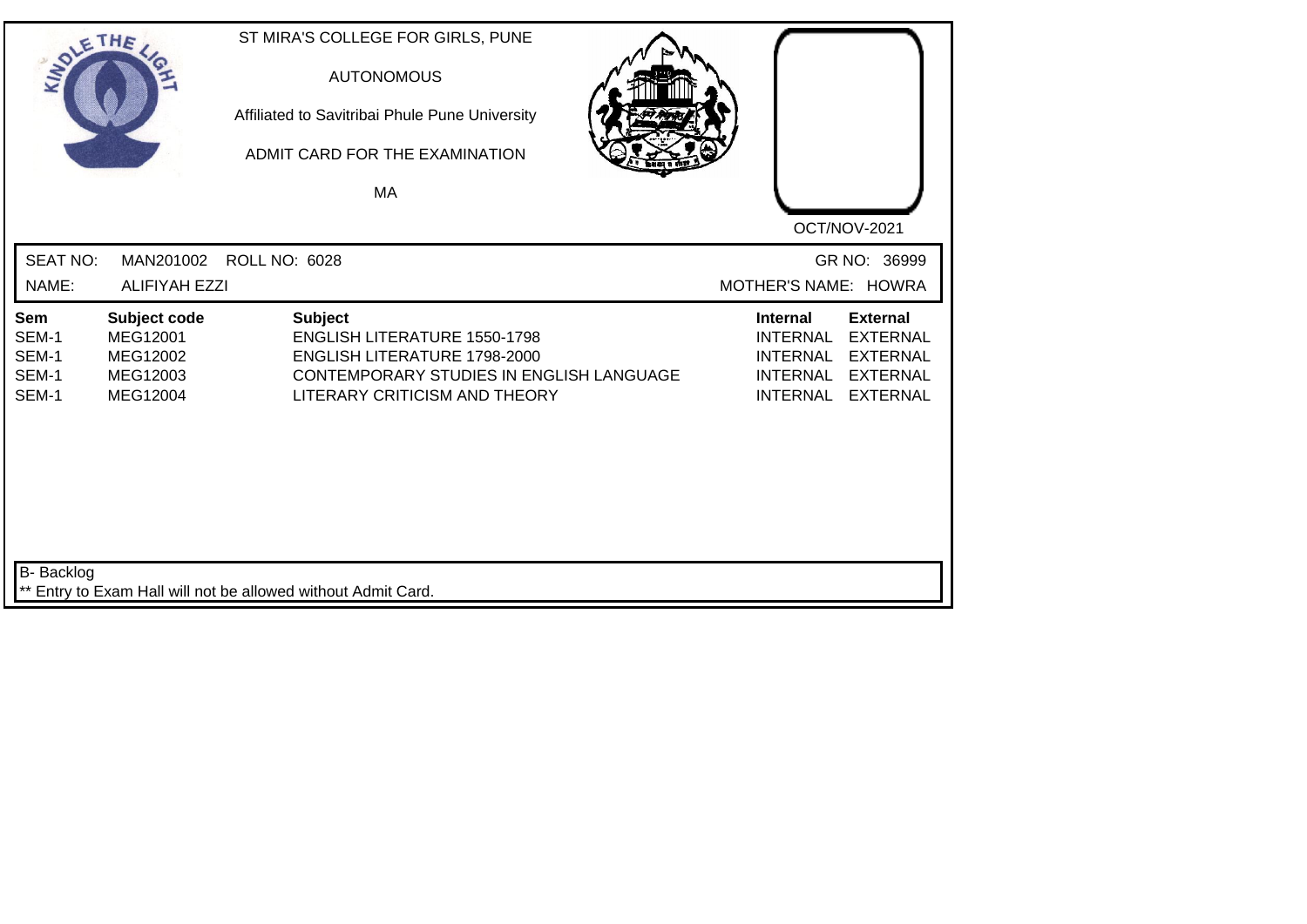| SOLE THE                                |                                                              | ST MIRA'S COLLEGE FOR GIRLS, PUNE<br><b>AUTONOMOUS</b><br>Affiliated to Savitribai Phule Pune University<br>ADMIT CARD FOR THE EXAMINATION<br>MA                                 |  |                                                                                             |                                                                                             |
|-----------------------------------------|--------------------------------------------------------------|----------------------------------------------------------------------------------------------------------------------------------------------------------------------------------|--|---------------------------------------------------------------------------------------------|---------------------------------------------------------------------------------------------|
| <b>SEAT NO:</b>                         | MAN201036                                                    | ROLL NO: 6029                                                                                                                                                                    |  |                                                                                             | OCT/NOV-2021<br>GR NO: 40240                                                                |
| NAME:                                   |                                                              | SAVARKAR APARNA RAVINDRA                                                                                                                                                         |  | MOTHER'S NAME: RATNA                                                                        |                                                                                             |
| Sem<br>SEM-1<br>SEM-1<br>SEM-1<br>SEM-1 | Subject code<br>MEG12001<br>MEG12002<br>MEG12003<br>MEG12004 | <b>Subject</b><br><b>ENGLISH LITERATURE 1550-1798</b><br><b>ENGLISH LITERATURE 1798-2000</b><br><b>CONTEMPORARY STUDIES IN ENGLISH LANGUAGE</b><br>LITERARY CRITICISM AND THEORY |  | <b>Internal</b><br><b>INTERNAL</b><br><b>INTERNAL</b><br><b>INTERNAL</b><br><b>INTERNAL</b> | <b>External</b><br><b>EXTERNAL</b><br><b>EXTERNAL</b><br><b>EXTERNAL</b><br><b>EXTERNAL</b> |
| <b>B-</b> Backlog                       |                                                              | ** Entry to Exam Hall will not be allowed without Admit Card.                                                                                                                    |  |                                                                                             |                                                                                             |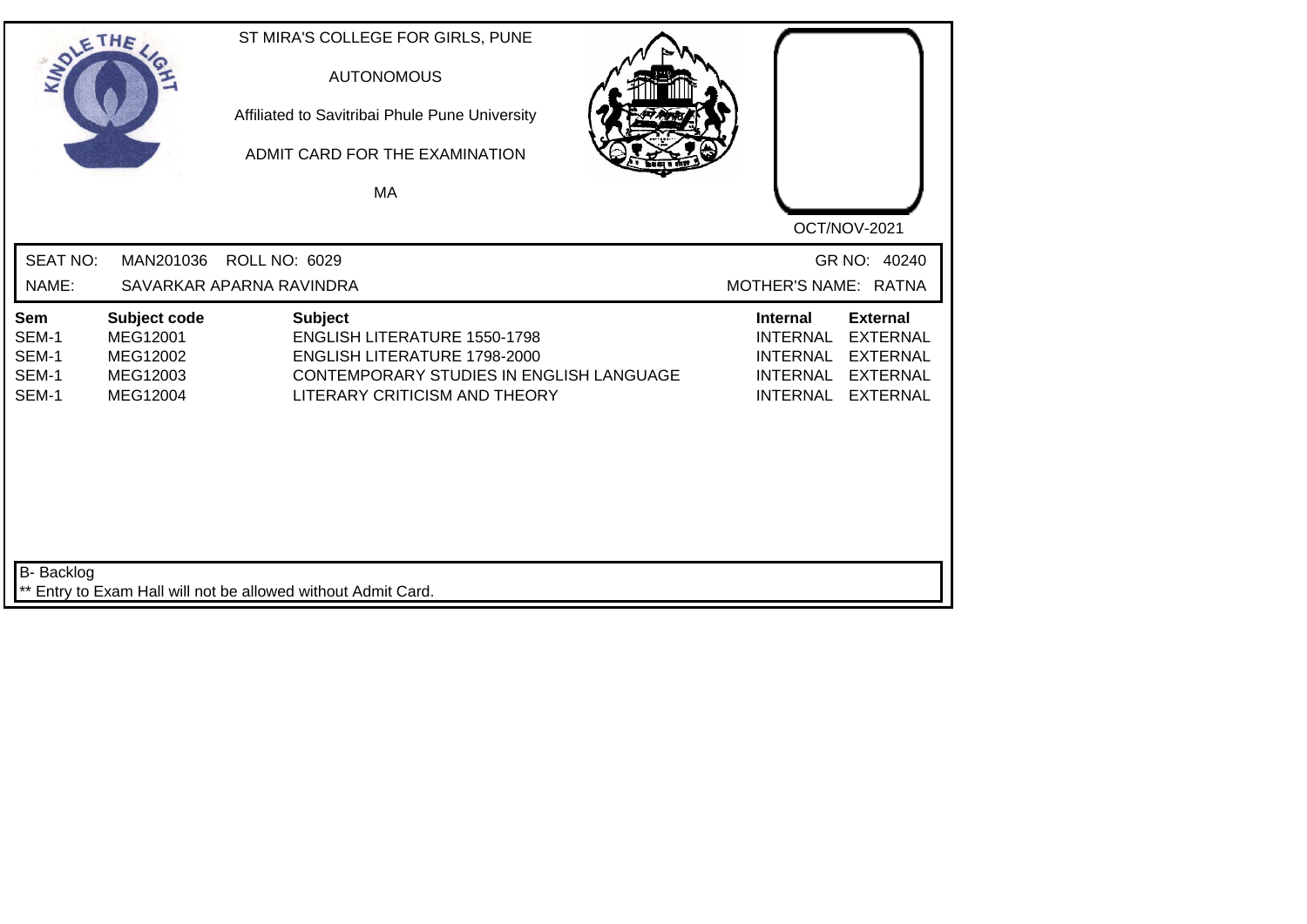| SOLETHE .                               |                                                              | ST MIRA'S COLLEGE FOR GIRLS, PUNE<br><b>AUTONOMOUS</b><br>Affiliated to Savitribai Phule Pune University<br>ADMIT CARD FOR THE EXAMINATION<br>MA                   | OCT/NOV-2021                                                                                                                                                                               |
|-----------------------------------------|--------------------------------------------------------------|--------------------------------------------------------------------------------------------------------------------------------------------------------------------|--------------------------------------------------------------------------------------------------------------------------------------------------------------------------------------------|
| <b>SEAT NO:</b><br>NAME:                | MAN201034<br><b>SAH KAMINI VIJAY</b>                         | <b>ROLL NO: 6030</b>                                                                                                                                               | GR NO: 34430<br>MOTHER'S NAME: PAWANDEVI                                                                                                                                                   |
| Sem<br>SEM-1<br>SEM-1<br>SEM-1<br>SEM-1 | Subject code<br>MEG12001<br>MEG12002<br>MEG12003<br>MEG12004 | <b>Subject</b><br><b>ENGLISH LITERATURE 1550-1798</b><br>ENGLISH LITERATURE 1798-2000<br>CONTEMPORARY STUDIES IN ENGLISH LANGUAGE<br>LITERARY CRITICISM AND THEORY | <b>External</b><br><b>Internal</b><br><b>INTERNAL</b><br><b>EXTERNAL</b><br><b>INTERNAL</b><br><b>EXTERNAL</b><br><b>INTERNAL</b><br><b>EXTERNAL</b><br><b>INTERNAL</b><br><b>EXTERNAL</b> |
| <b>B-</b> Backlog                       |                                                              | ** Entry to Exam Hall will not be allowed without Admit Card.                                                                                                      |                                                                                                                                                                                            |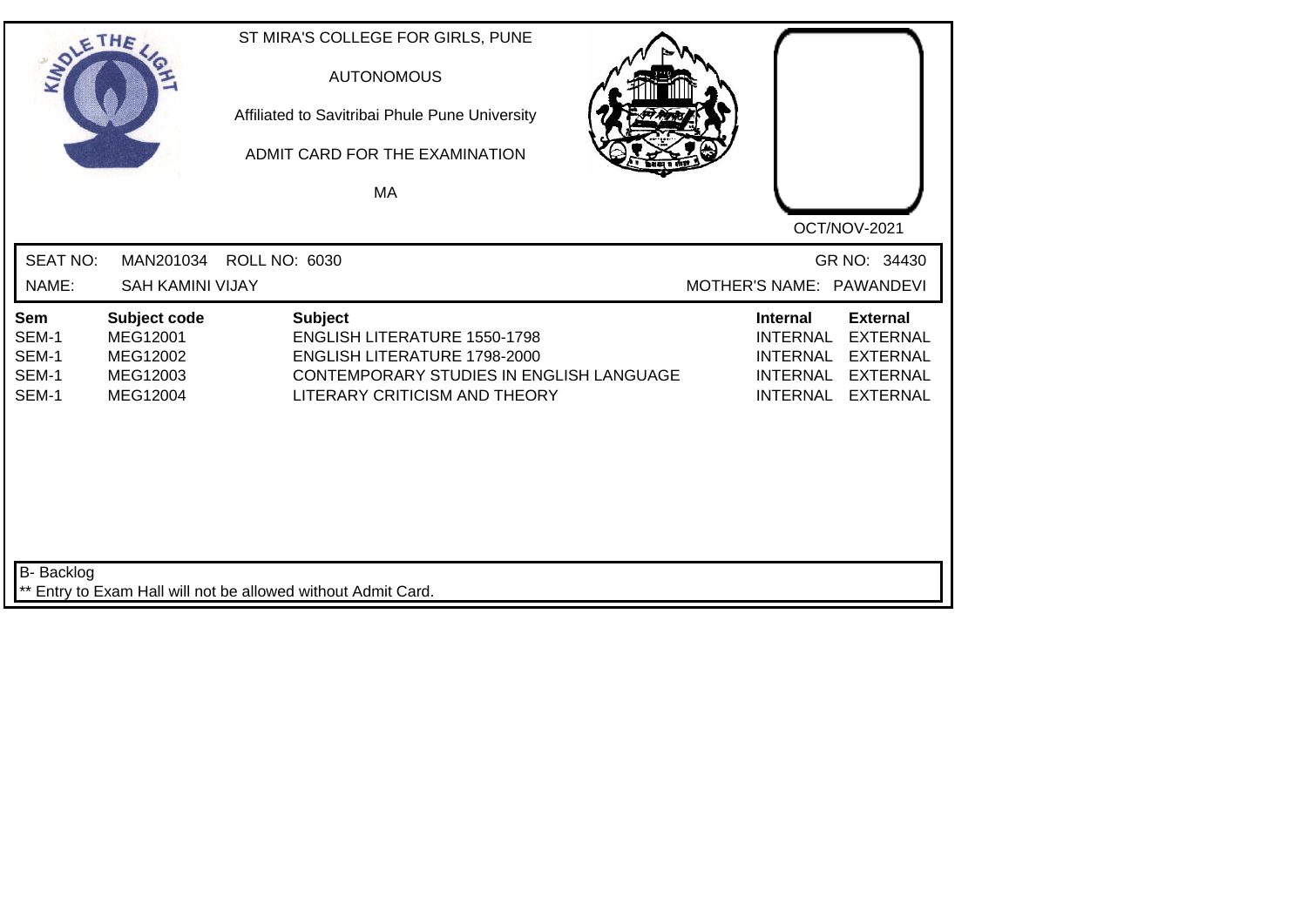| SOLETHE .                               |                                                              |                                                               | ST MIRA'S COLLEGE FOR GIRLS, PUNE<br><b>AUTONOMOUS</b><br>Affiliated to Savitribai Phule Pune University<br>ADMIT CARD FOR THE EXAMINATION<br>MA        |  |                                                                                             | OCT/NOV-2021                                                                                |
|-----------------------------------------|--------------------------------------------------------------|---------------------------------------------------------------|---------------------------------------------------------------------------------------------------------------------------------------------------------|--|---------------------------------------------------------------------------------------------|---------------------------------------------------------------------------------------------|
| <b>SEAT NO:</b><br>NAME:                | MAN201014                                                    | <b>ROLL NO: 6031</b><br>JEEWANJEE RASHIDA SHABBIR             |                                                                                                                                                         |  |                                                                                             | GR NO: 34367<br>MOTHER'S NAME: TASNEEM                                                      |
| Sem<br>SEM-1<br>SEM-1<br>SEM-1<br>SEM-1 | Subject code<br>MEG12001<br>MEG12002<br>MEG12003<br>MEG12004 | <b>Subject</b>                                                | <b>ENGLISH LITERATURE 1550-1798</b><br><b>ENGLISH LITERATURE 1798-2000</b><br>CONTEMPORARY STUDIES IN ENGLISH LANGUAGE<br>LITERARY CRITICISM AND THEORY |  | <b>Internal</b><br><b>INTERNAL</b><br><b>INTERNAL</b><br><b>INTERNAL</b><br><b>INTERNAL</b> | <b>External</b><br><b>EXTERNAL</b><br><b>EXTERNAL</b><br><b>EXTERNAL</b><br><b>EXTERNAL</b> |
| <b>B-</b> Backlog                       |                                                              | ** Entry to Exam Hall will not be allowed without Admit Card. |                                                                                                                                                         |  |                                                                                             |                                                                                             |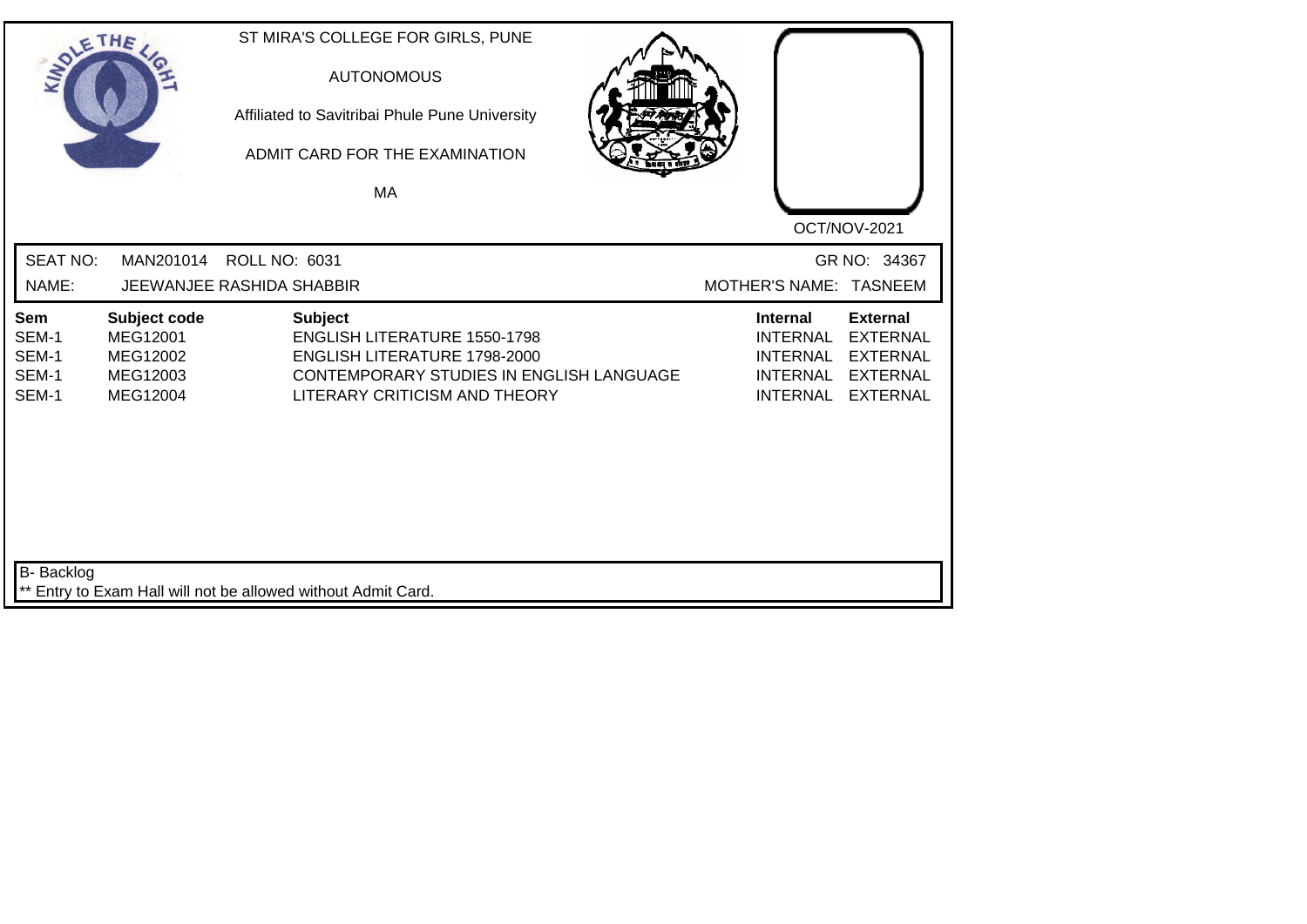| SOLETHE .                               |                                                              | ST MIRA'S COLLEGE FOR GIRLS, PUNE<br><b>AUTONOMOUS</b><br>Affiliated to Savitribai Phule Pune University<br>ADMIT CARD FOR THE EXAMINATION<br>MA                   | OCT/NOV-2021                                                                                                                                                                               |
|-----------------------------------------|--------------------------------------------------------------|--------------------------------------------------------------------------------------------------------------------------------------------------------------------|--------------------------------------------------------------------------------------------------------------------------------------------------------------------------------------------|
| <b>SEAT NO:</b><br>NAME:                | MA211152                                                     | ROLL NO: 6032<br>JILLIANNE JOSEPH CHITHELEN                                                                                                                        | GR NO:<br>MOTHER'S NAME: LEENA                                                                                                                                                             |
| Sem<br>SEM-1<br>SEM-1<br>SEM-1<br>SEM-1 | Subject code<br>MEG12001<br>MEG12002<br>MEG12003<br>MEG12004 | <b>Subject</b><br><b>ENGLISH LITERATURE 1550-1798</b><br>ENGLISH LITERATURE 1798-2000<br>CONTEMPORARY STUDIES IN ENGLISH LANGUAGE<br>LITERARY CRITICISM AND THEORY | <b>Internal</b><br><b>External</b><br><b>INTERNAL</b><br><b>EXTERNAL</b><br><b>EXTERNAL</b><br><b>INTERNAL</b><br><b>INTERNAL</b><br><b>EXTERNAL</b><br><b>INTERNAL</b><br><b>EXTERNAL</b> |
| <b>B-</b> Backlog                       |                                                              | ** Entry to Exam Hall will not be allowed without Admit Card.                                                                                                      |                                                                                                                                                                                            |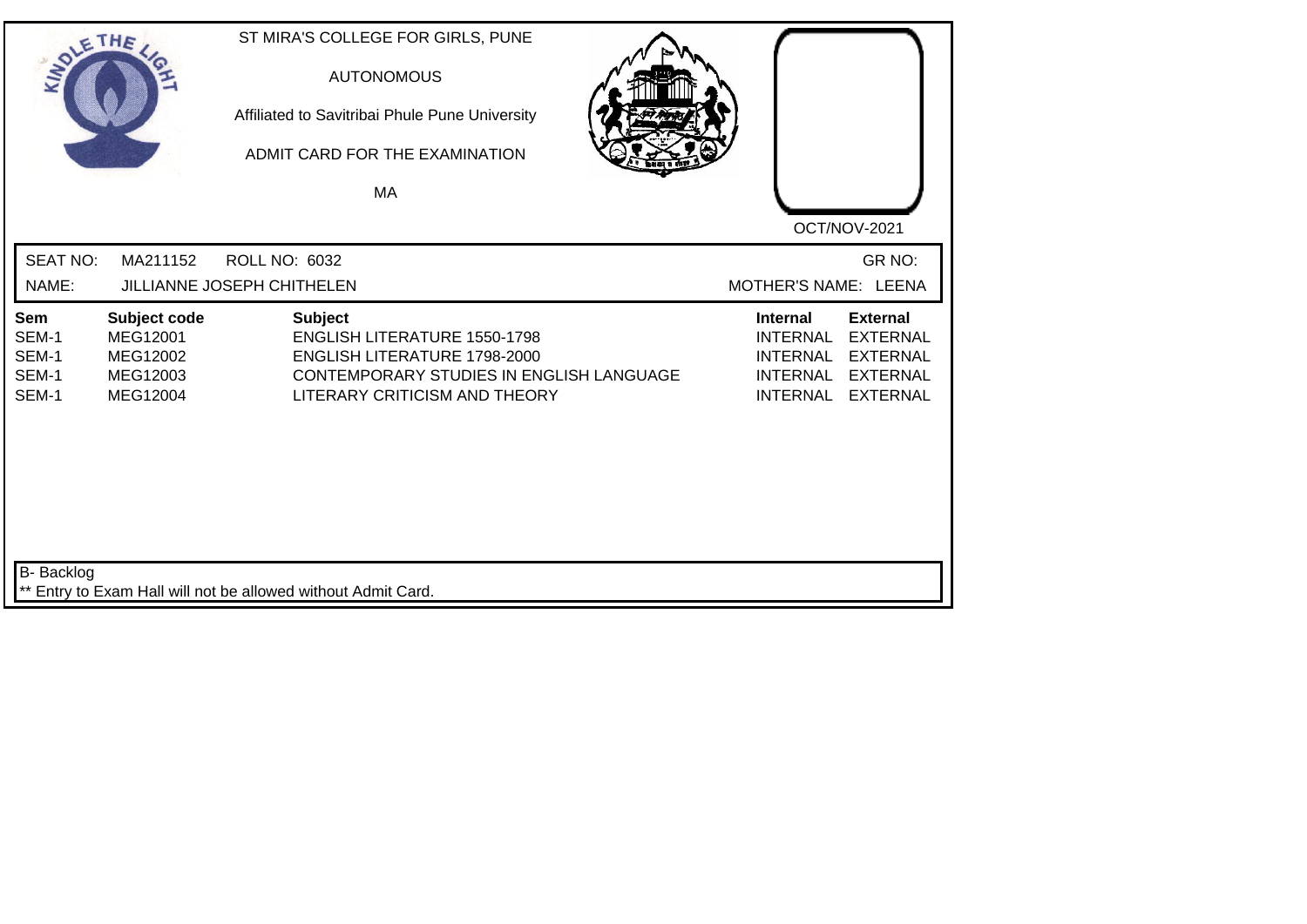| SOLETHE                                        |                                                              | ST MIRA'S COLLEGE FOR GIRLS, PUNE<br><b>AUTONOMOUS</b><br>Affiliated to Savitribai Phule Pune University<br>ADMIT CARD FOR THE EXAMINATION<br>MA                   | OCT/NOV-2021                                                                                                                                                                               |
|------------------------------------------------|--------------------------------------------------------------|--------------------------------------------------------------------------------------------------------------------------------------------------------------------|--------------------------------------------------------------------------------------------------------------------------------------------------------------------------------------------|
| <b>SEAT NO:</b><br>NAME:                       | MA211142                                                     | <b>ROLL NO: 6034</b><br><b>TRUPTI MANGILAL SHARMA</b>                                                                                                              | GR NO: 24004<br>MOTHER'S NAME: AMBIKA                                                                                                                                                      |
| <b>Sem</b><br>SEM-1<br>SEM-1<br>SEM-1<br>SEM-1 | Subject code<br>MEG12001<br>MEG12002<br>MEG12003<br>MEG12004 | <b>Subject</b><br><b>ENGLISH LITERATURE 1550-1798</b><br>ENGLISH LITERATURE 1798-2000<br>CONTEMPORARY STUDIES IN ENGLISH LANGUAGE<br>LITERARY CRITICISM AND THEORY | <b>External</b><br><b>Internal</b><br><b>INTERNAL</b><br><b>EXTERNAL</b><br><b>INTERNAL</b><br><b>EXTERNAL</b><br><b>INTERNAL</b><br><b>EXTERNAL</b><br><b>INTERNAL</b><br><b>EXTERNAL</b> |
| <b>B-</b> Backlog                              |                                                              | ** Entry to Exam Hall will not be allowed without Admit Card.                                                                                                      |                                                                                                                                                                                            |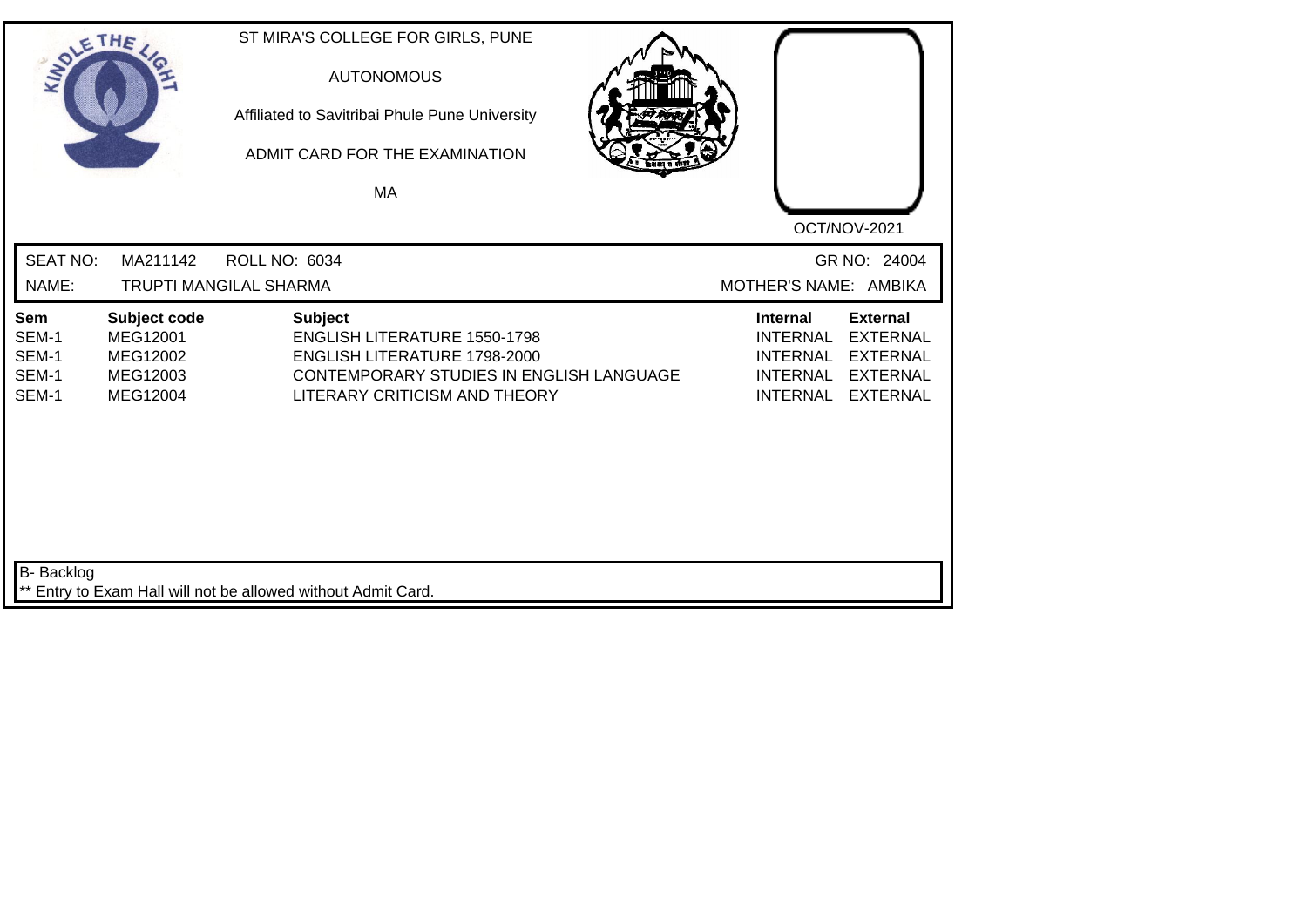| SOLETHE .                               |                                                              | ST MIRA'S COLLEGE FOR GIRLS, PUNE<br><b>AUTONOMOUS</b><br>Affiliated to Savitribai Phule Pune University<br>ADMIT CARD FOR THE EXAMINATION<br>MA                   |                                                                                                                                                                                            |
|-----------------------------------------|--------------------------------------------------------------|--------------------------------------------------------------------------------------------------------------------------------------------------------------------|--------------------------------------------------------------------------------------------------------------------------------------------------------------------------------------------|
| <b>SEAT NO:</b><br>NAME:                | MA211153                                                     | <b>ROLL NO: 6035</b><br>TANUSHREE NANDKISHOR SHARMA                                                                                                                | OCT/NOV-2021<br>GR NO:<br>MOTHER'S NAME: NISHA                                                                                                                                             |
| Sem<br>SEM-1<br>SEM-1<br>SEM-1<br>SEM-1 | Subject code<br>MEG12001<br>MEG12002<br>MEG12003<br>MEG12004 | <b>Subject</b><br><b>ENGLISH LITERATURE 1550-1798</b><br>ENGLISH LITERATURE 1798-2000<br>CONTEMPORARY STUDIES IN ENGLISH LANGUAGE<br>LITERARY CRITICISM AND THEORY | <b>External</b><br><b>Internal</b><br><b>EXTERNAL</b><br><b>INTERNAL</b><br><b>INTERNAL</b><br><b>EXTERNAL</b><br><b>INTERNAL</b><br><b>EXTERNAL</b><br><b>INTERNAL</b><br><b>EXTERNAL</b> |
| <b>B-</b> Backlog                       |                                                              | ** Entry to Exam Hall will not be allowed without Admit Card.                                                                                                      |                                                                                                                                                                                            |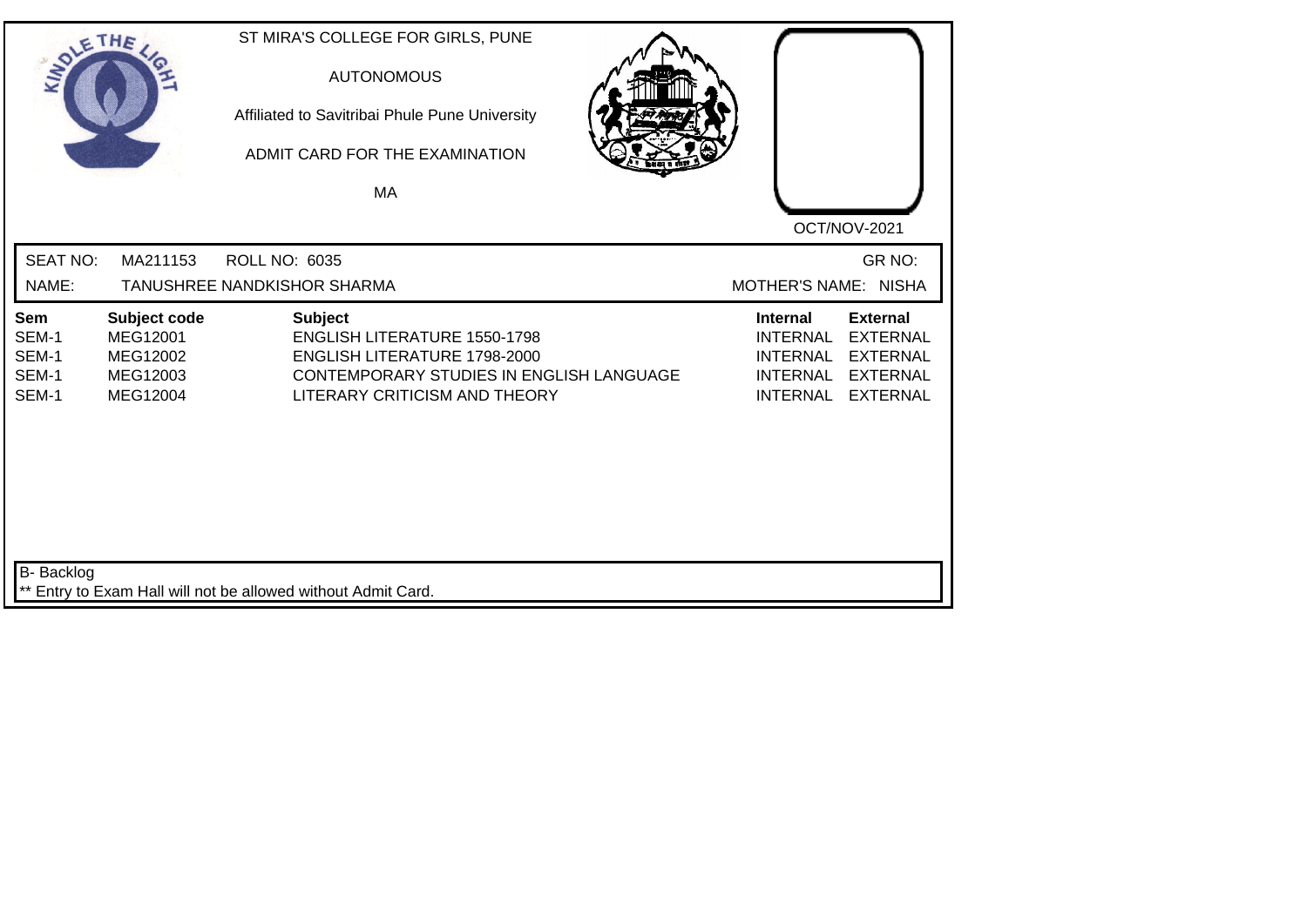| SOLE THE                                |                                                              | ST MIRA'S COLLEGE FOR GIRLS, PUNE<br><b>AUTONOMOUS</b><br>Affiliated to Savitribai Phule Pune University<br>ADMIT CARD FOR THE EXAMINATION<br>МA                          |                                                                                                                                                                                            |
|-----------------------------------------|--------------------------------------------------------------|---------------------------------------------------------------------------------------------------------------------------------------------------------------------------|--------------------------------------------------------------------------------------------------------------------------------------------------------------------------------------------|
| <b>SEAT NO:</b><br>NAME:                | MAN201003                                                    | <b>ROLL NO: 6036</b><br>ALLAMCHANDANI SIMRAN RAMESH                                                                                                                       | OCT/NOV-2021<br>GR NO: 36539<br>MOTHER'S NAME: ROSHNI                                                                                                                                      |
| Sem<br>SEM-1<br>SEM-1<br>SEM-1<br>SEM-1 | Subject code<br>MEG12001<br>MEG12002<br>MEG12003<br>MEG12004 | <b>Subject</b><br><b>ENGLISH LITERATURE 1550-1798</b><br><b>ENGLISH LITERATURE 1798-2000</b><br>CONTEMPORARY STUDIES IN ENGLISH LANGUAGE<br>LITERARY CRITICISM AND THEORY | <b>Internal</b><br><b>External</b><br><b>EXTERNAL</b><br><b>INTERNAL</b><br><b>INTERNAL</b><br><b>EXTERNAL</b><br><b>INTERNAL</b><br><b>EXTERNAL</b><br><b>INTERNAL</b><br><b>EXTERNAL</b> |
| <b>B-</b> Backlog                       |                                                              | ** Entry to Exam Hall will not be allowed without Admit Card.                                                                                                             |                                                                                                                                                                                            |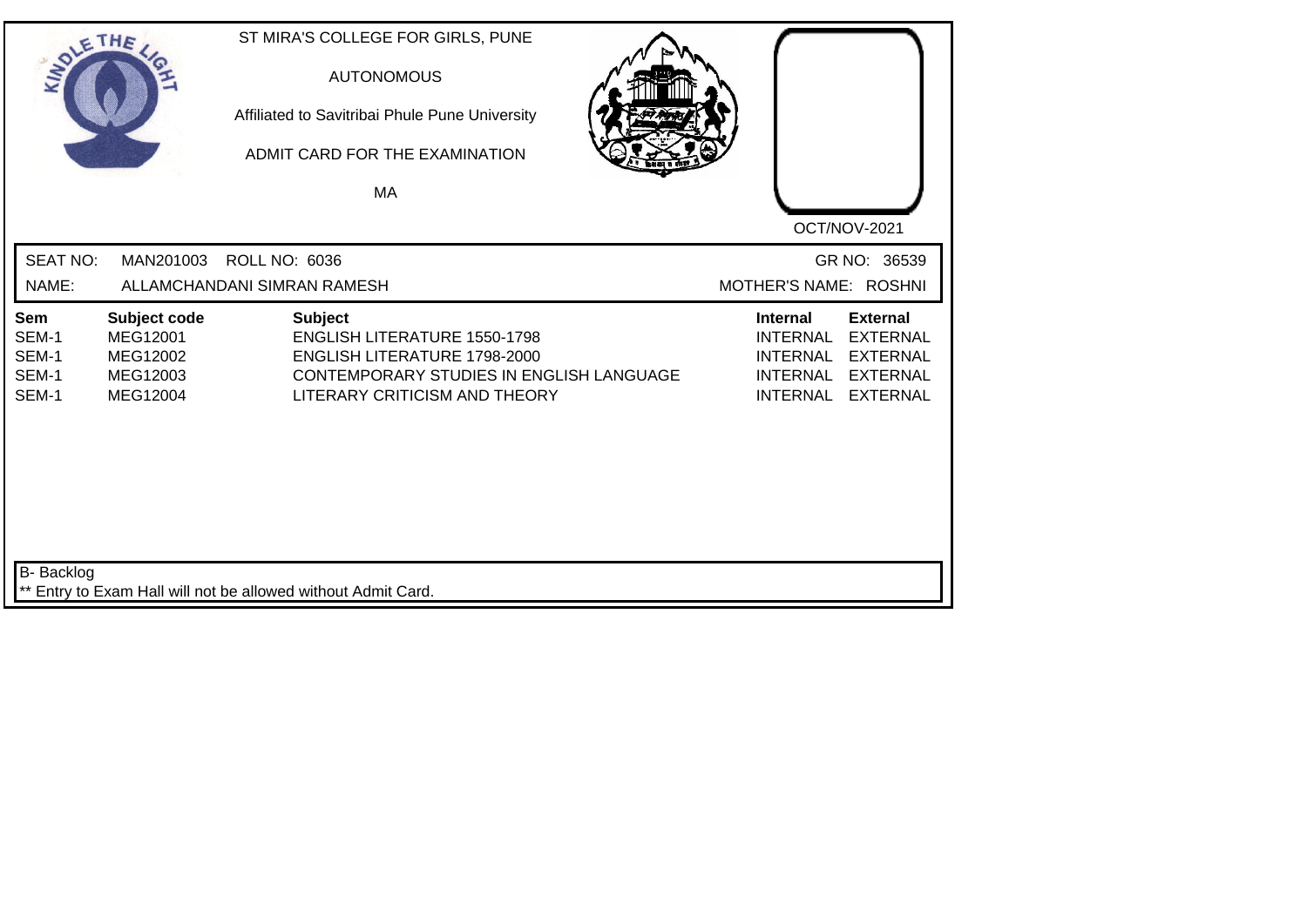| SOLETHE.                                       |                                                              | ST MIRA'S COLLEGE FOR GIRLS, PUNE<br><b>AUTONOMOUS</b><br>Affiliated to Savitribai Phule Pune University<br>ADMIT CARD FOR THE EXAMINATION<br>MA                   |  |                                                                                             | OCT/NOV-2021                                                                                |
|------------------------------------------------|--------------------------------------------------------------|--------------------------------------------------------------------------------------------------------------------------------------------------------------------|--|---------------------------------------------------------------------------------------------|---------------------------------------------------------------------------------------------|
| <b>SEAT NO:</b><br>NAME:                       | MAN201011                                                    | ROLL NO: 6037<br>HARPALANI RICHA ASHOK                                                                                                                             |  | MOTHER'S NAME: MEGHNA                                                                       | GR NO: 32846                                                                                |
| <b>Sem</b><br>SEM-1<br>SEM-1<br>SEM-1<br>SEM-1 | Subject code<br>MEG12001<br>MEG12002<br>MEG12003<br>MEG12004 | <b>Subject</b><br><b>ENGLISH LITERATURE 1550-1798</b><br>ENGLISH LITERATURE 1798-2000<br>CONTEMPORARY STUDIES IN ENGLISH LANGUAGE<br>LITERARY CRITICISM AND THEORY |  | <b>Internal</b><br><b>INTERNAL</b><br><b>INTERNAL</b><br><b>INTERNAL</b><br><b>INTERNAL</b> | <b>External</b><br><b>EXTERNAL</b><br><b>EXTERNAL</b><br><b>EXTERNAL</b><br><b>EXTERNAL</b> |
| <b>B-</b> Backlog                              |                                                              | ** Entry to Exam Hall will not be allowed without Admit Card.                                                                                                      |  |                                                                                             |                                                                                             |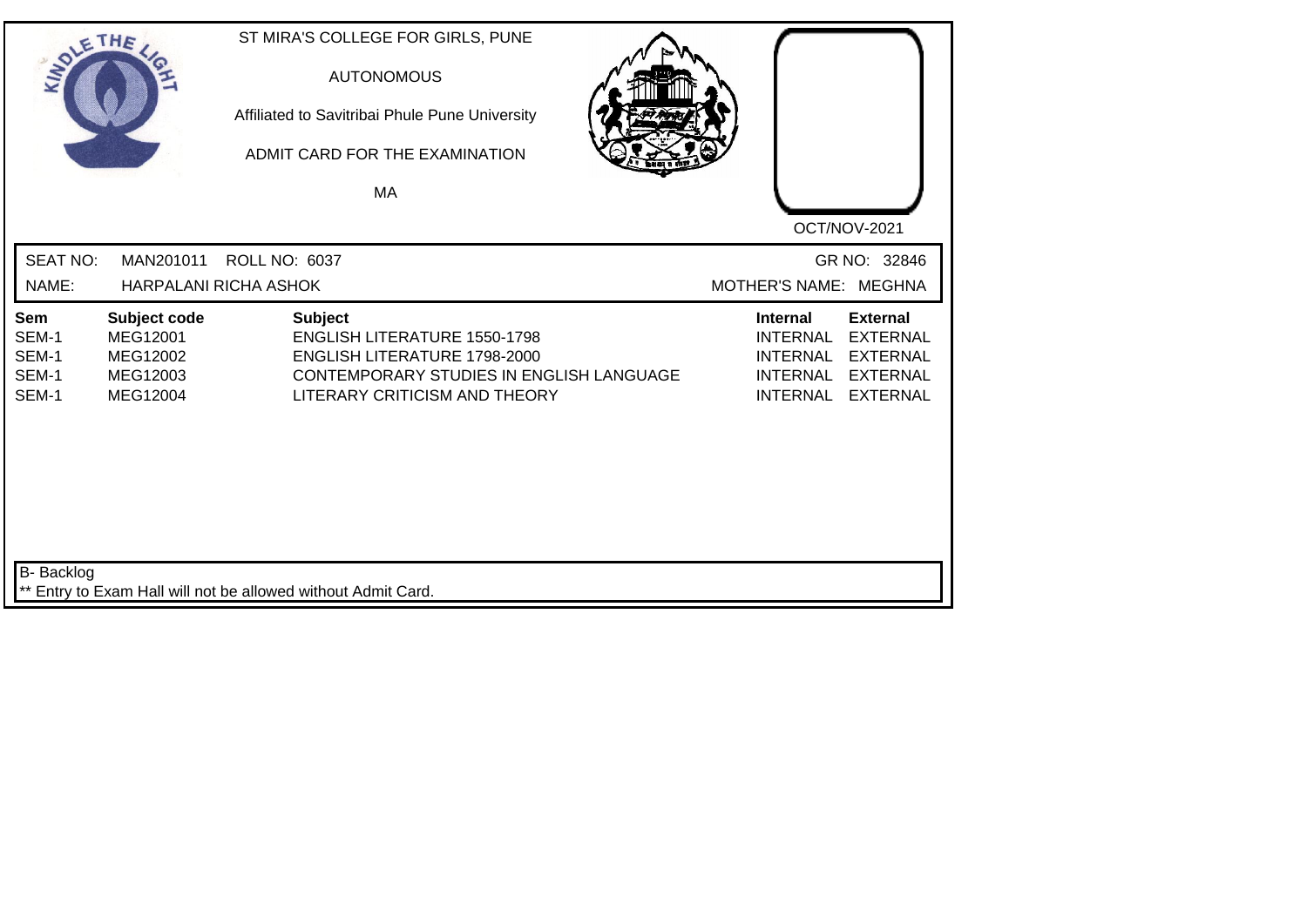| SOLE THE                                |                                                              |                                                               | ST MIRA'S COLLEGE FOR GIRLS, PUNE<br><b>AUTONOMOUS</b><br>Affiliated to Savitribai Phule Pune University<br>ADMIT CARD FOR THE EXAMINATION<br>MA        |                                                                                                                                                                                            |
|-----------------------------------------|--------------------------------------------------------------|---------------------------------------------------------------|---------------------------------------------------------------------------------------------------------------------------------------------------------|--------------------------------------------------------------------------------------------------------------------------------------------------------------------------------------------|
| <b>SEAT NO:</b><br>NAME:                | MAN201019<br><b>KUSALKAR ANUJA SUNIL</b>                     | <b>ROLL NO: 6038</b>                                          |                                                                                                                                                         | OCT/NOV-2021<br>GR NO: 37126<br>MOTHER'S NAME: JAYASHREE                                                                                                                                   |
| Sem<br>SEM-1<br>SEM-1<br>SEM-1<br>SEM-1 | Subject code<br>MEG12001<br>MEG12002<br>MEG12003<br>MEG12004 | <b>Subject</b>                                                | <b>ENGLISH LITERATURE 1550-1798</b><br><b>ENGLISH LITERATURE 1798-2000</b><br>CONTEMPORARY STUDIES IN ENGLISH LANGUAGE<br>LITERARY CRITICISM AND THEORY | <b>External</b><br><b>Internal</b><br><b>INTERNAL</b><br><b>EXTERNAL</b><br><b>INTERNAL</b><br><b>EXTERNAL</b><br><b>INTERNAL</b><br><b>EXTERNAL</b><br><b>INTERNAL</b><br><b>EXTERNAL</b> |
| <b>B-</b> Backlog                       |                                                              | ** Entry to Exam Hall will not be allowed without Admit Card. |                                                                                                                                                         |                                                                                                                                                                                            |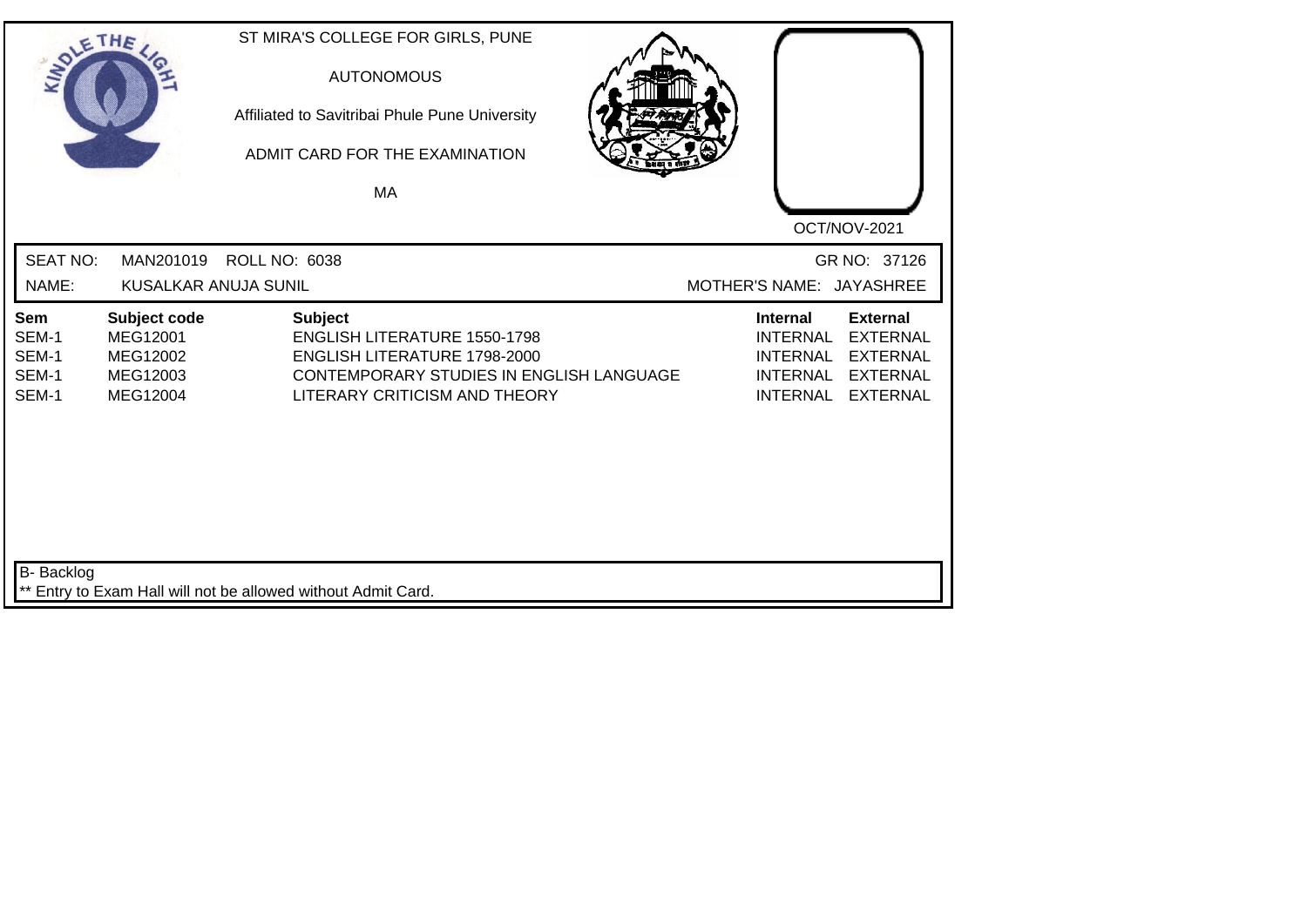| SOLE THE                                |                                                              | ST MIRA'S COLLEGE FOR GIRLS, PUNE<br><b>AUTONOMOUS</b><br>Affiliated to Savitribai Phule Pune University<br>ADMIT CARD FOR THE EXAMINATION<br>MA                                 |                                                                                                                                                                                            |
|-----------------------------------------|--------------------------------------------------------------|----------------------------------------------------------------------------------------------------------------------------------------------------------------------------------|--------------------------------------------------------------------------------------------------------------------------------------------------------------------------------------------|
| <b>SEAT NO:</b><br>NAME:                | MA211154                                                     | <b>ROLL NO: 6039</b><br>SARDAR ZAINAB MEERAHMADALI                                                                                                                               | OCT/NOV-2021<br>GR NO:<br>MOTHER'S NAME: SEEMA                                                                                                                                             |
| Sem<br>SEM-1<br>SEM-1<br>SEM-1<br>SEM-1 | Subject code<br>MEG12001<br>MEG12002<br>MEG12003<br>MEG12004 | <b>Subject</b><br><b>ENGLISH LITERATURE 1550-1798</b><br><b>ENGLISH LITERATURE 1798-2000</b><br><b>CONTEMPORARY STUDIES IN ENGLISH LANGUAGE</b><br>LITERARY CRITICISM AND THEORY | <b>External</b><br><b>Internal</b><br><b>EXTERNAL</b><br><b>INTERNAL</b><br><b>INTERNAL</b><br><b>EXTERNAL</b><br><b>INTERNAL</b><br><b>EXTERNAL</b><br><b>INTERNAL</b><br><b>EXTERNAL</b> |
| <b>B-</b> Backlog                       |                                                              | ** Entry to Exam Hall will not be allowed without Admit Card.                                                                                                                    |                                                                                                                                                                                            |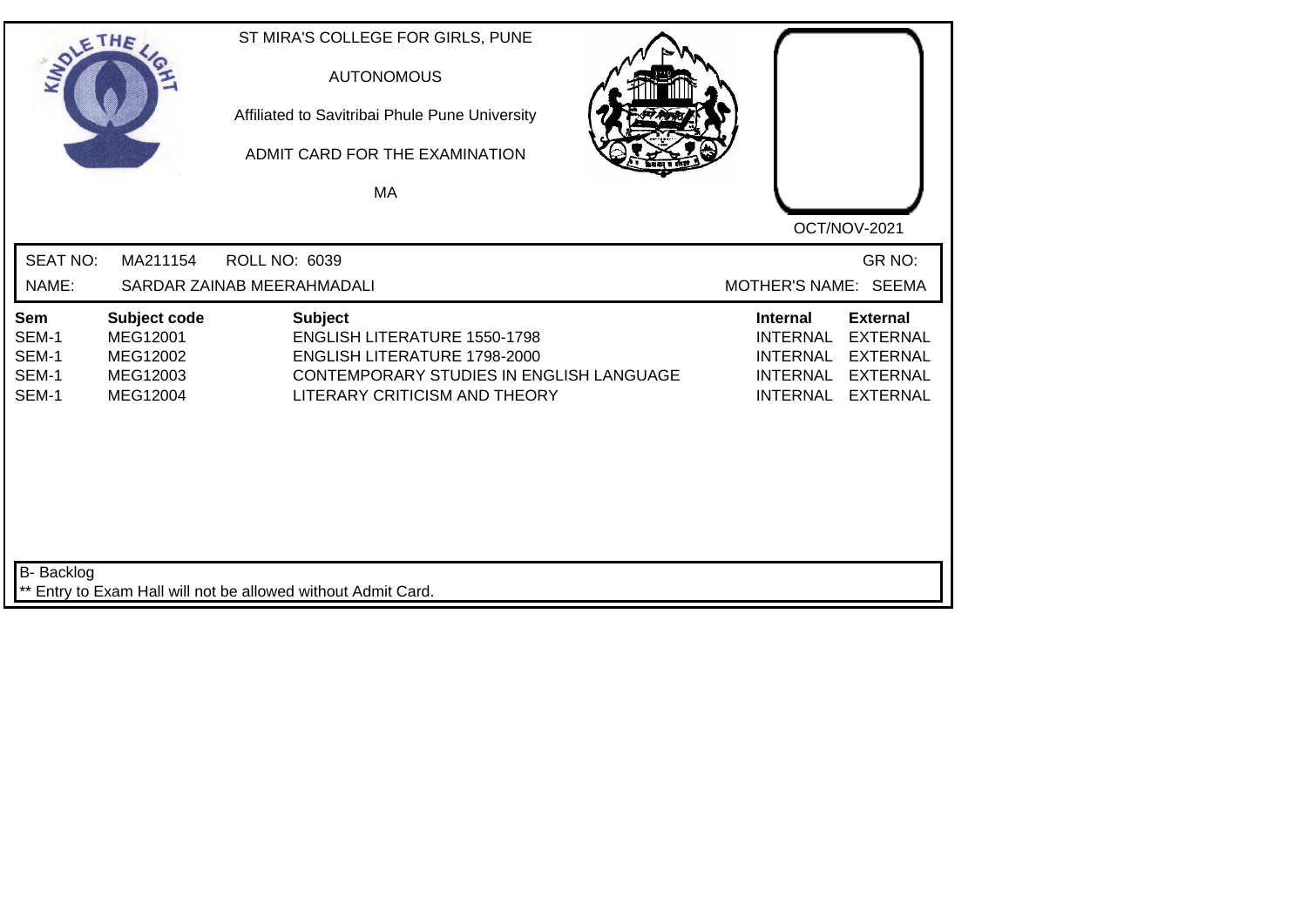| SOLETHE .               |                                                      |                      | ST MIRA'S COLLEGE FOR GIRLS, PUNE<br><b>AUTONOMOUS</b><br>Affiliated to Savitribai Phule Pune University<br>ADMIT CARD FOR THE EXAMINATION<br>MA |                           |                                                       |                                                       |
|-------------------------|------------------------------------------------------|----------------------|--------------------------------------------------------------------------------------------------------------------------------------------------|---------------------------|-------------------------------------------------------|-------------------------------------------------------|
| <b>SEAT NO:</b>         | MAN201038                                            | <b>ROLL NO: 6040</b> |                                                                                                                                                  |                           |                                                       | OCT/NOV-2021<br>GR NO: 34389                          |
| NAME:<br>Sem<br>SEM-1   | <b>SINGH BABY VIKRAM</b><br>Subject code<br>MEG12001 |                      | <b>Subject</b><br><b>ENGLISH LITERATURE 1550-1798</b>                                                                                            | MOTHER'S NAME: GUDDI DEVI | <b>Internal</b><br><b>INTERNAL</b>                    | <b>External</b><br><b>EXTERNAL</b>                    |
| SEM-1<br>SEM-1<br>SEM-1 | MEG12002<br>MEG12003<br>MEG12004                     |                      | ENGLISH LITERATURE 1798-2000<br>CONTEMPORARY STUDIES IN ENGLISH LANGUAGE<br>LITERARY CRITICISM AND THEORY                                        |                           | <b>INTERNAL</b><br><b>INTERNAL</b><br><b>INTERNAL</b> | <b>EXTERNAL</b><br><b>EXTERNAL</b><br><b>EXTERNAL</b> |
|                         |                                                      |                      |                                                                                                                                                  |                           |                                                       |                                                       |
|                         |                                                      |                      |                                                                                                                                                  |                           |                                                       |                                                       |
| <b>B-</b> Backlog       |                                                      |                      | ** Entry to Exam Hall will not be allowed without Admit Card.                                                                                    |                           |                                                       |                                                       |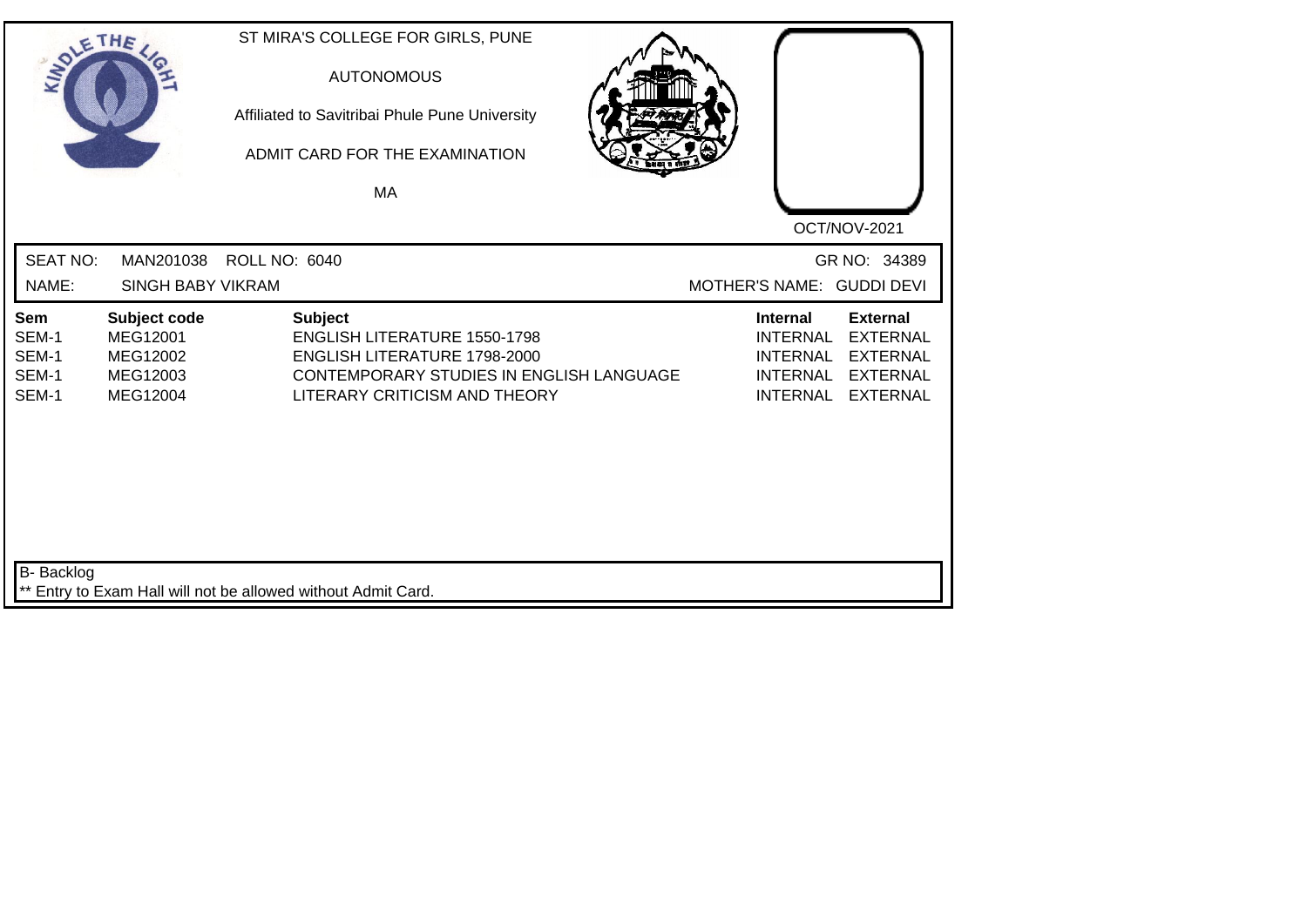| SOLE THE                                |                                                              |                      | ST MIRA'S COLLEGE FOR GIRLS, PUNE<br><b>AUTONOMOUS</b><br>Affiliated to Savitribai Phule Pune University<br>ADMIT CARD FOR THE EXAMINATION<br><b>MA</b>                   |  |                                                                                             | OCT/NOV-2021                                                                                |
|-----------------------------------------|--------------------------------------------------------------|----------------------|---------------------------------------------------------------------------------------------------------------------------------------------------------------------------|--|---------------------------------------------------------------------------------------------|---------------------------------------------------------------------------------------------|
| <b>SEAT NO:</b><br>NAME:                | MA211155<br><b>MAYURI ASHOK TUPE</b>                         | <b>ROLL NO: 6041</b> |                                                                                                                                                                           |  | <b>MOTHER'S NAME:</b>                                                                       | GR NO:<br><b>SANDHYA</b>                                                                    |
| Sem<br>SEM-1<br>SEM-1<br>SEM-1<br>SEM-1 | Subject code<br>MEG12001<br>MEG12002<br>MEG12003<br>MEG12004 |                      | <b>Subject</b><br><b>ENGLISH LITERATURE 1550-1798</b><br>ENGLISH LITERATURE 1798-2000<br><b>CONTEMPORARY STUDIES IN ENGLISH LANGUAGE</b><br>LITERARY CRITICISM AND THEORY |  | <b>Internal</b><br><b>INTERNAL</b><br><b>INTERNAL</b><br><b>INTERNAL</b><br><b>INTERNAL</b> | <b>External</b><br><b>EXTERNAL</b><br><b>EXTERNAL</b><br><b>EXTERNAL</b><br><b>EXTERNAL</b> |
| <b>B-</b> Backlog                       |                                                              |                      | ** Entry to Exam Hall will not be allowed without Admit Card.                                                                                                             |  |                                                                                             |                                                                                             |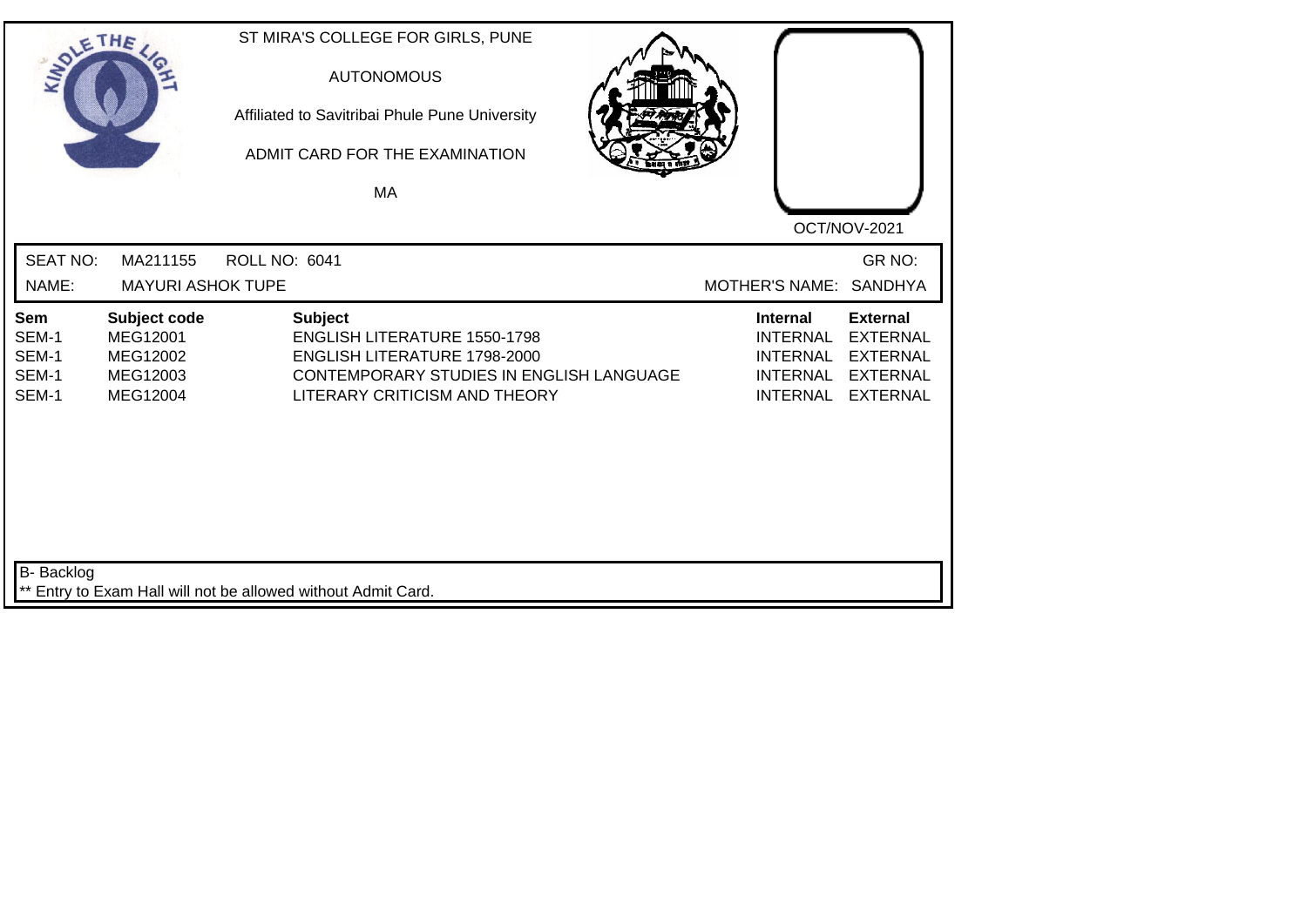| SOLE THE                                |                                                              | ST MIRA'S COLLEGE FOR GIRLS, PUNE<br><b>AUTONOMOUS</b><br>Affiliated to Savitribai Phule Pune University<br>ADMIT CARD FOR THE EXAMINATION<br>MA                          |                                                                                                                                                                                            |
|-----------------------------------------|--------------------------------------------------------------|---------------------------------------------------------------------------------------------------------------------------------------------------------------------------|--------------------------------------------------------------------------------------------------------------------------------------------------------------------------------------------|
| <b>SEAT NO:</b><br>NAME:                | MA211124                                                     | <b>ROLL NO: 6043</b><br>KAPADIA ZOYA MOHAMMED ERFAN                                                                                                                       | OCT/NOV-2021<br>GR NO: 37997<br>MOTHER'S NAME: RAISA                                                                                                                                       |
| Sem<br>SEM-1<br>SEM-1<br>SEM-1<br>SEM-1 | Subject code<br>MEG12001<br>MEG12002<br>MEG12003<br>MEG12004 | <b>Subject</b><br><b>ENGLISH LITERATURE 1550-1798</b><br><b>ENGLISH LITERATURE 1798-2000</b><br>CONTEMPORARY STUDIES IN ENGLISH LANGUAGE<br>LITERARY CRITICISM AND THEORY | <b>External</b><br><b>Internal</b><br><b>INTERNAL</b><br><b>EXTERNAL</b><br><b>INTERNAL</b><br><b>EXTERNAL</b><br><b>INTERNAL</b><br><b>EXTERNAL</b><br><b>INTERNAL</b><br><b>EXTERNAL</b> |
| <b>B-</b> Backlog                       |                                                              | ** Entry to Exam Hall will not be allowed without Admit Card.                                                                                                             |                                                                                                                                                                                            |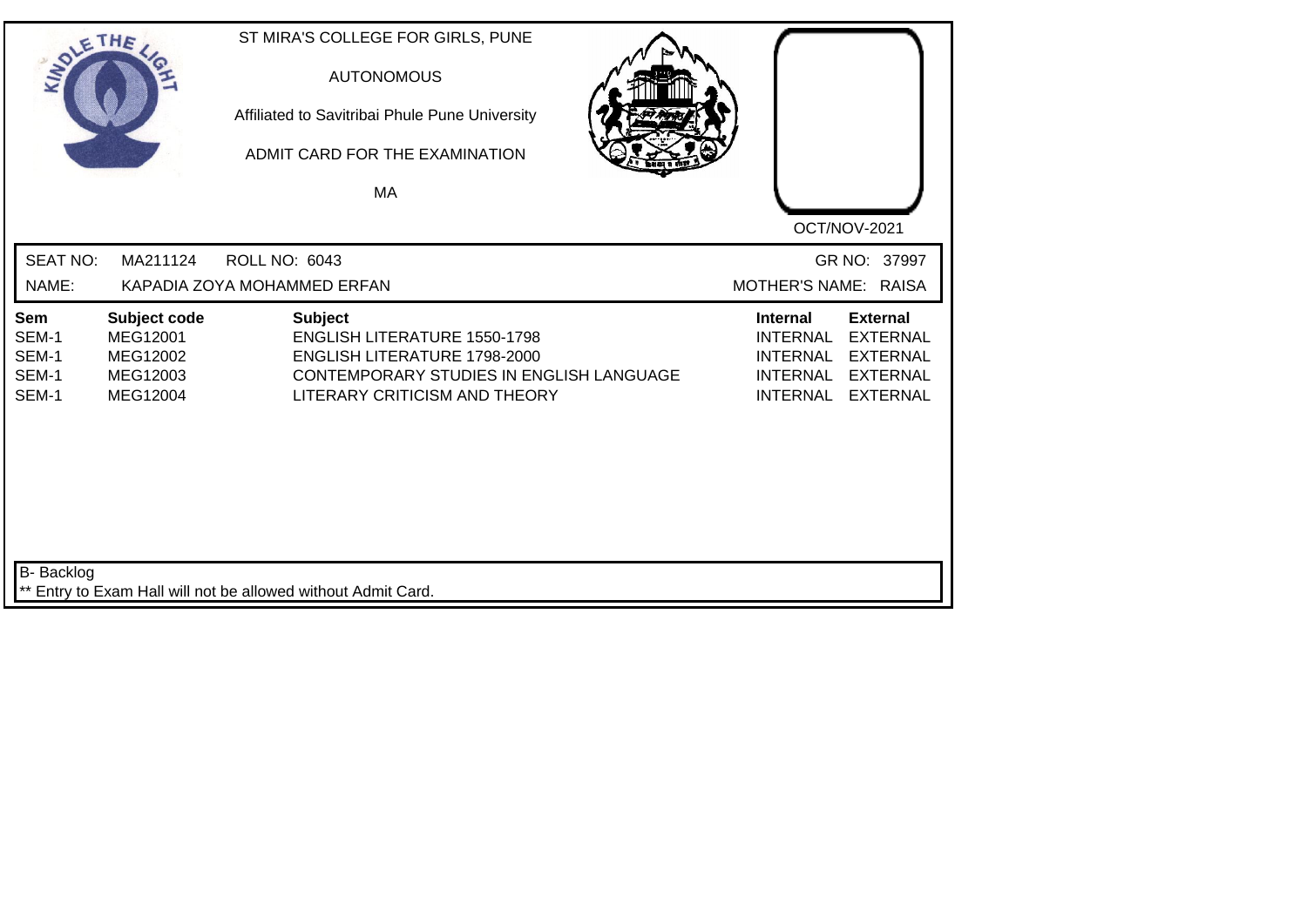| SOLE THE                                |                                                              |                      | ST MIRA'S COLLEGE FOR GIRLS, PUNE<br><b>AUTONOMOUS</b><br>Affiliated to Savitribai Phule Pune University<br>ADMIT CARD FOR THE EXAMINATION<br><b>MA</b>            |                                                                                             | OCT/NOV-2021                                                                                |
|-----------------------------------------|--------------------------------------------------------------|----------------------|--------------------------------------------------------------------------------------------------------------------------------------------------------------------|---------------------------------------------------------------------------------------------|---------------------------------------------------------------------------------------------|
| <b>SEAT NO:</b><br>NAME:                | MA211156<br>CHAVAN DEVIKA CHAYA                              | <b>ROLL NO: 6044</b> |                                                                                                                                                                    | MOTHER'S NAME: CHAYA                                                                        | GR NO:                                                                                      |
| Sem<br>SEM-1<br>SEM-1<br>SEM-1<br>SEM-1 | Subject code<br>MEG12001<br>MEG12002<br>MEG12003<br>MEG12004 |                      | <b>Subject</b><br><b>ENGLISH LITERATURE 1550-1798</b><br>ENGLISH LITERATURE 1798-2000<br>CONTEMPORARY STUDIES IN ENGLISH LANGUAGE<br>LITERARY CRITICISM AND THEORY | <b>Internal</b><br><b>INTERNAL</b><br><b>INTERNAL</b><br><b>INTERNAL</b><br><b>INTERNAL</b> | <b>External</b><br><b>EXTERNAL</b><br><b>EXTERNAL</b><br><b>EXTERNAL</b><br><b>EXTERNAL</b> |
| <b>B-</b> Backlog                       |                                                              |                      | ** Entry to Exam Hall will not be allowed without Admit Card.                                                                                                      |                                                                                             |                                                                                             |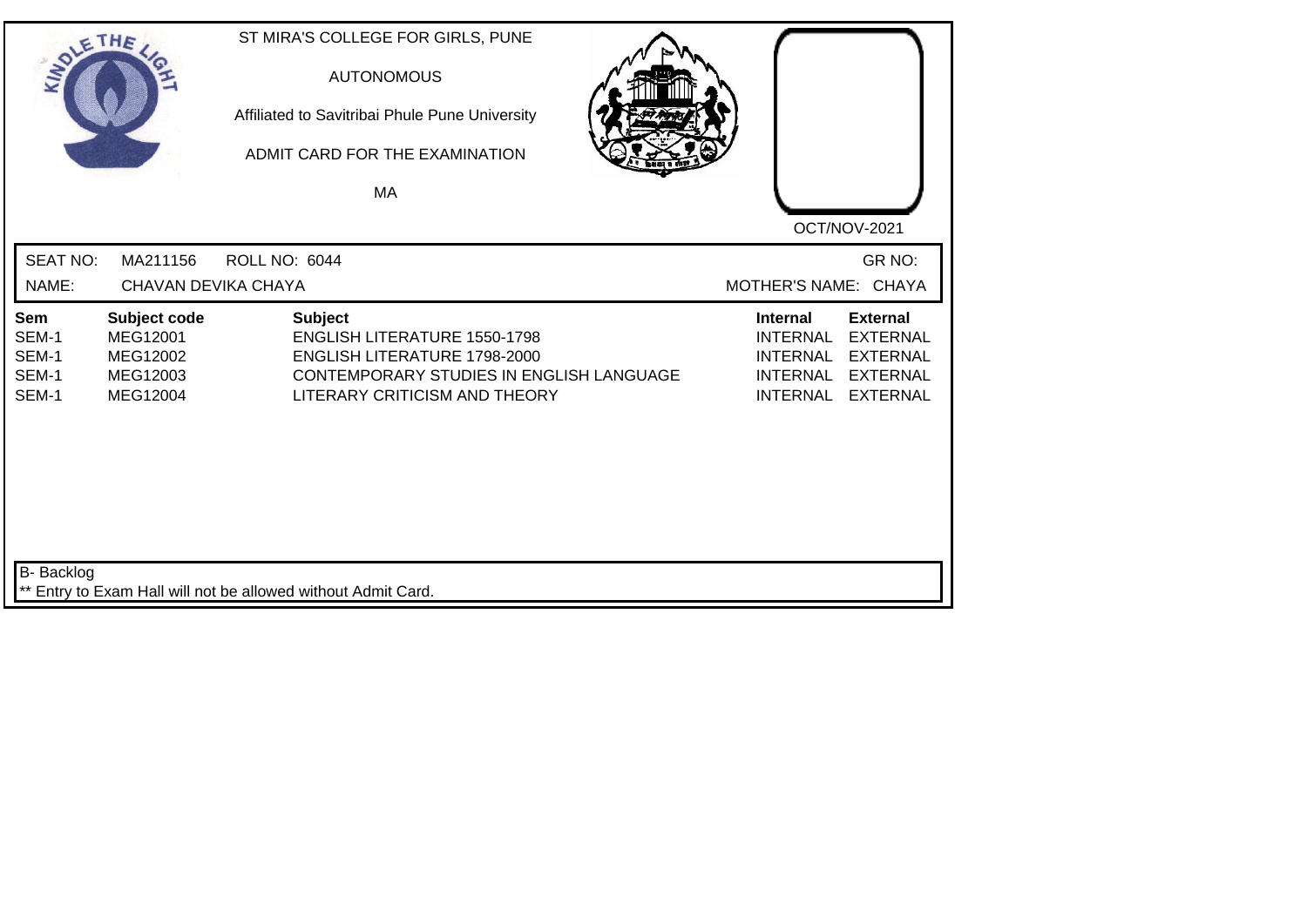| SOLETHE.                                |                                                              | ST MIRA'S COLLEGE FOR GIRLS, PUNE<br><b>AUTONOMOUS</b><br>Affiliated to Savitribai Phule Pune University<br>ADMIT CARD FOR THE EXAMINATION<br>MA                          | OCT/NOV-2021                                                                                                                                                                               |
|-----------------------------------------|--------------------------------------------------------------|---------------------------------------------------------------------------------------------------------------------------------------------------------------------------|--------------------------------------------------------------------------------------------------------------------------------------------------------------------------------------------|
| <b>SEAT NO:</b><br>NAME:                | MA211125<br>KARANDIKAR ISHA VIVEK                            | <b>ROLL NO: 6046</b>                                                                                                                                                      | GR NO: 35949<br>MOTHER'S NAME: DEEPASHRI                                                                                                                                                   |
| Sem<br>SEM-1<br>SEM-1<br>SEM-1<br>SEM-1 | Subject code<br>MEG12001<br>MEG12002<br>MEG12003<br>MEG12004 | <b>Subject</b><br><b>ENGLISH LITERATURE 1550-1798</b><br><b>ENGLISH LITERATURE 1798-2000</b><br>CONTEMPORARY STUDIES IN ENGLISH LANGUAGE<br>LITERARY CRITICISM AND THEORY | <b>External</b><br><b>Internal</b><br><b>INTERNAL</b><br><b>EXTERNAL</b><br><b>INTERNAL</b><br><b>EXTERNAL</b><br><b>INTERNAL</b><br><b>EXTERNAL</b><br><b>INTERNAL</b><br><b>EXTERNAL</b> |
| <b>B-</b> Backlog                       |                                                              | ** Entry to Exam Hall will not be allowed without Admit Card.                                                                                                             |                                                                                                                                                                                            |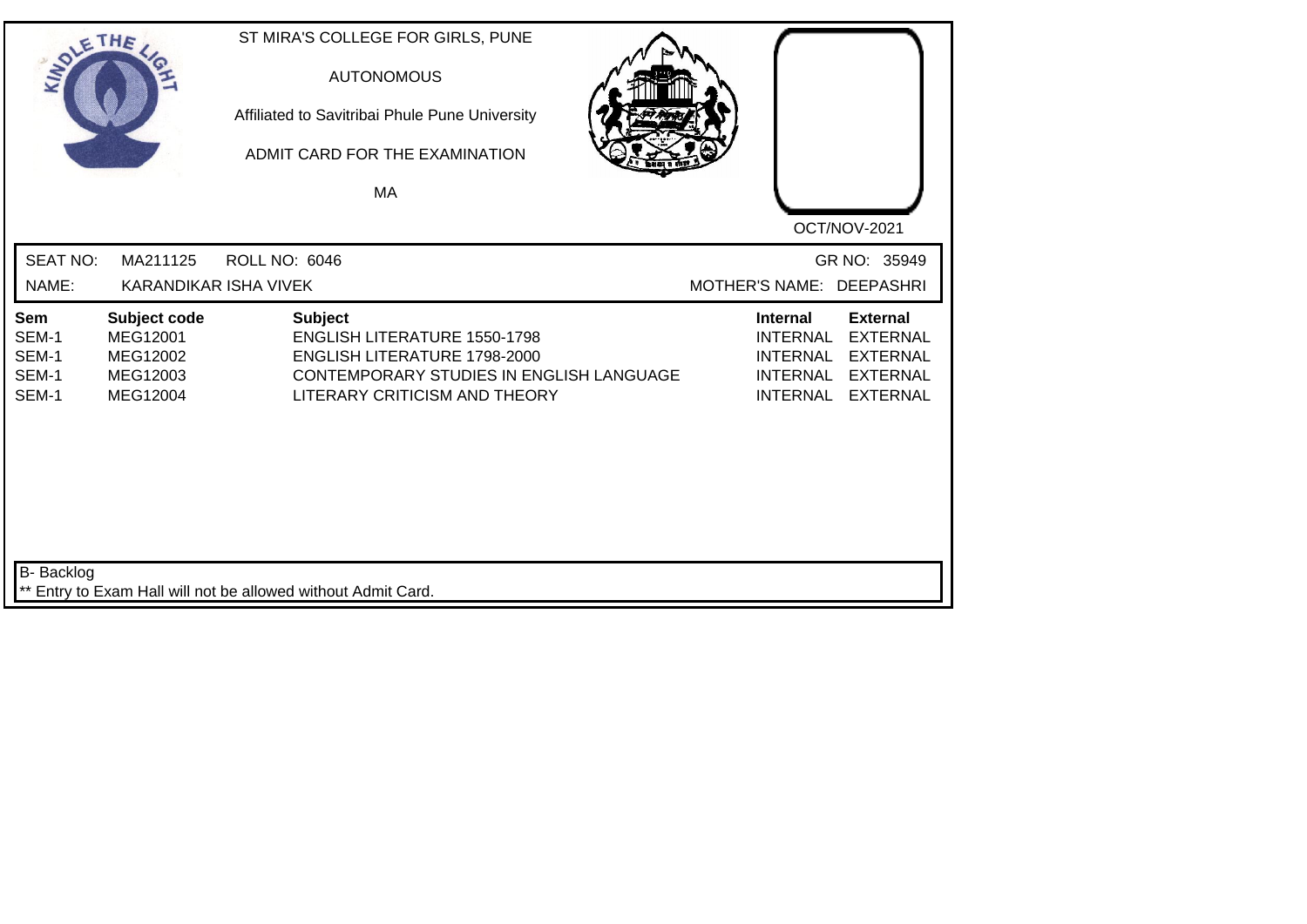| SOLE THE                                |                                                                            | ST MIRA'S COLLEGE FOR GIRLS, PUNE<br><b>AUTONOMOUS</b><br>Affiliated to Savitribai Phule Pune University<br>ADMIT CARD FOR THE EXAMINATION<br>MA  |                                                                                                                                                                                            |  |
|-----------------------------------------|----------------------------------------------------------------------------|---------------------------------------------------------------------------------------------------------------------------------------------------|--------------------------------------------------------------------------------------------------------------------------------------------------------------------------------------------|--|
|                                         |                                                                            |                                                                                                                                                   | OCT/NOV-2021                                                                                                                                                                               |  |
| <b>SEAT NO:</b>                         | MAN201035                                                                  | <b>ROLL NO: 6201</b>                                                                                                                              | GR NO: 2021001                                                                                                                                                                             |  |
| NAME:                                   | SAKINA MUFAZZAL AZAZ                                                       |                                                                                                                                                   | MOTHER'S NAME: FATEMA                                                                                                                                                                      |  |
| Sem<br>SEM-1<br>SEM-1<br>SEM-1<br>SEM-1 | Subject code<br><b>MEC12001</b><br>MEC12002<br>MEC12003<br><b>MEC12004</b> | <b>Subject</b><br><b>MICRO ECONOMICS ANALYSIS - I</b><br><b>PUBLIC ECONOMICS - I</b><br><b>INTERNATIONAL TRADE</b><br><b>INDUSTRIAL ECONOMICS</b> | <b>External</b><br><b>Internal</b><br><b>INTERNAL</b><br><b>EXTERNAL</b><br><b>INTERNAL</b><br><b>EXTERNAL</b><br><b>INTERNAL</b><br><b>EXTERNAL</b><br><b>INTERNAL</b><br><b>EXTERNAL</b> |  |
| <b>B-</b> Backlog                       |                                                                            | ** Entry to Exam Hall will not be allowed without Admit Card.                                                                                     |                                                                                                                                                                                            |  |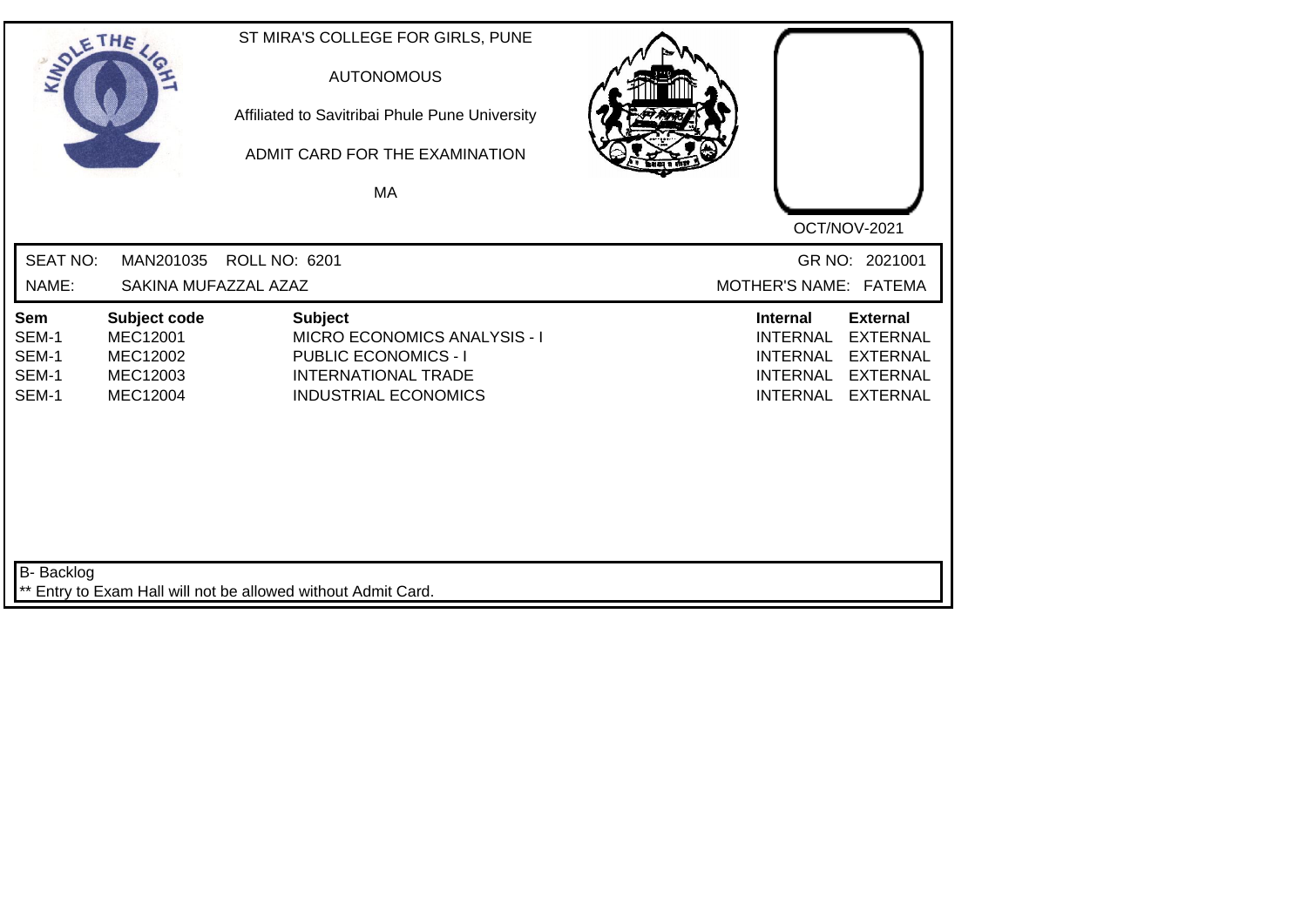| SOLETHE ,                               |                                                                     | ST MIRA'S COLLEGE FOR GIRLS, PUNE<br><b>AUTONOMOUS</b><br>Affiliated to Savitribai Phule Pune University<br>ADMIT CARD FOR THE EXAMINATION |  |                                                                                             |                                                                                             |
|-----------------------------------------|---------------------------------------------------------------------|--------------------------------------------------------------------------------------------------------------------------------------------|--|---------------------------------------------------------------------------------------------|---------------------------------------------------------------------------------------------|
|                                         |                                                                     | <b>MA</b>                                                                                                                                  |  |                                                                                             |                                                                                             |
|                                         |                                                                     |                                                                                                                                            |  |                                                                                             | OCT/NOV-2021                                                                                |
| <b>SEAT NO:</b>                         | MA211136                                                            | ROLL NO: 6202                                                                                                                              |  |                                                                                             | GR NO: 37987                                                                                |
| NAME:                                   |                                                                     | PILLAY PRIYANKA DEVENDRAN                                                                                                                  |  | MOTHER'S NAME: SANGEETA                                                                     |                                                                                             |
| Sem<br>SEM-1<br>SEM-1<br>SEM-1<br>SEM-1 | Subject code<br><b>MEC12001</b><br>MEC12002<br>MEC12003<br>MEC12004 | <b>Subject</b><br>MICRO ECONOMICS ANALYSIS - I<br><b>PUBLIC ECONOMICS - I</b><br><b>INTERNATIONAL TRADE</b><br><b>INDUSTRIAL ECONOMICS</b> |  | <b>Internal</b><br><b>INTERNAL</b><br><b>INTERNAL</b><br><b>INTERNAL</b><br><b>INTERNAL</b> | <b>External</b><br><b>EXTERNAL</b><br><b>EXTERNAL</b><br><b>EXTERNAL</b><br><b>EXTERNAL</b> |
| <b>B-</b> Backlog                       |                                                                     | ** Entry to Exam Hall will not be allowed without Admit Card.                                                                              |  |                                                                                             |                                                                                             |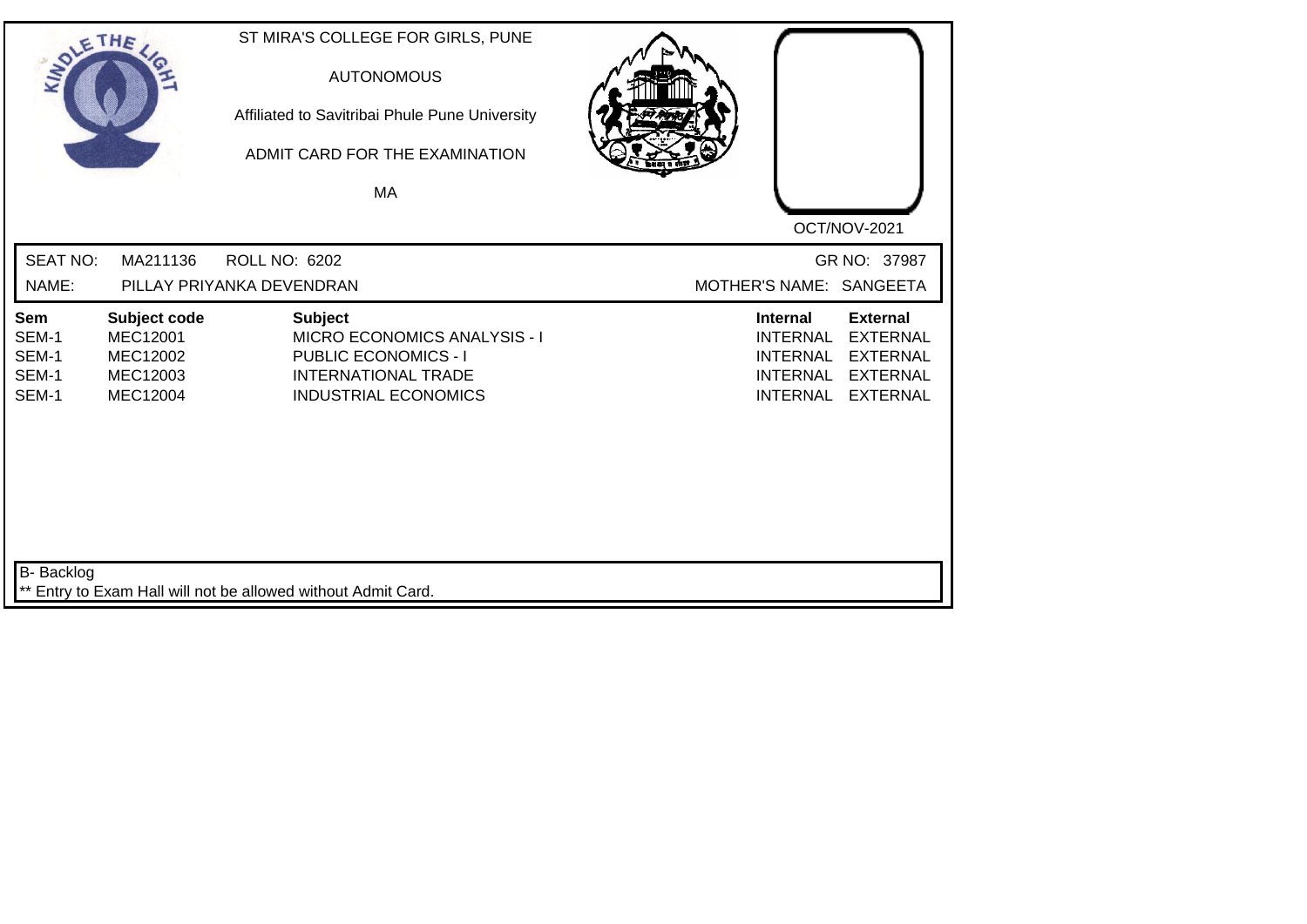| SOLE THE                                |                                                                     | ST MIRA'S COLLEGE FOR GIRLS, PUNE<br><b>AUTONOMOUS</b><br>Affiliated to Savitribai Phule Pune University<br>ADMIT CARD FOR THE EXAMINATION |                                                                                                                                                                                            |
|-----------------------------------------|---------------------------------------------------------------------|--------------------------------------------------------------------------------------------------------------------------------------------|--------------------------------------------------------------------------------------------------------------------------------------------------------------------------------------------|
|                                         |                                                                     | MA                                                                                                                                         |                                                                                                                                                                                            |
|                                         |                                                                     |                                                                                                                                            | OCT/NOV-2021                                                                                                                                                                               |
| <b>SEAT NO:</b>                         | MAN201004                                                           | ROLL NO: 6203                                                                                                                              | GR NO: 2021002                                                                                                                                                                             |
| NAME:                                   | ANANNYA SAHANI                                                      |                                                                                                                                            | MOTHER'S NAME: SASMITA                                                                                                                                                                     |
| Sem<br>SEM-1<br>SEM-1<br>SEM-1<br>SEM-1 | Subject code<br><b>MEC12001</b><br>MEC12002<br>MEC12003<br>MEC12004 | <b>Subject</b><br>MICRO ECONOMICS ANALYSIS - I<br><b>PUBLIC ECONOMICS - I</b><br><b>INTERNATIONAL TRADE</b><br><b>INDUSTRIAL ECONOMICS</b> | <b>External</b><br><b>Internal</b><br><b>INTERNAL</b><br><b>EXTERNAL</b><br><b>INTERNAL</b><br><b>EXTERNAL</b><br><b>INTERNAL</b><br><b>EXTERNAL</b><br><b>EXTERNAL</b><br><b>INTERNAL</b> |
| B- Backlog                              |                                                                     | ** Entry to Exam Hall will not be allowed without Admit Card.                                                                              |                                                                                                                                                                                            |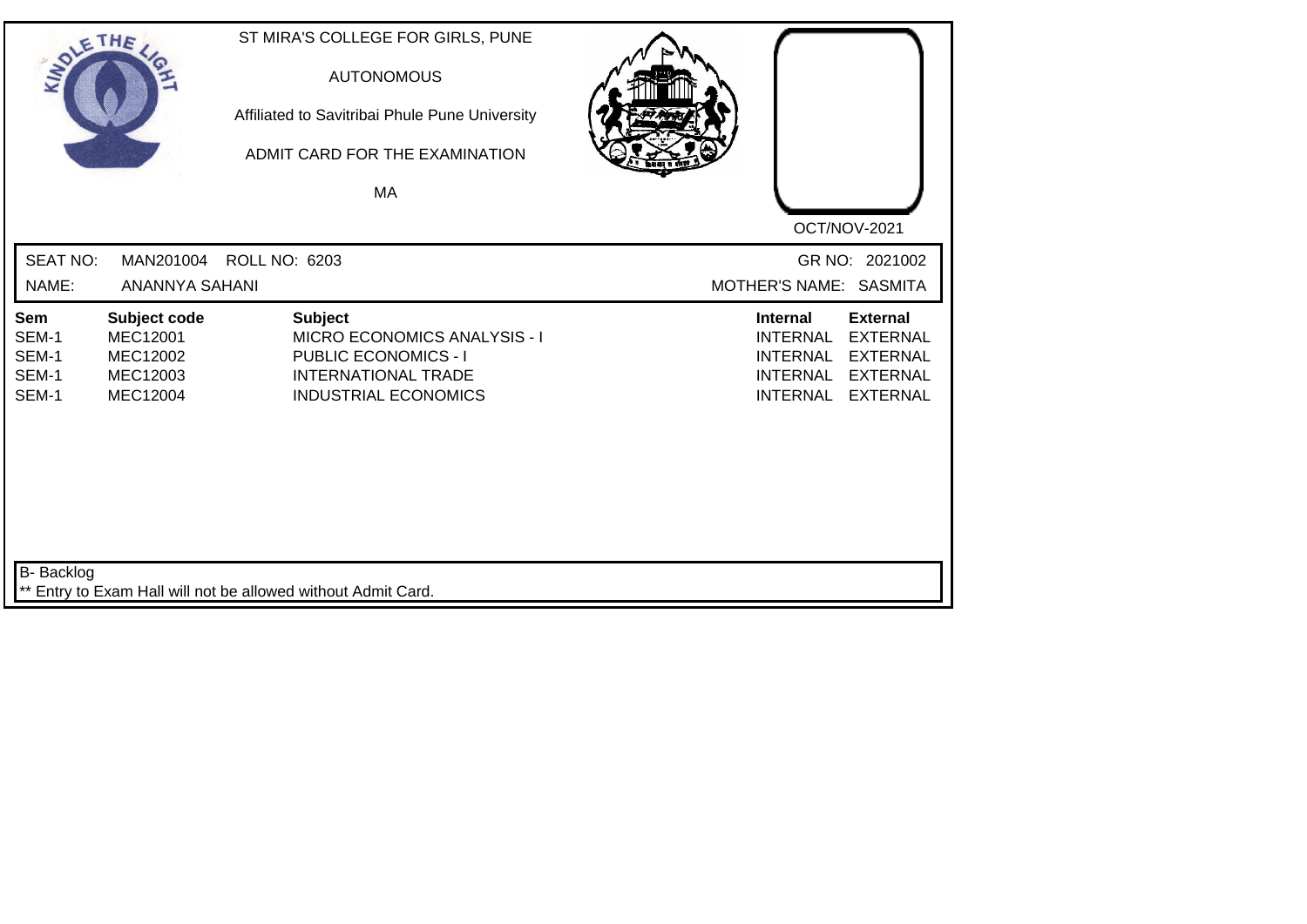| SOLE THE                                |                                                                     | ST MIRA'S COLLEGE FOR GIRLS, PUNE<br><b>AUTONOMOUS</b><br>Affiliated to Savitribai Phule Pune University<br>ADMIT CARD FOR THE EXAMINATION<br>MA  |                                                                                                                                                                                            |
|-----------------------------------------|---------------------------------------------------------------------|---------------------------------------------------------------------------------------------------------------------------------------------------|--------------------------------------------------------------------------------------------------------------------------------------------------------------------------------------------|
| <b>SEAT NO:</b><br>NAME:                | MA211141<br>PRIYANKA SETHI RAJ                                      | <b>ROLL NO: 6204</b>                                                                                                                              | OCT/NOV-2021<br>GR NO: 35942<br>MOTHER'S NAME: MAMTA                                                                                                                                       |
| Sem<br>SEM-1<br>SEM-1<br>SEM-1<br>SEM-1 | Subject code<br><b>MEC12001</b><br>MEC12002<br>MEC12003<br>MEC12004 | <b>Subject</b><br><b>MICRO ECONOMICS ANALYSIS - I</b><br><b>PUBLIC ECONOMICS - I</b><br><b>INTERNATIONAL TRADE</b><br><b>INDUSTRIAL ECONOMICS</b> | <b>External</b><br><b>Internal</b><br><b>INTERNAL</b><br><b>EXTERNAL</b><br><b>EXTERNAL</b><br><b>INTERNAL</b><br><b>INTERNAL</b><br><b>EXTERNAL</b><br><b>INTERNAL</b><br><b>EXTERNAL</b> |
| <b>B-</b> Backlog                       |                                                                     | Entry to Exam Hall will not be allowed without Admit Card.                                                                                        |                                                                                                                                                                                            |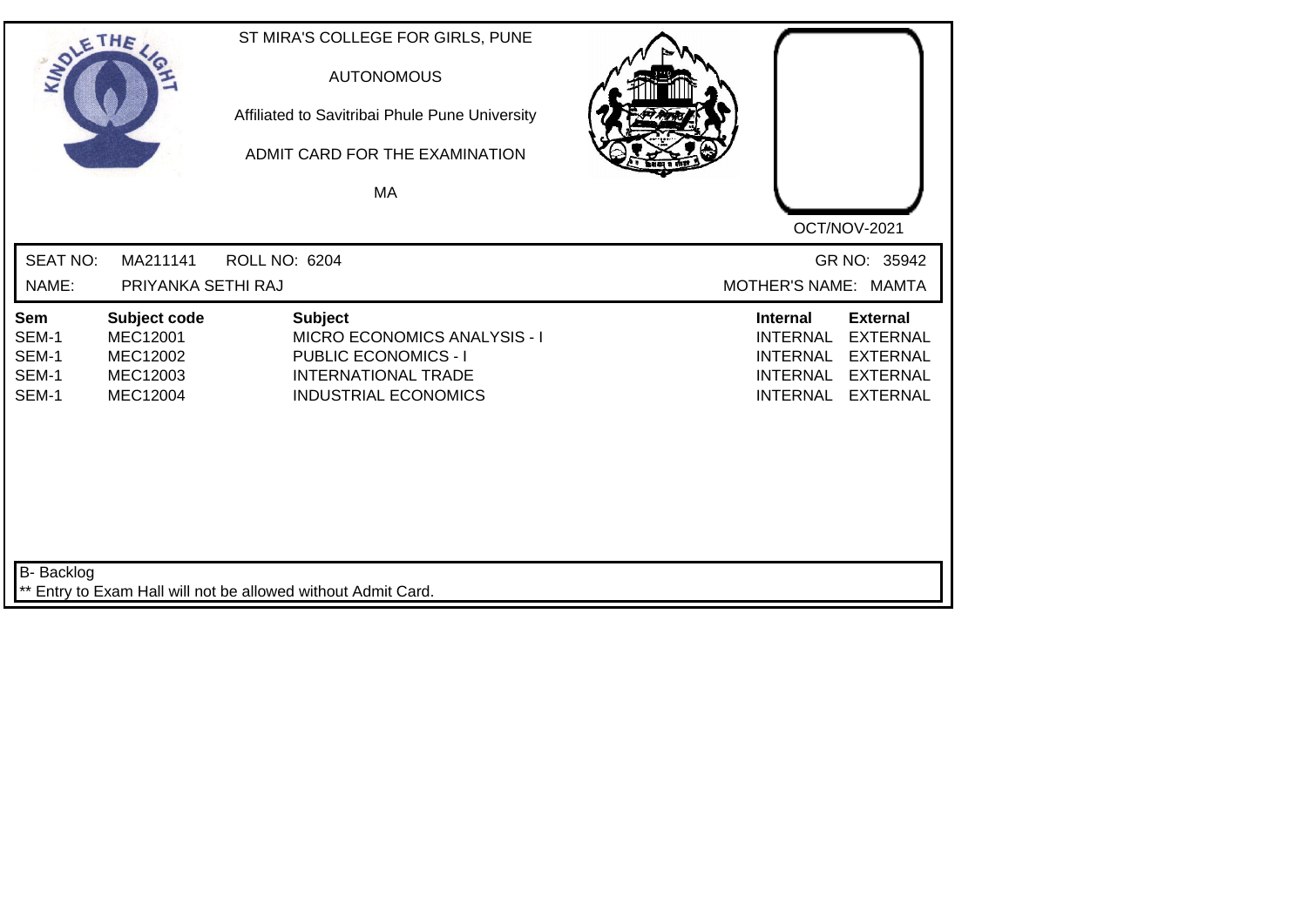| SOLETHE .                               |                                                              | ST MIRA'S COLLEGE FOR GIRLS, PUNE<br><b>AUTONOMOUS</b><br>Affiliated to Savitribai Phule Pune University<br>ADMIT CARD FOR THE EXAMINATION<br>MA  | OCT/NOV-2021                                                                                                                                             |
|-----------------------------------------|--------------------------------------------------------------|---------------------------------------------------------------------------------------------------------------------------------------------------|----------------------------------------------------------------------------------------------------------------------------------------------------------|
| <b>SEAT NO:</b><br>NAME:                | MA211134                                                     | <b>ROLL NO: 6205</b><br>MISAL ABHIRAMI PANDURANG                                                                                                  | GR NO: 36503<br>MOTHER'S NAME: SONAL                                                                                                                     |
| Sem<br>SEM-1<br>SEM-1<br>SEM-1<br>SEM-1 | Subject code<br>MEC12001<br>MEC12002<br>MEC12003<br>MEC12004 | <b>Subject</b><br><b>MICRO ECONOMICS ANALYSIS - I</b><br><b>PUBLIC ECONOMICS - I</b><br><b>INTERNATIONAL TRADE</b><br><b>INDUSTRIAL ECONOMICS</b> | <b>External</b><br><b>Internal</b><br><b>INTERNAL</b><br><b>EXTERNAL</b><br>INTERNAL EXTERNAL<br>INTERNAL EXTERNAL<br><b>INTERNAL</b><br><b>EXTERNAL</b> |
| <b>B-</b> Backlog                       |                                                              | ** Entry to Exam Hall will not be allowed without Admit Card.                                                                                     |                                                                                                                                                          |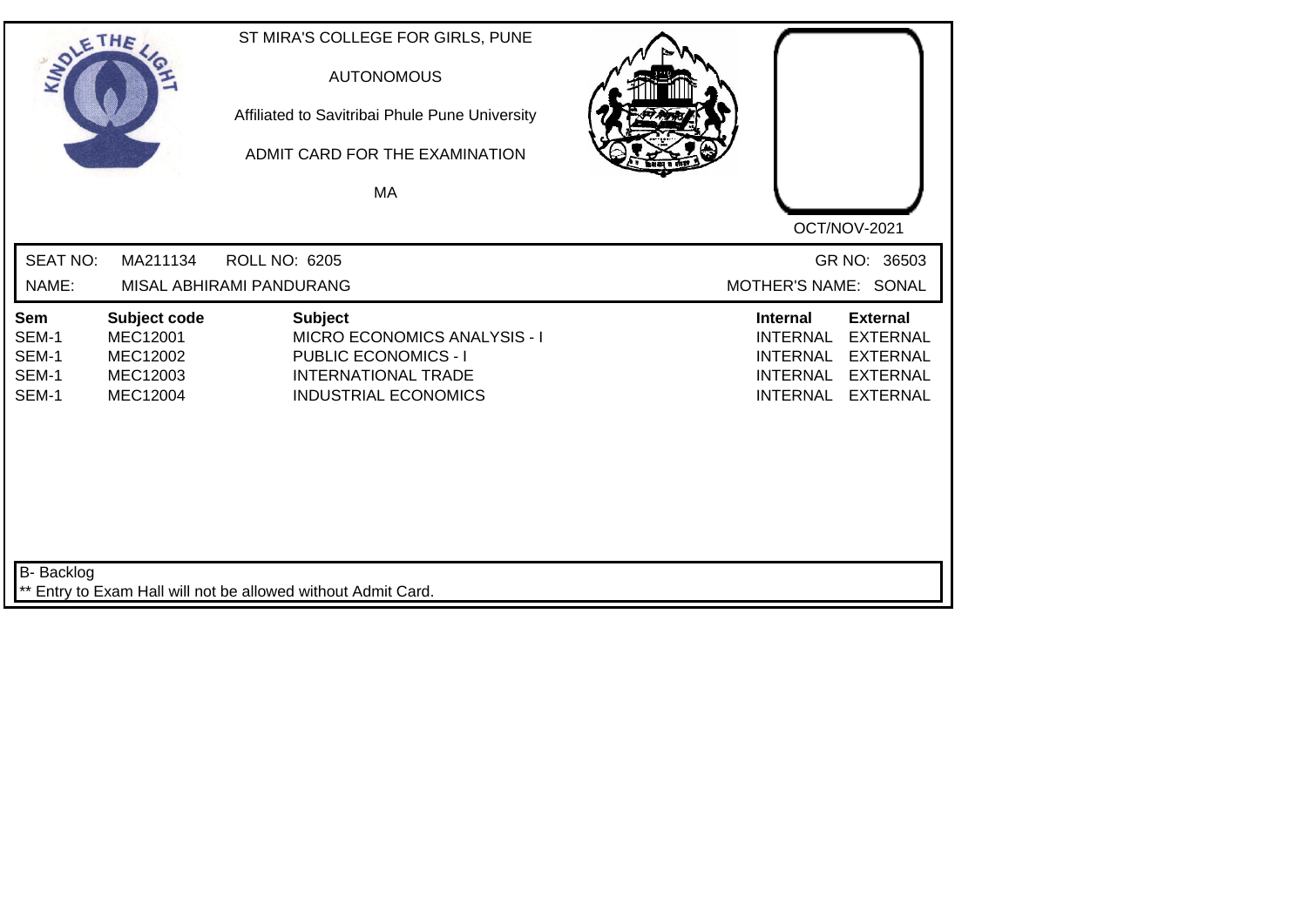| SOLETHE ,                               |                                                                     | ST MIRA'S COLLEGE FOR GIRLS, PUNE<br><b>AUTONOMOUS</b><br>Affiliated to Savitribai Phule Pune University<br>ADMIT CARD FOR THE EXAMINATION<br><b>MA</b> |                 |                                                                                                                                                                         |
|-----------------------------------------|---------------------------------------------------------------------|---------------------------------------------------------------------------------------------------------------------------------------------------------|-----------------|-------------------------------------------------------------------------------------------------------------------------------------------------------------------------|
| <b>SEAT NO:</b><br>NAME:                | MA211112                                                            | <b>ROLL NO: 6206</b><br><b>BHIL RENUKA DATTATRAY</b>                                                                                                    |                 | OCT/NOV-2021<br>GR NO: 36013<br>MOTHER'S NAME: YASHODA                                                                                                                  |
| Sem<br>SEM-1<br>SEM-1<br>SEM-1<br>SEM-1 | Subject code<br><b>MEC12001</b><br>MEC12002<br>MEC12003<br>MEC12004 | <b>Subject</b><br><b>MICRO ECONOMICS ANALYSIS - I</b><br><b>PUBLIC ECONOMICS - I</b><br><b>INTERNATIONAL TRADE</b><br><b>INDUSTRIAL ECONOMICS</b>       | <b>Internal</b> | <b>External</b><br><b>INTERNAL</b><br><b>EXTERNAL</b><br><b>INTERNAL</b><br><b>EXTERNAL</b><br><b>INTERNAL</b><br><b>EXTERNAL</b><br><b>INTERNAL</b><br><b>EXTERNAL</b> |
| <b>B-</b> Backlog                       |                                                                     | ** Entry to Exam Hall will not be allowed without Admit Card.                                                                                           |                 |                                                                                                                                                                         |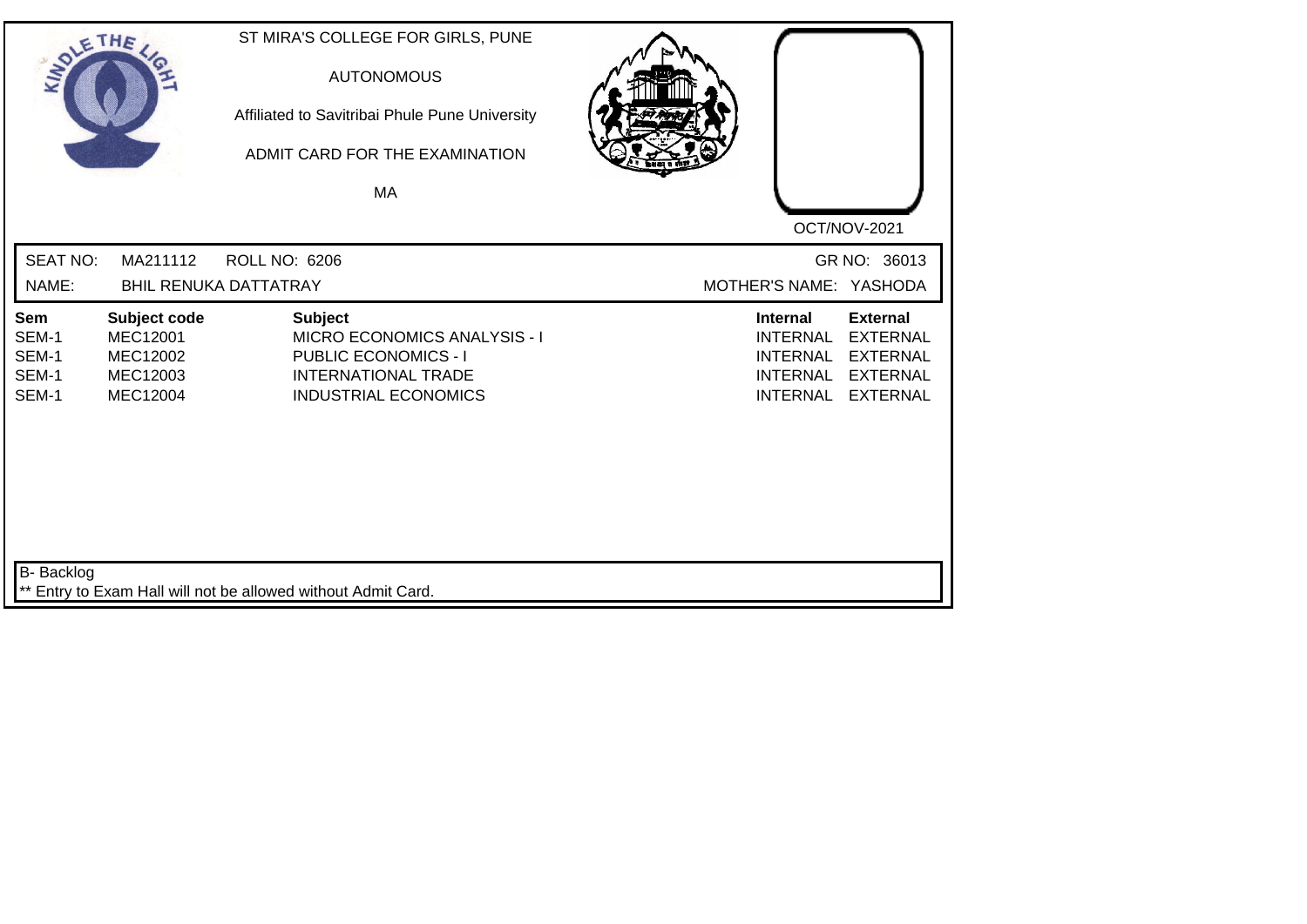| SOLETHE .                               |                                                              | ST MIRA'S COLLEGE FOR GIRLS, PUNE<br><b>AUTONOMOUS</b><br>Affiliated to Savitribai Phule Pune University<br>ADMIT CARD FOR THE EXAMINATION<br>MA  | OCT/NOV-2021                                                                                                                                             |
|-----------------------------------------|--------------------------------------------------------------|---------------------------------------------------------------------------------------------------------------------------------------------------|----------------------------------------------------------------------------------------------------------------------------------------------------------|
| <b>SEAT NO:</b><br>NAME:                | MA211133                                                     | ROLL NO: 6207<br>MAHADIK AISHWARYA SHIVAJI                                                                                                        | GR NO: 38082<br>MOTHER'S NAME: SWATI                                                                                                                     |
| Sem<br>SEM-1<br>SEM-1<br>SEM-1<br>SEM-1 | Subject code<br>MEC12001<br>MEC12002<br>MEC12003<br>MEC12004 | <b>Subject</b><br><b>MICRO ECONOMICS ANALYSIS - I</b><br><b>PUBLIC ECONOMICS - I</b><br><b>INTERNATIONAL TRADE</b><br><b>INDUSTRIAL ECONOMICS</b> | <b>External</b><br><b>Internal</b><br><b>INTERNAL</b><br><b>EXTERNAL</b><br>INTERNAL EXTERNAL<br>INTERNAL EXTERNAL<br><b>INTERNAL</b><br><b>EXTERNAL</b> |
| <b>B-</b> Backlog                       |                                                              | ** Entry to Exam Hall will not be allowed without Admit Card.                                                                                     |                                                                                                                                                          |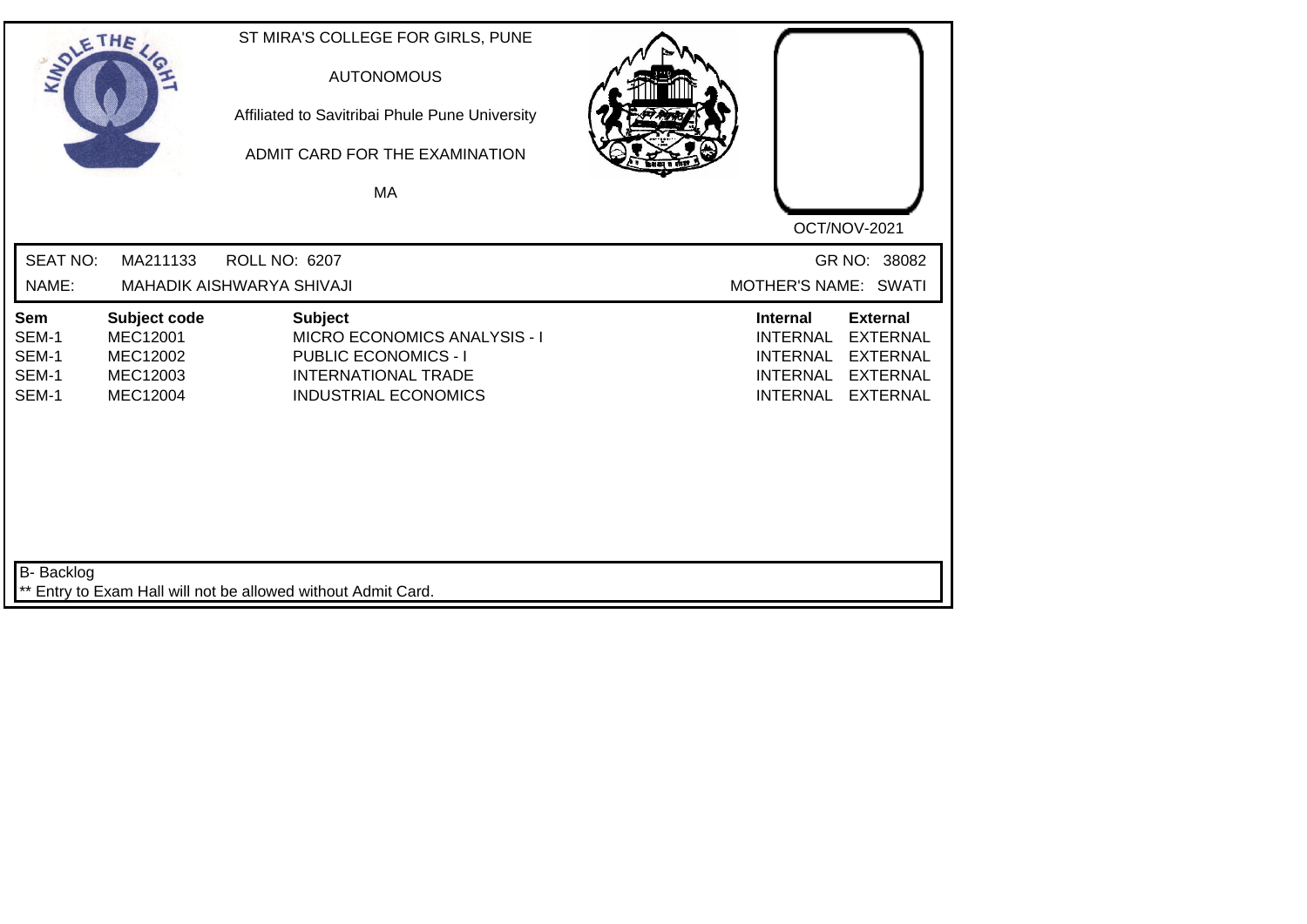| SOLE THE                                       |                                                                     | ST MIRA'S COLLEGE FOR GIRLS, PUNE<br><b>AUTONOMOUS</b><br>Affiliated to Savitribai Phule Pune University<br>ADMIT CARD FOR THE EXAMINATION<br><b>MA</b> |                                                                                             |                                                                                             |
|------------------------------------------------|---------------------------------------------------------------------|---------------------------------------------------------------------------------------------------------------------------------------------------------|---------------------------------------------------------------------------------------------|---------------------------------------------------------------------------------------------|
|                                                |                                                                     |                                                                                                                                                         |                                                                                             | OCT/NOV-2021                                                                                |
| <b>SEAT NO:</b>                                | MA211139                                                            | <b>ROLL NO: 6209</b>                                                                                                                                    |                                                                                             | GR NO: 38076                                                                                |
| NAME:                                          | <b>SAVANE ADITI SUNIL</b>                                           |                                                                                                                                                         |                                                                                             | MOTHER'S NAME: VANDANA                                                                      |
| <b>Sem</b><br>SEM-1<br>SEM-1<br>SEM-1<br>SEM-1 | Subject code<br><b>MEC12001</b><br>MEC12002<br>MEC12003<br>MEC12004 | <b>Subject</b><br>MICRO ECONOMICS ANALYSIS - I<br><b>PUBLIC ECONOMICS - I</b><br><b>INTERNATIONAL TRADE</b><br><b>INDUSTRIAL ECONOMICS</b>              | <b>Internal</b><br><b>INTERNAL</b><br><b>INTERNAL</b><br><b>INTERNAL</b><br><b>INTERNAL</b> | <b>External</b><br><b>EXTERNAL</b><br><b>EXTERNAL</b><br><b>EXTERNAL</b><br><b>EXTERNAL</b> |
| <b>B-</b> Backlog                              |                                                                     | ** Entry to Exam Hall will not be allowed without Admit Card.                                                                                           |                                                                                             |                                                                                             |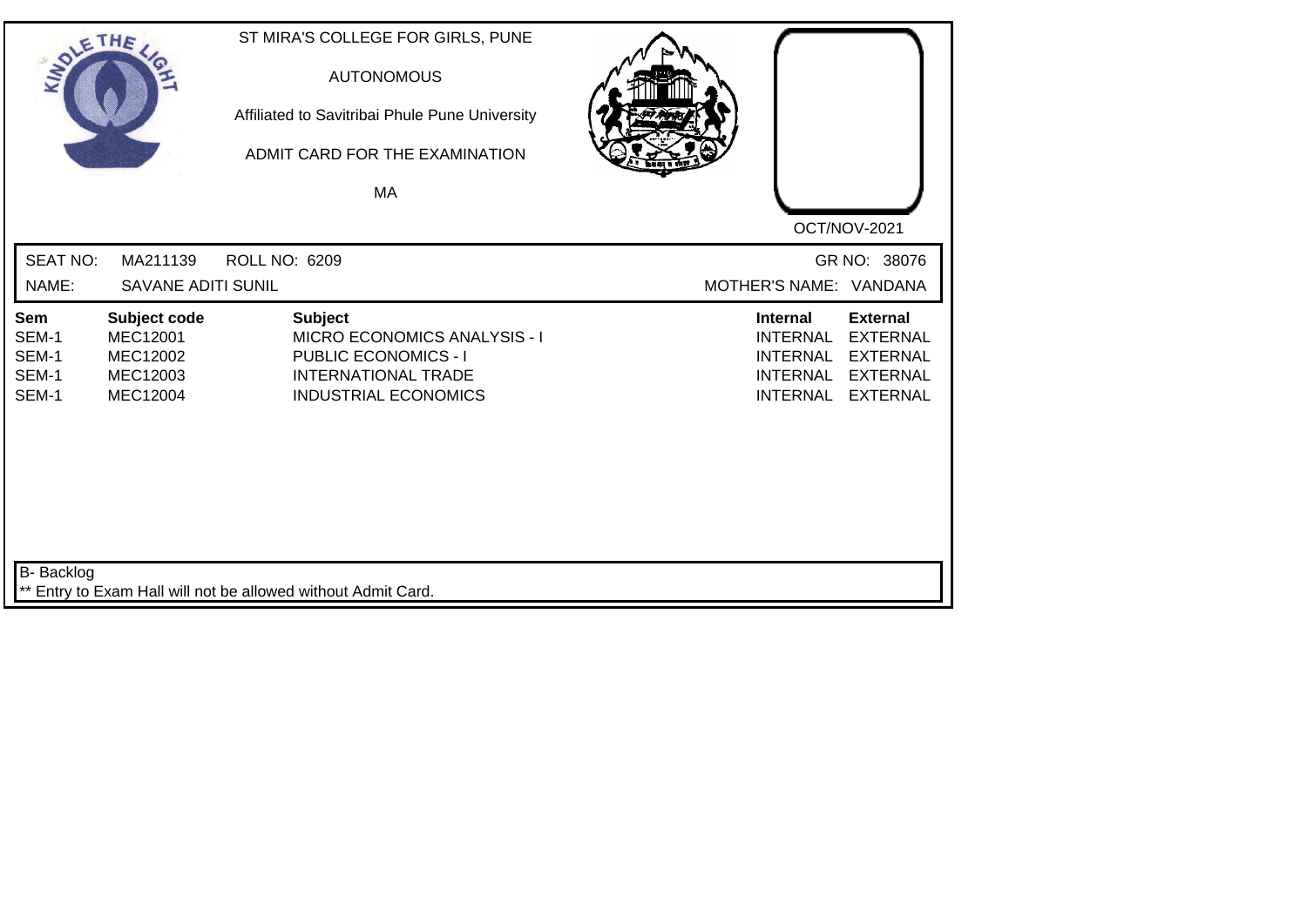| SOLE THE                                |                                                                     | ST MIRA'S COLLEGE FOR GIRLS, PUNE<br><b>AUTONOMOUS</b><br>Affiliated to Savitribai Phule Pune University<br>ADMIT CARD FOR THE EXAMINATION<br>MA |                                                                                                                                                                                            |
|-----------------------------------------|---------------------------------------------------------------------|--------------------------------------------------------------------------------------------------------------------------------------------------|--------------------------------------------------------------------------------------------------------------------------------------------------------------------------------------------|
|                                         |                                                                     |                                                                                                                                                  | OCT/NOV-2021                                                                                                                                                                               |
| <b>SEAT NO:</b>                         | MA211113                                                            | <b>ROLL NO: 6210</b>                                                                                                                             | GR NO: 36513                                                                                                                                                                               |
| NAME:                                   | <b>BOHRA DIVYA ANIL</b>                                             |                                                                                                                                                  | MOTHER'S NAME: GAYATREE                                                                                                                                                                    |
| Sem<br>SEM-1<br>SEM-1<br>SEM-1<br>SEM-1 | Subject code<br><b>MEC12001</b><br>MEC12002<br>MEC12003<br>MEC12004 | <b>Subject</b><br>MICRO ECONOMICS ANALYSIS - I<br><b>PUBLIC ECONOMICS - I</b><br><b>INTERNATIONAL TRADE</b><br><b>INDUSTRIAL ECONOMICS</b>       | <b>External</b><br><b>Internal</b><br><b>INTERNAL</b><br><b>EXTERNAL</b><br><b>INTERNAL</b><br><b>EXTERNAL</b><br><b>INTERNAL</b><br><b>EXTERNAL</b><br><b>INTERNAL</b><br><b>EXTERNAL</b> |
| B- Backlog                              |                                                                     | ** Entry to Exam Hall will not be allowed without Admit Card.                                                                                    |                                                                                                                                                                                            |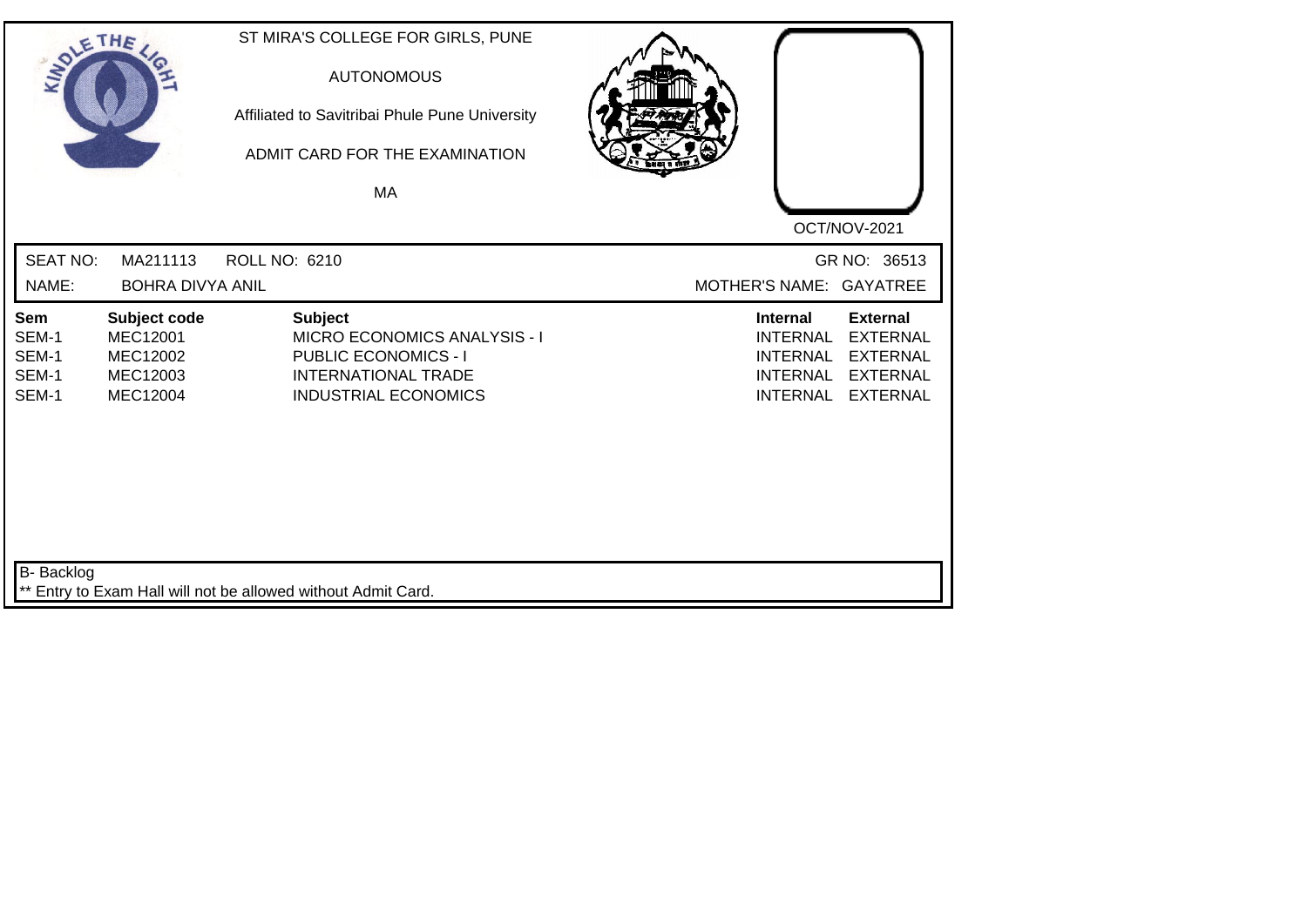| SOLE THE                                |                                                                     | ST MIRA'S COLLEGE FOR GIRLS, PUNE<br><b>AUTONOMOUS</b><br>Affiliated to Savitribai Phule Pune University<br>ADMIT CARD FOR THE EXAMINATION<br>MA  |                                                                                                                                                                                            |
|-----------------------------------------|---------------------------------------------------------------------|---------------------------------------------------------------------------------------------------------------------------------------------------|--------------------------------------------------------------------------------------------------------------------------------------------------------------------------------------------|
|                                         |                                                                     |                                                                                                                                                   | OCT/NOV-2021                                                                                                                                                                               |
| <b>SEAT NO:</b>                         | MA211109                                                            | <b>ROLL NO: 6211</b>                                                                                                                              | GR NO: 37004                                                                                                                                                                               |
| NAME:                                   |                                                                     | <b>ATTARI SAKINA SAIFUDDIN</b>                                                                                                                    | MOTHER'S NAME: RABAB                                                                                                                                                                       |
| Sem<br>SEM-1<br>SEM-1<br>SEM-1<br>SEM-1 | Subject code<br><b>MEC12001</b><br>MEC12002<br>MEC12003<br>MEC12004 | <b>Subject</b><br><b>MICRO ECONOMICS ANALYSIS - I</b><br><b>PUBLIC ECONOMICS - I</b><br><b>INTERNATIONAL TRADE</b><br><b>INDUSTRIAL ECONOMICS</b> | <b>External</b><br><b>Internal</b><br><b>INTERNAL</b><br><b>EXTERNAL</b><br><b>INTERNAL</b><br><b>EXTERNAL</b><br><b>INTERNAL</b><br><b>EXTERNAL</b><br><b>INTERNAL</b><br><b>EXTERNAL</b> |
| <b>B-</b> Backlog                       |                                                                     | ** Entry to Exam Hall will not be allowed without Admit Card.                                                                                     |                                                                                                                                                                                            |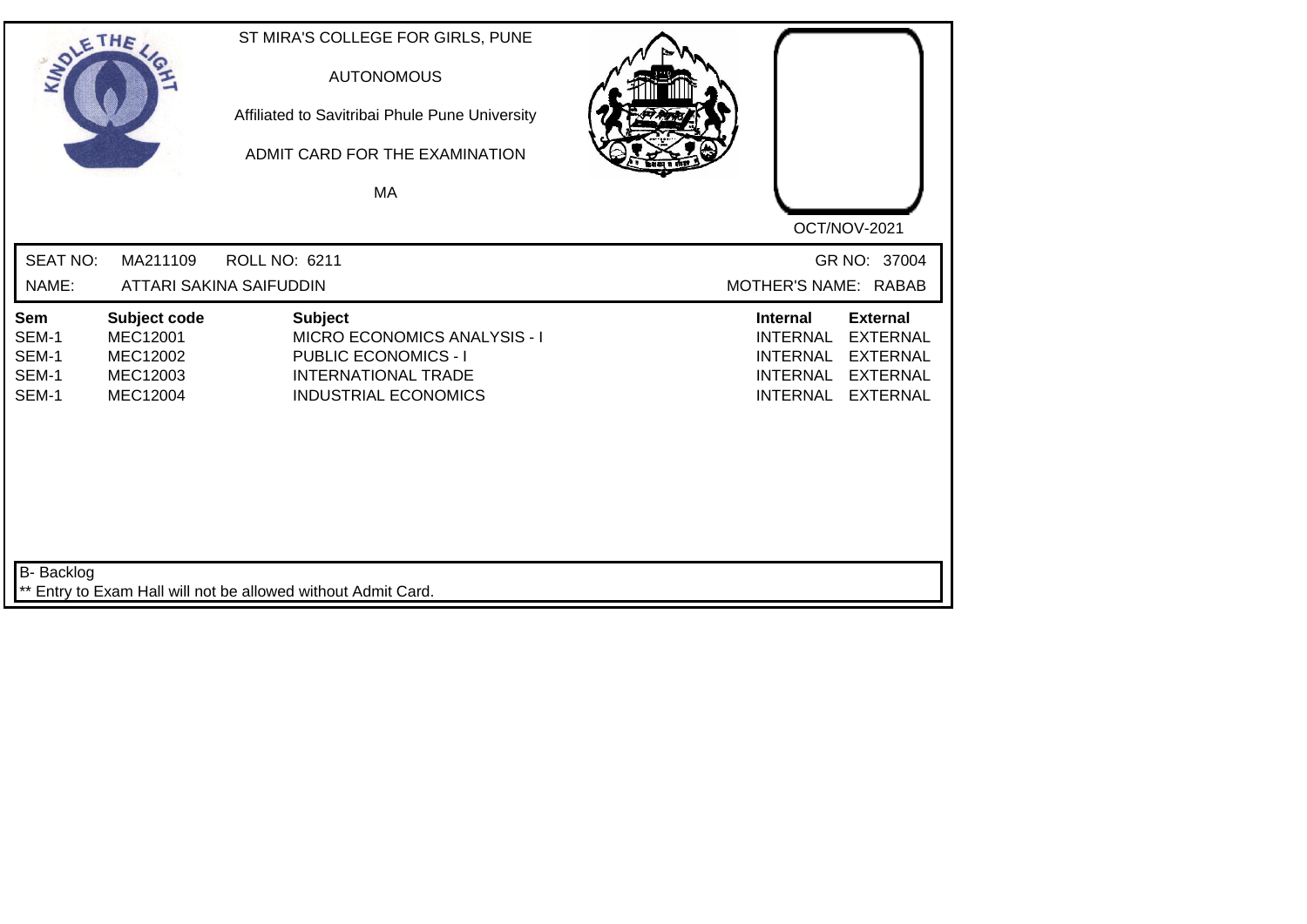| SOLE THE                                |                                                                     | ST MIRA'S COLLEGE FOR GIRLS, PUNE<br><b>AUTONOMOUS</b><br>Affiliated to Savitribai Phule Pune University<br>ADMIT CARD FOR THE EXAMINATION<br>MA |                                                                                             |                                                                                             |
|-----------------------------------------|---------------------------------------------------------------------|--------------------------------------------------------------------------------------------------------------------------------------------------|---------------------------------------------------------------------------------------------|---------------------------------------------------------------------------------------------|
|                                         |                                                                     |                                                                                                                                                  |                                                                                             | OCT/NOV-2021                                                                                |
| <b>SEAT NO:</b>                         | MAN201010                                                           | <b>ROLL NO: 6212</b>                                                                                                                             |                                                                                             | GR NO: 2021038                                                                              |
| NAME:                                   |                                                                     | <b>GUDURI MERCY SUDARSANAM</b>                                                                                                                   | MOTHER'S NAME: SARAMMA                                                                      |                                                                                             |
| Sem<br>SEM-1<br>SEM-1<br>SEM-1<br>SEM-1 | Subject code<br><b>MEC12001</b><br>MEC12002<br>MEC12003<br>MEC12004 | <b>Subject</b><br>MICRO ECONOMICS ANALYSIS - I<br><b>PUBLIC ECONOMICS - I</b><br><b>INTERNATIONAL TRADE</b><br><b>INDUSTRIAL ECONOMICS</b>       | <b>Internal</b><br><b>INTERNAL</b><br><b>INTERNAL</b><br><b>INTERNAL</b><br><b>INTERNAL</b> | <b>External</b><br><b>EXTERNAL</b><br><b>EXTERNAL</b><br><b>EXTERNAL</b><br><b>EXTERNAL</b> |
| <b>B-</b> Backlog                       |                                                                     | Entry to Exam Hall will not be allowed without Admit Card.                                                                                       |                                                                                             |                                                                                             |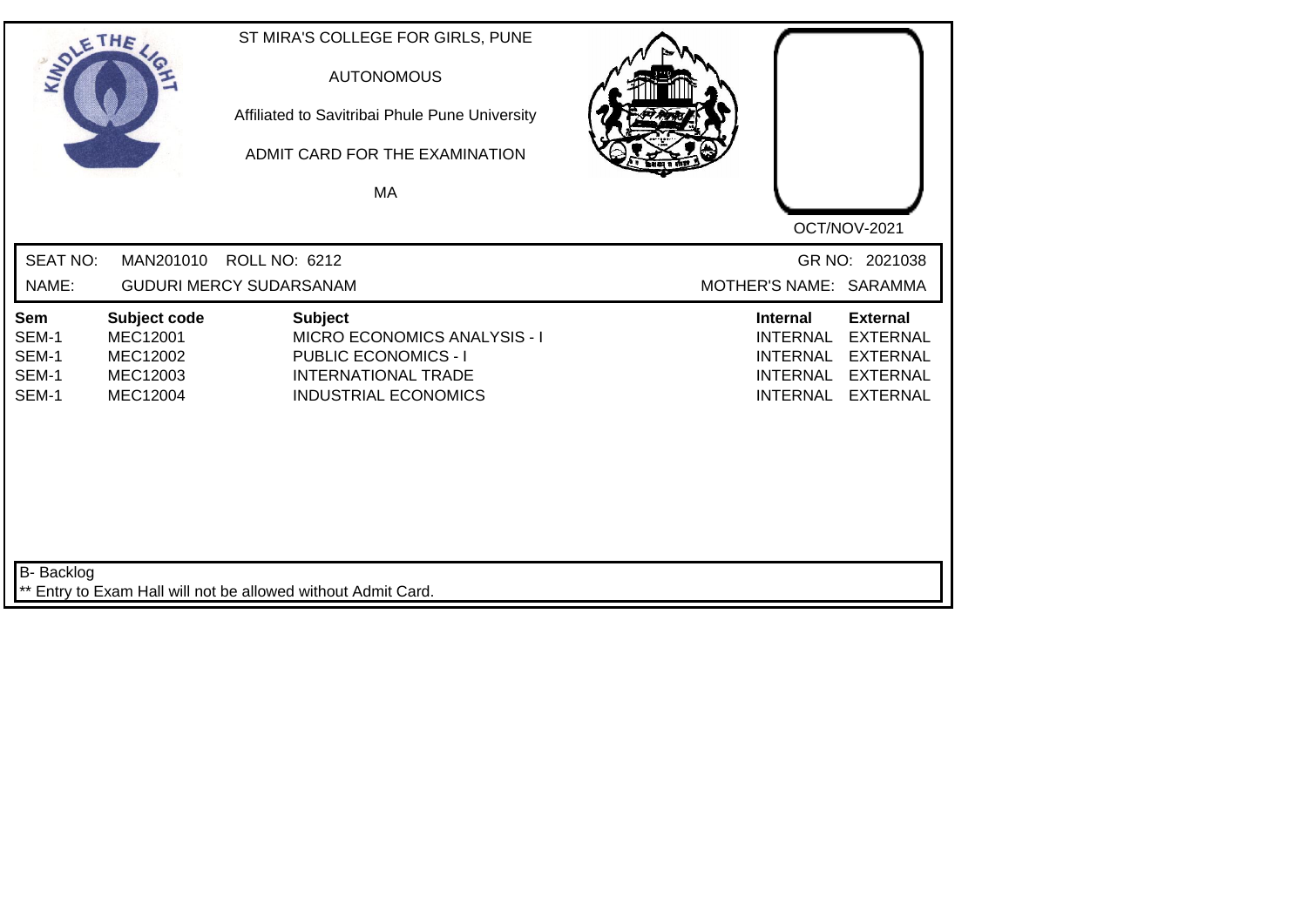| SOLETHE ,                               |                                                              | ST MIRA'S COLLEGE FOR GIRLS, PUNE<br><b>AUTONOMOUS</b><br>Affiliated to Savitribai Phule Pune University<br>ADMIT CARD FOR THE EXAMINATION<br><b>MA</b> |                                                                                                                                                                                            |
|-----------------------------------------|--------------------------------------------------------------|---------------------------------------------------------------------------------------------------------------------------------------------------------|--------------------------------------------------------------------------------------------------------------------------------------------------------------------------------------------|
|                                         |                                                              |                                                                                                                                                         | OCT/NOV-2021                                                                                                                                                                               |
| <b>SEAT NO:</b><br>NAME:                | MAN201006<br><b>ARTI MULIK</b>                               | ROLL NO: 6213                                                                                                                                           | GR NO: 2021006<br>MOTHER'S NAME: SHOBHA                                                                                                                                                    |
| Sem<br>SEM-1<br>SEM-1<br>SEM-1<br>SEM-1 | Subject code<br>MEC12001<br>MEC12002<br>MEC12003<br>MEC12004 | <b>Subject</b><br><b>MICRO ECONOMICS ANALYSIS - I</b><br><b>PUBLIC ECONOMICS - I</b><br><b>INTERNATIONAL TRADE</b><br><b>INDUSTRIAL ECONOMICS</b>       | <b>Internal</b><br><b>External</b><br><b>INTERNAL</b><br><b>EXTERNAL</b><br><b>EXTERNAL</b><br><b>INTERNAL</b><br><b>INTERNAL</b><br><b>EXTERNAL</b><br><b>INTERNAL</b><br><b>EXTERNAL</b> |
| <b>B-</b> Backlog                       |                                                              | ** Entry to Exam Hall will not be allowed without Admit Card.                                                                                           |                                                                                                                                                                                            |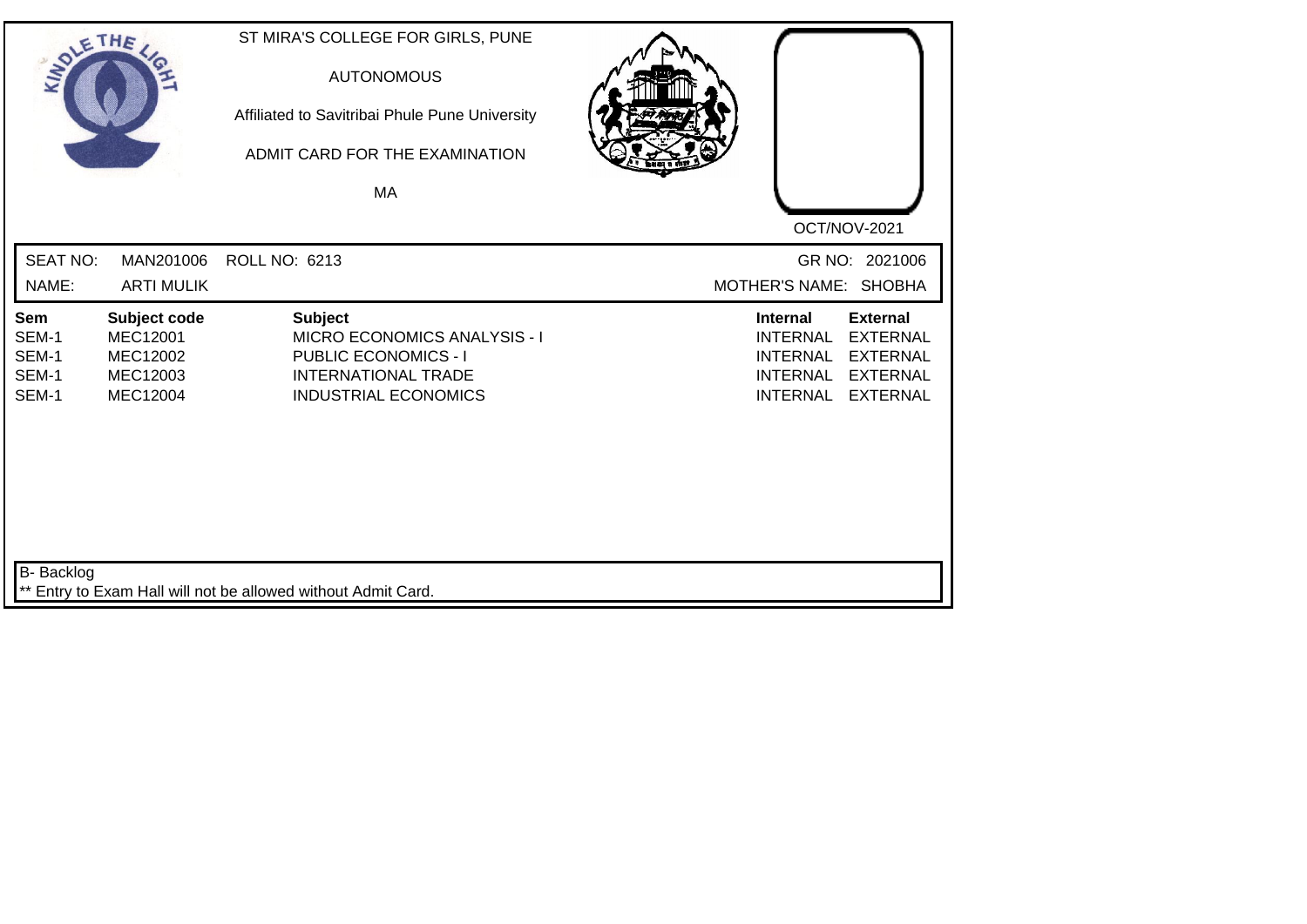| SOLETHE ,                               |                                                              | ST MIRA'S COLLEGE FOR GIRLS, PUNE<br><b>AUTONOMOUS</b><br>Affiliated to Savitribai Phule Pune University<br>ADMIT CARD FOR THE EXAMINATION<br>MA  |                                                                                                                                                                                            |
|-----------------------------------------|--------------------------------------------------------------|---------------------------------------------------------------------------------------------------------------------------------------------------|--------------------------------------------------------------------------------------------------------------------------------------------------------------------------------------------|
|                                         |                                                              |                                                                                                                                                   | OCT/NOV-2021                                                                                                                                                                               |
| <b>SEAT NO:</b><br>NAME:                | MAN201024<br><b>MITALI MANISH PATIL</b>                      | ROLL NO: 6214                                                                                                                                     | GR NO: 2021003<br>MOTHER'S NAME: MADHURI                                                                                                                                                   |
| Sem<br>SEM-1<br>SEM-1<br>SEM-1<br>SEM-1 | Subject code<br>MEC12001<br>MEC12002<br>MEC12003<br>MEC12004 | <b>Subject</b><br><b>MICRO ECONOMICS ANALYSIS - I</b><br><b>PUBLIC ECONOMICS - I</b><br><b>INTERNATIONAL TRADE</b><br><b>INDUSTRIAL ECONOMICS</b> | <b>External</b><br><b>Internal</b><br><b>INTERNAL</b><br><b>EXTERNAL</b><br><b>INTERNAL</b><br><b>EXTERNAL</b><br><b>INTERNAL</b><br><b>EXTERNAL</b><br><b>INTERNAL</b><br><b>EXTERNAL</b> |
| <b>B-</b> Backlog                       |                                                              | ** Entry to Exam Hall will not be allowed without Admit Card.                                                                                     |                                                                                                                                                                                            |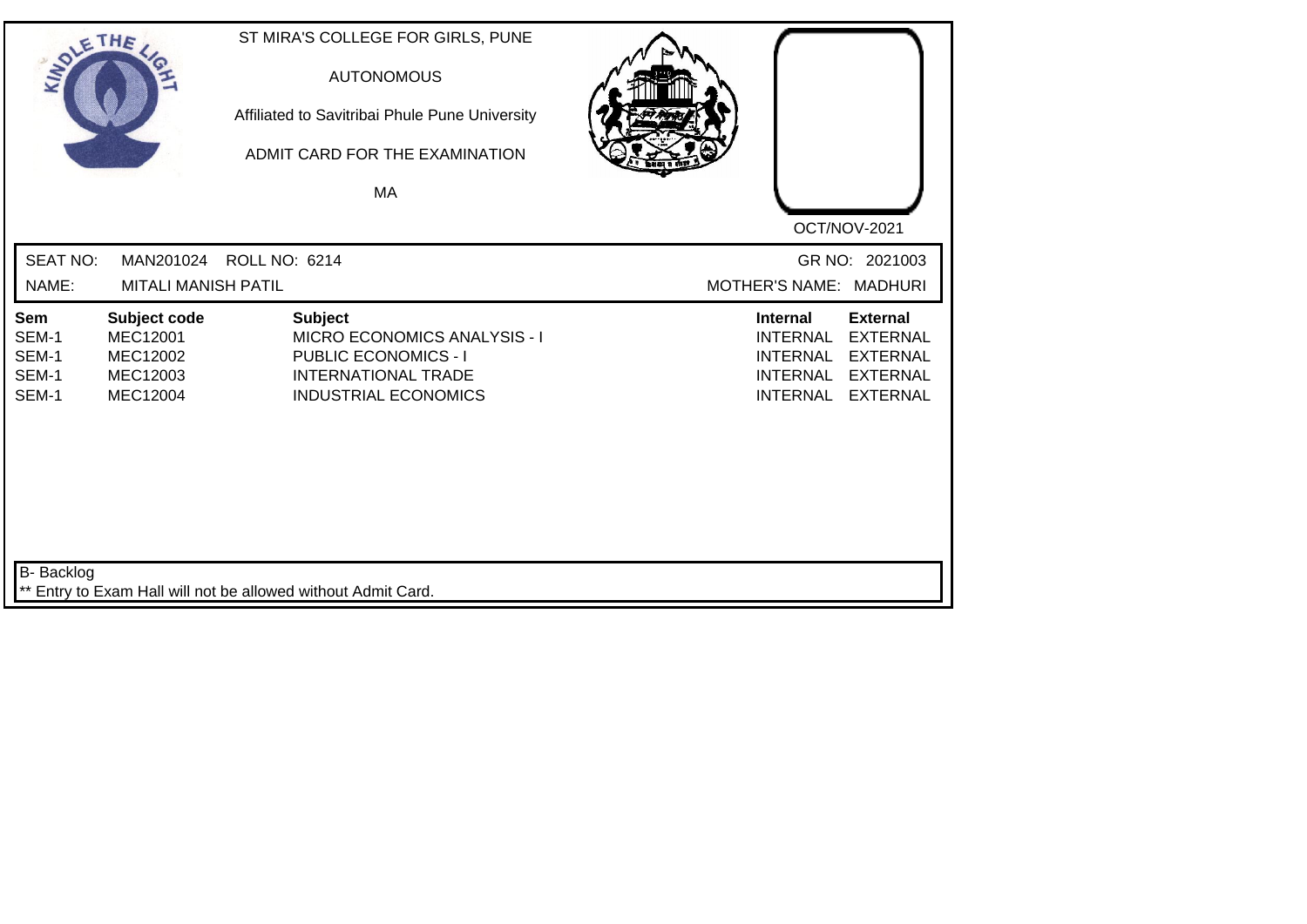| SOLE THE                                |                                                              | ST MIRA'S COLLEGE FOR GIRLS, PUNE<br><b>AUTONOMOUS</b><br>Affiliated to Savitribai Phule Pune University<br>ADMIT CARD FOR THE EXAMINATION<br>MA  |                                                                                                                                                                                            |
|-----------------------------------------|--------------------------------------------------------------|---------------------------------------------------------------------------------------------------------------------------------------------------|--------------------------------------------------------------------------------------------------------------------------------------------------------------------------------------------|
|                                         |                                                              |                                                                                                                                                   | OCT/NOV-2021                                                                                                                                                                               |
| <b>SEAT NO:</b><br>NAME:                | MAN201033<br><b>RUKMINI NITIN SIRAS</b>                      | <b>ROLL NO: 6215</b>                                                                                                                              | GR NO: 2021039<br>MOTHER'S NAME: RADHIKA                                                                                                                                                   |
| Sem<br>SEM-1<br>SEM-1<br>SEM-1<br>SEM-1 | Subject code<br>MEC12001<br>MEC12002<br>MEC12003<br>MEC12004 | <b>Subject</b><br><b>MICRO ECONOMICS ANALYSIS - I</b><br><b>PUBLIC ECONOMICS - I</b><br><b>INTERNATIONAL TRADE</b><br><b>INDUSTRIAL ECONOMICS</b> | <b>External</b><br><b>Internal</b><br><b>INTERNAL</b><br><b>EXTERNAL</b><br><b>INTERNAL</b><br><b>EXTERNAL</b><br><b>INTERNAL</b><br><b>EXTERNAL</b><br><b>INTERNAL</b><br><b>EXTERNAL</b> |
| <b>B-</b> Backlog                       |                                                              | ** Entry to Exam Hall will not be allowed without Admit Card.                                                                                     |                                                                                                                                                                                            |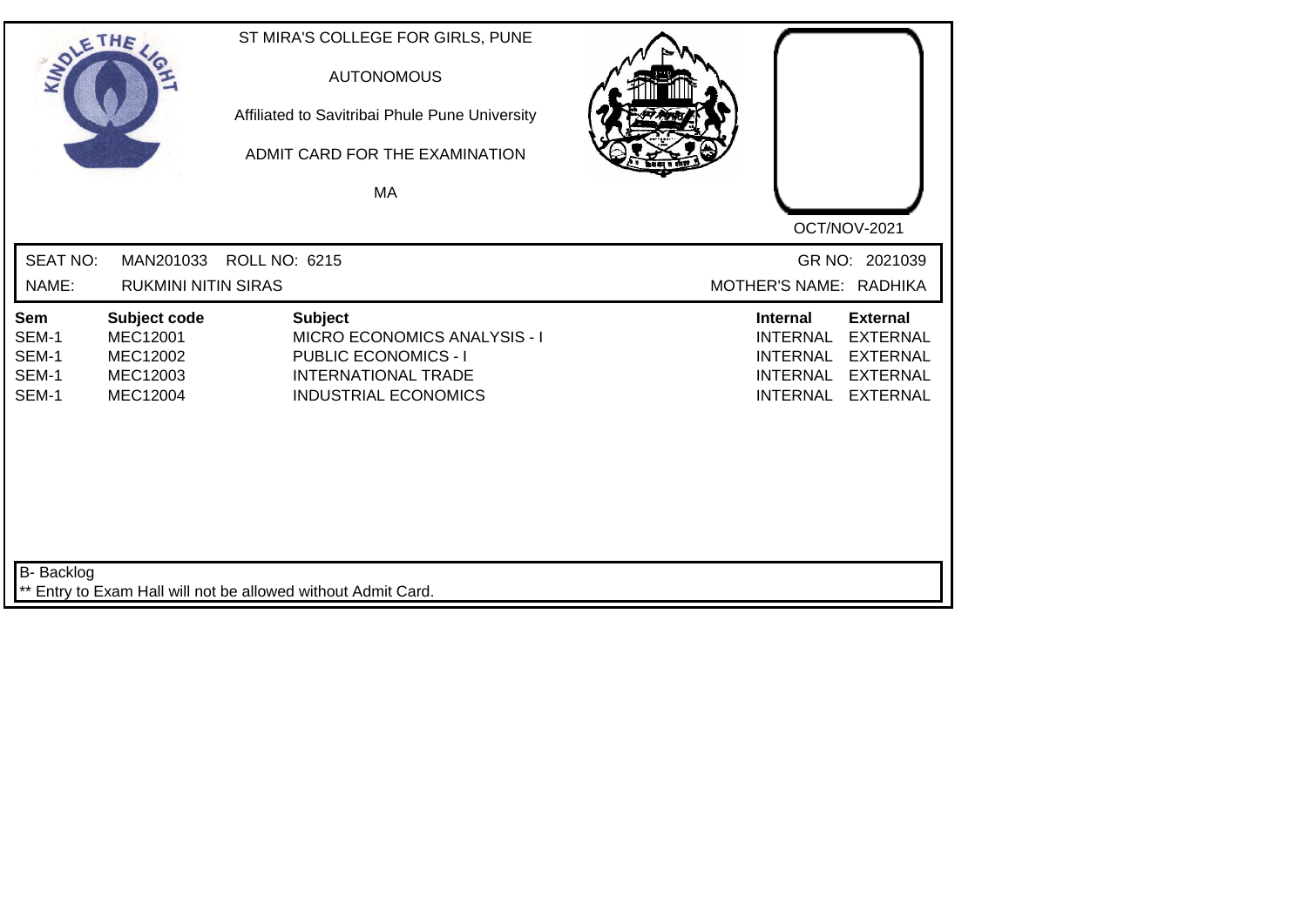| SOLETHE ,                               |                                                              | ST MIRA'S COLLEGE FOR GIRLS, PUNE<br><b>AUTONOMOUS</b><br>Affiliated to Savitribai Phule Pune University<br>ADMIT CARD FOR THE EXAMINATION<br>MA  |                                                                                                                                                                                            |
|-----------------------------------------|--------------------------------------------------------------|---------------------------------------------------------------------------------------------------------------------------------------------------|--------------------------------------------------------------------------------------------------------------------------------------------------------------------------------------------|
|                                         |                                                              |                                                                                                                                                   | OCT/NOV-2021                                                                                                                                                                               |
| <b>SEAT NO:</b><br>NAME:                | MA211121<br><b>JADHAV ANKITA ANJIR</b>                       | <b>ROLL NO: 6216</b>                                                                                                                              | GR NO: 35676<br>MOTHER'S NAME: KUNDA                                                                                                                                                       |
| Sem<br>SEM-1<br>SEM-1<br>SEM-1<br>SEM-1 | Subject code<br>MEC12001<br>MEC12002<br>MEC12003<br>MEC12004 | <b>Subject</b><br><b>MICRO ECONOMICS ANALYSIS - I</b><br><b>PUBLIC ECONOMICS - I</b><br><b>INTERNATIONAL TRADE</b><br><b>INDUSTRIAL ECONOMICS</b> | <b>External</b><br><b>Internal</b><br><b>INTERNAL</b><br><b>EXTERNAL</b><br><b>INTERNAL</b><br><b>EXTERNAL</b><br><b>INTERNAL</b><br><b>EXTERNAL</b><br><b>INTERNAL</b><br><b>EXTERNAL</b> |
| <b>B-</b> Backlog                       |                                                              | ** Entry to Exam Hall will not be allowed without Admit Card.                                                                                     |                                                                                                                                                                                            |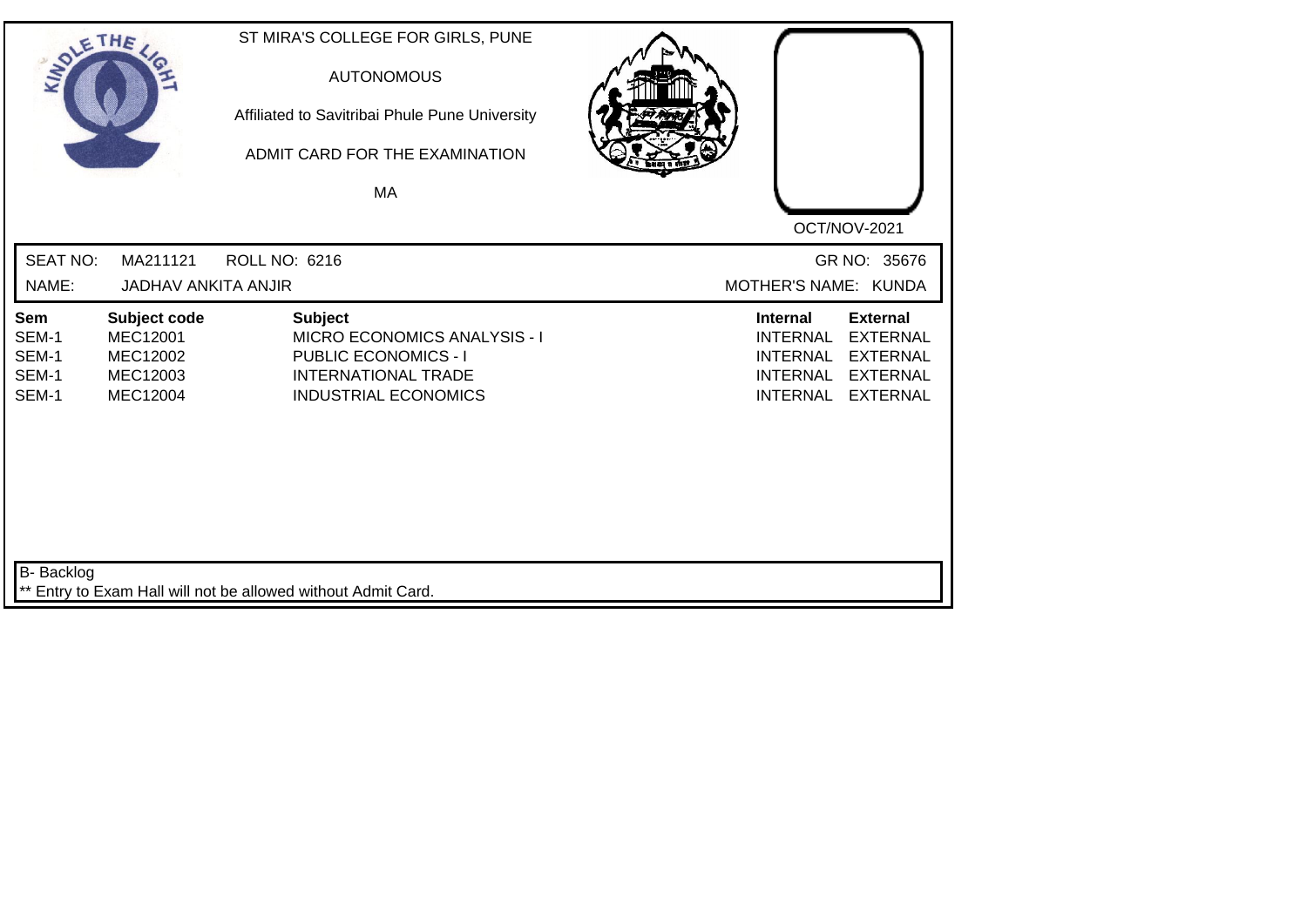| SOLE THE                                |                                                                     | ST MIRA'S COLLEGE FOR GIRLS, PUNE<br><b>AUTONOMOUS</b><br>Affiliated to Savitribai Phule Pune University<br>ADMIT CARD FOR THE EXAMINATION<br>MA  |                                                                                                                                                                                     |  |
|-----------------------------------------|---------------------------------------------------------------------|---------------------------------------------------------------------------------------------------------------------------------------------------|-------------------------------------------------------------------------------------------------------------------------------------------------------------------------------------|--|
|                                         |                                                                     |                                                                                                                                                   | OCT/NOV-2021                                                                                                                                                                        |  |
| <b>SEAT NO:</b>                         | MA211158                                                            | ROLL NO: 6217                                                                                                                                     | GR NO:                                                                                                                                                                              |  |
| NAME:                                   | <b>VARSHA SHAW</b>                                                  |                                                                                                                                                   | MOTHER'S NAME: REKHA                                                                                                                                                                |  |
| Sem<br>SEM-1<br>SEM-1<br>SEM-1<br>SEM-1 | Subject code<br><b>MEC12001</b><br>MEC12002<br>MEC12003<br>MEC12004 | <b>Subject</b><br><b>MICRO ECONOMICS ANALYSIS - I</b><br><b>PUBLIC ECONOMICS - I</b><br><b>INTERNATIONAL TRADE</b><br><b>INDUSTRIAL ECONOMICS</b> | Internal<br><b>External</b><br><b>EXTERNAL</b><br><b>INTERNAL</b><br><b>INTERNAL</b><br><b>EXTERNAL</b><br><b>INTERNAL</b><br><b>EXTERNAL</b><br><b>INTERNAL</b><br><b>EXTERNAL</b> |  |
| B- Backlog                              |                                                                     | ** Entry to Exam Hall will not be allowed without Admit Card.                                                                                     |                                                                                                                                                                                     |  |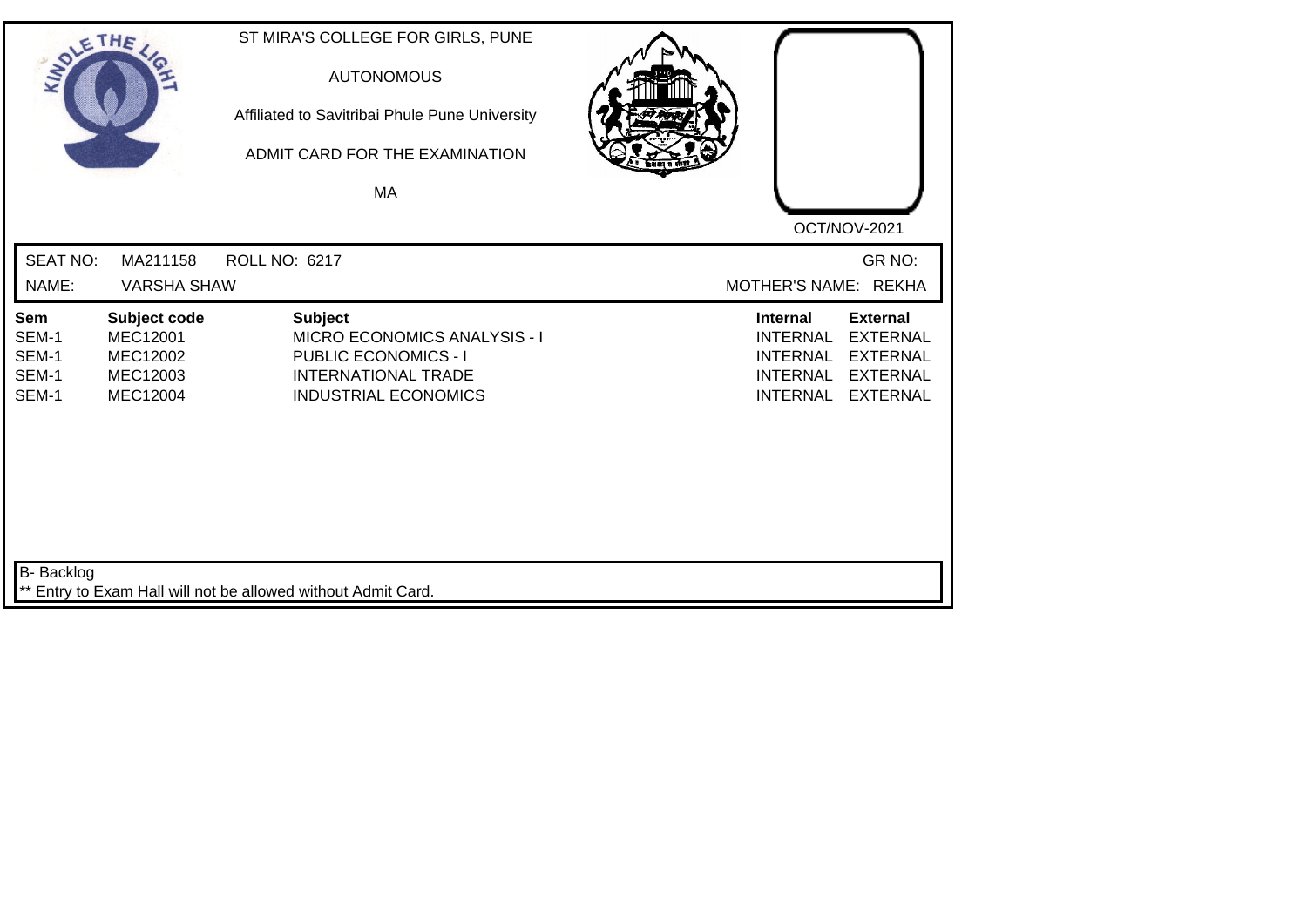| SOLE THE                                |                                                              | ST MIRA'S COLLEGE FOR GIRLS, PUNE<br><b>AUTONOMOUS</b><br>Affiliated to Savitribai Phule Pune University<br>ADMIT CARD FOR THE EXAMINATION<br>MA  |                                                                                                                                                                                            |
|-----------------------------------------|--------------------------------------------------------------|---------------------------------------------------------------------------------------------------------------------------------------------------|--------------------------------------------------------------------------------------------------------------------------------------------------------------------------------------------|
|                                         |                                                              |                                                                                                                                                   | OCT/NOV-2021                                                                                                                                                                               |
| <b>SEAT NO:</b><br>NAME:                | MAN201028                                                    | ROLL NO: 6218<br>NAVALE DHANASHREE JAISINGH                                                                                                       | GR NO: 2021004<br>MOTHER'S NAME: ANURADHA                                                                                                                                                  |
| Sem<br>SEM-1<br>SEM-1<br>SEM-1<br>SEM-1 | Subject code<br>MEC12001<br>MEC12002<br>MEC12003<br>MEC12004 | <b>Subject</b><br><b>MICRO ECONOMICS ANALYSIS - I</b><br><b>PUBLIC ECONOMICS - I</b><br><b>INTERNATIONAL TRADE</b><br><b>INDUSTRIAL ECONOMICS</b> | <b>Internal</b><br><b>External</b><br><b>INTERNAL</b><br><b>EXTERNAL</b><br><b>INTERNAL</b><br><b>EXTERNAL</b><br><b>INTERNAL</b><br><b>EXTERNAL</b><br><b>INTERNAL</b><br><b>EXTERNAL</b> |
| <b>B-</b> Backlog                       |                                                              | ** Entry to Exam Hall will not be allowed without Admit Card.                                                                                     |                                                                                                                                                                                            |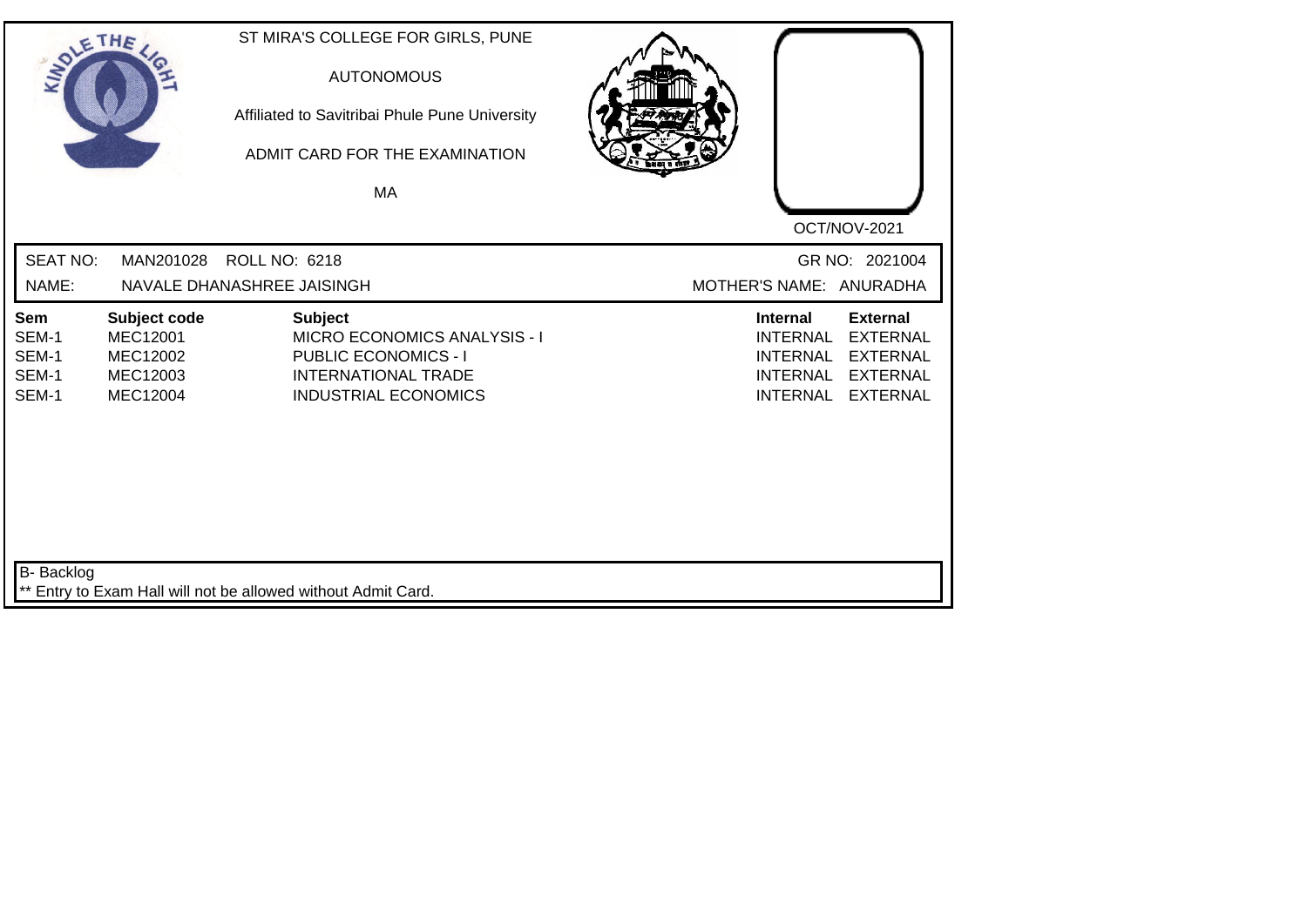| SOLETHE .                                      |                                                                     | ST MIRA'S COLLEGE FOR GIRLS, PUNE<br><b>AUTONOMOUS</b><br>Affiliated to Savitribai Phule Pune University<br>ADMIT CARD FOR THE EXAMINATION<br>MA | OCT/NOV-2021                                                                                                                                                                               |  |
|------------------------------------------------|---------------------------------------------------------------------|--------------------------------------------------------------------------------------------------------------------------------------------------|--------------------------------------------------------------------------------------------------------------------------------------------------------------------------------------------|--|
| <b>SEAT NO:</b><br>NAME:                       | MA211130<br><b>NAMRATA KUMARI</b>                                   | ROLL NO: 6219                                                                                                                                    | GR NO: 37048<br>MOTHER'S NAME: SHAKUNTALA DEVI                                                                                                                                             |  |
| <b>Sem</b><br>SEM-1<br>SEM-1<br>SEM-1<br>SEM-1 | Subject code<br><b>MEC12001</b><br>MEC12002<br>MEC12003<br>MEC12004 | <b>Subject</b><br>MICRO ECONOMICS ANALYSIS - I<br><b>PUBLIC ECONOMICS - I</b><br><b>INTERNATIONAL TRADE</b><br><b>INDUSTRIAL ECONOMICS</b>       | <b>External</b><br><b>Internal</b><br><b>INTERNAL</b><br><b>EXTERNAL</b><br><b>INTERNAL</b><br><b>EXTERNAL</b><br><b>INTERNAL</b><br><b>EXTERNAL</b><br><b>INTERNAL</b><br><b>EXTERNAL</b> |  |
| <b>B-</b> Backlog                              |                                                                     | ** Entry to Exam Hall will not be allowed without Admit Card.                                                                                    |                                                                                                                                                                                            |  |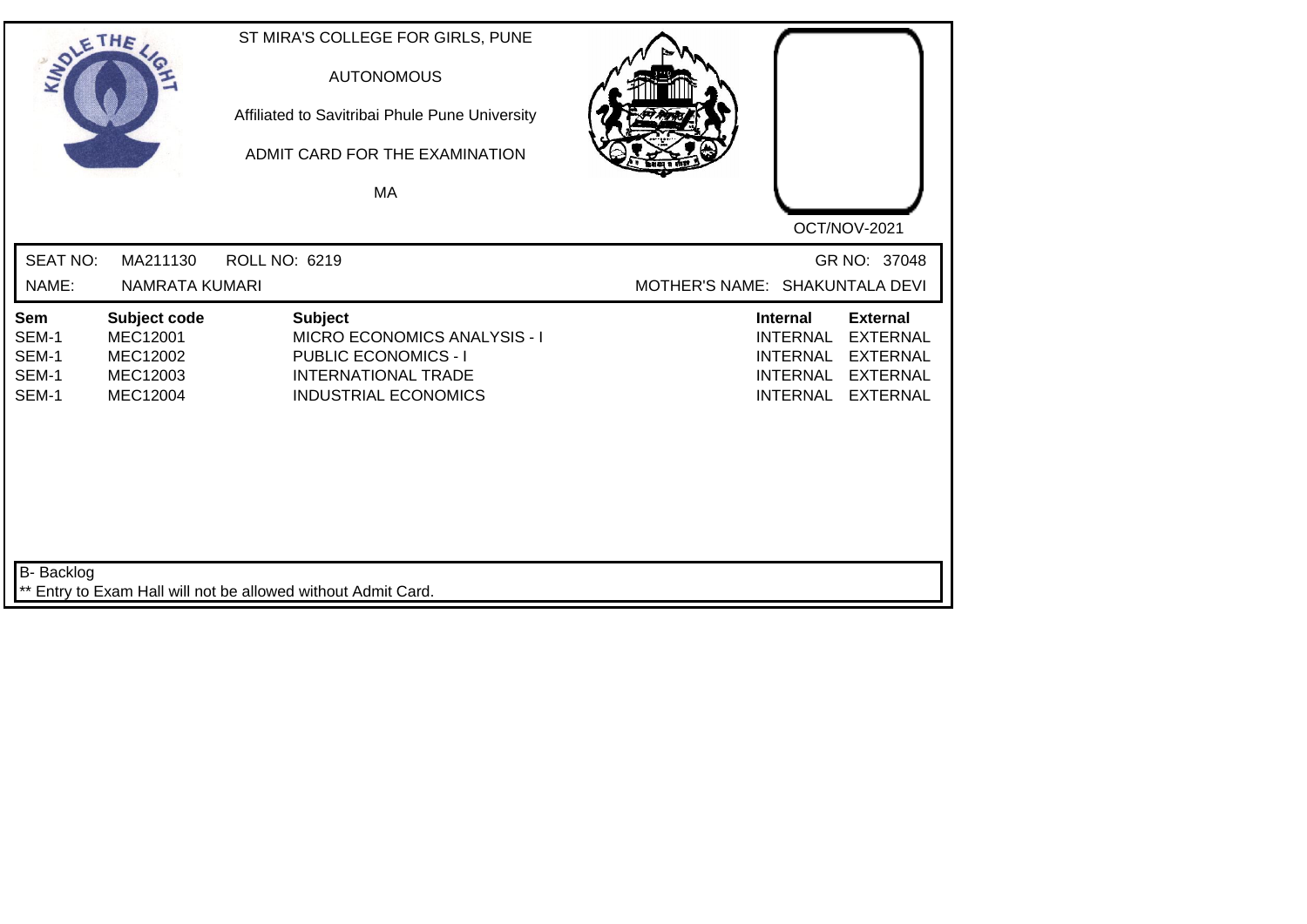| SOLE THE                                |                                                              | ST MIRA'S COLLEGE FOR GIRLS, PUNE<br><b>AUTONOMOUS</b><br>Affiliated to Savitribai Phule Pune University<br>ADMIT CARD FOR THE EXAMINATION        |                                                                                             |                                                                                             |
|-----------------------------------------|--------------------------------------------------------------|---------------------------------------------------------------------------------------------------------------------------------------------------|---------------------------------------------------------------------------------------------|---------------------------------------------------------------------------------------------|
|                                         |                                                              | MA                                                                                                                                                |                                                                                             |                                                                                             |
|                                         |                                                              |                                                                                                                                                   |                                                                                             | OCT/NOV-2021                                                                                |
| <b>SEAT NO:</b>                         | MAN201037                                                    | <b>ROLL NO: 6220</b>                                                                                                                              |                                                                                             | GR NO: 2021035                                                                              |
| NAME:                                   |                                                              | <b>SHANICE CHRISTOPHER GAYNOR</b>                                                                                                                 | MOTHER'S NAME: CAROLINE                                                                     |                                                                                             |
| Sem<br>SEM-1<br>SEM-1<br>SEM-1<br>SEM-1 | Subject code<br>MEC12001<br>MEC12002<br>MEC12003<br>MEC12004 | <b>Subject</b><br><b>MICRO ECONOMICS ANALYSIS - I</b><br><b>PUBLIC ECONOMICS - I</b><br><b>INTERNATIONAL TRADE</b><br><b>INDUSTRIAL ECONOMICS</b> | <b>Internal</b><br><b>INTERNAL</b><br><b>INTERNAL</b><br><b>INTERNAL</b><br><b>INTERNAL</b> | <b>External</b><br><b>EXTERNAL</b><br><b>EXTERNAL</b><br><b>EXTERNAL</b><br><b>EXTERNAL</b> |
| <b>B-</b> Backlog                       |                                                              | ** Entry to Exam Hall will not be allowed without Admit Card.                                                                                     |                                                                                             |                                                                                             |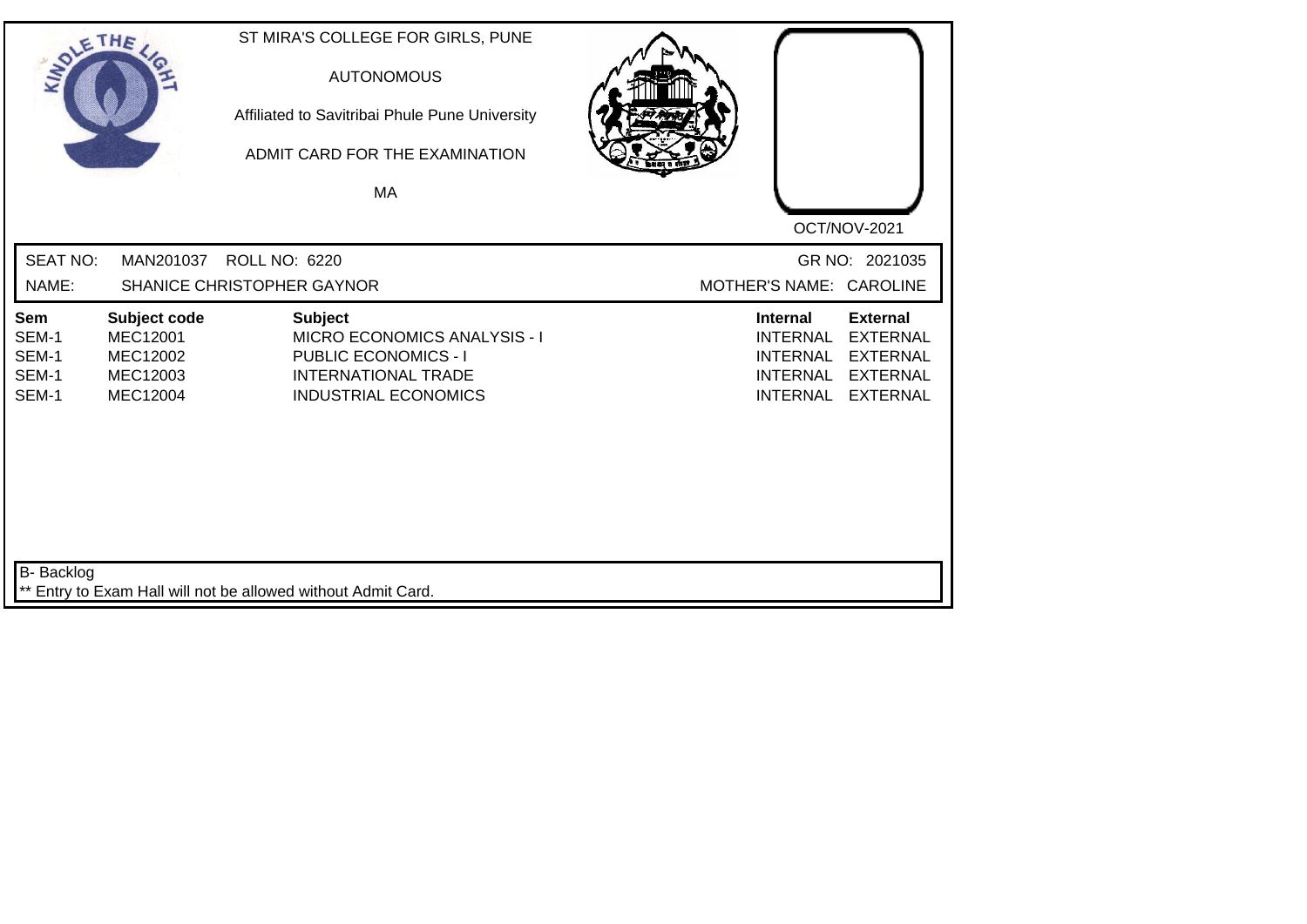| SOLE THE                                |                                                              | ST MIRA'S COLLEGE FOR GIRLS, PUNE<br><b>AUTONOMOUS</b><br>Affiliated to Savitribai Phule Pune University<br>ADMIT CARD FOR THE EXAMINATION<br>MA  |                                                                                                                                                                                            |
|-----------------------------------------|--------------------------------------------------------------|---------------------------------------------------------------------------------------------------------------------------------------------------|--------------------------------------------------------------------------------------------------------------------------------------------------------------------------------------------|
| <b>SEAT NO:</b>                         | MAN201031                                                    | <b>ROLL NO: 6221</b>                                                                                                                              | OCT/NOV-2021<br>GR NO: 2021037                                                                                                                                                             |
| NAME:                                   | <b>RAHEJA SIMRAN SUJIT</b>                                   |                                                                                                                                                   | MOTHER'S NAME: VINISHA                                                                                                                                                                     |
| Sem<br>SEM-1<br>SEM-1<br>SEM-1<br>SEM-1 | Subject code<br>MEC12001<br>MEC12002<br>MEC12003<br>MEC12004 | <b>Subject</b><br><b>MICRO ECONOMICS ANALYSIS - I</b><br><b>PUBLIC ECONOMICS - I</b><br><b>INTERNATIONAL TRADE</b><br><b>INDUSTRIAL ECONOMICS</b> | <b>External</b><br><b>Internal</b><br><b>INTERNAL</b><br><b>EXTERNAL</b><br><b>INTERNAL</b><br><b>EXTERNAL</b><br><b>INTERNAL</b><br><b>EXTERNAL</b><br><b>INTERNAL</b><br><b>EXTERNAL</b> |
| <b>B-</b> Backlog                       |                                                              | ** Entry to Exam Hall will not be allowed without Admit Card.                                                                                     |                                                                                                                                                                                            |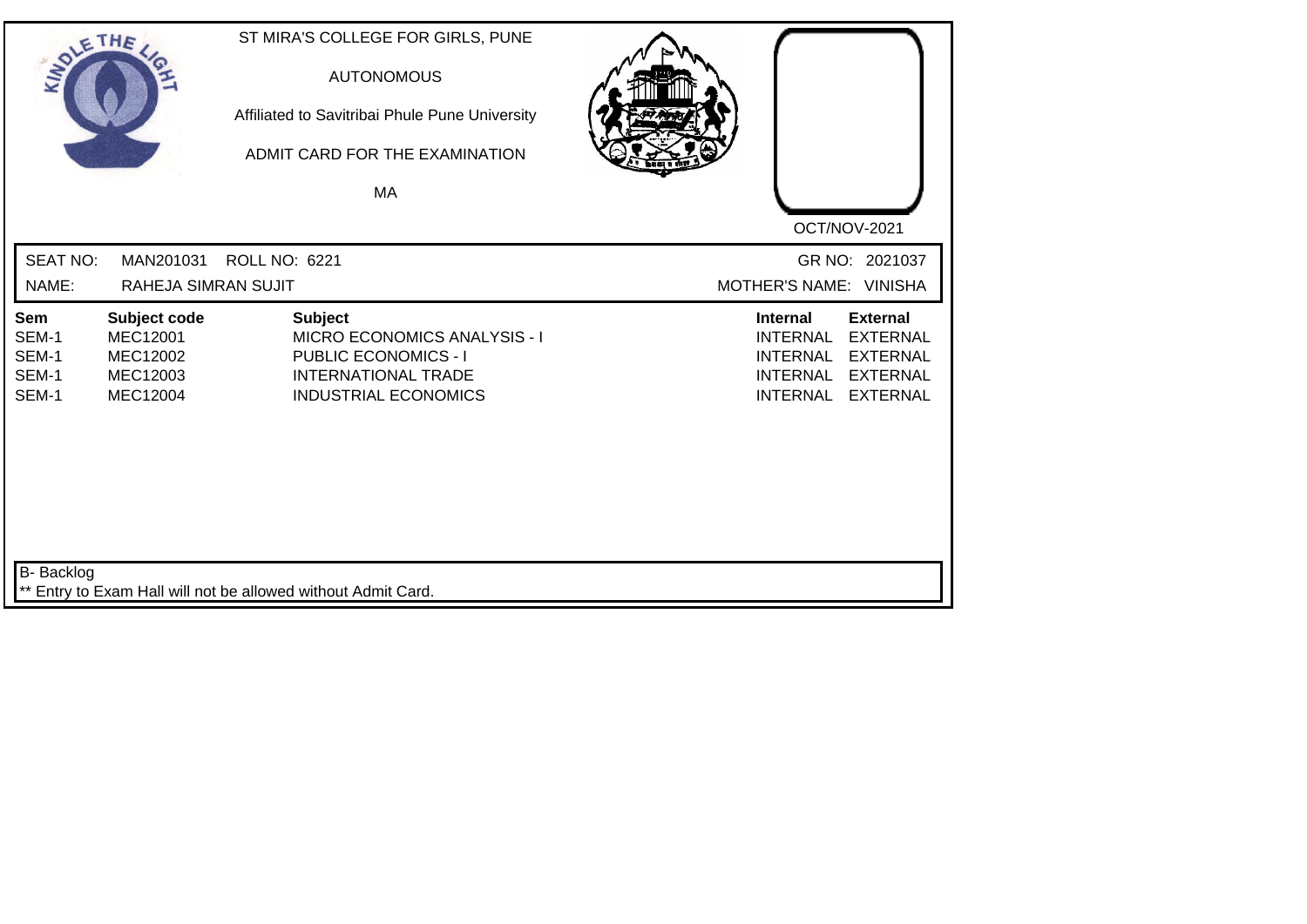| SOLE THE                                |                                                                     | ST MIRA'S COLLEGE FOR GIRLS, PUNE<br><b>AUTONOMOUS</b><br>Affiliated to Savitribai Phule Pune University<br>ADMIT CARD FOR THE EXAMINATION<br>MA |                                                                                                                                                                                            |
|-----------------------------------------|---------------------------------------------------------------------|--------------------------------------------------------------------------------------------------------------------------------------------------|--------------------------------------------------------------------------------------------------------------------------------------------------------------------------------------------|
|                                         |                                                                     |                                                                                                                                                  |                                                                                                                                                                                            |
|                                         |                                                                     |                                                                                                                                                  | OCT/NOV-2021                                                                                                                                                                               |
| <b>SEAT NO:</b>                         | MAN201007                                                           | ROLL NO: 6222                                                                                                                                    | GR NO: 2021005                                                                                                                                                                             |
| NAME:                                   | <b>BABLI DEBBARMA</b>                                               |                                                                                                                                                  | MOTHER'S NAME: BAIJAYANTI                                                                                                                                                                  |
| Sem<br>SEM-1<br>SEM-1<br>SEM-1<br>SEM-1 | Subject code<br><b>MEC12001</b><br>MEC12002<br>MEC12003<br>MEC12004 | <b>Subject</b><br>MICRO ECONOMICS ANALYSIS - I<br><b>PUBLIC ECONOMICS - I</b><br><b>INTERNATIONAL TRADE</b><br><b>INDUSTRIAL ECONOMICS</b>       | <b>External</b><br><b>Internal</b><br><b>INTERNAL</b><br><b>EXTERNAL</b><br><b>INTERNAL</b><br><b>EXTERNAL</b><br><b>INTERNAL</b><br><b>EXTERNAL</b><br><b>INTERNAL</b><br><b>EXTERNAL</b> |
| <b>B-</b> Backlog                       |                                                                     | ** Entry to Exam Hall will not be allowed without Admit Card.                                                                                    |                                                                                                                                                                                            |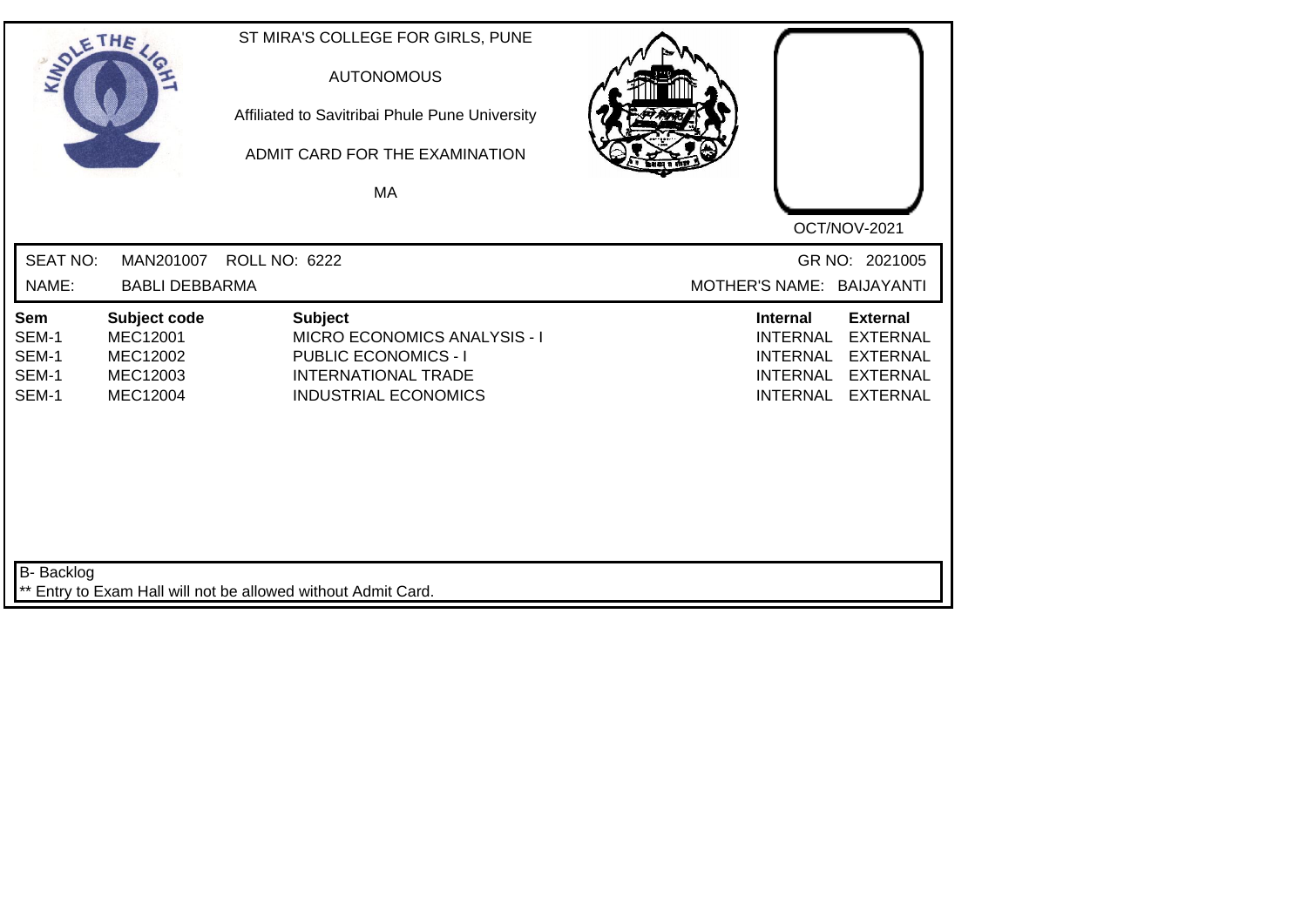| SOLE THE                                       |                                                                     | ST MIRA'S COLLEGE FOR GIRLS, PUNE<br><b>AUTONOMOUS</b><br>Affiliated to Savitribai Phule Pune University<br>ADMIT CARD FOR THE EXAMINATION<br><b>MA</b> |                                                                                             |                                                                                             |
|------------------------------------------------|---------------------------------------------------------------------|---------------------------------------------------------------------------------------------------------------------------------------------------------|---------------------------------------------------------------------------------------------|---------------------------------------------------------------------------------------------|
|                                                |                                                                     |                                                                                                                                                         |                                                                                             | OCT/NOV-2021                                                                                |
| <b>SEAT NO:</b>                                | MA211138                                                            | <b>ROLL NO: 6224</b>                                                                                                                                    |                                                                                             | GR NO: 38070                                                                                |
| NAME:                                          | RATHOD DIVYA RANJIT                                                 |                                                                                                                                                         | MOTHER'S NAME: HEMLATA                                                                      |                                                                                             |
| <b>Sem</b><br>SEM-1<br>SEM-1<br>SEM-1<br>SEM-1 | Subject code<br><b>MEC12001</b><br>MEC12002<br>MEC12003<br>MEC12004 | <b>Subject</b><br>MICRO ECONOMICS ANALYSIS - I<br><b>PUBLIC ECONOMICS - I</b><br><b>INTERNATIONAL TRADE</b><br><b>INDUSTRIAL ECONOMICS</b>              | <b>Internal</b><br><b>INTERNAL</b><br><b>INTERNAL</b><br><b>INTERNAL</b><br><b>INTERNAL</b> | <b>External</b><br><b>EXTERNAL</b><br><b>EXTERNAL</b><br><b>EXTERNAL</b><br><b>EXTERNAL</b> |
| <b>B-</b> Backlog                              |                                                                     | ** Entry to Exam Hall will not be allowed without Admit Card.                                                                                           |                                                                                             |                                                                                             |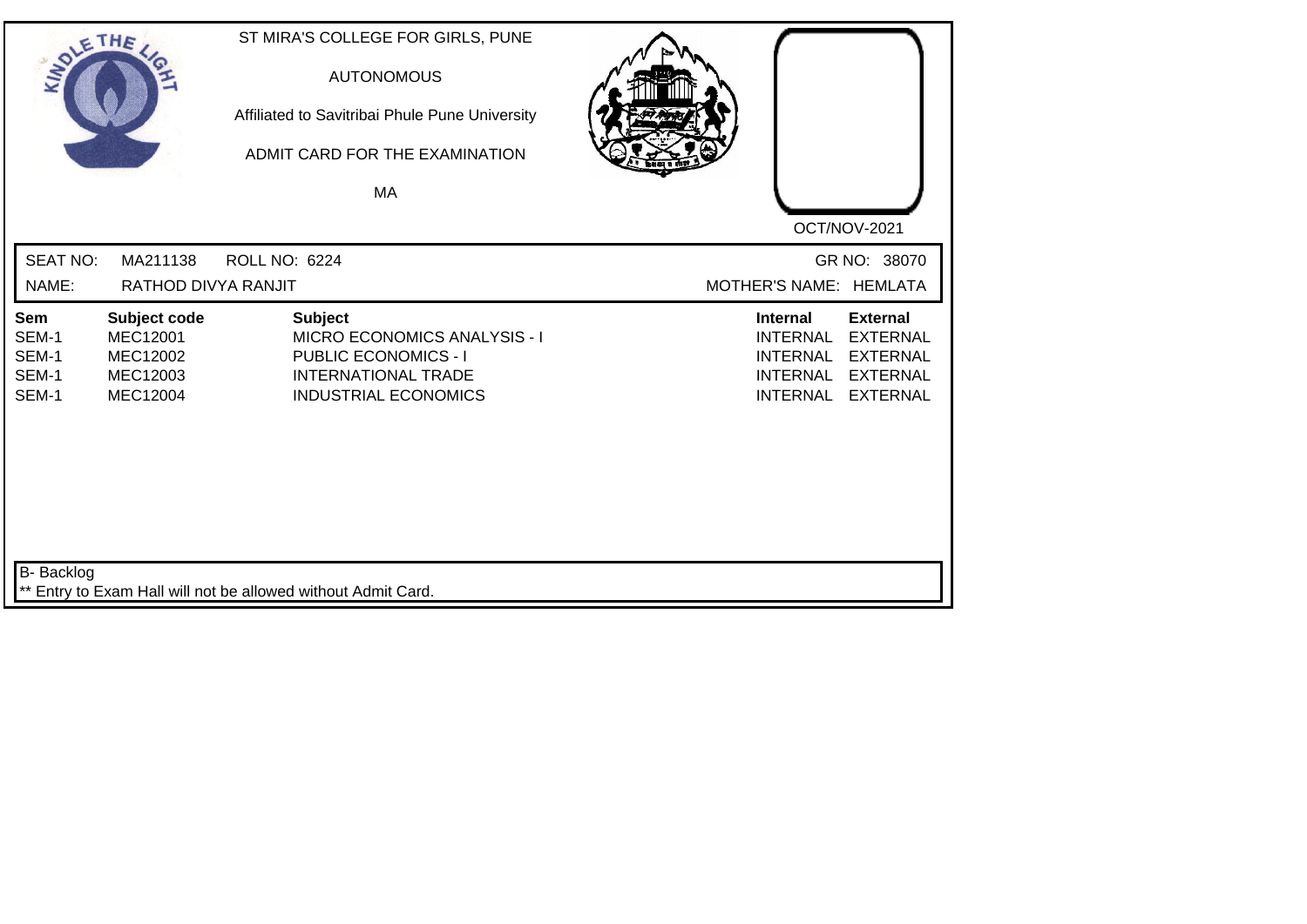| SOLETHE ,                               |                                                                     | ST MIRA'S COLLEGE FOR GIRLS, PUNE<br><b>AUTONOMOUS</b><br>Affiliated to Savitribai Phule Pune University<br>ADMIT CARD FOR THE EXAMINATION<br>MA |  |                                                                                             | OCT/NOV-2021                                                                                |
|-----------------------------------------|---------------------------------------------------------------------|--------------------------------------------------------------------------------------------------------------------------------------------------|--|---------------------------------------------------------------------------------------------|---------------------------------------------------------------------------------------------|
| <b>SEAT NO:</b><br>NAME:                | MA211159                                                            | <b>ROLL NO: 6225</b><br>YADAV USHA SAMSERSINGH                                                                                                   |  | MOTHER'S NAME: RAJBALA DEVI                                                                 | GR NO:                                                                                      |
| Sem<br>SEM-1<br>SEM-1<br>SEM-1<br>SEM-1 | Subject code<br><b>MEC12001</b><br>MEC12002<br>MEC12003<br>MEC12004 | <b>Subject</b><br><b>MICRO ECONOMICS ANALYSIS - I</b><br>PUBLIC ECONOMICS - I<br><b>INTERNATIONAL TRADE</b><br><b>INDUSTRIAL ECONOMICS</b>       |  | <b>Internal</b><br><b>INTERNAL</b><br><b>INTERNAL</b><br><b>INTERNAL</b><br><b>INTERNAL</b> | <b>External</b><br><b>EXTERNAL</b><br><b>EXTERNAL</b><br><b>EXTERNAL</b><br><b>EXTERNAL</b> |
| <b>B-</b> Backlog                       |                                                                     | ** Entry to Exam Hall will not be allowed without Admit Card.                                                                                    |  |                                                                                             |                                                                                             |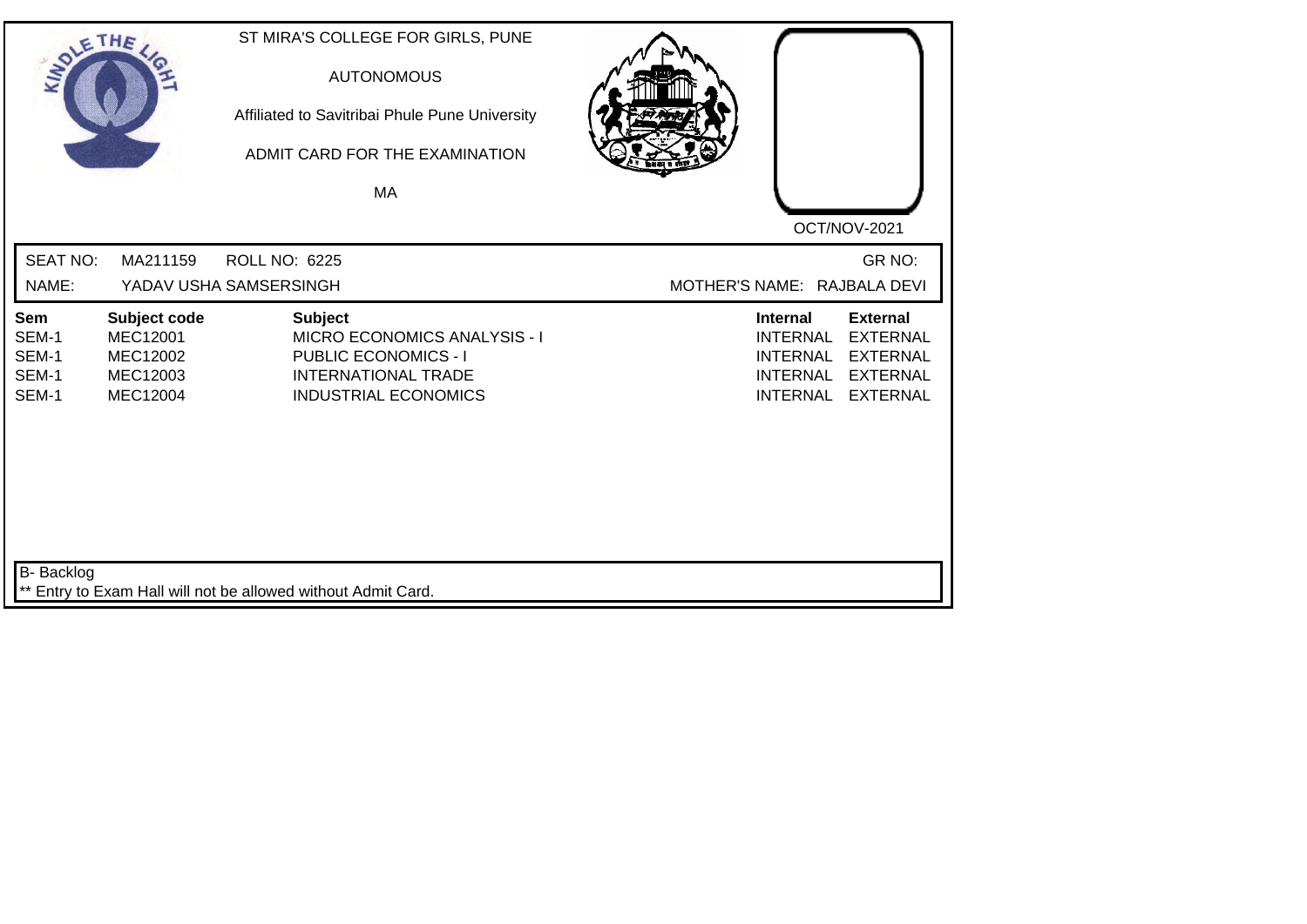| SOLETHE ,                               |                                                              | ST MIRA'S COLLEGE FOR GIRLS, PUNE<br><b>AUTONOMOUS</b><br>Affiliated to Savitribai Phule Pune University<br>ADMIT CARD FOR THE EXAMINATION<br>MA | OCT/NOV-2021                                                                                                                                                                               |
|-----------------------------------------|--------------------------------------------------------------|--------------------------------------------------------------------------------------------------------------------------------------------------|--------------------------------------------------------------------------------------------------------------------------------------------------------------------------------------------|
| <b>SEAT NO:</b><br>NAME:                | MA211118                                                     | <b>ROLL NO: 6401</b><br>DESHPANDE SANJNA NIKHILESH                                                                                               | GR NO: 37986<br>MOTHER'S NAME: SHIUBHADA                                                                                                                                                   |
| Sem<br>SEM-1<br>SEM-1<br>SEM-1<br>SEM-1 | Subject code<br>MSL12001<br>MSL12002<br>MSL12003<br>MSL12004 | <b>Subject</b><br>CLASSICAL SOCIOLOGICAL TRADITION<br>SOCIOLOGY IN INDIA<br>SOCIOLOGY OF EDUCATION<br>SOCIOLOGY OF MAHARASHTRA CULTURE & SOCIETY | <b>External</b><br><b>Internal</b><br><b>INTERNAL</b><br><b>EXTERNAL</b><br><b>EXTERNAL</b><br><b>INTERNAL</b><br><b>INTERNAL</b><br><b>EXTERNAL</b><br><b>INTERNAL</b><br><b>EXTERNAL</b> |
| B- Backlog                              |                                                              | ** Entry to Exam Hall will not be allowed without Admit Card.                                                                                    |                                                                                                                                                                                            |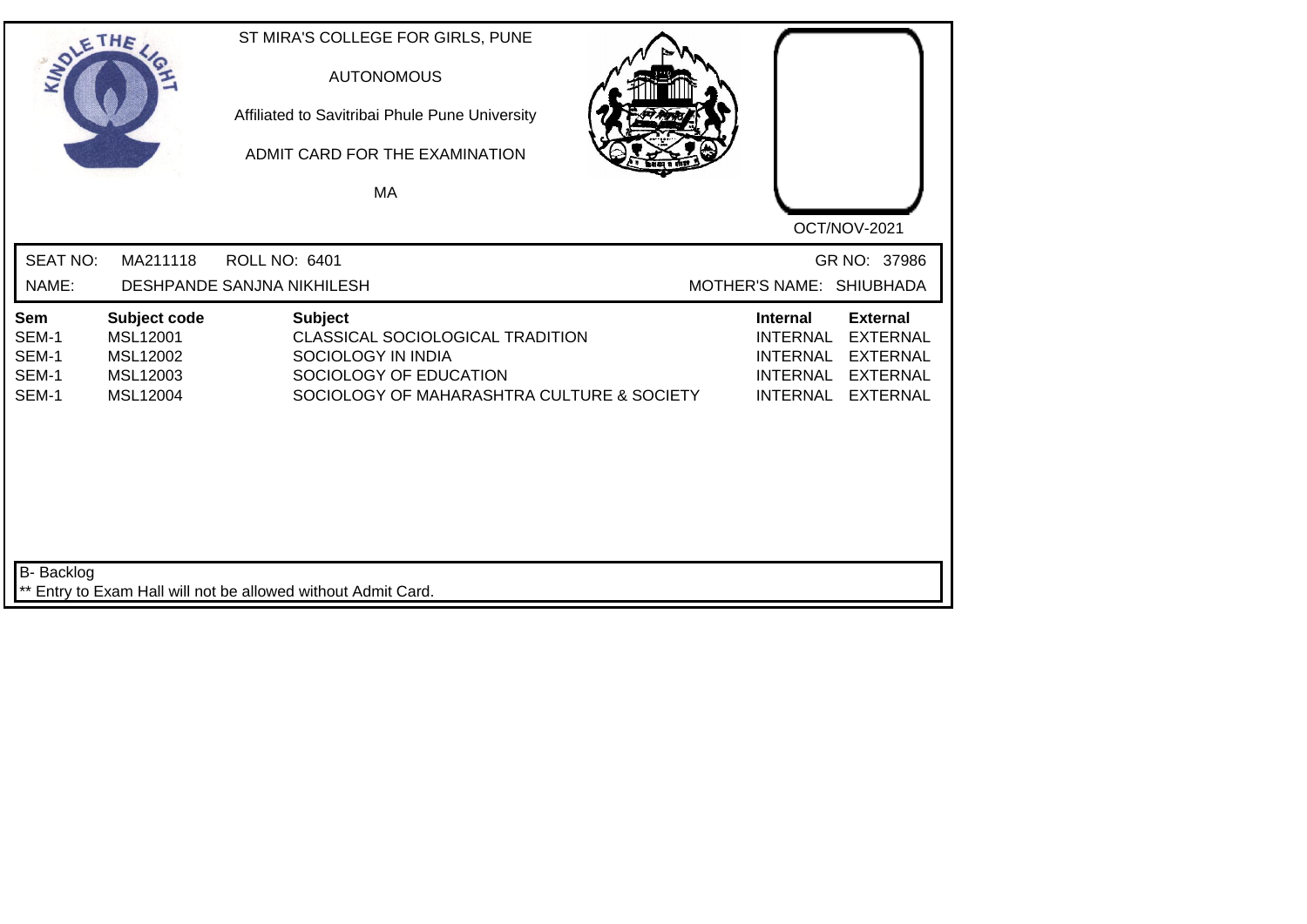| SOLETHE .                               |                                                              | ST MIRA'S COLLEGE FOR GIRLS, PUNE<br><b>AUTONOMOUS</b><br>Affiliated to Savitribai Phule Pune University<br>ADMIT CARD FOR THE EXAMINATION<br><b>MA</b> | OCT/NOV-2021                                                                                                                                                                               |
|-----------------------------------------|--------------------------------------------------------------|---------------------------------------------------------------------------------------------------------------------------------------------------------|--------------------------------------------------------------------------------------------------------------------------------------------------------------------------------------------|
| <b>SEAT NO:</b><br>NAME:                | MAN201021                                                    | <b>ROLL NO: 6402</b><br><b>JADHAV POOJA ABHISHEK</b>                                                                                                    | GR NO: 40243<br>MOTHER'S NAME: SANGITA                                                                                                                                                     |
| Sem<br>SEM-1<br>SEM-1<br>SEM-1<br>SEM-1 | Subject code<br>MSL12001<br>MSL12002<br>MSL12003<br>MSL12004 | <b>Subject</b><br>CLASSICAL SOCIOLOGICAL TRADITION<br>SOCIOLOGY IN INDIA<br>SOCIOLOGY OF EDUCATION<br>SOCIOLOGY OF MAHARASHTRA CULTURE & SOCIETY        | <b>External</b><br><b>Internal</b><br><b>INTERNAL</b><br><b>EXTERNAL</b><br><b>INTERNAL</b><br><b>EXTERNAL</b><br><b>INTERNAL</b><br><b>EXTERNAL</b><br><b>INTERNAL</b><br><b>EXTERNAL</b> |
| <b>B-</b> Backlog                       |                                                              | ** Entry to Exam Hall will not be allowed without Admit Card.                                                                                           |                                                                                                                                                                                            |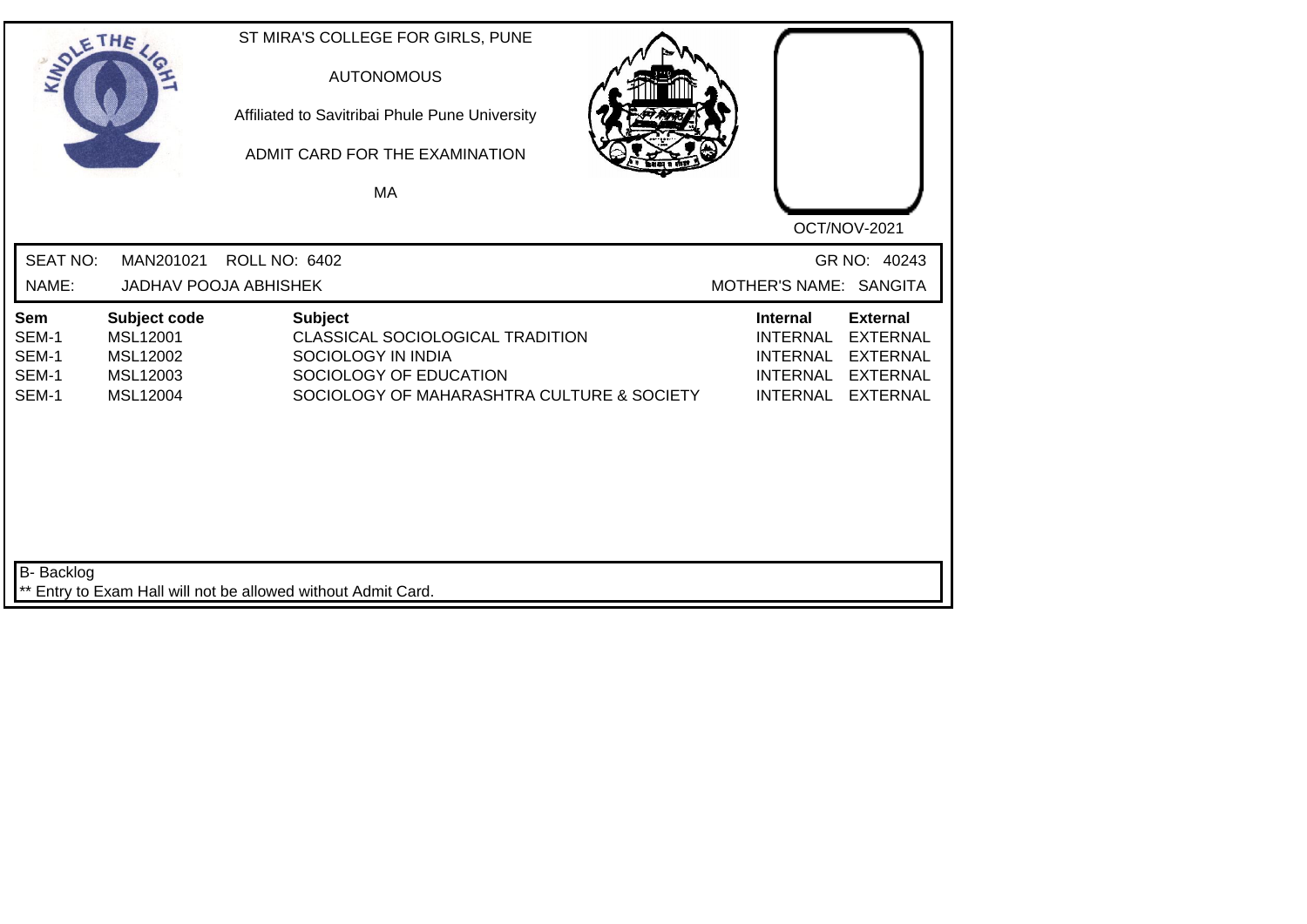| SOLETHE                                 |                                                              | ST MIRA'S COLLEGE FOR GIRLS, PUNE<br><b>AUTONOMOUS</b><br>Affiliated to Savitribai Phule Pune University<br>ADMIT CARD FOR THE EXAMINATION<br>MA |                                                                                                                                                                                            |
|-----------------------------------------|--------------------------------------------------------------|--------------------------------------------------------------------------------------------------------------------------------------------------|--------------------------------------------------------------------------------------------------------------------------------------------------------------------------------------------|
| <b>SEAT NO:</b><br>NAME:                | MAN201008                                                    | <b>ROLL NO: 6403</b><br>DANDNAIK SUPRIYA TANAJI                                                                                                  | OCT/NOV-2021<br>GR NO: 33262<br>MOTHER'S NAME: MANISHA                                                                                                                                     |
| Sem<br>SEM-1<br>SEM-1<br>SEM-1<br>SEM-1 | Subject code<br>MSL12001<br>MSL12002<br>MSL12003<br>MSL12004 | <b>Subject</b><br>CLASSICAL SOCIOLOGICAL TRADITION<br>SOCIOLOGY IN INDIA<br>SOCIOLOGY OF EDUCATION<br>SOCIOLOGY OF MAHARASHTRA CULTURE & SOCIETY | <b>External</b><br><b>Internal</b><br><b>EXTERNAL</b><br><b>INTERNAL</b><br><b>INTERNAL</b><br><b>EXTERNAL</b><br><b>INTERNAL</b><br><b>EXTERNAL</b><br><b>INTERNAL</b><br><b>EXTERNAL</b> |
| <b>B-</b> Backlog                       |                                                              | ** Entry to Exam Hall will not be allowed without Admit Card.                                                                                    |                                                                                                                                                                                            |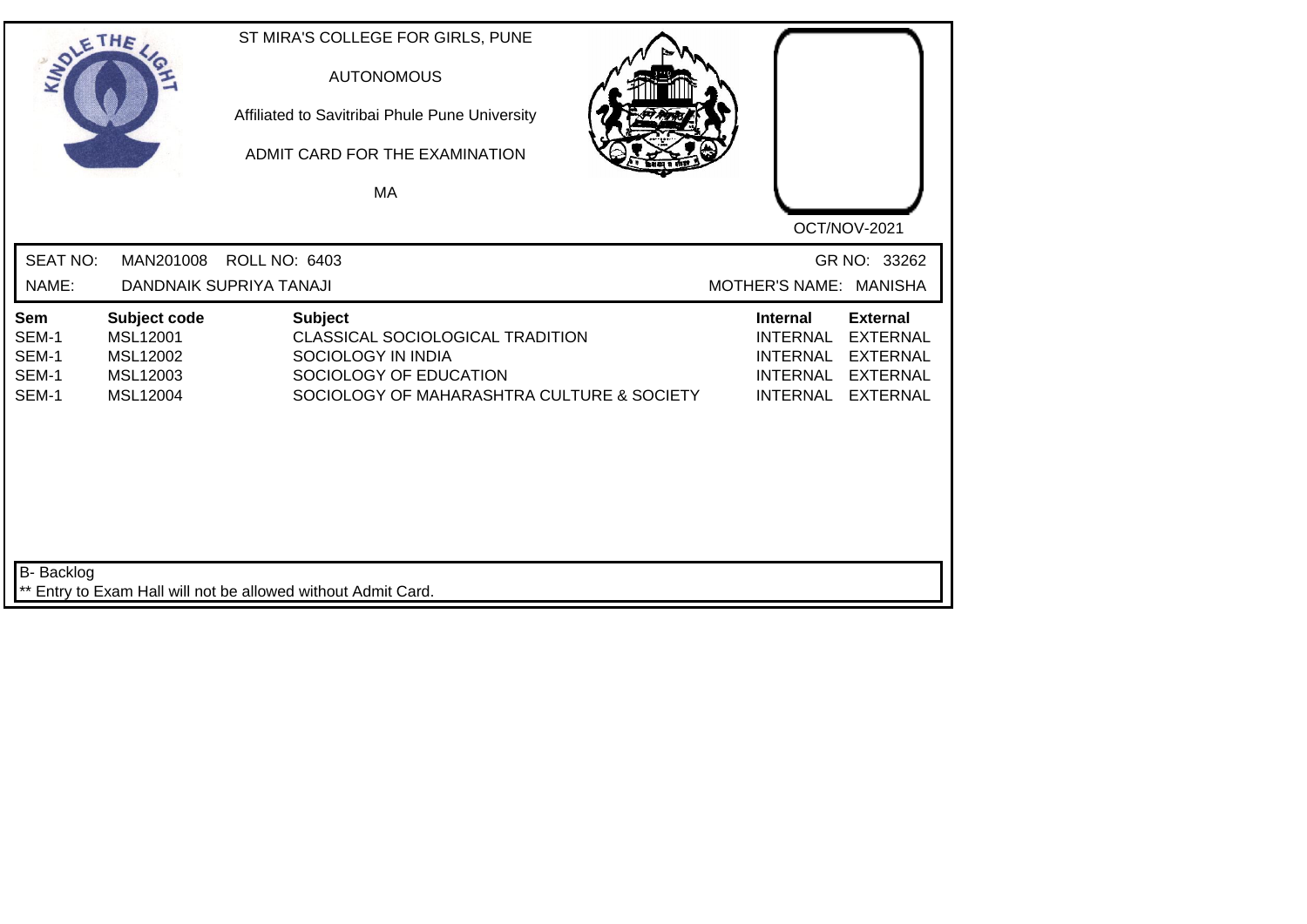| SOLE THE                                |                                                              | ST MIRA'S COLLEGE FOR GIRLS, PUNE<br><b>AUTONOMOUS</b><br>Affiliated to Savitribai Phule Pune University<br>ADMIT CARD FOR THE EXAMINATION<br><b>MA</b> |                                                                                                                                                                                            |
|-----------------------------------------|--------------------------------------------------------------|---------------------------------------------------------------------------------------------------------------------------------------------------------|--------------------------------------------------------------------------------------------------------------------------------------------------------------------------------------------|
| <b>SEAT NO:</b><br>NAME:                | MA211140<br><b>SAVIO MERLIN BASIL</b>                        | <b>ROLL NO: 6404</b>                                                                                                                                    | OCT/NOV-2021<br>GR NO: 36554<br>MOTHER'S NAME: IVY                                                                                                                                         |
| Sem<br>SEM-1<br>SEM-1<br>SEM-1<br>SEM-1 | Subject code<br>MSL12001<br>MSL12002<br>MSL12003<br>MSL12004 | <b>Subject</b><br>CLASSICAL SOCIOLOGICAL TRADITION<br>SOCIOLOGY IN INDIA<br>SOCIOLOGY OF EDUCATION<br>SOCIOLOGY OF MAHARASHTRA CULTURE & SOCIETY        | <b>External</b><br><b>Internal</b><br><b>INTERNAL</b><br><b>EXTERNAL</b><br><b>INTERNAL</b><br><b>EXTERNAL</b><br><b>INTERNAL</b><br><b>EXTERNAL</b><br><b>INTERNAL</b><br><b>EXTERNAL</b> |
| B- Backlog                              |                                                              | Entry to Exam Hall will not be allowed without Admit Card.                                                                                              |                                                                                                                                                                                            |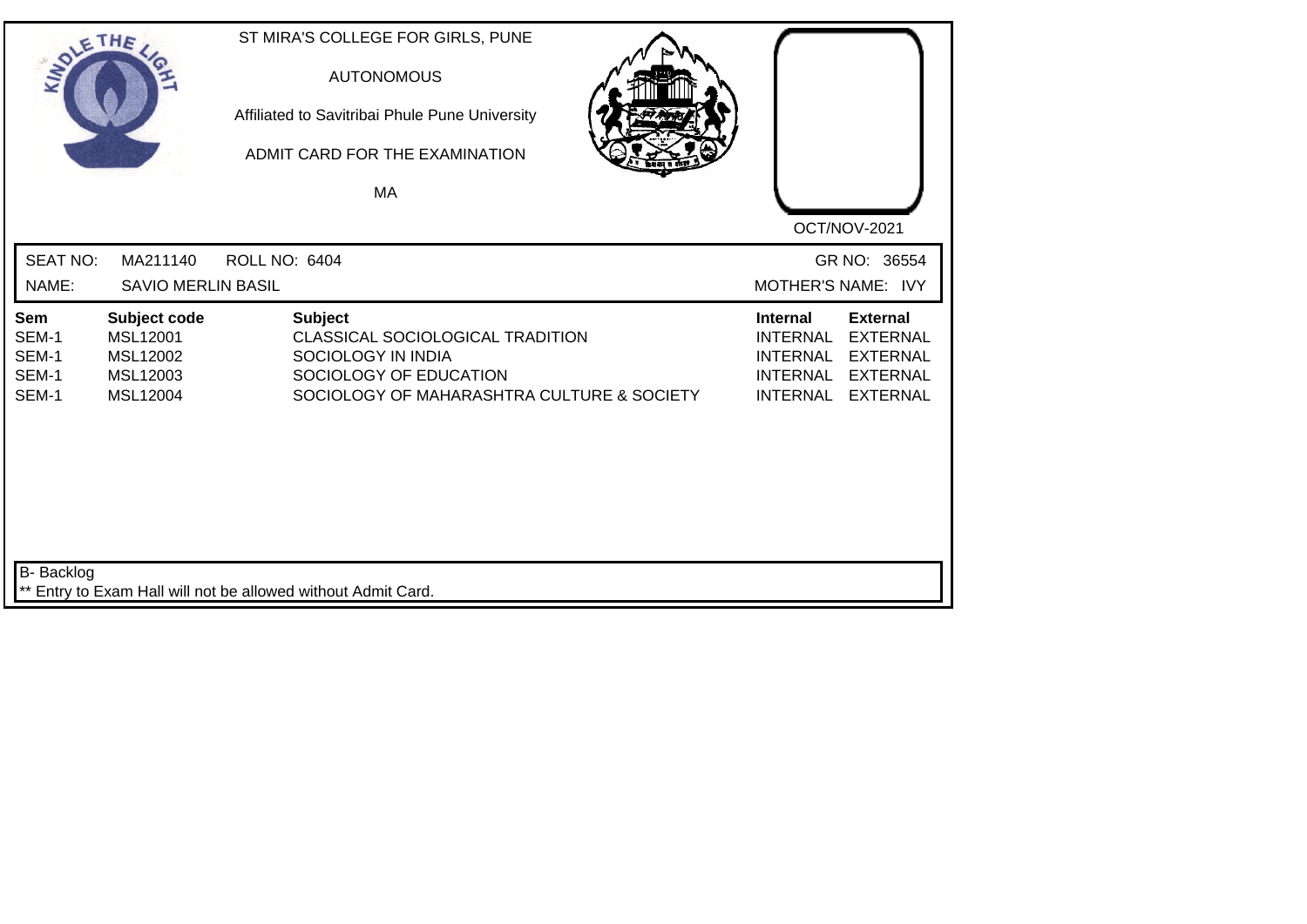| SOLE THE                                |                                                              |                                                               | ST MIRA'S COLLEGE FOR GIRLS, PUNE<br><b>AUTONOMOUS</b><br>Affiliated to Savitribai Phule Pune University<br>ADMIT CARD FOR THE EXAMINATION<br>MA |                                                                                             | OCT/NOV-2021                                                                                |
|-----------------------------------------|--------------------------------------------------------------|---------------------------------------------------------------|--------------------------------------------------------------------------------------------------------------------------------------------------|---------------------------------------------------------------------------------------------|---------------------------------------------------------------------------------------------|
| <b>SEAT NO:</b><br>NAME:                | MAN201030                                                    | <b>ROLL NO: 6405</b><br>PRIYANKA TANAJI HAWALE                |                                                                                                                                                  |                                                                                             | GR NO: 37076<br>MOTHER'S NAME: SUREKHA                                                      |
| Sem<br>SEM-1<br>SEM-1<br>SEM-1<br>SEM-1 | Subject code<br>MSL12001<br>MSL12002<br>MSL12003<br>MSL12004 | <b>Subject</b>                                                | CLASSICAL SOCIOLOGICAL TRADITION<br>SOCIOLOGY IN INDIA<br>SOCIOLOGY OF EDUCATION<br>SOCIOLOGY OF MAHARASHTRA CULTURE & SOCIETY                   | <b>Internal</b><br><b>INTERNAL</b><br><b>INTERNAL</b><br><b>INTERNAL</b><br><b>INTERNAL</b> | <b>External</b><br><b>EXTERNAL</b><br><b>EXTERNAL</b><br><b>EXTERNAL</b><br><b>EXTERNAL</b> |
| B- Backlog                              |                                                              | ** Entry to Exam Hall will not be allowed without Admit Card. |                                                                                                                                                  |                                                                                             |                                                                                             |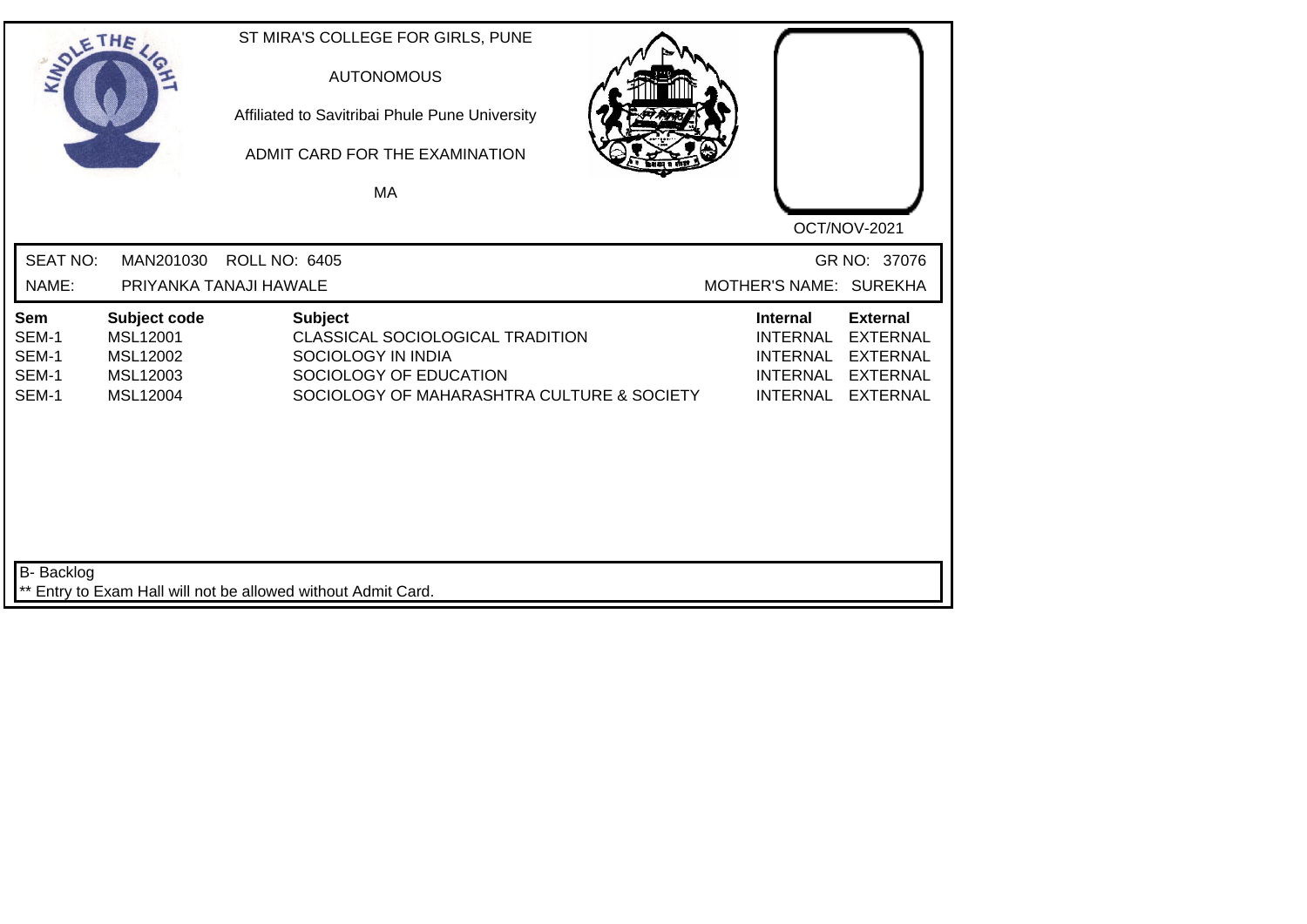| SOLE THE                                |                                                              | ST MIRA'S COLLEGE FOR GIRLS, PUNE<br><b>AUTONOMOUS</b><br>Affiliated to Savitribai Phule Pune University<br>ADMIT CARD FOR THE EXAMINATION<br>MA |  |                                                                                             | OCT/NOV-2021                                                                                |
|-----------------------------------------|--------------------------------------------------------------|--------------------------------------------------------------------------------------------------------------------------------------------------|--|---------------------------------------------------------------------------------------------|---------------------------------------------------------------------------------------------|
| <b>SEAT NO:</b><br>NAME:                | MAN201026<br><b>NAIK SIMRAN SANJAY</b>                       | <b>ROLL NO: 6406</b>                                                                                                                             |  | MOTHER'S NAME: ASHA                                                                         | GR NO: 2021009                                                                              |
| Sem<br>SEM-1<br>SEM-1<br>SEM-1<br>SEM-1 | Subject code<br>MSL12001<br>MSL12002<br>MSL12003<br>MSL12004 | <b>Subject</b><br>CLASSICAL SOCIOLOGICAL TRADITION<br>SOCIOLOGY IN INDIA<br>SOCIOLOGY OF EDUCATION<br>SOCIOLOGY OF MAHARASHTRA CULTURE & SOCIETY |  | <b>Internal</b><br><b>INTERNAL</b><br><b>INTERNAL</b><br><b>INTERNAL</b><br><b>INTERNAL</b> | <b>External</b><br><b>EXTERNAL</b><br><b>EXTERNAL</b><br><b>EXTERNAL</b><br><b>EXTERNAL</b> |
| B- Backlog                              |                                                              | ** Entry to Exam Hall will not be allowed without Admit Card.                                                                                    |  |                                                                                             |                                                                                             |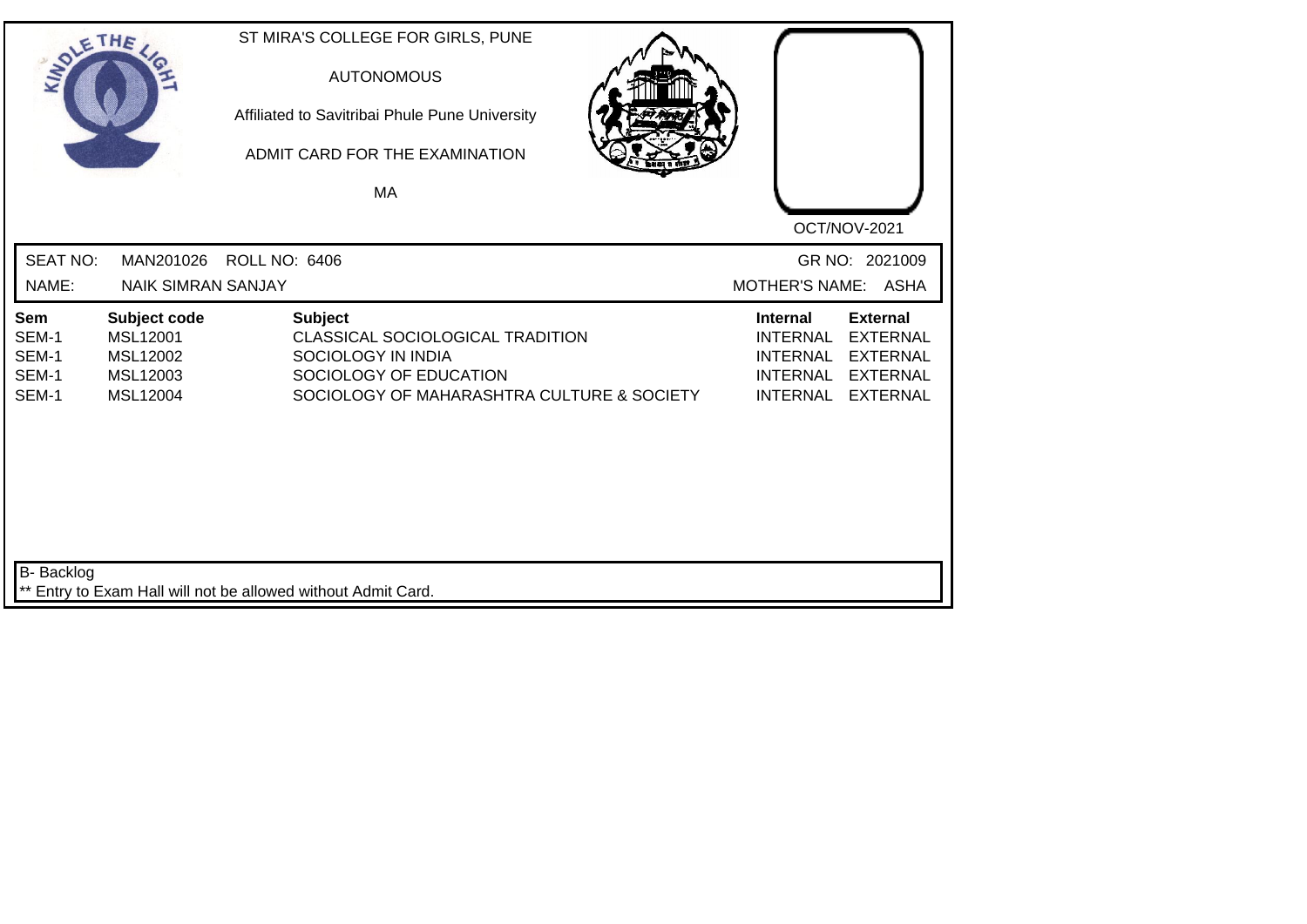| SOLETHE,                                                                                                | ST MIRA'S COLLEGE FOR GIRLS, PUNE<br><b>AUTONOMOUS</b><br>Affiliated to Savitribai Phule Pune University<br>ADMIT CARD FOR THE EXAMINATION<br>MA | OCT/NOV-2021                                                                                                                                             |
|---------------------------------------------------------------------------------------------------------|--------------------------------------------------------------------------------------------------------------------------------------------------|----------------------------------------------------------------------------------------------------------------------------------------------------------|
| <b>SEAT NO:</b><br>MA211127                                                                             | <b>ROLL NO: 6407</b>                                                                                                                             | GR NO: 38062                                                                                                                                             |
| NAME:                                                                                                   | KATHIRIA FATEMA SAIFEE                                                                                                                           | MOTHER'S NAME: TASNEEM                                                                                                                                   |
| Subject code<br>Sem<br>SEM-1<br>MSL12001<br>SEM-1<br>MSL12002<br>SEM-1<br>MSL12003<br>SEM-1<br>MSL12004 | <b>Subject</b><br>CLASSICAL SOCIOLOGICAL TRADITION<br>SOCIOLOGY IN INDIA<br>SOCIOLOGY OF EDUCATION<br>SOCIOLOGY OF MAHARASHTRA CULTURE & SOCIETY | <b>External</b><br><b>Internal</b><br><b>INTERNAL</b><br><b>EXTERNAL</b><br>INTERNAL EXTERNAL<br>INTERNAL EXTERNAL<br><b>INTERNAL</b><br><b>EXTERNAL</b> |
| B- Backlog                                                                                              | ** Entry to Exam Hall will not be allowed without Admit Card.                                                                                    |                                                                                                                                                          |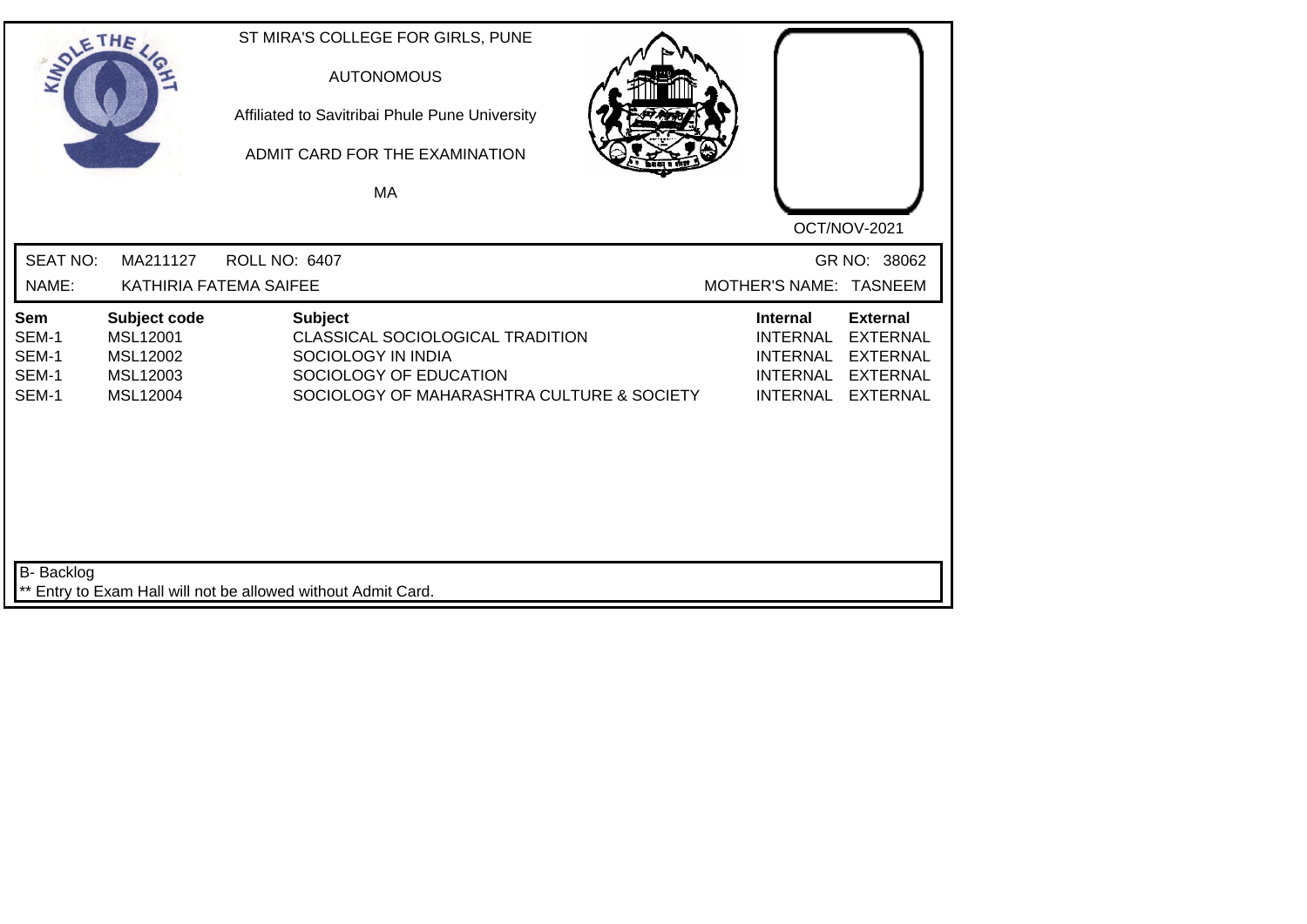| SOLE THE                                |                                                              | ST MIRA'S COLLEGE FOR GIRLS, PUNE<br><b>AUTONOMOUS</b><br>Affiliated to Savitribai Phule Pune University<br>ADMIT CARD FOR THE EXAMINATION<br>MA |                                                                                             |                                                                                             |
|-----------------------------------------|--------------------------------------------------------------|--------------------------------------------------------------------------------------------------------------------------------------------------|---------------------------------------------------------------------------------------------|---------------------------------------------------------------------------------------------|
| <b>SEAT NO:</b>                         | MA211149                                                     | <b>ROLL NO: 6408</b>                                                                                                                             |                                                                                             | OCT/NOV-2021<br>GR NO:                                                                      |
| NAME:                                   | SAROJ POOJA JIYALAL                                          |                                                                                                                                                  | MOTHER'S NAME: SUSHEELA                                                                     |                                                                                             |
| Sem<br>SEM-1<br>SEM-1<br>SEM-1<br>SEM-1 | Subject code<br>MSL12001<br>MSL12002<br>MSL12003<br>MSL12004 | <b>Subject</b><br>CLASSICAL SOCIOLOGICAL TRADITION<br>SOCIOLOGY IN INDIA<br>SOCIOLOGY OF EDUCATION<br>SOCIOLOGY OF MAHARASHTRA CULTURE & SOCIETY | <b>Internal</b><br><b>INTERNAL</b><br><b>INTERNAL</b><br><b>INTERNAL</b><br><b>INTERNAL</b> | <b>External</b><br><b>EXTERNAL</b><br><b>EXTERNAL</b><br><b>EXTERNAL</b><br><b>EXTERNAL</b> |
| B- Backlog                              |                                                              | ** Entry to Exam Hall will not be allowed without Admit Card.                                                                                    |                                                                                             |                                                                                             |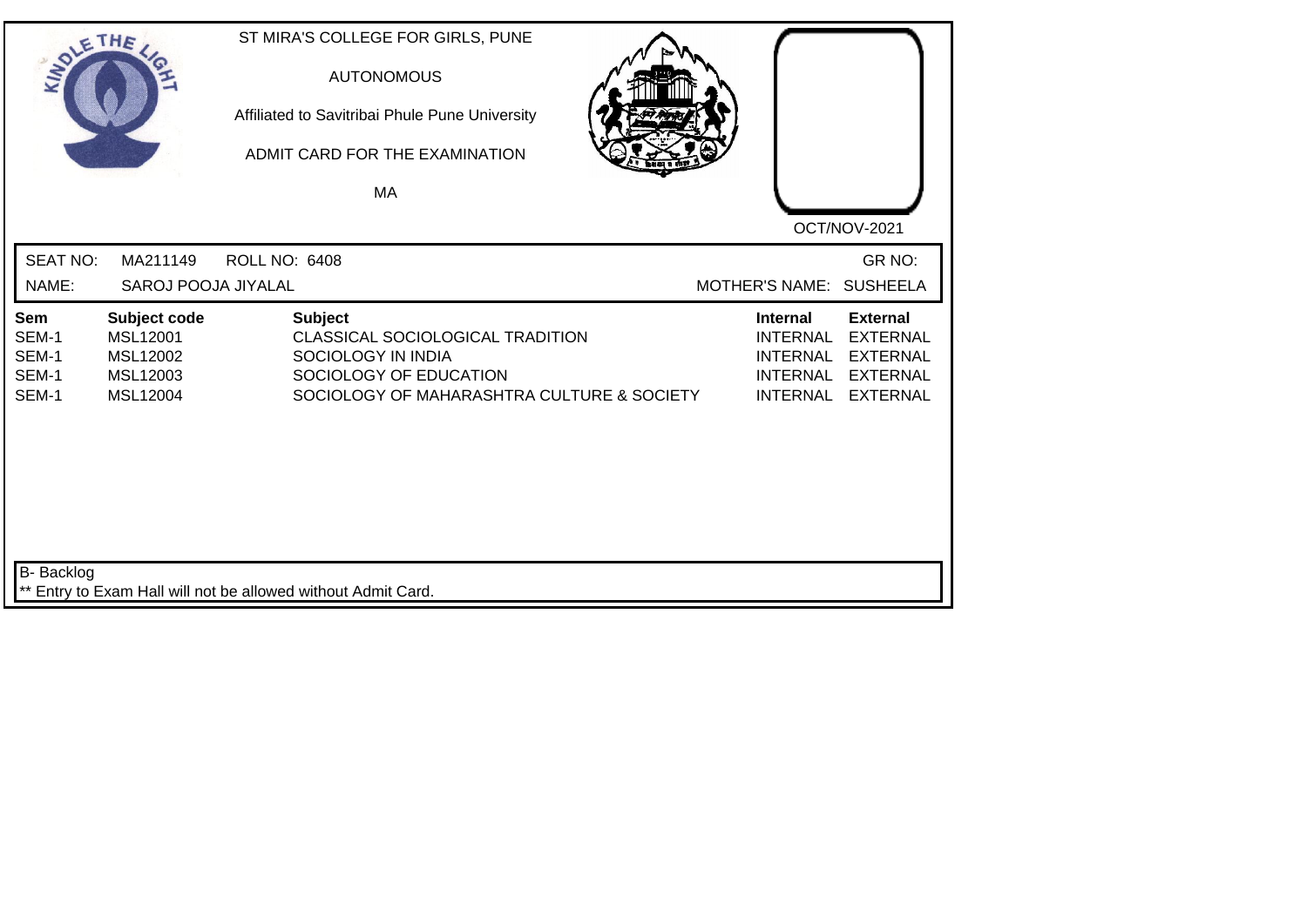| SOLE THE                                |                                                              | ST MIRA'S COLLEGE FOR GIRLS, PUNE<br><b>AUTONOMOUS</b><br>Affiliated to Savitribai Phule Pune University<br>ADMIT CARD FOR THE EXAMINATION<br>MA | OCT/NOV-2021                                                                                                                                                              |
|-----------------------------------------|--------------------------------------------------------------|--------------------------------------------------------------------------------------------------------------------------------------------------|---------------------------------------------------------------------------------------------------------------------------------------------------------------------------|
| <b>SEAT NO:</b><br>NAME:                | MA211104<br><b>NISHA CHAUHAN</b>                             | <b>ROLL NO: 6409</b>                                                                                                                             | GR NO: 38100<br>MOTHER'S NAME: SUSHMA                                                                                                                                     |
| Sem<br>SEM-1<br>SEM-1<br>SEM-1<br>SEM-1 | Subject code<br>MSL12001<br>MSL12002<br>MSL12003<br>MSL12004 | <b>Subject</b><br>CLASSICAL SOCIOLOGICAL TRADITION<br>SOCIOLOGY IN INDIA<br>SOCIOLOGY OF EDUCATION<br>SOCIOLOGY OF MAHARASHTRA CULTURE & SOCIETY | <b>Internal</b><br><b>External</b><br><b>INTERNAL</b><br><b>EXTERNAL</b><br>INTERNAL EXTERNAL<br><b>INTERNAL</b><br><b>EXTERNAL</b><br><b>INTERNAL</b><br><b>EXTERNAL</b> |
| <b>B-</b> Backlog                       |                                                              | ** Entry to Exam Hall will not be allowed without Admit Card.                                                                                    |                                                                                                                                                                           |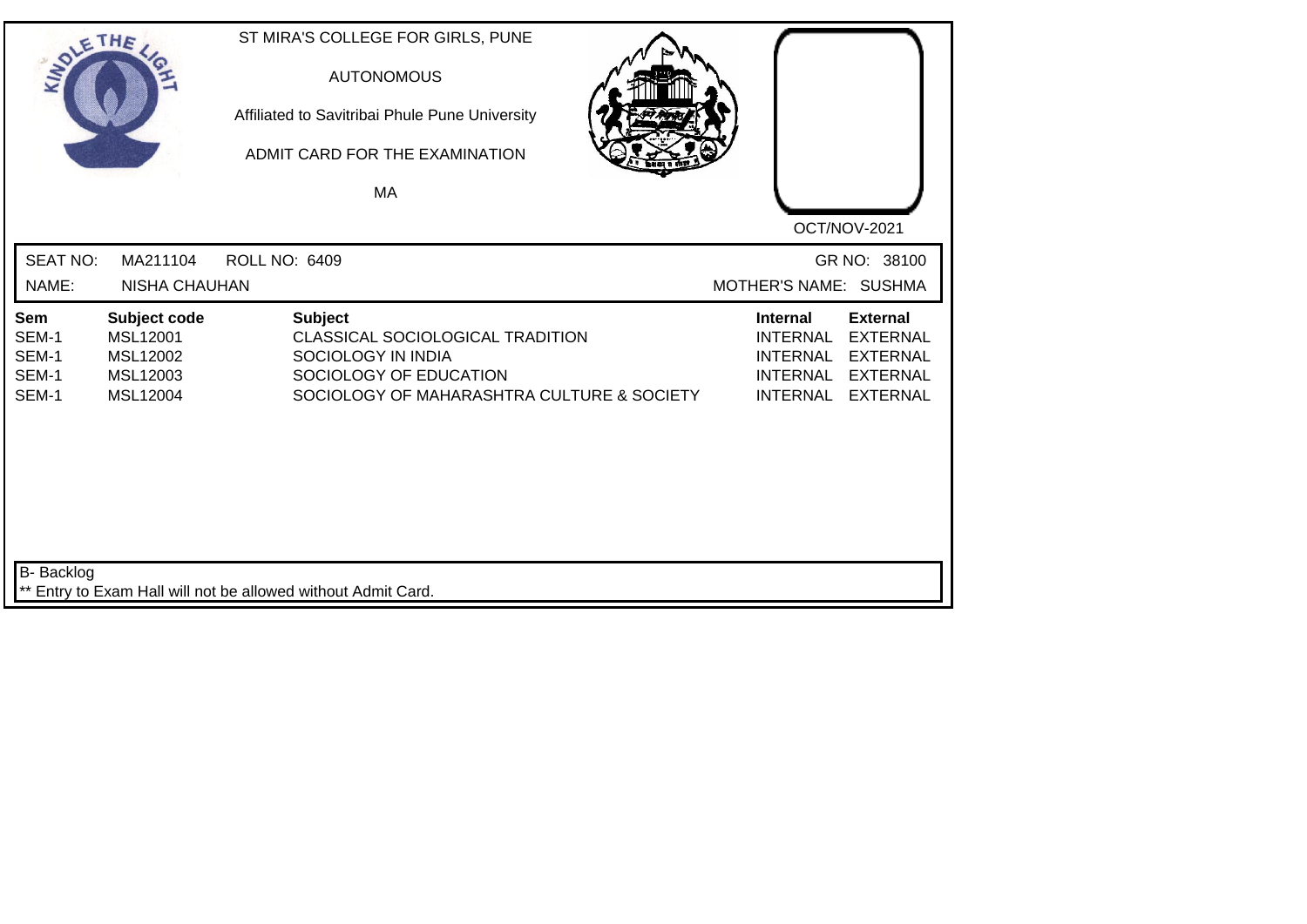| SOLETHE                                 |                                                              | ST MIRA'S COLLEGE FOR GIRLS, PUNE<br><b>AUTONOMOUS</b><br>Affiliated to Savitribai Phule Pune University<br>ADMIT CARD FOR THE EXAMINATION<br>MA |                                                                                                                                                                                            |
|-----------------------------------------|--------------------------------------------------------------|--------------------------------------------------------------------------------------------------------------------------------------------------|--------------------------------------------------------------------------------------------------------------------------------------------------------------------------------------------|
| <b>SEAT NO:</b><br>NAME:                | MA211147                                                     | <b>ROLL NO: 6410</b><br>UTTEKAR SAKSHEE SANJAY                                                                                                   | OCT/NOV-2021<br>GR NO: 38083<br>MOTHER'S NAME: ANJALI                                                                                                                                      |
| Sem<br>SEM-1<br>SEM-1<br>SEM-1<br>SEM-1 | Subject code<br>MSL12001<br>MSL12002<br>MSL12003<br>MSL12004 | <b>Subject</b><br>CLASSICAL SOCIOLOGICAL TRADITION<br>SOCIOLOGY IN INDIA<br>SOCIOLOGY OF EDUCATION<br>SOCIOLOGY OF MAHARASHTRA CULTURE & SOCIETY | <b>External</b><br><b>Internal</b><br><b>INTERNAL</b><br><b>EXTERNAL</b><br><b>INTERNAL</b><br><b>EXTERNAL</b><br><b>INTERNAL</b><br><b>EXTERNAL</b><br><b>INTERNAL</b><br><b>EXTERNAL</b> |
| <b>B-</b> Backlog                       |                                                              | ** Entry to Exam Hall will not be allowed without Admit Card.                                                                                    |                                                                                                                                                                                            |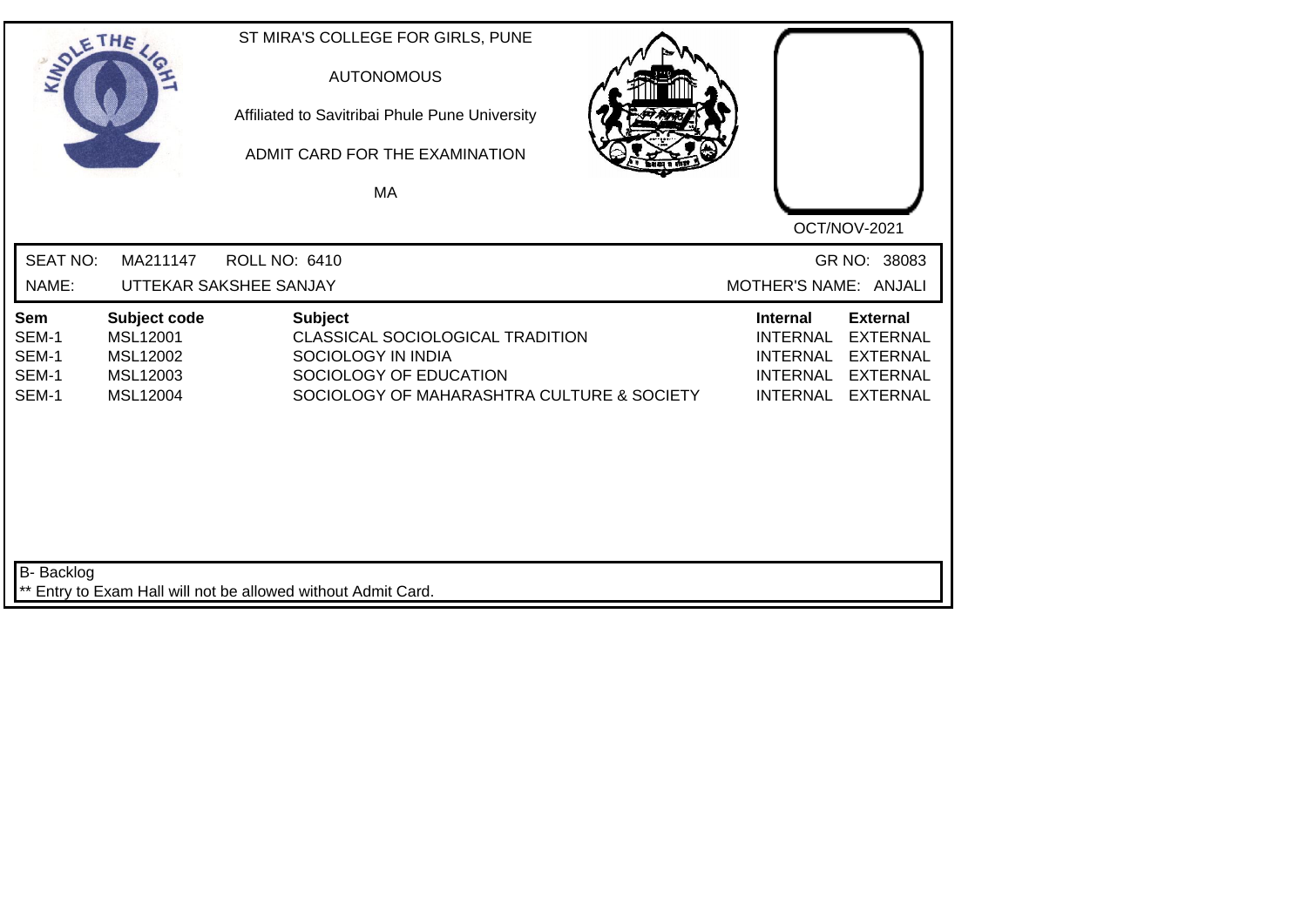| SOLE THE                                |                                                              | ST MIRA'S COLLEGE FOR GIRLS, PUNE<br><b>AUTONOMOUS</b><br>Affiliated to Savitribai Phule Pune University<br>ADMIT CARD FOR THE EXAMINATION<br>MA |                                                                                                                                                                                            |
|-----------------------------------------|--------------------------------------------------------------|--------------------------------------------------------------------------------------------------------------------------------------------------|--------------------------------------------------------------------------------------------------------------------------------------------------------------------------------------------|
|                                         |                                                              |                                                                                                                                                  | OCT/NOV-2021                                                                                                                                                                               |
| <b>SEAT NO:</b><br>NAME:                | MA211116                                                     | <b>ROLL NO: 6411</b><br>CHAURASIYA PRIYANKA PREMNATH                                                                                             | GR NO: 38115<br>MOTHER'S NAME: MAMTA                                                                                                                                                       |
|                                         |                                                              |                                                                                                                                                  |                                                                                                                                                                                            |
| Sem<br>SEM-1<br>SEM-1<br>SEM-1<br>SEM-1 | Subject code<br>MSL12001<br>MSL12002<br>MSL12003<br>MSL12004 | <b>Subject</b><br>CLASSICAL SOCIOLOGICAL TRADITION<br>SOCIOLOGY IN INDIA<br>SOCIOLOGY OF EDUCATION<br>SOCIOLOGY OF MAHARASHTRA CULTURE & SOCIETY | <b>External</b><br><b>Internal</b><br><b>INTERNAL</b><br><b>EXTERNAL</b><br><b>INTERNAL</b><br><b>EXTERNAL</b><br><b>INTERNAL</b><br><b>EXTERNAL</b><br><b>INTERNAL</b><br><b>EXTERNAL</b> |
| <b>B-</b> Backlog                       |                                                              | ** Entry to Exam Hall will not be allowed without Admit Card.                                                                                    |                                                                                                                                                                                            |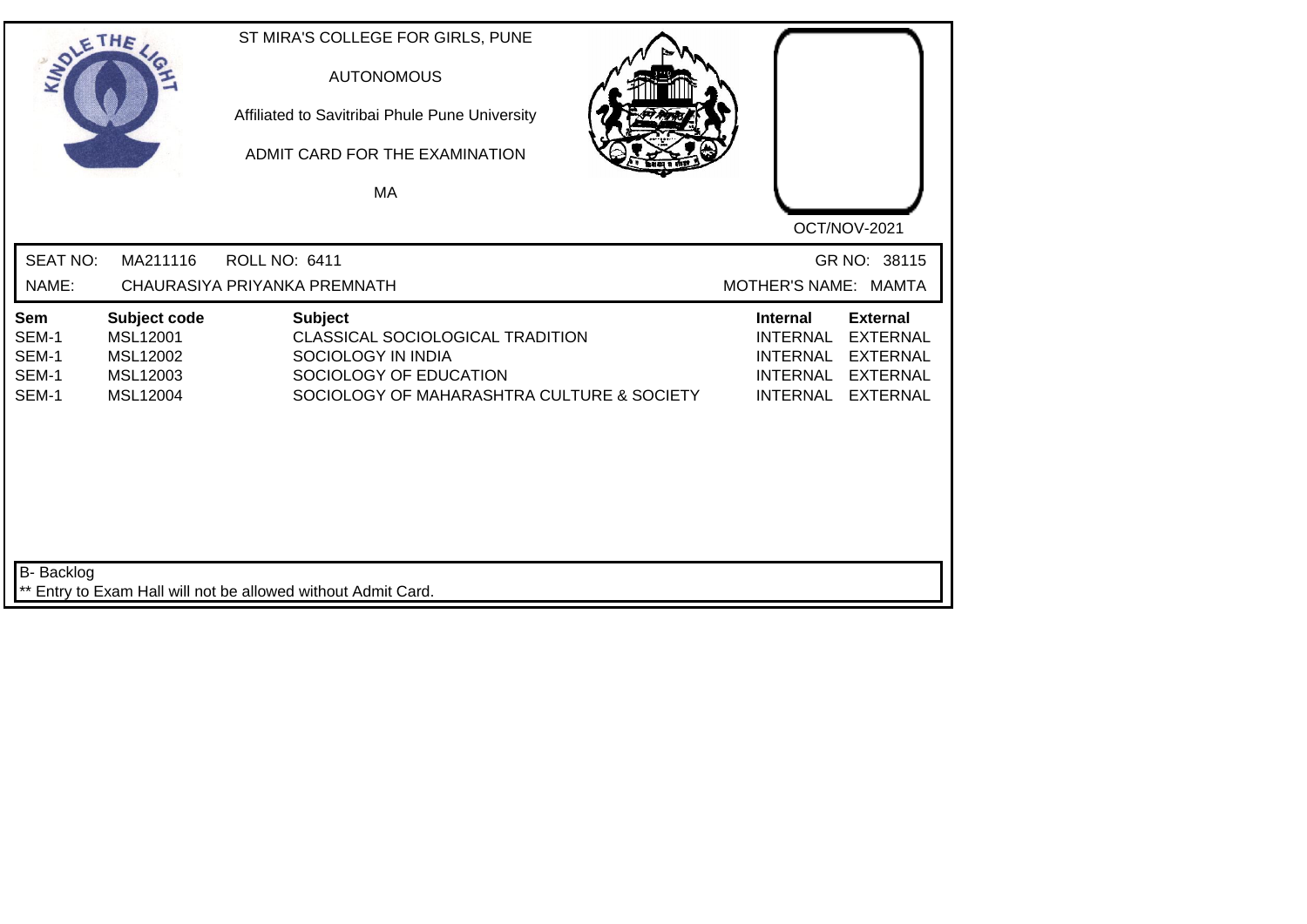| SOLETHE .                               |                                                              | ST MIRA'S COLLEGE FOR GIRLS, PUNE<br><b>AUTONOMOUS</b><br>Affiliated to Savitribai Phule Pune University<br>ADMIT CARD FOR THE EXAMINATION<br>MA |                                                                                                                                                                           |
|-----------------------------------------|--------------------------------------------------------------|--------------------------------------------------------------------------------------------------------------------------------------------------|---------------------------------------------------------------------------------------------------------------------------------------------------------------------------|
| <b>SEAT NO:</b><br>NAME:                | MAN201018                                                    | <b>ROLL NO: 6412</b><br>KUMARI POONAM BHAGAWAT PRASAD                                                                                            | OCT/NOV-2021<br>GR NO: 31715<br>MOTHER'S NAME: URMILA DEVI                                                                                                                |
| Sem<br>SEM-1<br>SEM-1<br>SEM-1<br>SEM-1 | Subject code<br>MSL12001<br>MSL12002<br>MSL12003<br>MSL12004 | <b>Subject</b><br>CLASSICAL SOCIOLOGICAL TRADITION<br>SOCIOLOGY IN INDIA<br>SOCIOLOGY OF EDUCATION<br>SOCIOLOGY OF MAHARASHTRA CULTURE & SOCIETY | <b>External</b><br><b>Internal</b><br><b>INTERNAL</b><br><b>EXTERNAL</b><br>INTERNAL EXTERNAL<br><b>INTERNAL</b><br><b>EXTERNAL</b><br><b>INTERNAL</b><br><b>EXTERNAL</b> |
| B- Backlog                              |                                                              | ** Entry to Exam Hall will not be allowed without Admit Card.                                                                                    |                                                                                                                                                                           |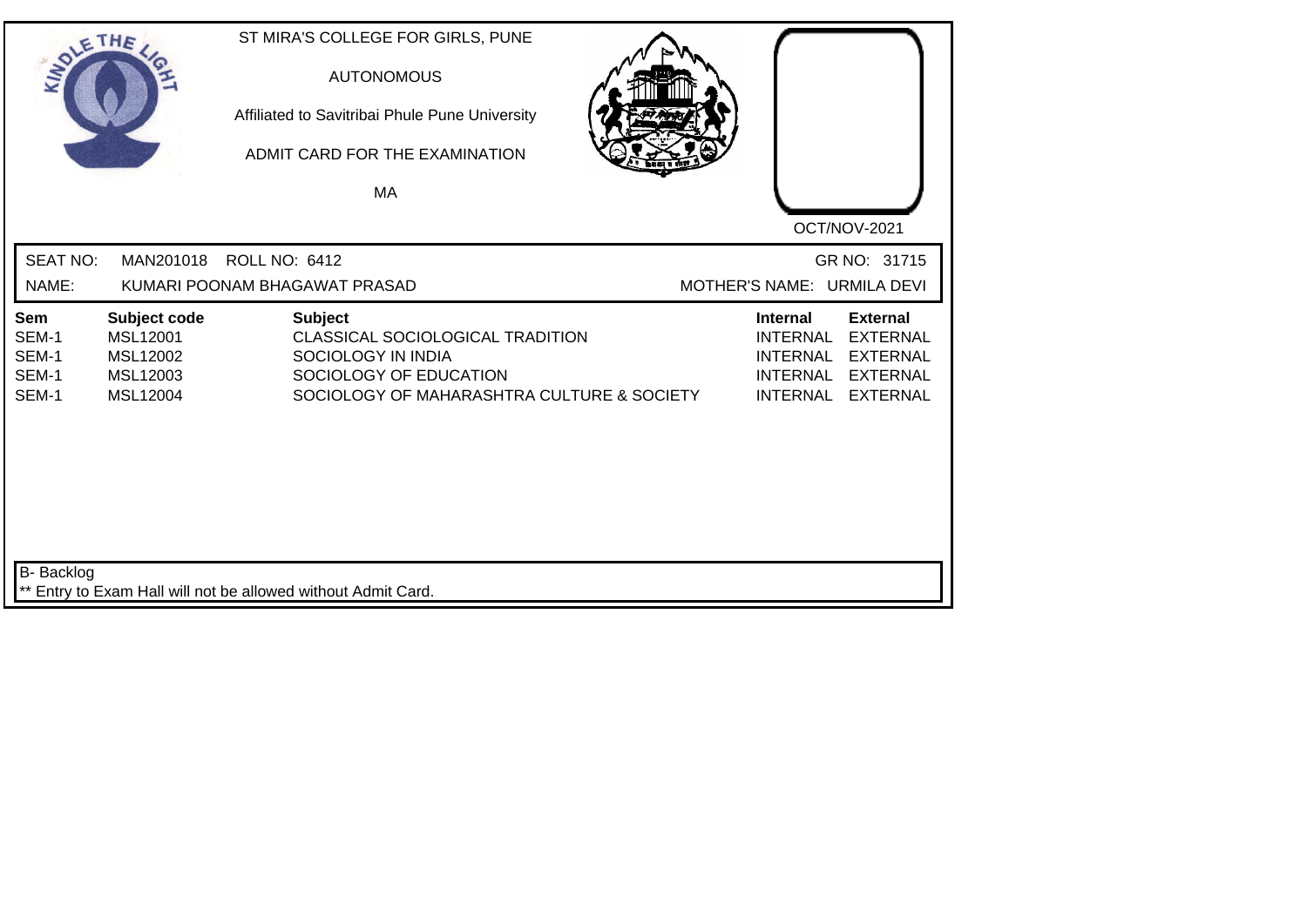| SOLE THE                                |                                                              | ST MIRA'S COLLEGE FOR GIRLS, PUNE<br><b>AUTONOMOUS</b><br>Affiliated to Savitribai Phule Pune University<br>ADMIT CARD FOR THE EXAMINATION<br><b>MA</b> |                                                                                                                                                                                            |
|-----------------------------------------|--------------------------------------------------------------|---------------------------------------------------------------------------------------------------------------------------------------------------------|--------------------------------------------------------------------------------------------------------------------------------------------------------------------------------------------|
| <b>SEAT NO:</b><br>NAME:                | MAN201039<br>SONAL TRIVIT VANJARI                            | <b>ROLL NO: 6413</b>                                                                                                                                    | OCT/NOV-2021<br>GR NO: 37104<br>MOTHER'S NAME: ASHA                                                                                                                                        |
| Sem<br>SEM-1<br>SEM-1<br>SEM-1<br>SEM-1 | Subject code<br>MSL12001<br>MSL12002<br>MSL12003<br>MSL12004 | <b>Subject</b><br>CLASSICAL SOCIOLOGICAL TRADITION<br>SOCIOLOGY IN INDIA<br>SOCIOLOGY OF EDUCATION<br>SOCIOLOGY OF MAHARASHTRA CULTURE & SOCIETY        | <b>External</b><br><b>Internal</b><br><b>INTERNAL</b><br><b>EXTERNAL</b><br><b>INTERNAL</b><br><b>EXTERNAL</b><br><b>INTERNAL</b><br><b>EXTERNAL</b><br><b>INTERNAL</b><br><b>EXTERNAL</b> |
| B- Backlog                              |                                                              | Entry to Exam Hall will not be allowed without Admit Card.                                                                                              |                                                                                                                                                                                            |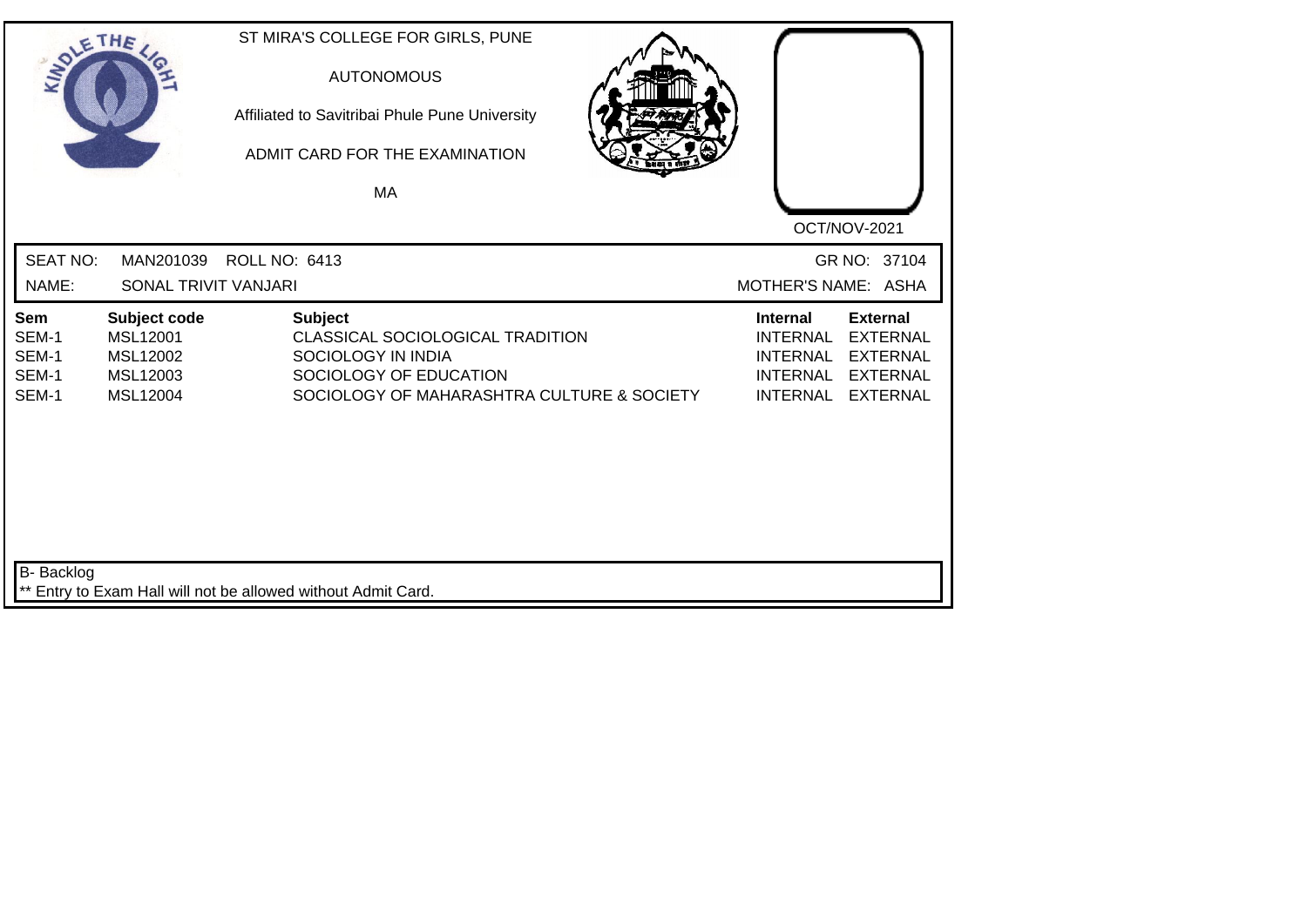| SOLETHE .                               |                                                              | ST MIRA'S COLLEGE FOR GIRLS, PUNE<br><b>AUTONOMOUS</b><br>Affiliated to Savitribai Phule Pune University<br>ADMIT CARD FOR THE EXAMINATION<br><b>MA</b> | OCT/NOV-2021                                                                                                                                                                               |
|-----------------------------------------|--------------------------------------------------------------|---------------------------------------------------------------------------------------------------------------------------------------------------------|--------------------------------------------------------------------------------------------------------------------------------------------------------------------------------------------|
| <b>SEAT NO:</b><br>NAME:                | MA211114                                                     | <b>ROLL NO: 6414</b><br><b>BURSE MADHURA DINESH</b>                                                                                                     | GR NO: 36024<br>MOTHER'S NAME: SNEHA                                                                                                                                                       |
| Sem<br>SEM-1<br>SEM-1<br>SEM-1<br>SEM-1 | Subject code<br>MSL12001<br>MSL12002<br>MSL12003<br>MSL12004 | <b>Subject</b><br>CLASSICAL SOCIOLOGICAL TRADITION<br>SOCIOLOGY IN INDIA<br>SOCIOLOGY OF EDUCATION<br>SOCIOLOGY OF MAHARASHTRA CULTURE & SOCIETY        | <b>External</b><br><b>Internal</b><br><b>INTERNAL</b><br><b>EXTERNAL</b><br><b>INTERNAL</b><br><b>EXTERNAL</b><br><b>INTERNAL</b><br><b>EXTERNAL</b><br><b>INTERNAL</b><br><b>EXTERNAL</b> |
| <b>B-</b> Backlog                       |                                                              | ** Entry to Exam Hall will not be allowed without Admit Card.                                                                                           |                                                                                                                                                                                            |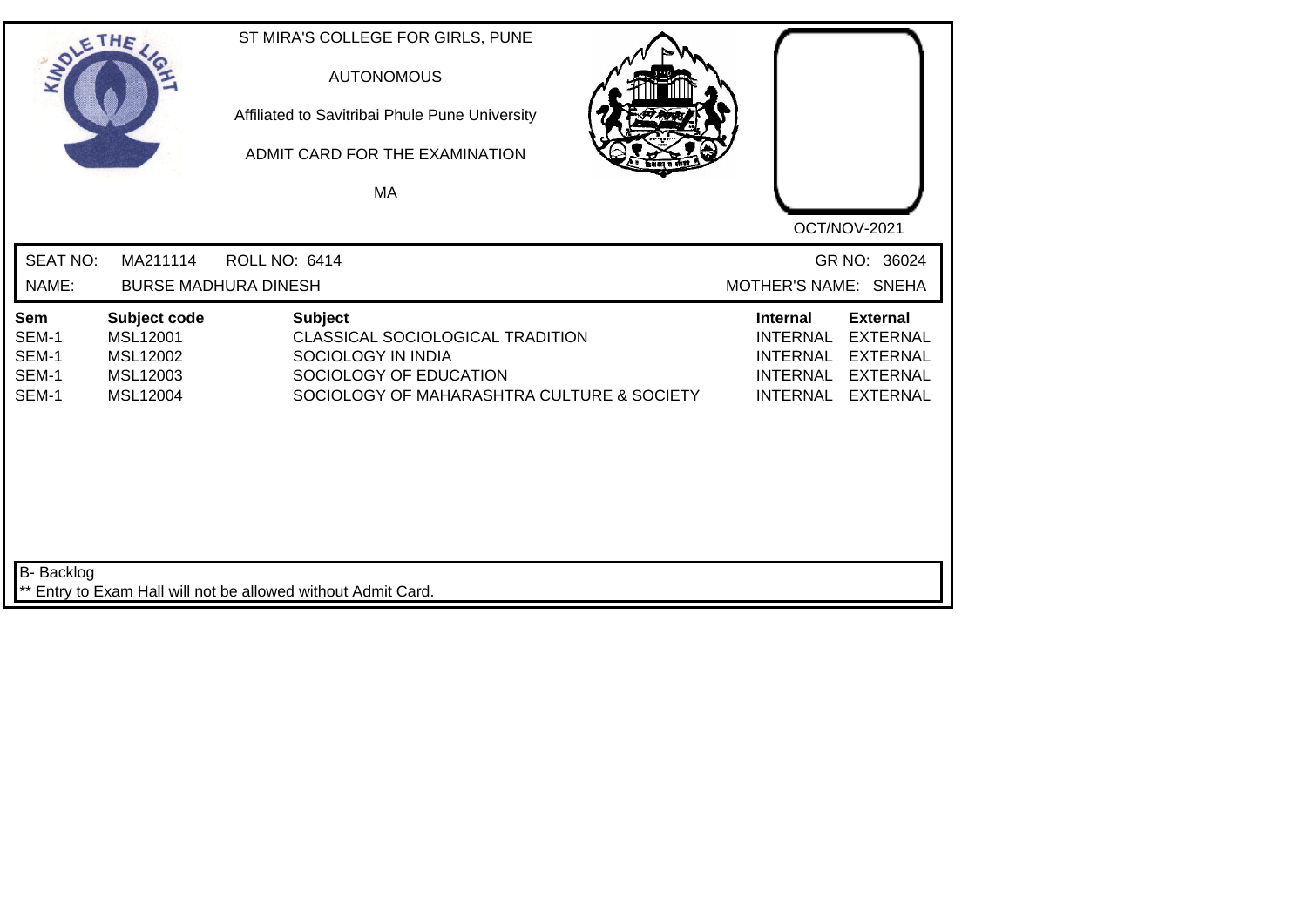| SOLE THE                                |                                                               |                      | <b>AUTONOMOUS</b><br>MA              | ST MIRA'S COLLEGE FOR GIRLS, PUNE<br>Affiliated to Savitribai Phule Pune University<br>ADMIT CARD FOR THE EXAMINATION |                                            |                                                | OCT/NOV-2021                                                                                    |
|-----------------------------------------|---------------------------------------------------------------|----------------------|--------------------------------------|-----------------------------------------------------------------------------------------------------------------------|--------------------------------------------|------------------------------------------------|-------------------------------------------------------------------------------------------------|
| <b>SEAT NO:</b><br>NAME:                | MA211108<br><b>SALVE NEHA DILIP</b>                           | <b>ROLL NO: 6415</b> |                                      |                                                                                                                       |                                            |                                                | GR NO: 35907<br>MOTHER'S NAME: PRAMILA                                                          |
| Sem<br>SEM-1<br>SEM-1<br>SEM-1<br>SEM-1 | Subject code<br>MSL12001<br>MSL12002<br>MSL12003<br>MSL12004  |                      | <b>Subject</b><br>SOCIOLOGY IN INDIA | CLASSICAL SOCIOLOGICAL TRADITION<br>SOCIOLOGY OF EDUCATION                                                            | SOCIOLOGY OF MAHARASHTRA CULTURE & SOCIETY | Internal<br><b>INTERNAL</b><br><b>INTERNAL</b> | <b>External</b><br><b>EXTERNAL</b><br>INTERNAL EXTERNAL<br>INTERNAL EXTERNAL<br><b>EXTERNAL</b> |
| B- Backlog                              | ** Entry to Exam Hall will not be allowed without Admit Card. |                      |                                      |                                                                                                                       |                                            |                                                |                                                                                                 |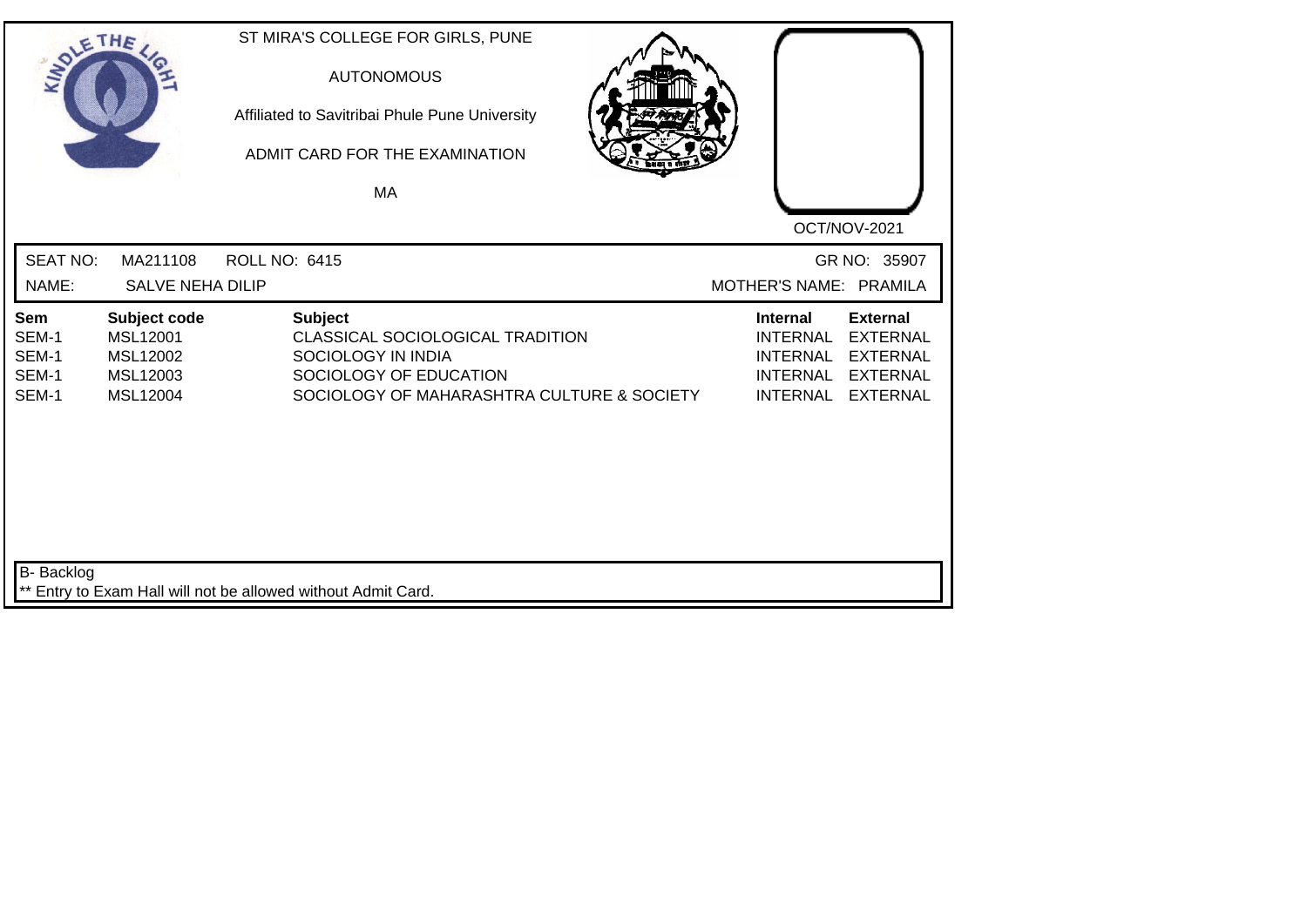| SOLETHE.                                |                                                                     | ST MIRA'S COLLEGE FOR GIRLS, PUNE<br><b>AUTONOMOUS</b><br>Affiliated to Savitribai Phule Pune University<br>ADMIT CARD FOR THE EXAMINATION<br>MA |                                                                                                                                                                                            |
|-----------------------------------------|---------------------------------------------------------------------|--------------------------------------------------------------------------------------------------------------------------------------------------|--------------------------------------------------------------------------------------------------------------------------------------------------------------------------------------------|
| <b>SEAT NO:</b><br>NAME:                | MA211122                                                            | <b>ROLL NO: 6416</b><br><b>JAGDALE RITWIKA MAHENDRA</b>                                                                                          | OCT/NOV-2021<br>GR NO: 38069<br>MOTHER'S NAME: SHEETAL                                                                                                                                     |
| Sem<br>SEM-1<br>SEM-1<br>SEM-1<br>SEM-1 | Subject code<br><b>MSL12001</b><br>MSL12002<br>MSL12003<br>MSL12004 | <b>Subject</b><br>CLASSICAL SOCIOLOGICAL TRADITION<br>SOCIOLOGY IN INDIA<br>SOCIOLOGY OF EDUCATION<br>SOCIOLOGY OF MAHARASHTRA CULTURE & SOCIETY | <b>External</b><br><b>Internal</b><br><b>INTERNAL</b><br><b>EXTERNAL</b><br><b>INTERNAL</b><br><b>EXTERNAL</b><br><b>INTERNAL</b><br><b>EXTERNAL</b><br><b>INTERNAL</b><br><b>EXTERNAL</b> |
| <b>B-</b> Backlog                       |                                                                     | ** Entry to Exam Hall will not be allowed without Admit Card.                                                                                    |                                                                                                                                                                                            |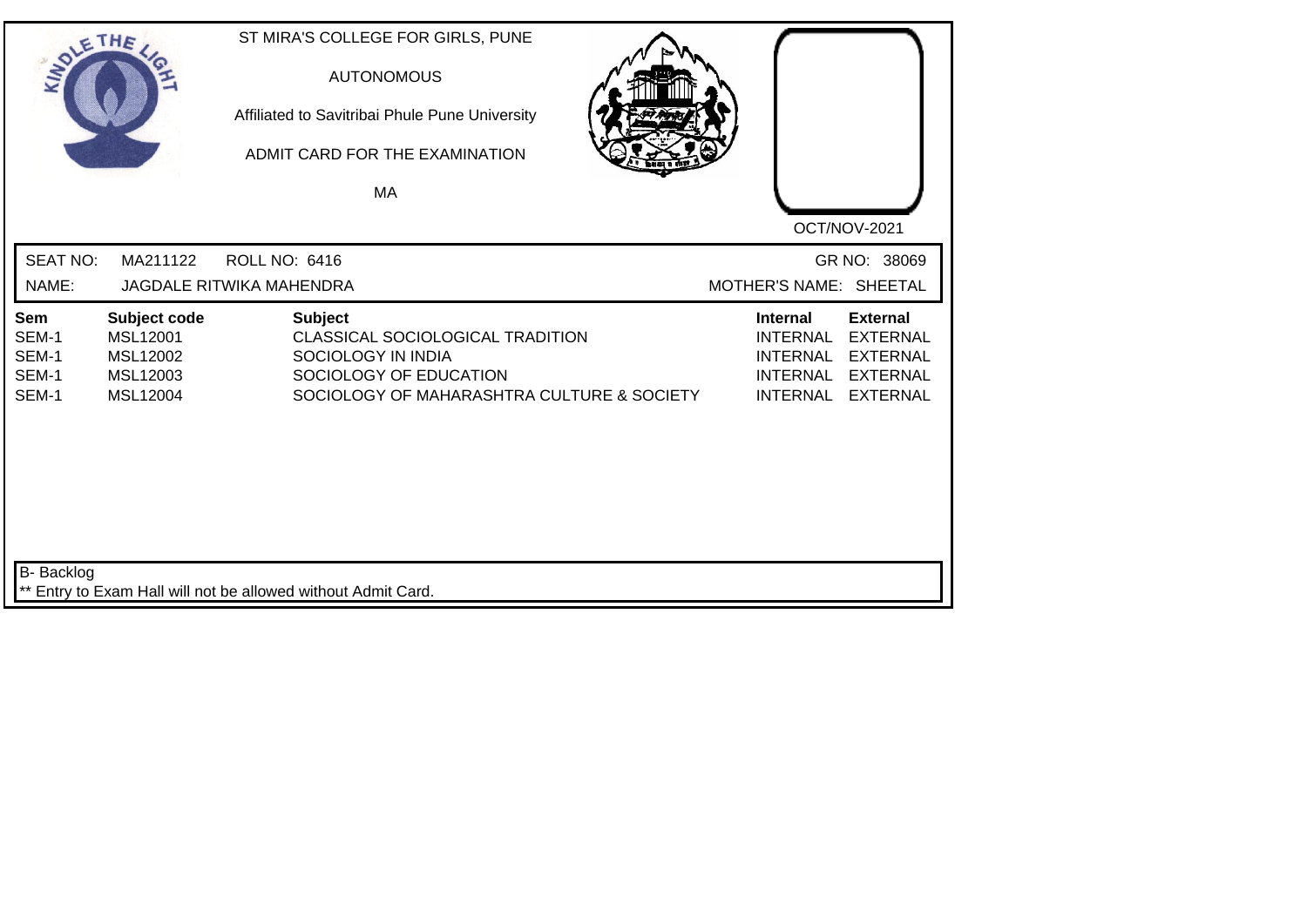| SOLE THE                                |                                                              | ST MIRA'S COLLEGE FOR GIRLS, PUNE<br><b>AUTONOMOUS</b><br>Affiliated to Savitribai Phule Pune University<br>ADMIT CARD FOR THE EXAMINATION<br><b>MA</b> | OCT/NOV-2021                                                                                                                                                                               |
|-----------------------------------------|--------------------------------------------------------------|---------------------------------------------------------------------------------------------------------------------------------------------------------|--------------------------------------------------------------------------------------------------------------------------------------------------------------------------------------------|
| <b>SEAT NO:</b><br>NAME:                | MA211150<br><b>TRIPATHI PRIYA MANOJ</b>                      | <b>ROLL NO: 6417</b>                                                                                                                                    | GR NO:<br>MOTHER'S NAME: ASHA                                                                                                                                                              |
| Sem<br>SEM-1<br>SEM-1<br>SEM-1<br>SEM-1 | Subject code<br>MSL12001<br>MSL12002<br>MSL12003<br>MSL12004 | <b>Subject</b><br>CLASSICAL SOCIOLOGICAL TRADITION<br>SOCIOLOGY IN INDIA<br>SOCIOLOGY OF EDUCATION<br>SOCIOLOGY OF MAHARASHTRA CULTURE & SOCIETY        | <b>External</b><br><b>Internal</b><br><b>INTERNAL</b><br><b>EXTERNAL</b><br><b>INTERNAL</b><br><b>EXTERNAL</b><br><b>INTERNAL</b><br><b>EXTERNAL</b><br><b>EXTERNAL</b><br><b>INTERNAL</b> |
| <b>B-</b> Backlog                       |                                                              | ** Entry to Exam Hall will not be allowed without Admit Card.                                                                                           |                                                                                                                                                                                            |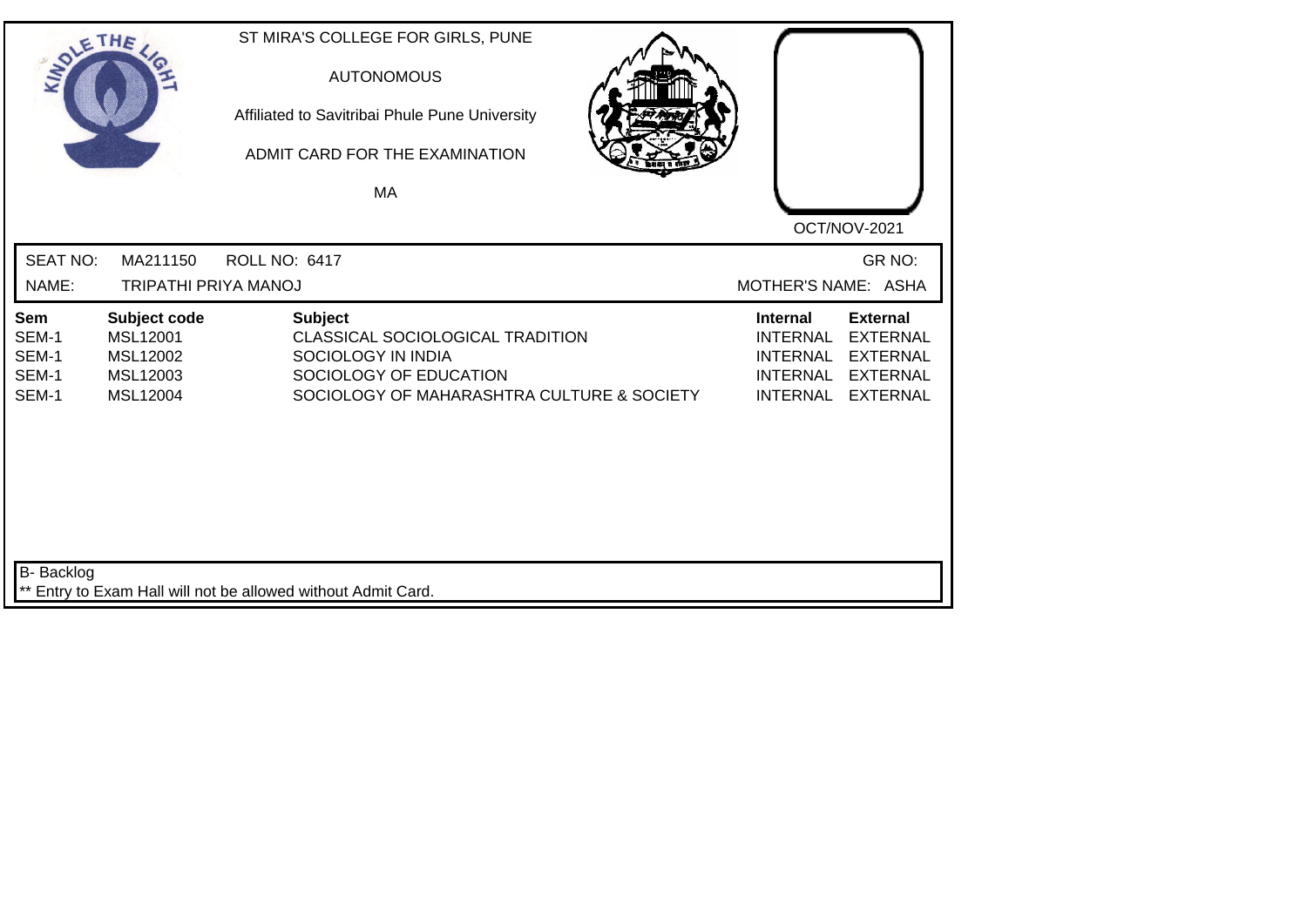| SOLETHE                                 |                                                              | ST MIRA'S COLLEGE FOR GIRLS, PUNE<br><b>AUTONOMOUS</b><br>Affiliated to Savitribai Phule Pune University<br>ADMIT CARD FOR THE EXAMINATION<br>MA | OCT/NOV-2021                                                                                                                                                                               |
|-----------------------------------------|--------------------------------------------------------------|--------------------------------------------------------------------------------------------------------------------------------------------------|--------------------------------------------------------------------------------------------------------------------------------------------------------------------------------------------|
| <b>SEAT NO:</b><br>NAME:                | MA211148                                                     | <b>ROLL NO: 6418</b><br>YADAV PRATIKSHA BHIMRAO                                                                                                  | GR NO: 38079<br>MOTHER'S NAME: SUREKHA                                                                                                                                                     |
| Sem<br>SEM-1<br>SEM-1<br>SEM-1<br>SEM-1 | Subject code<br>MSL12001<br>MSL12002<br>MSL12003<br>MSL12004 | <b>Subject</b><br>CLASSICAL SOCIOLOGICAL TRADITION<br>SOCIOLOGY IN INDIA<br>SOCIOLOGY OF EDUCATION<br>SOCIOLOGY OF MAHARASHTRA CULTURE & SOCIETY | <b>Internal</b><br><b>External</b><br><b>INTERNAL</b><br><b>EXTERNAL</b><br><b>INTERNAL</b><br><b>EXTERNAL</b><br><b>INTERNAL</b><br><b>EXTERNAL</b><br><b>INTERNAL</b><br><b>EXTERNAL</b> |
| B- Backlog                              |                                                              | ** Entry to Exam Hall will not be allowed without Admit Card.                                                                                    |                                                                                                                                                                                            |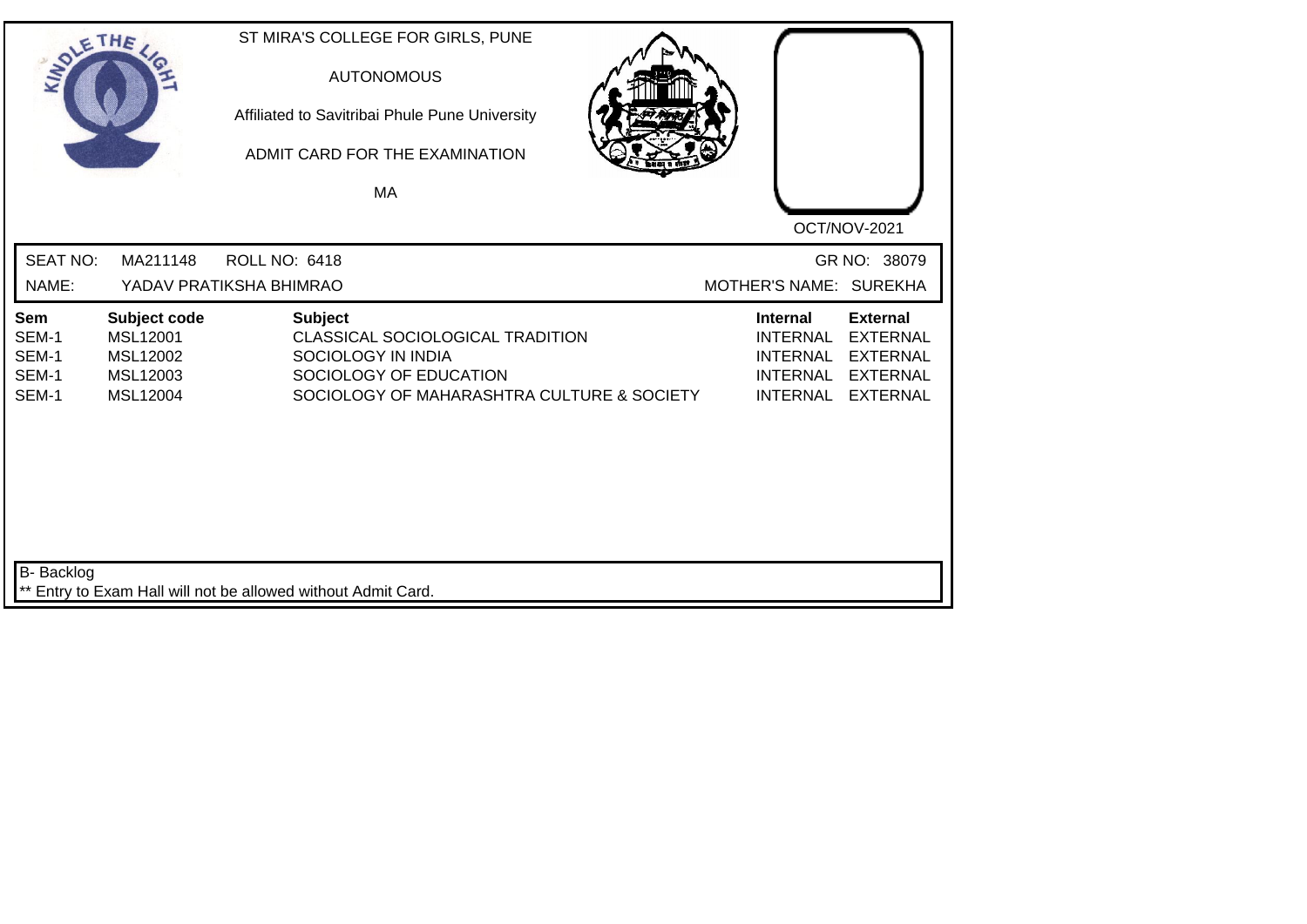| SOLETHE                                 |                                                              | ST MIRA'S COLLEGE FOR GIRLS, PUNE<br><b>AUTONOMOUS</b><br>Affiliated to Savitribai Phule Pune University<br>ADMIT CARD FOR THE EXAMINATION<br>MA |                                                                                                                                                                                            |
|-----------------------------------------|--------------------------------------------------------------|--------------------------------------------------------------------------------------------------------------------------------------------------|--------------------------------------------------------------------------------------------------------------------------------------------------------------------------------------------|
| <b>SEAT NO:</b><br>NAME:                | MA211143                                                     | <b>ROLL NO: 6419</b><br>SINGH DIKSHA RAMBAHADUR                                                                                                  | OCT/NOV-2021<br>GR NO: 35700<br>MOTHER'S NAME: SHANTI                                                                                                                                      |
| Sem<br>SEM-1<br>SEM-1<br>SEM-1<br>SEM-1 | Subject code<br>MSL12001<br>MSL12002<br>MSL12003<br>MSL12004 | <b>Subject</b><br>CLASSICAL SOCIOLOGICAL TRADITION<br>SOCIOLOGY IN INDIA<br>SOCIOLOGY OF EDUCATION<br>SOCIOLOGY OF MAHARASHTRA CULTURE & SOCIETY | <b>External</b><br><b>Internal</b><br><b>EXTERNAL</b><br><b>INTERNAL</b><br><b>INTERNAL</b><br><b>EXTERNAL</b><br><b>INTERNAL</b><br><b>EXTERNAL</b><br><b>INTERNAL</b><br><b>EXTERNAL</b> |
| <b>B-</b> Backlog                       |                                                              | ** Entry to Exam Hall will not be allowed without Admit Card.                                                                                    |                                                                                                                                                                                            |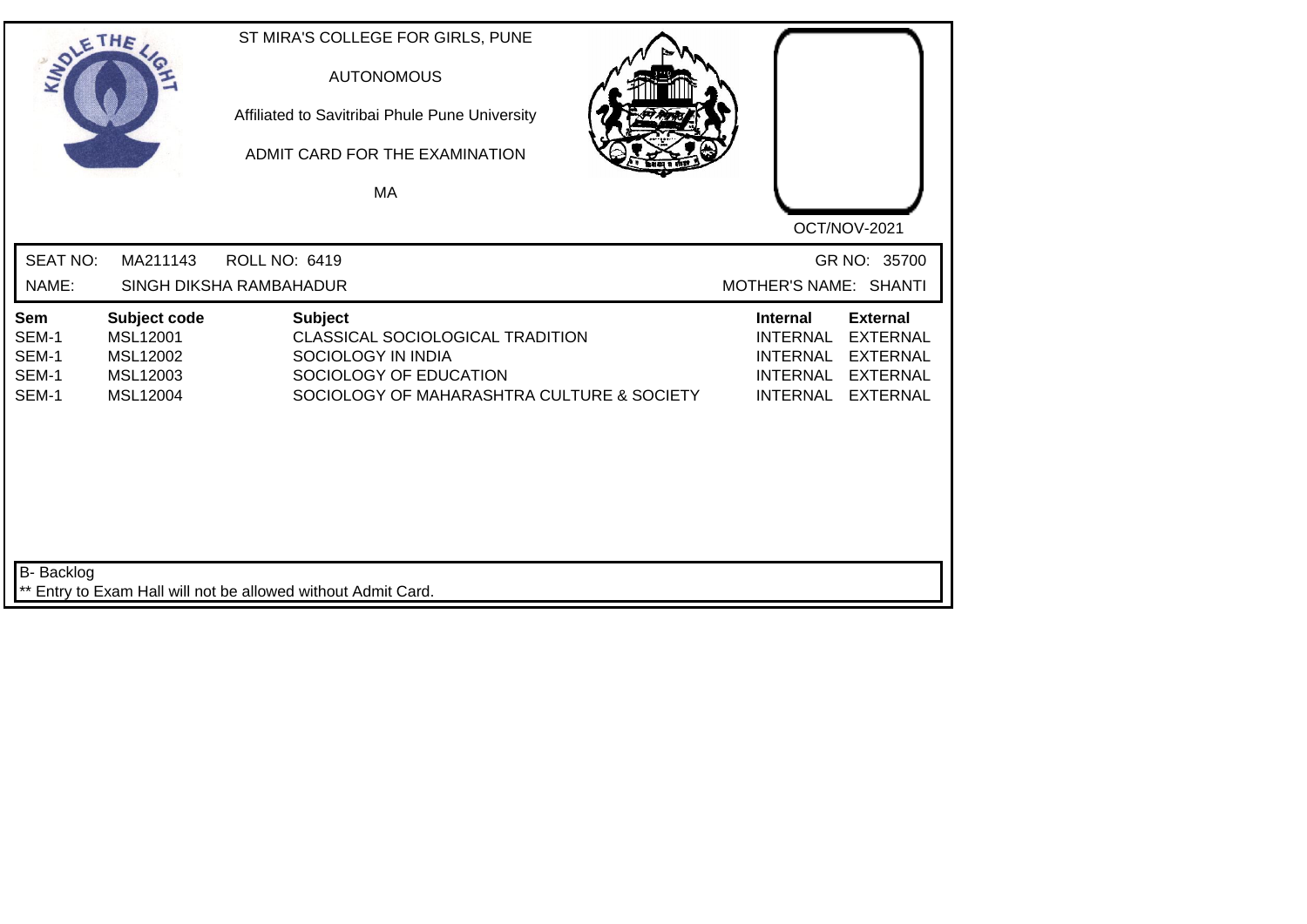| SOLE THE                                |                                                              | ST MIRA'S COLLEGE FOR GIRLS, PUNE<br><b>AUTONOMOUS</b><br>Affiliated to Savitribai Phule Pune University<br>ADMIT CARD FOR THE EXAMINATION<br><b>MA</b> | OCT/NOV-2021                                                                                                                                                                               |
|-----------------------------------------|--------------------------------------------------------------|---------------------------------------------------------------------------------------------------------------------------------------------------------|--------------------------------------------------------------------------------------------------------------------------------------------------------------------------------------------|
| <b>SEAT NO:</b><br>NAME:                | MAN201032<br><b>RIYA SINGH</b>                               | <b>ROLL NO: 6420</b>                                                                                                                                    | GR NO: 2021014<br>MOTHER'S NAME: MALA SINGH                                                                                                                                                |
| Sem<br>SEM-1<br>SEM-1<br>SEM-1<br>SEM-1 | Subject code<br>MSL12001<br>MSL12002<br>MSL12003<br>MSL12004 | <b>Subject</b><br>CLASSICAL SOCIOLOGICAL TRADITION<br>SOCIOLOGY IN INDIA<br>SOCIOLOGY OF EDUCATION<br>SOCIOLOGY OF MAHARASHTRA CULTURE & SOCIETY        | <b>External</b><br><b>Internal</b><br><b>EXTERNAL</b><br><b>INTERNAL</b><br><b>INTERNAL</b><br><b>EXTERNAL</b><br><b>INTERNAL</b><br><b>EXTERNAL</b><br><b>INTERNAL</b><br><b>EXTERNAL</b> |
| <b>B-</b> Backlog                       |                                                              | ** Entry to Exam Hall will not be allowed without Admit Card.                                                                                           |                                                                                                                                                                                            |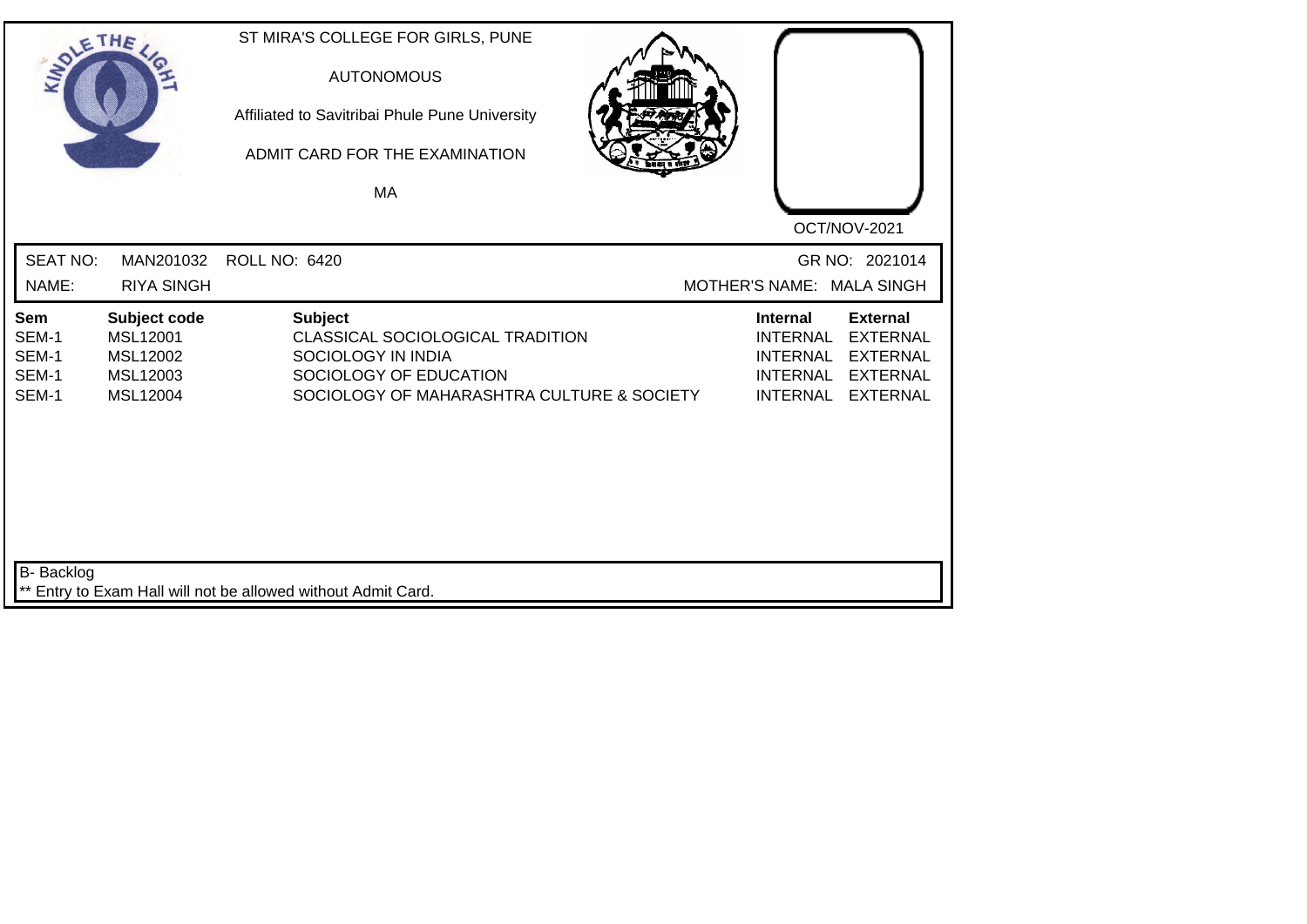| SOLETHE.                                |                                                                     | ST MIRA'S COLLEGE FOR GIRLS, PUNE<br><b>AUTONOMOUS</b><br>Affiliated to Savitribai Phule Pune University<br>ADMIT CARD FOR THE EXAMINATION<br>MA |                                                                                                                                                                                            |
|-----------------------------------------|---------------------------------------------------------------------|--------------------------------------------------------------------------------------------------------------------------------------------------|--------------------------------------------------------------------------------------------------------------------------------------------------------------------------------------------|
| <b>SEAT NO:</b><br>NAME:                | MAN201015                                                           | <b>ROLL NO: 6421</b><br><b>KARDE SHATAKSHI RAJESH</b>                                                                                            | OCT/NOV-2021<br>GR NO: 36551<br>MOTHER'S NAME: ROHINI                                                                                                                                      |
| Sem<br>SEM-1<br>SEM-1<br>SEM-1<br>SEM-1 | Subject code<br><b>MSL12001</b><br>MSL12002<br>MSL12003<br>MSL12004 | <b>Subject</b><br>CLASSICAL SOCIOLOGICAL TRADITION<br>SOCIOLOGY IN INDIA<br>SOCIOLOGY OF EDUCATION<br>SOCIOLOGY OF MAHARASHTRA CULTURE & SOCIETY | <b>External</b><br><b>Internal</b><br><b>INTERNAL</b><br><b>EXTERNAL</b><br><b>INTERNAL</b><br><b>EXTERNAL</b><br><b>INTERNAL</b><br><b>EXTERNAL</b><br><b>INTERNAL</b><br><b>EXTERNAL</b> |
| <b>B-</b> Backlog                       |                                                                     | ** Entry to Exam Hall will not be allowed without Admit Card.                                                                                    |                                                                                                                                                                                            |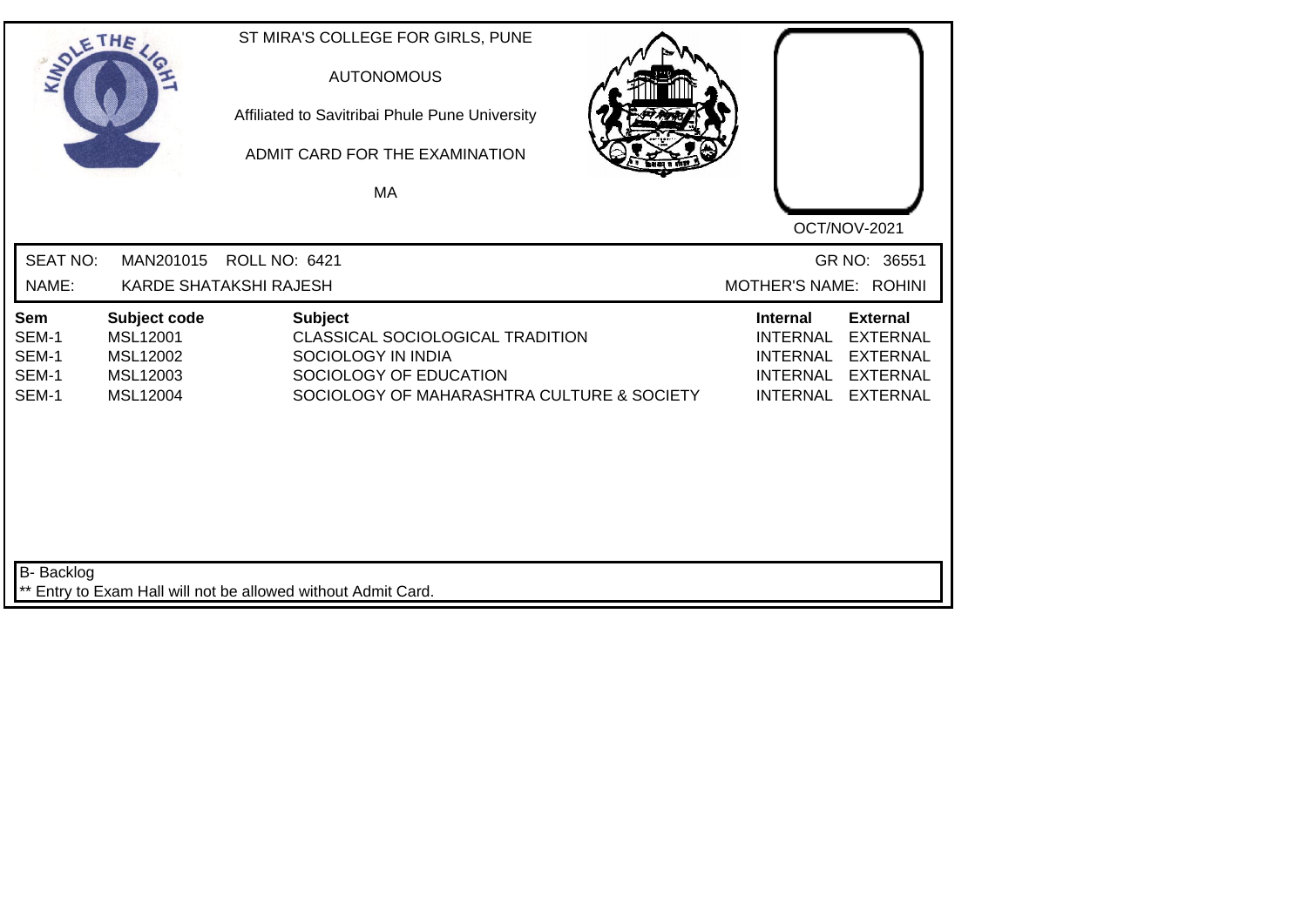| SOLETHE .                               |                                                              | ST MIRA'S COLLEGE FOR GIRLS, PUNE<br><b>AUTONOMOUS</b><br>Affiliated to Savitribai Phule Pune University<br>ADMIT CARD FOR THE EXAMINATION<br>MA |                                                                                             |                                                                                             |
|-----------------------------------------|--------------------------------------------------------------|--------------------------------------------------------------------------------------------------------------------------------------------------|---------------------------------------------------------------------------------------------|---------------------------------------------------------------------------------------------|
| <b>SEAT NO:</b><br>NAME:                | MA211103<br>RITIKA GAJANAN BALI                              | <b>ROLL NO: 6422</b>                                                                                                                             | MOTHER'S NAME: ASHA BALI                                                                    | OCT/NOV-2021<br>GR NO: 38113                                                                |
| Sem<br>SEM-1<br>SEM-1<br>SEM-1<br>SEM-1 | Subject code<br>MSL12001<br>MSL12002<br>MSL12003<br>MSL12004 | <b>Subject</b><br>CLASSICAL SOCIOLOGICAL TRADITION<br>SOCIOLOGY IN INDIA<br>SOCIOLOGY OF EDUCATION<br>SOCIOLOGY OF MAHARASHTRA CULTURE & SOCIETY | <b>Internal</b><br><b>INTERNAL</b><br><b>INTERNAL</b><br><b>INTERNAL</b><br><b>INTERNAL</b> | <b>External</b><br><b>EXTERNAL</b><br><b>EXTERNAL</b><br><b>EXTERNAL</b><br><b>EXTERNAL</b> |
| B- Backlog                              |                                                              | ** Entry to Exam Hall will not be allowed without Admit Card.                                                                                    |                                                                                             |                                                                                             |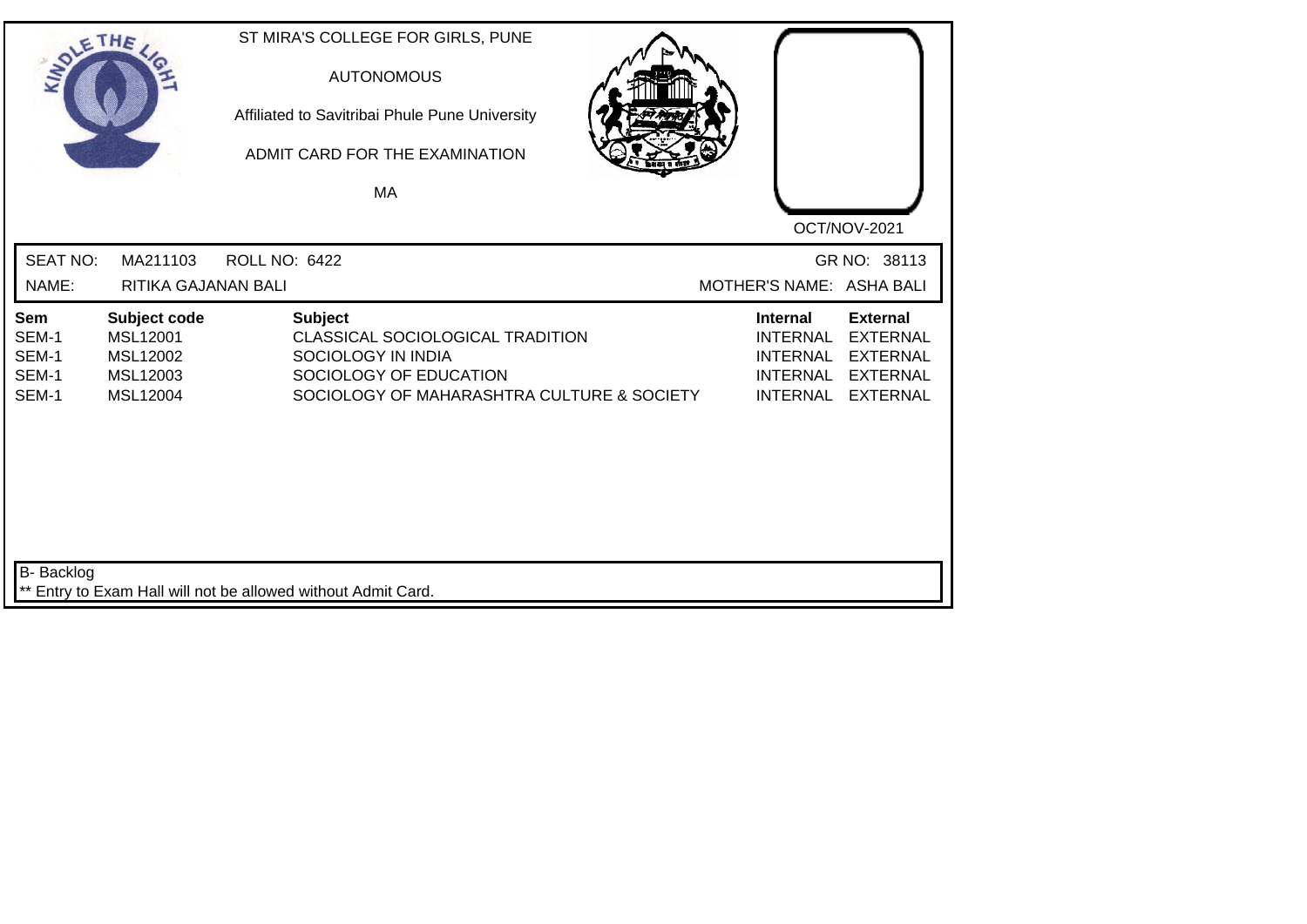| SOLE THE                                |                                                              | ST MIRA'S COLLEGE FOR GIRLS, PUNE<br><b>AUTONOMOUS</b><br>Affiliated to Savitribai Phule Pune University<br>ADMIT CARD FOR THE EXAMINATION<br>MA |                                                                                                                                                                                            |
|-----------------------------------------|--------------------------------------------------------------|--------------------------------------------------------------------------------------------------------------------------------------------------|--------------------------------------------------------------------------------------------------------------------------------------------------------------------------------------------|
|                                         |                                                              |                                                                                                                                                  | OCT/NOV-2021                                                                                                                                                                               |
| <b>SEAT NO:</b>                         | MA211129                                                     | <b>ROLL NO: 6423</b>                                                                                                                             | GR NO: 34313                                                                                                                                                                               |
| NAME:                                   |                                                              | KHANDVE AISHWARYA SUBHASH                                                                                                                        | MOTHER'S NAME: USHA                                                                                                                                                                        |
| Sem<br>SEM-1<br>SEM-1<br>SEM-1<br>SEM-1 | Subject code<br>MSL12001<br>MSL12002<br>MSL12003<br>MSL12004 | <b>Subject</b><br>CLASSICAL SOCIOLOGICAL TRADITION<br>SOCIOLOGY IN INDIA<br>SOCIOLOGY OF EDUCATION<br>SOCIOLOGY OF MAHARASHTRA CULTURE & SOCIETY | <b>External</b><br><b>Internal</b><br><b>INTERNAL</b><br><b>EXTERNAL</b><br><b>INTERNAL</b><br><b>EXTERNAL</b><br><b>INTERNAL</b><br><b>EXTERNAL</b><br><b>INTERNAL</b><br><b>EXTERNAL</b> |
| B- Backlog                              |                                                              | Entry to Exam Hall will not be allowed without Admit Card.                                                                                       |                                                                                                                                                                                            |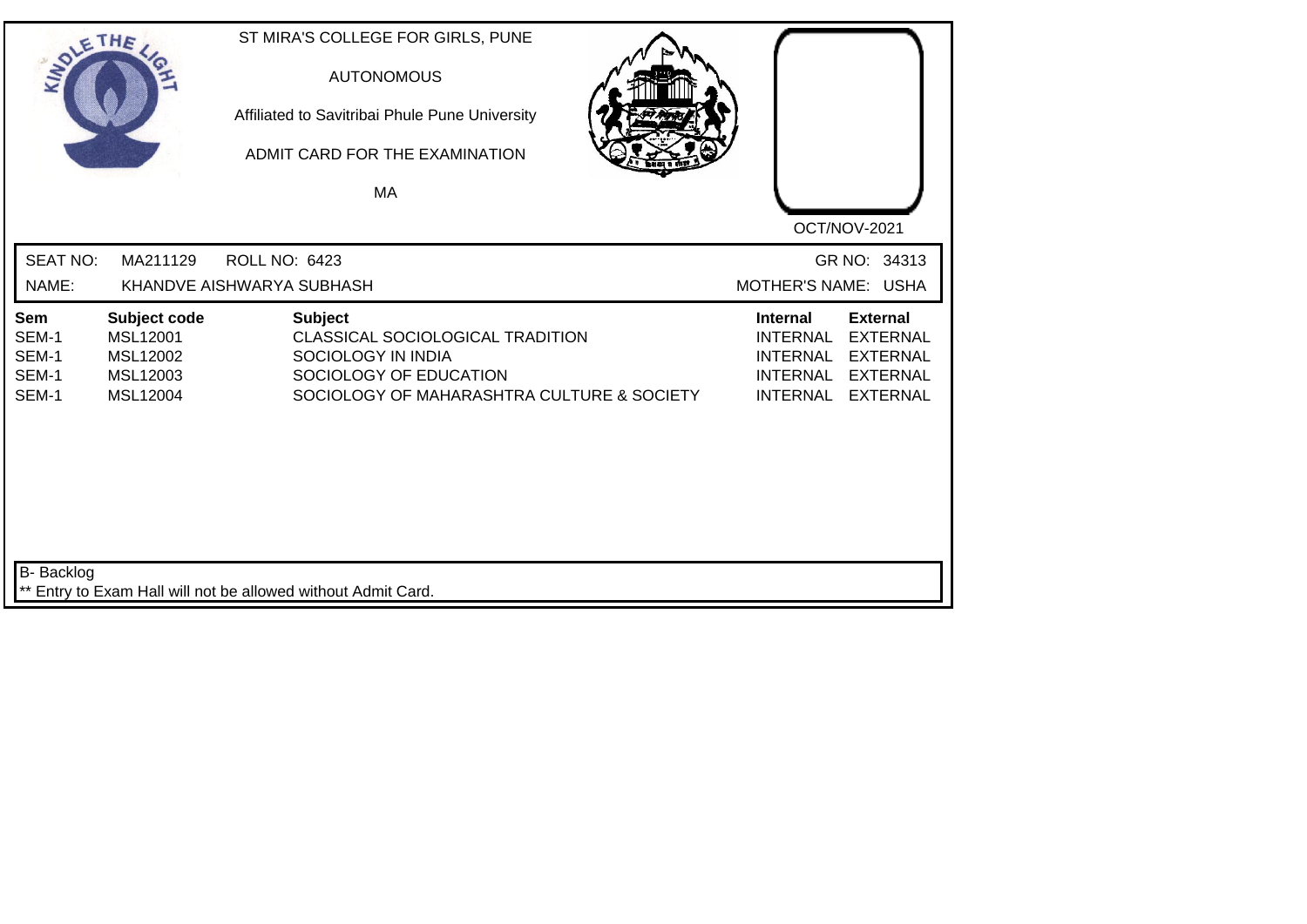| SOLE THE                                |                                                              | ST MIRA'S COLLEGE FOR GIRLS, PUNE<br><b>AUTONOMOUS</b><br>Affiliated to Savitribai Phule Pune University<br>ADMIT CARD FOR THE EXAMINATION<br>MA |                                                                                                                                                                                     |
|-----------------------------------------|--------------------------------------------------------------|--------------------------------------------------------------------------------------------------------------------------------------------------|-------------------------------------------------------------------------------------------------------------------------------------------------------------------------------------|
| <b>SEAT NO:</b>                         | MAN201001                                                    | <b>ROLL NO: 6424</b>                                                                                                                             | OCT/NOV-2021<br>GR NO: 34446                                                                                                                                                        |
| NAME:                                   | <b>ALALLI DIKSHA NITIN</b>                                   |                                                                                                                                                  | MOTHER'S NAME: RENUKA                                                                                                                                                               |
| Sem<br>SEM-1<br>SEM-1<br>SEM-1<br>SEM-1 | Subject code<br>MSL12001<br>MSL12002<br>MSL12003<br>MSL12004 | <b>Subject</b><br>CLASSICAL SOCIOLOGICAL TRADITION<br>SOCIOLOGY IN INDIA<br>SOCIOLOGY OF EDUCATION<br>SOCIOLOGY OF MAHARASHTRA CULTURE & SOCIETY | <b>External</b><br>Internal<br><b>EXTERNAL</b><br><b>INTERNAL</b><br><b>INTERNAL</b><br><b>EXTERNAL</b><br><b>INTERNAL</b><br><b>EXTERNAL</b><br><b>INTERNAL</b><br><b>EXTERNAL</b> |
| B- Backlog                              |                                                              | ** Entry to Exam Hall will not be allowed without Admit Card.                                                                                    |                                                                                                                                                                                     |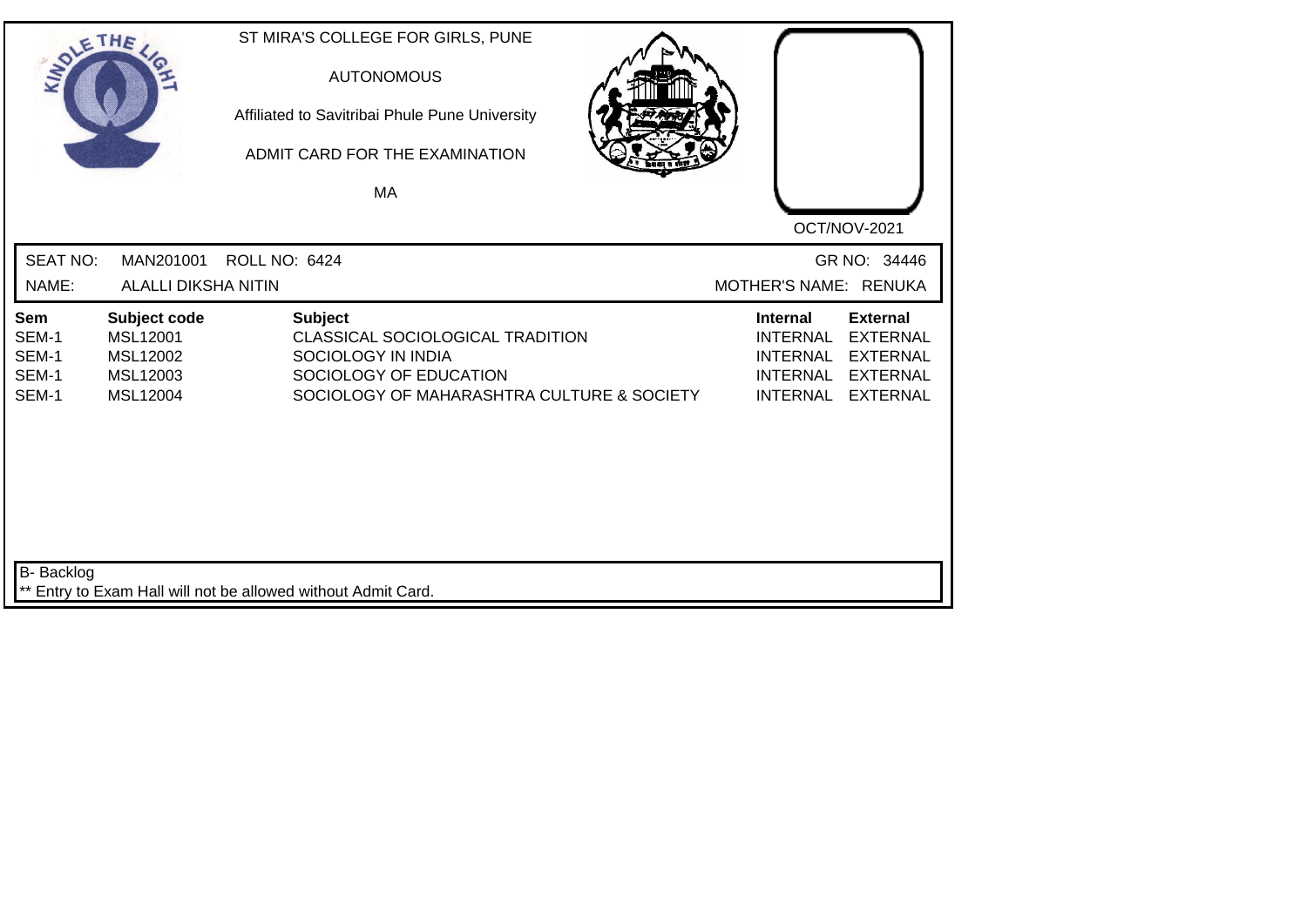| SOLE THE                                |                                                              | ST MIRA'S COLLEGE FOR GIRLS, PUNE<br><b>AUTONOMOUS</b><br>Affiliated to Savitribai Phule Pune University<br>ADMIT CARD FOR THE EXAMINATION<br>MA | OCT/NOV-2021                                                                                                                                                                               |
|-----------------------------------------|--------------------------------------------------------------|--------------------------------------------------------------------------------------------------------------------------------------------------|--------------------------------------------------------------------------------------------------------------------------------------------------------------------------------------------|
| <b>SEAT NO:</b><br>NAME:                | MA211144<br>SORTE KAVERI SUNIL                               | <b>ROLL NO: 6425</b>                                                                                                                             | GR NO: 35870<br>MOTHER'S NAME: KALYANI                                                                                                                                                     |
| Sem<br>SEM-1<br>SEM-1<br>SEM-1<br>SEM-1 | Subject code<br>MSL12001<br>MSL12002<br>MSL12003<br>MSL12004 | <b>Subject</b><br>CLASSICAL SOCIOLOGICAL TRADITION<br>SOCIOLOGY IN INDIA<br>SOCIOLOGY OF EDUCATION<br>SOCIOLOGY OF MAHARASHTRA CULTURE & SOCIETY | <b>External</b><br><b>Internal</b><br><b>INTERNAL</b><br><b>EXTERNAL</b><br><b>INTERNAL</b><br><b>EXTERNAL</b><br><b>INTERNAL</b><br><b>EXTERNAL</b><br><b>INTERNAL</b><br><b>EXTERNAL</b> |
| <b>B-</b> Backlog                       |                                                              | ** Entry to Exam Hall will not be allowed without Admit Card.                                                                                    |                                                                                                                                                                                            |